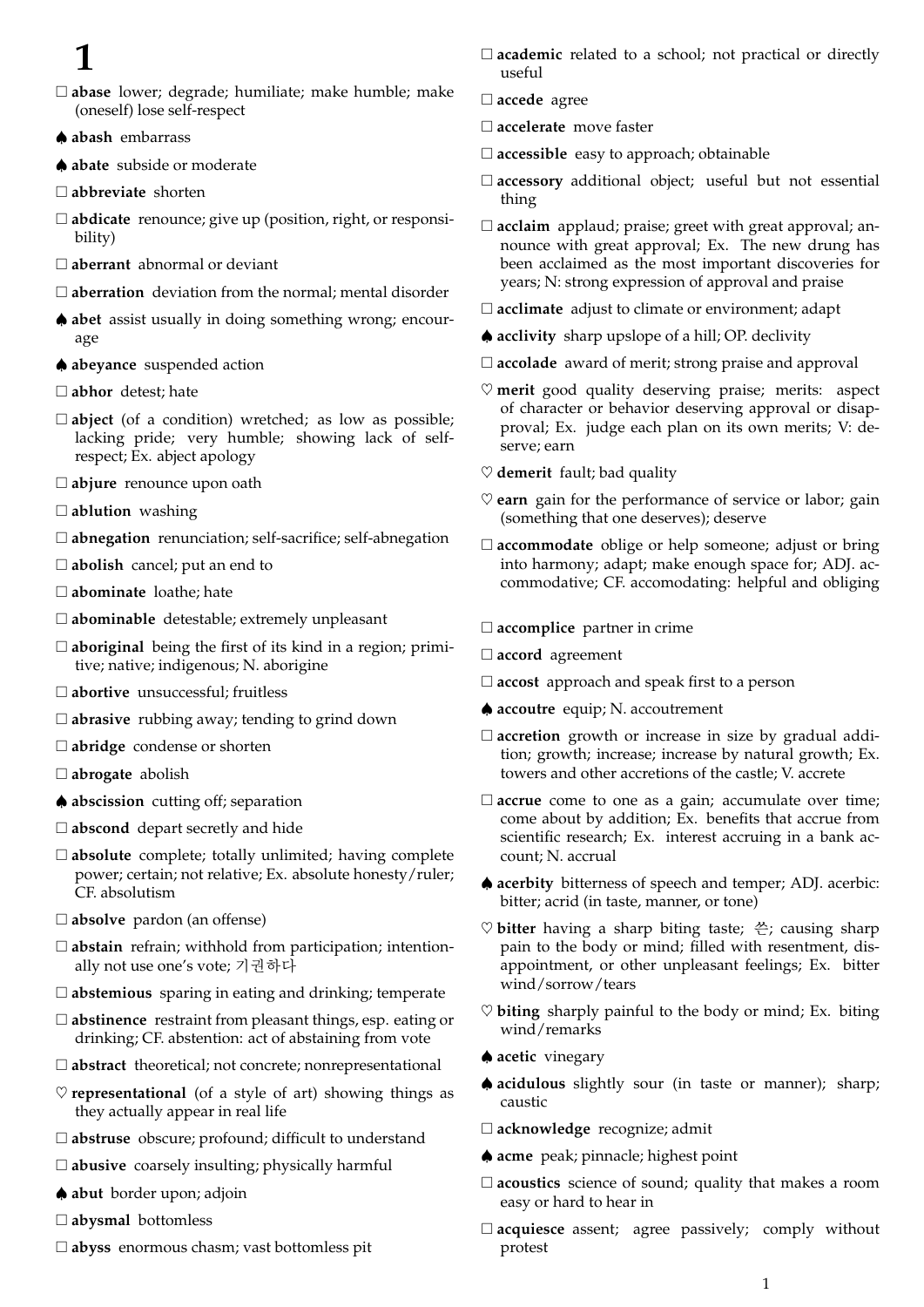- □ **acquittal** deliverance from a charge; V. acquit: free from a charge or accusation; discharge from a duty; conduct (oneself) in a specified manner
- ♠ **acrid** bitter (to the taste or smell); sharp; bitterly pungent
- ♠ **acrimonious** stinging; caustic; bitter in words or manner; N. acrimony: bitter ill-natured animosity in speech or behavior
- **acrophobia** fear of heights
- **actuarial** calculating; pertaining to insurance statistics
- □ **actuary** someone who advises insurance companies
- ♠ **actuate** motivate; activate; cause to act
- $\Box$  **acuity** sharpness (of mind or senses of sight or hearing)
- **acumen** mental keenness; sharpness of judgment; ability to judge quickly and well; Ex. business acumen
- □ **acute** (of the senses) sharp; quickly perceptive; keen; penetrating; brief and severe; Ex. acute sense of smell/analysis/pain
- ♠ **adage** wise saying; proverb
- $\heartsuit$  **proverb** adage; someone or something well known for notoriety; ADJ. proverbial: of a proverb; widely known; ADV. proverbially
- **adamant** hard; inflexible
- □ **adapt** make or become suitable for a specific use; alter; modify; adjust; N. adaptation: act of adapting; composition recast into a new form; Ex. The play is an adaption of a short novel.
- ♠ **addendum** addition; appendix to book; something that is added (as at the end of a speech or book)
- **addiction** compulsive habitual need
- ♠ **addle** make or become confused; muddle; drive crazy; become rotten (egg)
- **address** direct a speech to; speak to; deal with or discuss; direct one's efforts or attention to; make with a destination; N: formal speech
- **adept** expert at; very skilled
- □ **adhere** stick fast; be a devotd follower; N. adhesion: adhering; devotion; loyality
- **adherent** supporter; follower
- **adjacent** adjoining; neighboring; close by
- ♥ **adjoin** be next to
- $\heartsuit$  **adjourn** suspend until a later time; move from one place to another
- □ **adjunct** something attached to but holding an inferior position
- □ **adjuration** solemn urging; V. adjure: entreat earnestly; enjoin solemnly
- ♠ **adjutant** staff officer assisting the commander; assistant
- **admonish** warn or speak to with gentle disapproval; reprove
- ♥ **adore** love deeply and respect highly
- **adorn** decorate
- **adroit** skillful (in using mind or hand)

- **adulation** flattery; admiration that is more than is necessary or deserved
- □ **adulterate** make impure or of poorer quality by adding inferior or tainted(contaminated) substances
- **advent** arrival
- □ **adventitious** accidental; casual; happening by chance
- **adversary** opponent; enemy
- **adverse** going against; opposing; unfavorable; hostile
- **adversity** great hardship or affliction; misfortune; calamitous event
- ♠ **advert** refer
- **advocacy** support; active pleading on behalf of someone or something
- □ **advocate** speak in favor of; support (an idea or plan); urge; plead for
- ♠ **aegis** shield; protection; defense
- ♠ **aerie(aery,eyrie,eyry)** nest of a large bird of prey
- **aesthetic** artistic; dealing with or capable of appreciating the beautiful (of a person or building); CF. aesthete; CF. aesthetics
- **affable** easily approachable; easy to talk to; warmly friendly
- **affected** artificial; pretended
- **affidavit** written statement made under oath (for use as proof in a court of law)
- **affiliation** joining; associating with
- □ **affinity** feeling of kinship; similarity; Ex. strong affinity for her; Ex. many affinities between two languages
- **affirmation** positive assertion; confirmation; solemn pledge by one who refuses to take an oath; V. affirm; ADJ. affirmative; CF. affirmative action: positive discrimination
- □ **affliction** state of distress; trial; cause of distress or suffering; V. afflict: inflict grievous suffering on
- **affluence** abundance; wealth
- □ **affront** insult; offense; intentional act of disrespect; V: insult or hurt the feelings of intentionally
- ♠ **agape** openmouthed
- ♠ **agenda** items of business at a meeting
- ♠ **agglomeration** collection; heap; V. agglomerate: gather into a rounded mass; N. aggolmeate: jumbled mass; heap
- □ **aggrandize** make greater; increase in power, wealth, rank, or honor; N. aggrandizement
- □ **aggregate** sum; total; ADJ. V: gather into a mass or whole; accumulate; add up to; Ex. aggregate 100 dollars
- **aghast** filled with great surprise or fear; horrified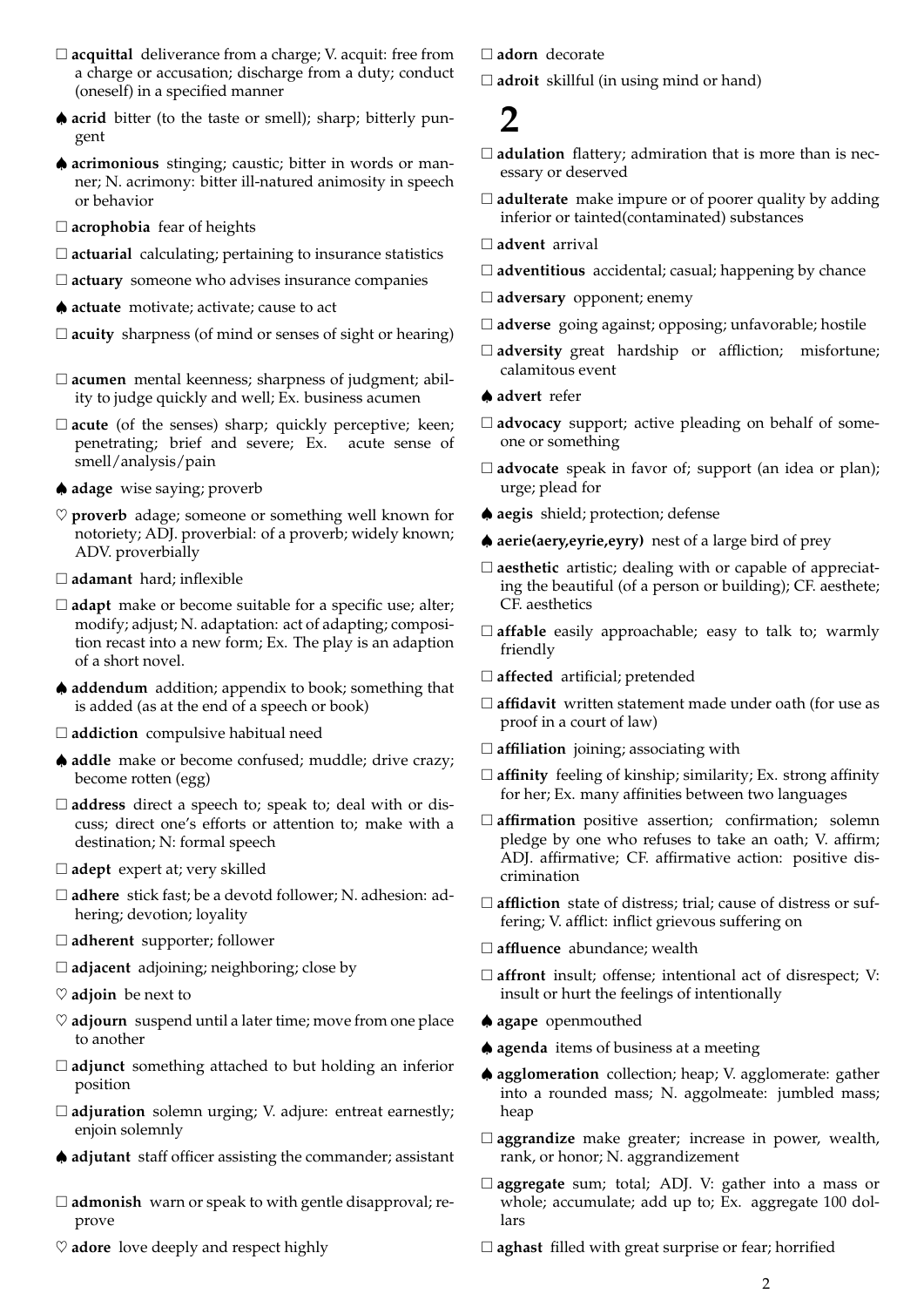- **agility** nimbleness; ability to move quickly
- **agitate** stir up; disturb
- □ **agnostic** one who is skeptical of the existence or knowability of a god or any ultimate reality
- ♠ **agog** highly excited; intensely curious
- **agrarian** pertaining to land or its cultivation; Ex. agrarian reform
- **alacrity** cheerful promptness without reluctance
- **alchemy** medieval chemistry
- ♠ **alcove** nook; recess
- □ **alias** an assumed name esp. by a criminal (usually to mislead people); ADV. alias
- □ **alienate** make unfriendly or hostile; estrange; separate; change the ownership of
- **alimentary** supplying nourishment
- ♠ **alimony** payments made regularly to an ex-spouse after divorce
- **allay** calm; pacify
- **allege** state without proof
- **allegiance** loyalty
- ♠ **allegory** story, play, or picture in which characters are used as symbols; fable
- **alleviate** relieve (pain)
- **alliteration** repetition of beginning sound in poetry
- **allocate** assign; set apart for a particular purpose
- $\heartsuit$  **earmark** set aside (money or time) for a particular purpose
- □ **alloy** mixture as of metals; something added that lowers in value or purity; V: mix; make less pure; lower in value or quality; spoil; CF. unalloyed: not in mixture with other maetals; pure; complete; unqualified; Ex. unalloyed happiness
- □ **allude** refer indirectly; N. allusion: indirect reference
- **allure** entice; attract; tempt
- $\heartsuit$  siren apparatus for making sounds; womanlike creature
- □ **alluvial** pertaining to soil deposits left by running water
- ♠ **aloof** apart; not open in one's relationship with other people; reserved; ADV.
- ♠ **aloft** upward; high up in the air
- **altercation** noisy quarrel
- □ **altruistic** unselfishly generous; concerned for others; N. altiruism: unselfish concern for the welfare of others; unselfishness; OP. egoism
- ♠ **amalgamate** (of societies or groups) combine; unite in one body
- ♠ **amalgam** combination of different things; mixture of metals (containing mercury) used for filling holes in teeth
- ♠ **amass** collect (gradually, in a very large amount)
- **amazon** female warrior
- □ **ambidextrous** capable of using either hand with equal ease
- □ **ambience** environment; atmosphere; Ex. restraurant with a pleasant ambience; ADJ. ambient: completely surrounding; Ex. ambient temperature
- **ambiguous** unclear or doubtful in meaning; having more than one possible interpretation
- □ **ambivalence** the state of having contradictory or conflicting emotional attitudes or opinions
- □ **amble** walking at an easy unhurried pace; V: walk slowly and aimlessly
- ♠ **ambrosia** food of the gods
- $\heartsuit$  **nectar** drink of the gods; sweet liquid collected by bees
- **ambulatory** able to walk
- **ameliorate** improve
- □ **amenable** obedient; compliant; readily managed; responsive; willing to be led; answerable or accountable legally; responsible; able to be tested by; Ex. amenable to sensible suggestions; Ex. He is very amenable; Ex. amenable to the usual tests
- **amend** correct; change ; generally for the better

- **amenities** convenient features that helps to make life pleasant; social courtesies
- **amiable** agreeable; lovable; warmly friendly
- □ **amicable** peaceful; politely friendly; not quarrelsome; Ex. amicable settlement
- ♠ **amiss** wrong; faulty; Ex. something amiss; ADV.
- **amity** friendship; peaceful relationship as between nations
- **amnesia** loss of memory
- **amnesty** pardon (allowed by government to political criminals)
- **amoral** nonmoral; having no understanding of right and wrong
- **amorous** moved by sexual love; loving; of sexual love; Ex. amorous advances
- □ **amorphous** formless; lacking shape or definition
- $\square$  **amphibian** able to live both on land and in water; N.
- □ **amphitheater** oval building with tiers of seats; CF. arena
- ♠ **ample** enough; abundant; spacious; large in size; Ex. ample opportunity/garden; N. amplitude: quality of being ample; abundance; largeness of space
- □ **amplify** increase in size or effect; expand; broaden or clarify by expanding; intensify; make stronger; Ex. amplify one's remarks with a graph
- ♠ **amputate** cut off part of body; prune (a limb)
- ♠ **amok(amuck)** in a state of rage; Ex. run amok
- ♠ **amulet** charm; talisman; an object worn believed to protect against evil, bad luck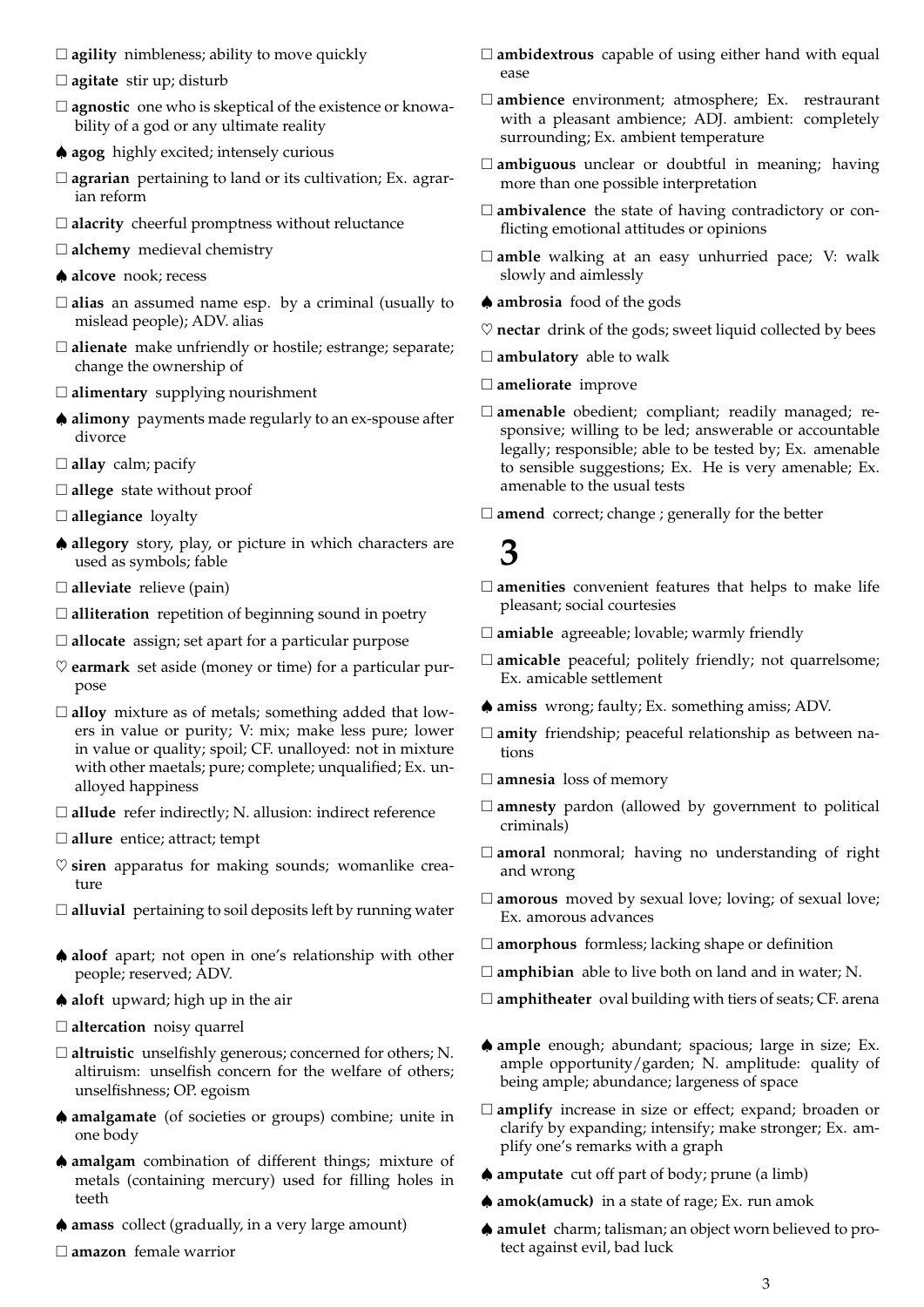- □ **anachronism** an error involving time in a story; something or someone misplaced in time; ADJ. anachronistic
- ♠ **analgesic** causing insensitivity to pain; N.
- $\heartsuit$  **analgesia** condition of being unable to feel pain
- **analogous** comparable; similar
- **analogy** similarity; parallelism; comparing two similar things
- **anarchist** person who seeks to overturn the established government; advocate of abolishing authority
- □ **anarchy** absence of governing body; state of disorder
- ♠ **anathema** solemn curse; someone or something regarded as a curse; V. anathematize
- **ancestry** family descent; ADJ. ancestral
- □ **anchor** secure or fasten firmly; be fixed in place; N. anchorage
- **ancillary** serving as an aid or accessory; auxiliary; N.
- □ **anecdote** short story of an amusing or interesting event
- **anemia** condition in which blood lacks red corpuscles; ADJ. anemic
- **anesthetic** substance that removes sensation with or without loss of consciousness; N. anesthesia
- **anguish** acute pain; extreme suffering
- □ **angular** sharp-cornered; having an angle; not rounded (body); bony; lean; gaunt; stiff in manner
- **animadversion** critical remark; V. animadvert: comment critically with disapproval
- **animated** lively; spirited
- **animosity** active enmity
- ♠ **animus** hostile feeling or intent; animosity; hostility; disposition
- □ **annals** records arranged in yearly parts; history
- □ **anneal** reduce brittleness and improve toughness by heating and cooling (metal or glass)
- **annex** attach; add to a large thing; take possession of; incorporate (territory) into a larger existing political unit (by force); N: building added to a large one
- **annihilate** destroy
- **annotate** comment; make explanatory notes
- **annuity** yearly allowance
- **annul** make void
- $\heartsuit$  **elope** run away secretly with the intention of getting married
- **♦ anodyne** drug that relieves pain or trouble; 진통제; opiate; ADJ. Ex. anodyne statement
- $\Box$  anoint consecrate; put oil on (in a religious ceremony)
- **anomalous** abnormal; irregular
- **anomaly** irregularity
- **anonymity** state of being nameless; anonymousness; ADJ. anonymous
- **antagonism** hostility; active opposition; V. antagonize: cause to become an enemy; N. antagonist: person who is opposed to another; opponent; adversary; principal character in oppostion to the protagonist
- $\heartsuit$  **protagonist** leader or noticeable supporter of an idea; chief character in a play or story
- **antecede** precede
- **antecedents** preceding events that influence what comes later; ancestors or early background
- □ **antediluvian** antiquated; extremely ancient
- ♠ **anthem** song of praise or patriotism; Ex. national anthem
- ♠ **anthology** book of literary selections by various authors; CF. omnibus
- □ **anthropoid** manlike; resembling a human being; N.
- **anthropologist** student of the history and science of humankind
- **anthropomorphic** having human form or characteristics
- **anticlimax** letdown in thought or emotion; something unexciting, ordinary, or disappointing coming after something important or exciting
- □ **antidote** remedy to counteract a poison or disease; Ex. antidote to the economic troubles
- **antipathy** aversion; dislike or opposition
- ♠ **antiquated** obsolete; old-fashioned; outdated
- ♥ **antique** made in an earlier period and usu. valuable; N: object that was made in an earlier period and that is rare or valuable
- $\heartsuit$  **antiquity** quality of being very old; ancient times;  $\Box$  대
- **antiseptic** substance that prevents infection in a wound; ADJ.
- □ **antithesis** contrast; direct opposite of or to; ADJ. antithetic or antithetical
- $\heartsuit$  **antler** bony growth on the head of a deer
- ♠ **anvil** iron block used in hammering out metals
- □ **apathy** lack of caring; indifference; lack of concern or interest in important matters; Ex. He was sunk in apathy after his failure; ADJ. apathetic
- ♠ **ape** imitate or mimic (a person's behavior or manner)
- ♠ **aperture** opening; hole; adjustable opening in a camera that limits the amount of light
- ♠ **apex** tip; summit; climax; highest point
- □ **aphasia** loss of speech due to injury or illness
- **aphorism** pithy maxim or saying; ADJ. aphoristic
- ♠ **apiary** a place where bees are kept
- $\heartsuit$  **hive** box for bees; V: cause to go in a hive
- ♥ **apiculture** bee-keeping
- ♥ **apiarist** person who keeps bees
- ♠ **aplomb** poise; composure in difficult situations; assurance; self-confidence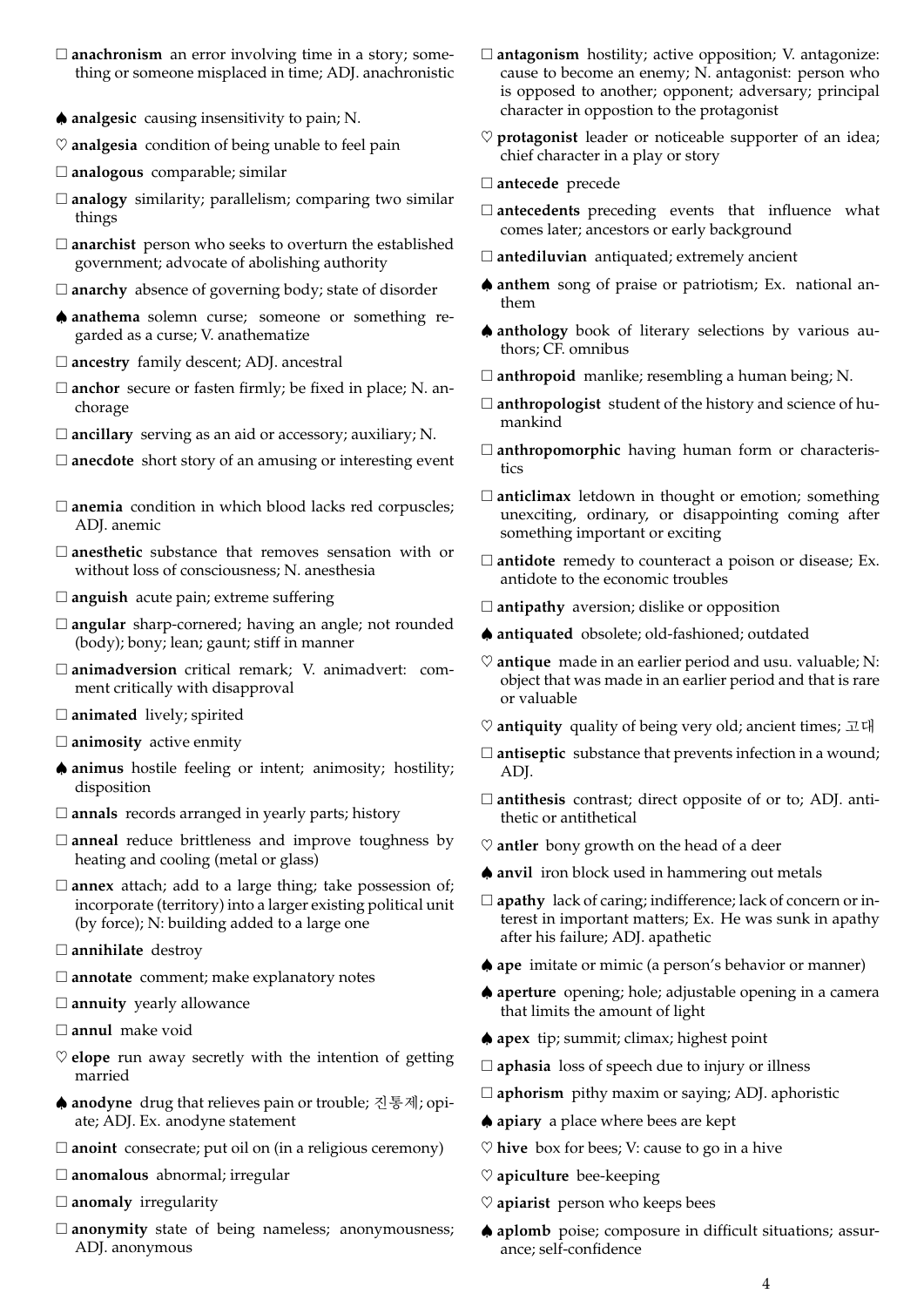- $\heartsuit$  **poise** good judgment with composure; balance; V: place in a carefully balanced position
- $\Box$  **apocalyptic** prophetic; pertaining to revelations especially of disaster; N. apocalypse
- ♠ **apocryphal** (of a story) widely believed but untrue
- □ **apogee** highest point; the point farthest from the earth; OP. perigee
- ♠ **apolitical** having an aversion or lack of concern for political affairs
- ♠ **apologist** one who writes in defense of a cause or institution; N. apologia
- ♠ **apoplexy** stroke; loss of consciousness caused by too much blood in the brain
- ♠ **apostate** one who abandons his religious faith or political beliefs; N. apostasy
- ♠ **apothecary** druggist; pharmacist

- ♠ **apothegm(apophthegm)** pithy, compact saying
- ♠ **apotheosis** elevation to godhood; an ideal example of something
- **appall** dismay; shock deeply
- **apparition** ghost; phantom
- **appease** pacify or soothe; Ex. appease a crying baby; N. appeasement
- ♠ **appellation** name; title
- **append** attach
- ♠ **application** diligent attention; diligence; V. apply oneself
- **apposite** appropriate; fitting
- □ **appraise** estimate value of; N. appraisal
- □ **appreciate** be thankful for; increase in worth; be thoroughly conscious of; ADJ. appreciable: enough to be felt; Ex. appreciable difference
- **apprehend** arrest (a criminal); dread; perceive; N. apprehension
- ♠ **apprehensive** fearful; discerning
- **apprise** inform
- **approbation** approval
- □ **appropriate** acquire; take possession of for one's own use without permission; set aside for a particular purpose; allocate; CF. misappropriate
- ♠ **appurtenances** subordinate possessions; something added to a more important thing
- ♠ **apropos** with reference to; regarding; Ex. remarks apropos (of) the present situation; ADJ. ADV.
- **aptitude** fitness; talent
- ♠ **aquiline** curved; hooked; of or like an eagle; Ex. aquiline nose
- ♠ **arable** fit for growing crops; Ex. arable land
- **arbiter** person with power to decide a matter in dispute; judge who is in a position ot make influential judgments; Ex. supreme arbiter of fashion in beachware
- □ arbitrary unreasonable or capricious; random; tyrannical; Ex. arbitrary ruler
- □ **arbitrate** act as judge (at the request of both sides)
- ♠ **arboretum** place where different trees and shrubs are studied and exhibited
- $\heartsuit$  **arboreal** of or living in trees
- □ **arcade** a covered passageway usually lined with shops
- □ **arcane** esoteric; secret; mysterious; known only to the initiated; Ex. arcane ritual; Ex. arcane process closed to the uninitiated listener
- □ **archaeology** study of artifacts and relics of early mankind
- ♠ **archaic** antiquated; no longer used; belonging to the past; N.
- ♠ **archetype** prototype; primitive pattern
- **arch-** chief; first; Ex. archbishop
- ♠ **archipelago** group of closely located islands
- ♠ **archives** public records; place where public records are kept
- **ardor** heat; passion; zeal; ADJ. ardent
- ♠ **arduous** hard; strenuous; Ex. arduous work
- ♠ **argot** slang; speech spoken by only a small group of people
- □ aria operatic solo; a song sung by one person in an opera or oratorio
- ♠ **arid** (of land) dry; barren; unproductive
- **aristocracy** hereditary nobility; privileged class; government by nobility; N. aristocrat
- **armada** fleet of warships
- **aromatic** fragrant; having a sweet smell; N. aroma: strong pleasant smell
- **arraign** charge in court; indict
- ♠ **array** marshal; draw up in order; arrange in order; clothe splendidly; adorn; N: fine clothes; ordered group; Ex. in battle array
- **arrears** being in debt; money that should have been paid; work that should have been done
- ♠ **arrhythmic** lacking rhythm or regularity; N. arrhythmia
- **arrogance** pride; haughtiness; ADJ. arrogant: unpleasantly self-important (with a strong confidence in one's own importance and a lack of respect for other people)
- ♠ **arroyo** gully; narrow channel formed by rainwater
- ♥ **artery** blood-vessel; CF. vein
- **articulate** effective; distinct; expressing ideas clearly; having clear sounds; having joints; Ex. articulate speech; V: express thoughts and feeling clearly; pronounce clearly; unite by joints
- □ **arsenal** storage place for military equipment
- **artifacts** object made by human beings, either handmade or mass-produced
- ♠ **artifice** deception; trickery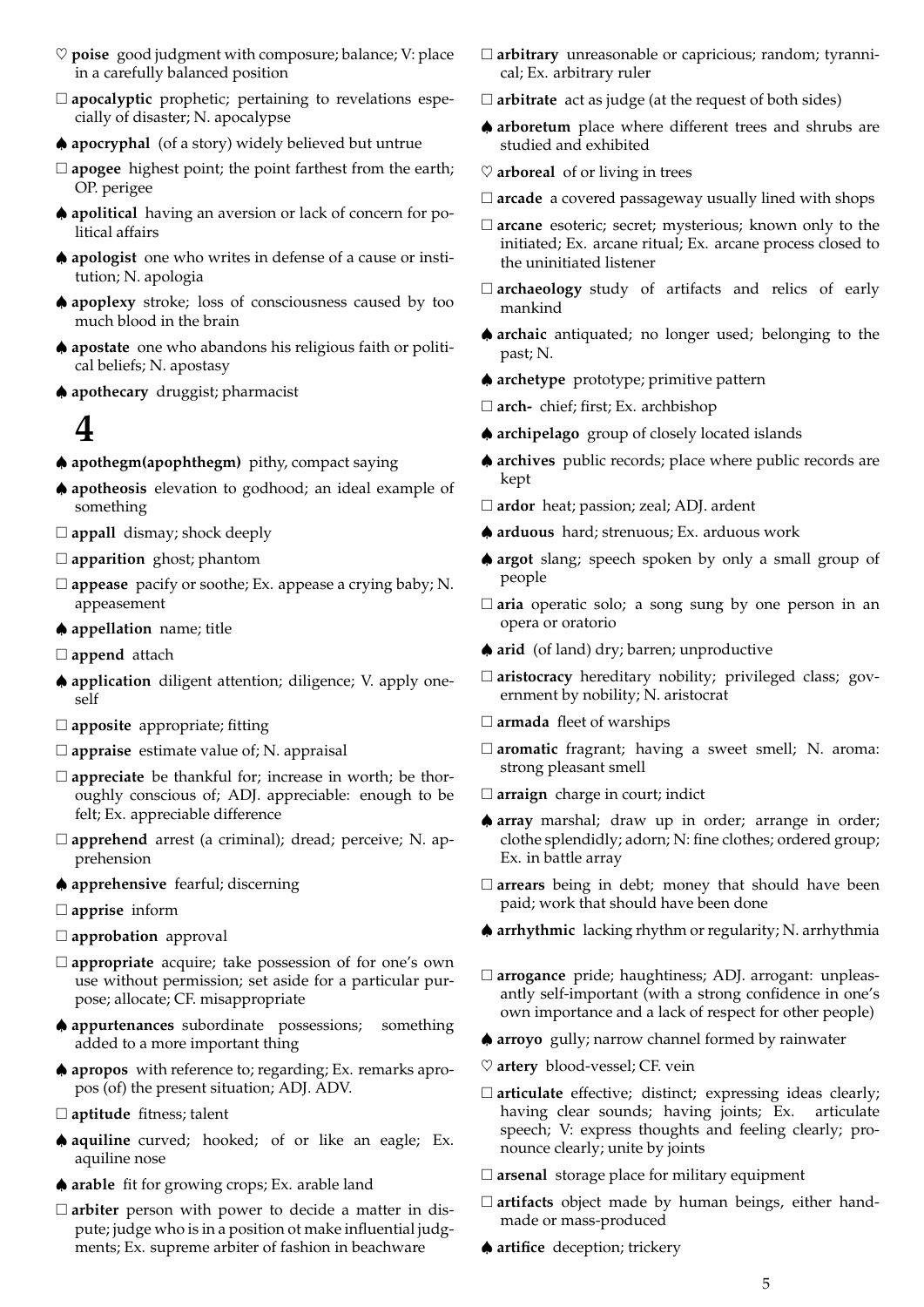- **artisan** a manually skilled worker
- ♠ **artless** without guile; open and honest
- **ascendancy** controlling influence; position of controlling influence; CF. in the ascendant
- **ascertain** find out for certain; make certain
- **ascetic** practicing self-denial; avoiding physical pleasures and comforts; austere; Ex. ascetic life of Buddhist monks; N. asceticism
- **ascribe** refer; attribute; assign
- □ **aseptic** preventing infection; having a cleansing effect
- ♠ **ashen** ash-colored; deadly pale
- ♠ **asinine** stupid; Ex. asinine remarks
- ♠ **askance** with a sideways or indirect look (with disapproval or distruct); Ex. look askance at
- ♠ **askew** crookedly; slanted; at an angle
- □ **asperity** sharpness; roughness; severity (of temper or weather); Ex. asperities of a Russian winter
- □ **aspersion** slanderous remark; Ex. cast aspersions on
- **aspirant** seeker after position or status
- □ **aspire** seek to attain (position or status); long for; Ex. aspire to become president; Ex. aspire to/after the leadership
- **assail** assault
- ♠ **assay** analyze (to discover what materials are present); evaluate (soil or ore)
- **assent** agree; accept; N. assessment
- ♠ **assert** state strongly or positively; demand recognition of (rights, claims, etc.); make a claim to (by forceful action); Ex. assert one's independence
- **assiduous** diligent
- **assimilate** absorb; take (food) into the body and digest it; understand (knowledge) completely and be able to use properly; cause to become homogeneous (the people of a country or race in the wasy of behaving or thinking)
- □ **assuage** mak less severe; ease or lessen (pain); satisfy (hunger); soothe (anger)
- **assumption** something taken for granted; the taking over or taking possession of; Ex. her assumption of power; V. assume
- $\heartsuit$  **regent** a person who governs in place of a ruler who is ill, absent, or still a child; ADJ. Ex. the Prince regent
- □ **assurance** firm statement that something is certainly true; promise or pledge; certainty; confidence in one's own ability; self-confidence; Ex. In spite of all his assurances, he did not come back; Ex. assurance of his loyalty; Ex. The teacher lacked assurance in fron of his class; V. assure; tell firmly with confidence; ensure; make (something) certain to heappen; make (someone) feel sure; give confidence to; ADJ. assured: self-assured; confident in one's own ability; showing certainty
- **asteroid** small planet
- ♠ **astigmatism** eye defect which prevents proper focus; OP. stigmatism

- ♠ **astral** relating to the stars
- **astringent** binding; causing contraction (stopping bleeding); harsh or severe; stringent; Ex. astringent criticism
- **astronomical** enormously large or extensive
- □ **astute** wise; shrewd; keen; seeing quickly something that is to one's advantage
- ♠ **asunder** into parts; apart; V. sunder
- □ **asylum** place of refuge or shelter; protection (religious or political)
- □ **asymmetric** not identical on both sides of a dividing central line
- ♠ **atavism** resemblance to remote ancestors rather than to parents; reversion to an earlier type; throwback; ADJ. atavistic
- **atheistic** denying the existence of God; N. atheism
- □ **atone** make amends for; pay for; Ex. atone for
- **atrocity** brutal deed; ADJ. atrocious
- □ **atrophy** wasting away; V: weaken and lose flesh and muscle (through lack of blood or lack of use)
- **attentive** alert and watchful; listening carefully; paying attention; considerate; thoughtful; politely helpful; Ex. attentive audience; Ex. He was attentive to the old lady; N. attentions: act of courtesy and consideration
- **attenuate** make thin; weaken
- **attest** testify; bear witness
- **attribute** essential quality; V: ascribe; explain
- □ **attrition** rubbing away by friction; gradual decrease in numbers or strength; reduction in the work force without firing employees; wearing away of opposition by means of harassment; Ex. a war of attrition
- ♠ **atypical** not normal; not typical
- □ **audacious** daring; bold; N. audacity
- **audit** examination of accounts of a business; official examination; V.
- **augment** increase; add to
- ♠ **augury** omen; prophecy; sign of coming events; V. augur: predict; foretell; be a sign of (something in future)
- **august** impressive; majestic
- ♠ **aureole** sun's corona; halo; bright circle of light
- ♠ **auroral** pertaining to the aurora borealis; CF. aurora australis
- **auspicious** favoring success; giving signs of future success; Cf. auspices
- □ **austere** forbiddingly stern; ascetic; without comfort or enjoyment; severely simple and unornamented; Ex. a monk's austere life; Ex. austere grandeur of the cathedral; N. austerity
- **authenticate** prove genuine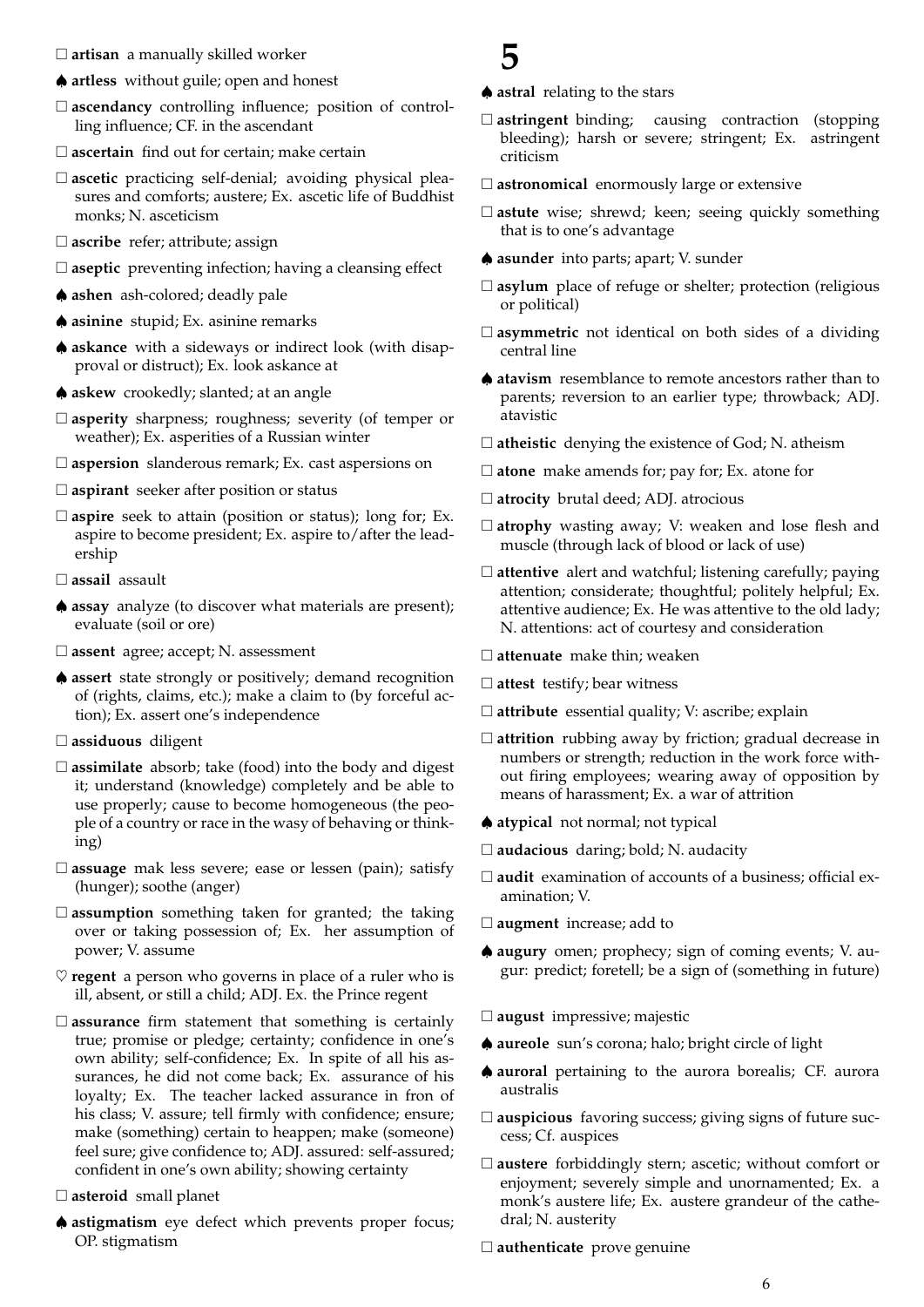- $\Box$  **authoritarian** subordinating the individual to the state; completely dominating another's will; Ex. authoritarian regime/father
- **authoritative** having the weight of authority; regarded as providing knowledge that can be trusted; reliable; peremptory and dictatorial; Ex. authoritative dictionary/manner; CF. definitive
- **autocratic** having absolute unchecked power; dictatorial; N. autocrat, autocracy
- **automaton** mechanism that imitates actions of humans; machine that works by itself
- **autonomous** self-governing; N. autonomy
- □ **autopsy** examination of a dead body; postmortem; V.
- **auxiliary** offering or providing help; additional or subsidiary; N: helper; assistant
- **avalanche** great mass of falling snow and ice
- **avarice** greediness for wealth
- **avenge** take vengence for something or on behalf of someone; Ex. They avenged his death by burning the village; Ex. He swore to avenge his brother; Ex. They avenged themselves on their enemy.
- **aver** state confidently; declare as true
- **averse** reluctant; disinclined; not liking or opposed; Ex. averse to cats/doing the house work
- **aversion** firm dislike
- □ **avert** prevent; avoid; turn away (eyes or thought); Ex. An accident was averted by his quick thinking; Ex. She averted her eyes from the terrible sight.
- **aviary** enclosure for birds; large cage
- ♠ **avid** greedy; extremely eager for; Ex. avid learner; N. avidity
- **avocation** secondary or minor occupation
- □ **avow** declare openly; N. avowal
- **avuncular** of or like an uncle
- □ **awe** solemn wonder; feeling of respect mixed with wonder and fear; V: fill with awe; ADJ. awesome
- $\heartsuit$  **awful** terrible; very bad
- ♠ **awl** pointed tool used for piercing
- ♠ **awry** distorted; crooked; bent; Ex. Our plans have gone awry.
- □ axiom self-evident truth requiring no proof
- ♠ **azure** sky blue
- ♠ **babble** chatter idly or foolishly; make continuous sounds like water running gently over rounded stone; N.
- ♠ **bacchanalian** drunken
- $\heartsuit$  **bacchanal** noisy party with a lot of drinking
- ♥ **Bacchanalia** the ancient Roman festival in honor of Bacchus
- ♠ **badger** pester; annoy continually with demands; persuade by asking again and again; Ex. The children badgered me into taking them into the cinema; N: a kind of mountain animal
- ♠ **badinage** teasing conversation; banter; joking talk
- **baffle** frustrate; perplex
- ♠ **bait** harass; tease; torment; Ex. badger baiting; N: food or other lure used to catch fish or trap animals
- ♠ **baleful** evil; malignant in intent or effect; deadly; having a malign influence; portending evil; ominous; threatening; Ex. baleful look
- ♠ **balk** stop short, as if faced with an obstacle, and refuse to continue; foil; stop or get in the way of; frustrate
- ♠ **ballast** heavy substance used to add stability or weight; V. supply with ballast
- ♠ **balm** something that relieves pain; oily liquid with a pleasant smell from trees
- $\heartsuit$  **pang** sudden sharp feeling of pain
- ♠ **balmy** soft and mild (of air); fragrant
- □ **banal** hackneyed; commonplace; trite; lacking originality; clichéd
- ♠ **bandy** discuss lightly or glibly; discuss in a frivolous manner; exchange (words) heatedly; quarrel; Ex. bandy words with
- □ **bane** posion; cause of ruin; ADJ. baneful: harmful; poisonous
- □ **bantering** joking talk; good-naturedly ridiculing; N.V. banter
- **barb** sharp projection from fishhook, arrow, or other object; openly cutting remark

- ♠ **bard** poet
- ♠ **barefaced** shameless and noticeable; blatant; bold; unconcealed; having no covering on the face; Ex. barefaced lie
- ♥ **unregenerate** making no attempt to change one's bad practices
- ♠ **baroque** highly ornate
- **barrage** barrier laid down by artillery fire; overwhelming profusion; large number of questions or statements; Ex. a barrage of criticism
- **barrister** counselor-at-law or lawyer in the higher court of law; CF. bar
- $\heartsuit$  **solicitor** lawyer in the lower court of law
- □ **barterer** trader; V. barter: trade; exchange good for other goods rather than money
- ♠ **bask** luxuriate; take pleasure in warmth
- ♥ **luxuriate** take pleasure in great comfort
- ♠ **bastion** stronghold; something seen as a source of protection; Ex. the last bastion of male chauvinism
- ♠ **bate** let down; lessen the force of; moderate; restrain; Ex. with bated breath; CF. abate
- ♠ **bauble** trinket; cheap jewel; trifle
- ♠ **bawdy** indecent; obscene; about sex in a rude funny way; CF. bawd
- ♠ **beatific** giving or showing bliss; blissful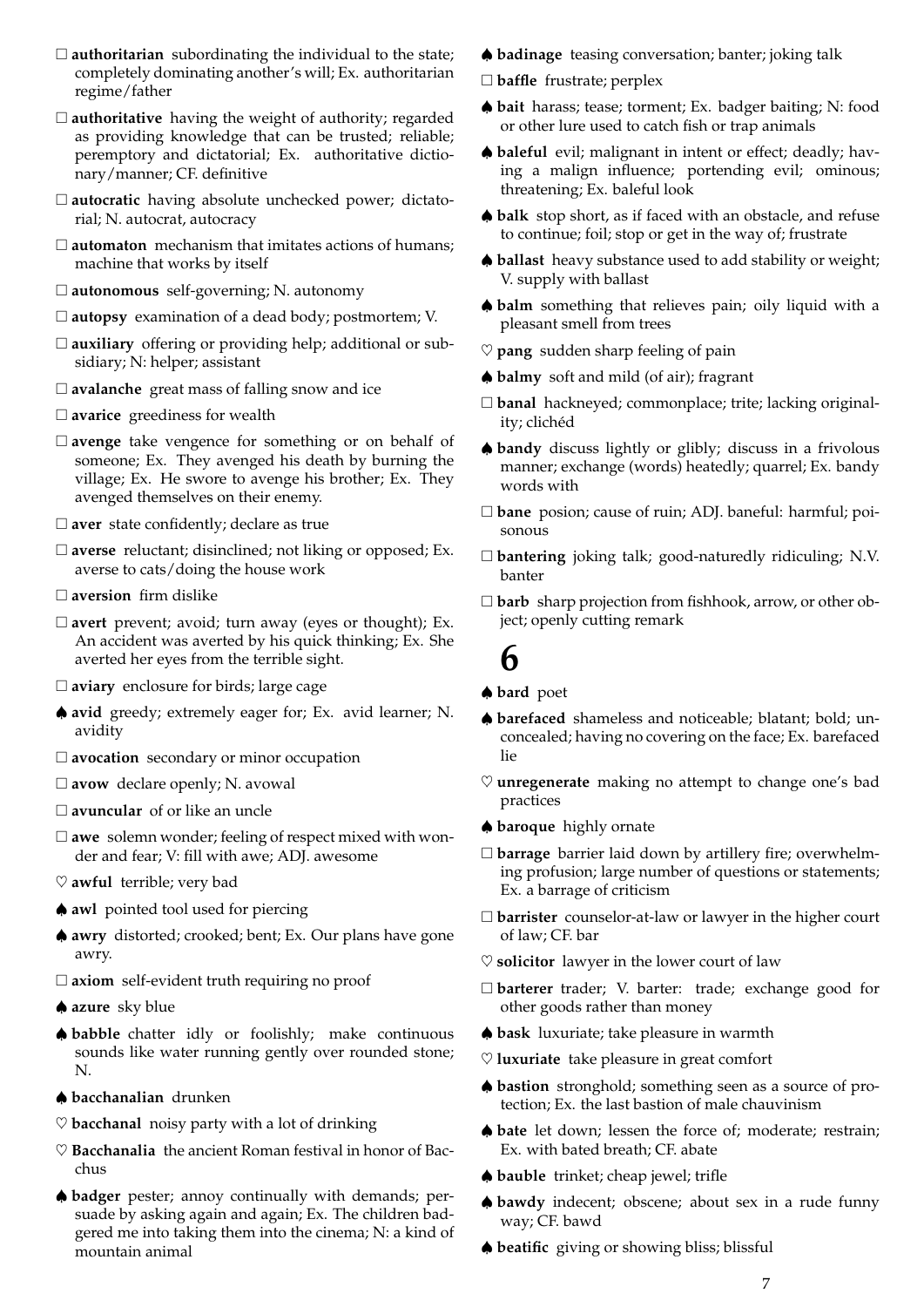- ♥ **bliss** complete happiness; ADJ. blissful
- ♠ **beatitude** blessedness; state of great happiness
- $\heartsuit$  **mystic** of hidden meaning and spiritual power; Ex. mystic ceremonies; N. CF. mysticism
- ♠ **bedizen** dress with vulgar finery
- $\heartsuit$  **finery** beautiful clothes for a special occasion
- ♠ **bedraggle** wet thoroughly; ADJ. bedraggled: draggled
- ♠ **beeline** direct quick route
- ♠ **befuddle** confuse thoroughly
- $\heartsuit$  **fuddle** make stupid or confused as with alcholic drink; N. in a fuddle: confused
- □ **beget** father; become the father of; produce; give rise to
- ♠ **begrudge** envy; give or allow unwillingly; grudge; Ex. We shouldn't begrudge him his success.
- ♥ **grudge** deep feeling of dislike; Ex. grudge fight; V.
- ♠ **beguile** deceive; mislead or delude; cheat; pass time pleasantly; charm or attract; Ex. beguiling smile
- ♠ **behemoth** huge creature; something of monstrous size or power
- ♠ **beholden** obligated; indebted; owing thanks; obliged or indebted from gratitude
- ♠ **behoove(behove)** be suited to; be incumbent upon; be right and necessary; Ex. It behooves one to do.
- ♠ **belabor** harp on; dwell on tediously; explain or go over excessively or to a ridiculous degree; assail verbally; beat severely; attack physically
- ♠ **belated** delayed
- ♠ **beleaguer** besiege or attack (with an army); harass; beset
- ♠ **belie** contradict; give a false impression; disguise; Ex. The poor sales belied our high hopes; Ex. Her smile belies her true feeling of displeasure.
- **belittle** disparage; depreciate
- **bellicose** warlike
- **belligerent** quarrelsome
- ♠ **bemoan** lament; moan for; express sorrow or disapproval of
- ♠ **bemused** confused; lost in thought; preoccupied
- **benediction** blessing
- □ **benefactor** gift giver; patron; person who does good or who gives money for a good purpose
- **beneficent** kindly; doing good
- **beneficial** helpful; useful; advantageous
- □ **beneficiary** person entitled to benefits or proceeds of an insurance policy or will
- ♠ **benefit** advantage; anything that brings helpl, advantage, or profit; money provided by the government to the people; fund-raising public entertainment; Ex. unemployment benefit; V: receive benefits; be beneficial to; give benefits
- **benevolent** generous; charitable; having a wish to do good
- □ **benign** kindly; favorable; not malignant (disease); Ex. benign tumor
- **benison** blessing
- $\square$  **bent** determined; Ex. bent on advancing in the business; N: natural talent or inclination
- □ **bequeath** leave to someone by means of a will; hand down in his will; N. bequest
- ♠ **berate** scold strongly
- ♠ **bereavement** state of being deprived of something valuable or beloved; state of being bereaved or bereft
- ♠ **bereaved** deprived of (someone beloved through death)
- ♠ **bereft** deprived of (something valuable); lacking
- ♠ **berserk** mad with violent anger; frenzied; madly excited
- □ **beseech** beg; plead with
- ♠ **beset** harass or trouble from all directions; hem in
- $\heartsuit$  **hem** surround tightly so that movement is impossible; Ex. hem in; N.
- □ **besiege** surround with armed forces; harass (with requests); annoy continually
- ♠ **besmirch** soil; defile; make dirty
- ♠ **bestial** beastlike; brutal; inhuman; very cruel
- **bestow** confer
- ♠ **betoken** signify; indicate; be a sign of
- $\heartsuit$  **token** outward sign; Ex. a token of our gratitude
- ♠ **betray** be unfaithful; reveal (unconsciously or unwillingly); Ex. Her trembling hands betray her anxiety.
- ♠ **betroth** become engaged to marry
- ♠ **bevy** large group; Ex. a bevy of starlets
- □ **bicameral** two-chambered as a legislative body
- **bicker** quarrel
- **biennial** every two years
- ♠ **bifurcated** divided into two branches; forked
- ♠ **bigotry** stubborn intolerance
- $\heartsuit$  **bigot** one who is intolerant (in matters of religion or politics)
- $\heartsuit$  **intolerant** not willing to accept ways of thinking different from one's own; CF. tolerant; CF. tolerate
- ♠ **bilious** suffering from indigestion; sick from having too much bile; irritable; easily irritated
- ♠ **bilk** swindle; cheat
- ♠ **billowing** swelling out in waves; surging
- ♥ **billow** large wave of water; a great swell or surge (of smoke); V: surge, swell, roll in billows
- $\heartsuit$  swell long wave of water that moves continuously without breaking; V.
- $\heartsuit$  **surge** powerful movement of or like a wave; V.
- ♠ **bivouac** temporary encampment; camp without tents; V.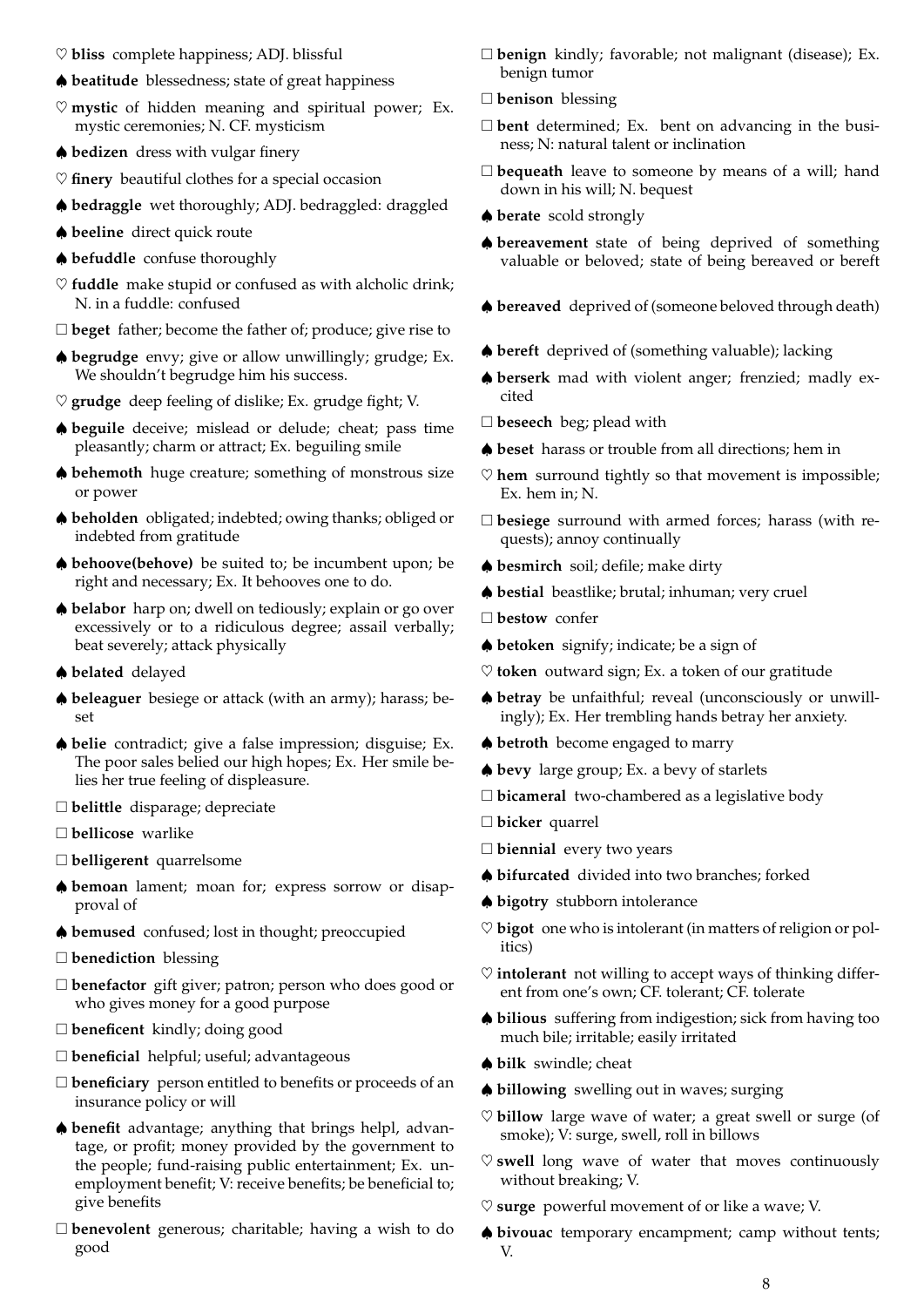- □ **bizarre** fantastic; violently contrasting; noticeably odd; strikingly unconventional
- ♠ **blanch** bleach; whiten; make white or pale
- ♠ **bland** soothing or mild (food); agreeable; causing no trouble or offence
- ♠ **blandishment** flattery
- ♠ **blare** loud or harsh roar or screech; dazzling blaze of light
- ♥ **screech** unpleasant high sharp sound; shriek; V.
- $\heartsuit$  **dazzle** make blind with a sudden intense light; amaze; fill with wonder
- ♠ **blas´e** bored with pleasure or dissipation; uninterested or bored
- ♠ **blasphemy** irreverence; sacrilege; cursing; bad language about God or holy things; V. blasphem; ADJ. blasphemous; CF. sacrilege
- ♠ **blatant** extremely (offensively) obvious; loudly offensive; Ex. blatant lie; N. blatancy
- ♠ **bleak** cold or cheerless; frigid; unlikely to be favorable; depressing
- ♠ **blighted** suffering from a disease; destroyed
- $\heartsuit$  **blight** plant disease; V: infect with blight; ruin; destroy
- ♠ **blithe(blithesome)** gay; joyous
- ♠ **bloated** (unpleasantly) swollen or puffed as with water or air
- ♠ **blowhard** talkative boaster; braggart
- ♠ **bludgeon** club; heavy-headed weapon; V.
- ♠ **bluff** pretense (of strength); deception; high cliff; ADJ: rough but good-natured

- **blunder** error; stupid mistake
- ♠ **blurt** utter impulsively from nervousness or excitement
- ♠ **bluster** blow in heavy gusts; threaten emptily; bully; speak in a noisy or bullying manner; CF. breeze, gust, gale
- $\heartsuit$  **bully** one who is habitually cruel to weaker people; V.
- **bode** foreshadow; portend
- **bogus** counterfeit; not authentic; intentionally false; Ex. bogus interview
- ♠ **bohemian** unconventional (in an artistic way)
- **boisterous** violent; rough; noisy
- ♠ **bolster** support; reinforce
- ♠ **bolt** door bar; fastening pin or screw; length of fabric; large roll of cloth; V: dash or dart off; fasten (a door); gobble down
- $\heartsuit$  **dart** move or throw suddenly and quickly
- $\heartsuit$  **gobble** eat very quickly
- ♠ **bombardment** attack (as with missiles or bombs); V. bombard
- ♠ **bombastic** pompous; using inflated language
- ♥ **bombast** grandiloquent, pompous speech
- ♠ **boon** blessing; benefit; something very helpful
- ♠ **boorish** rude; insensitive
- $\heartsuit$  **boor** rude, insensitive person
- ♠ **bouillon** clear beef (or meat) soup
- ♠ **bountiful** generous; graciously generous; showing bounty
- $\heartsuit$  gracious kind in a generous way (to someone less important)
- **bourgeois** middle class; selfishly materialistic; too interested in material possessions
- □ **bovine** cowlike; placid and dull; slow-thinking; calm
- ♠ **bowdlerize** expurgate; CF. Thomas Bowdler
- ♠ **brackish** somewhat saline
- ♠ **braggadocio** boasting
- ♥ **brag** boast
- ♠ **braggart** boaster; bragger
- ♠ **brandish** wave around (a weapon); flourish
- ♠ **bravado** swagger; assumed air of defiance; false show of bravery
- $\heartsuit$  **swagger** walk or behave with an over-confident manner
- ♠ **brawn** human muscle; muscular strength; sturdiness
- ♥ **brawny** muscular; having well-developed muscles
- $\heartsuit$  **sturdy** strong and firm (in the body)
- ♠ **brazen** insolent; without shame; bold; Ex. brazen lie; V: face with bold self-assurance or with unshamed confidence
- $\heartsuit$  **brawl** noisy quarrel
- ♠ **breach** breaking of contract or duty; fissure or gap; opening; V.
- **breadth** width; extent
- □ **brevity** conciseness; shortness of duration
- ♠ **brindled** tawny or grayish with streaks or spots (of animals)
- ♥ **tawny** brownish yellow
- ♠ **bristling** rising like bristles; showing irritation
- ♥ **bristle** short stiff hair; V: (hair or fur) stand up stiffly
- ♠ **brittle** hard but easily broken; difficult; unstable; Ex. brittle situation
- ♠ **broach** introduce as a subject; moot; open up
- ♠ **brocade** rich, figured(patterned) fabric
- **brochure** pamphlet
- ♠ **brooch** ornamental clasp; pin
- $\heartsuit$  **clasp** hold firmly within arms
- ♠ **brook** tolerate; endure; Ex. brook no interference; N: small stream
- ♠ **browbeat** bully; intimidate
- ♠ **browse** graze; feed on growing grass; skim or glance at casually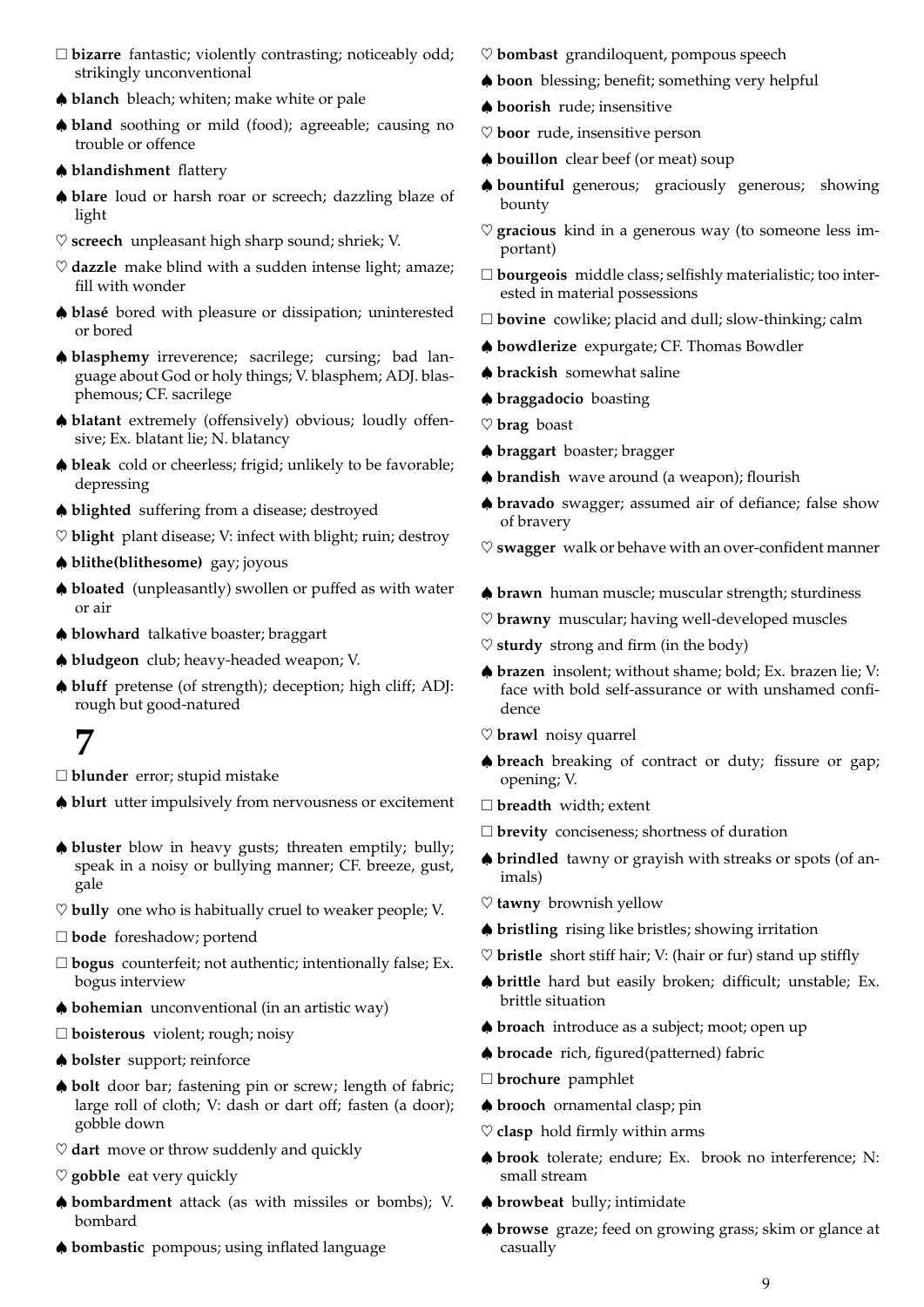- ♥ **graze** (of an animal) feed on growing grass; cause (an animal) to feed on grass; scrape (esp. the skin) or touch lightly in passing; brush; Ex. We can't graze the cattle till summer; N: surface wound
- $\heartsuit$  **skim** read or glance through quickly; touch lightly in passing; brush; remove from the surface of a liquid
- ♠ **brunt** main impact or shock (of an attack or blow); Ex. brunt of the argument
- ♠ **brusque** blunt; abrupt; curt; not wanting to waste time being nice
- ♠ **buccaneer** pirate
- ♠ **bucolic** rustic; pastoral
- ♠ **buffet** strike forcefully; slap; batter; knock out; N: table with food set out for people to server themselves; meal at which people help themselves to food that's been set
- $\heartsuit$  **slap** hit quickly with the flat part of the hand; N. CF. smack
- ♠ **buffoonery** clowning
- ♥ **buffoon** stupid person; clown
- $\heartsuit$  **clown** act stupidly; play the fool; N.
- ♠ **bugaboo** bugbear; object of baseless terror
- ♠ **bullion** gold and silver in the form of bars
- ♠ **bulwark** strong wall built for defense; earthwork or other strong defense; person who defends
- ♠ **bungle** mismanage; blunder; botch; blow; spoil by clumsy behavior
- ♥ **botch** mismanage; blow
- **buoyant** able to float; cheerful and optimistic; N. buoyancy; Ex. buoyancy of wood/water/American market
- **bureaucracy** overregulated administrative system marked by red tape; ADJ. bureaucratic
- ♠ **burgeon** grow rapidly; grow forth; send out buds; Ex. burgeoning computer industry; CF. bludgeon
- ♠ **burlesque** give an imitation that ridicules; imitate mockingly
- ♠ **burnish** make shiny by rubbing; polish
- ♠ **buttress** support; prop up; N. stationary structure to support wall; Ex. flying buttress
- $\heartsuit$  **prop** support placed under or against something; V.
- ♠ **buxom** full-bosomed; plump; jolly
- $\heartsuit$  **plump** pleasantly fat; nicely rounded
- ♠ **cabal** small group of persons secretly united to promote their own interests
- **cache** hiding place; V.
- **cacophonous** discordant; inharmonious; N. cacophony: unpleasant mixture of loud sounds
- **cadaver** corpse; dead human body
- **cadaverous** like a corpse; pale
- ♠ **cadence** rhythmic rise and fall (of words or sounds); beat; regular beat of sound; rhythm
- ♠ **cajole** persuade by praise or false promise; coax; wheedle
- $\heartsuit$  **coax** persuade by flattery
- **calamity** disaster; misery
- **calculated** deliberately planned; likely
- ♠ **caldron(cauldron)** large kettle
- ♠ **caliber** ability; quality; diameter of the inside of a round cylinder; Ex. work of very high caliber
- □ **calligraphy** beautiful writing; excellent penmanship
- ♠ **callous** hardened; unfeeling; without sympathy for the sufferings of others; unkind
- ♥ **callus** area of thick hard skin
- ♠ **callow** youthful; immature; inexperienced
- ♠ **calorific** heat-producing; N. calorie
- □ calumny malicious misrepresentation; slander
- ♠ **camaraderie** good-fellowship; CF. comrade
- ♠ **cameo** shell or jewel carved in relief; star's special appearance in a minor role in a film
- ♠ **canard** unfounded false rumor; exaggerated false report
- ♠ **candor** frankness; open honesty; ADJ. candid
- ♠ **canine** related to dogs; doglike
- ♠ **canker** any ulcerous sore; ulcer; any evil; CF. cancer
- $\heartsuit$  **ulcer** sore place appearing on the skin inside or outside the body; Ex. stomach ulcer; ADJ. ulcerous; V. ulcerate
- ♠ **canny** shrewd in money matters; thrifty
- ♠ **cant** insincere speech or expression of piety; jargon of thieves; special words used by a particular group of people
- **cantankerous** ill-humored; irritable
- ♠ **cantata** story set to music to be sung by a chorus (shorter than an oratorio)
- ♠ **canter** slow gallop; V. CF. trot

- ♠ **canto** division of a long poem
- ♠ **canvass** determine or seek opinions, votes, etc.; go through (a region) to solicit votes or orders; conduct a survey; N.
- **capacious** spacious
- ♠ **capacity** mental or physical ability; role; position or duty; ability to accommodate; Ex. in my capacity as president
- ♠ **capillary** having a very fine bore; resembling a hair; fine and slender; Ex. capillary attraction; N: very fine hairlike tube; CF. capillarity
- ♠ **capitulate** surrender; give up all resistance
- **caprice** whim; sudden change of mind without any real cause
- **capricious** unpredictable; fickle
- **caption** title; chapter heading; text under illustration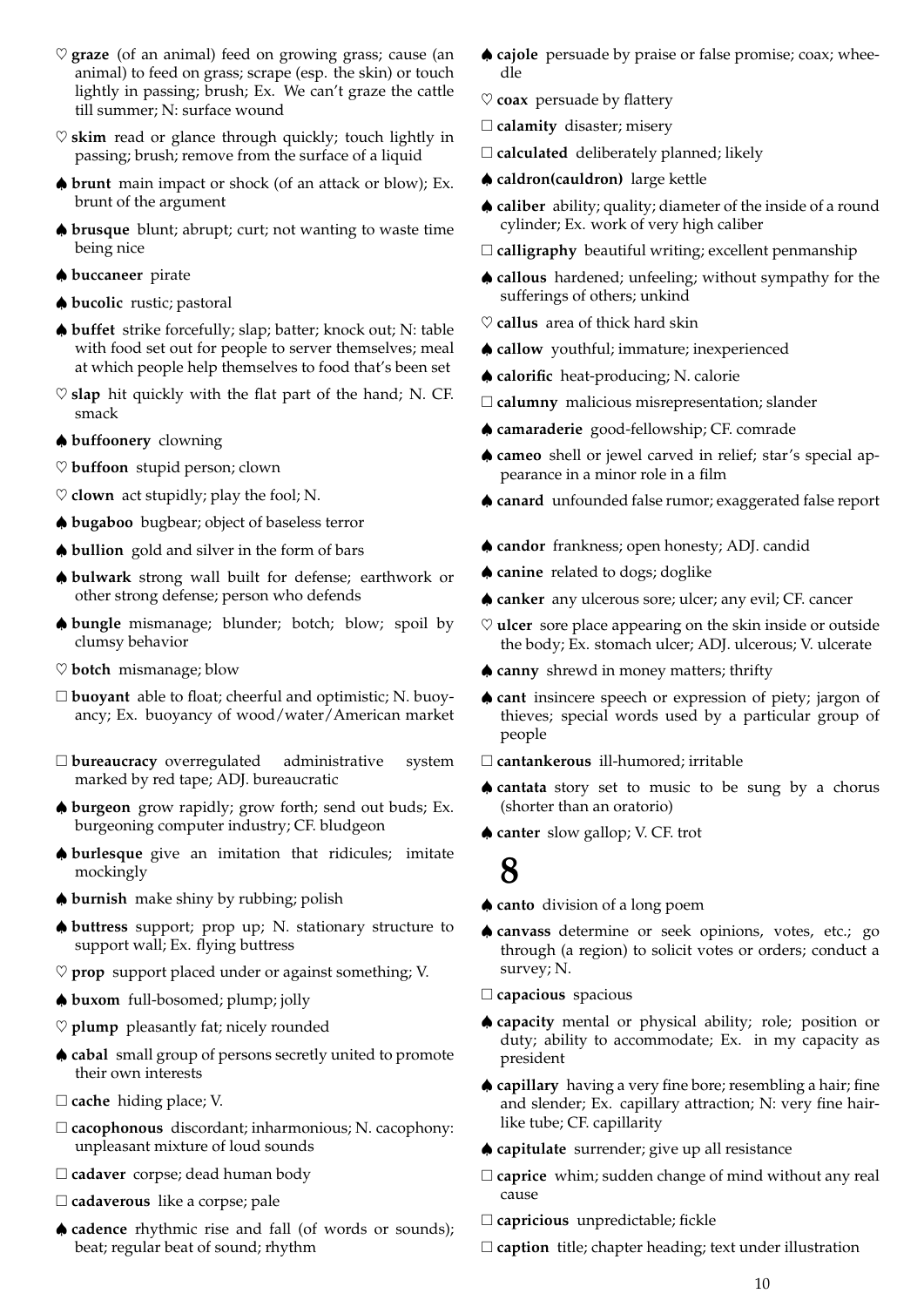- ♠ **captious** faultfinding; too critical
- ♠ **carafe** glass water bottle; decanter
- ♠ **carapace** shell covering the back (of a turtle, tortoise, crab, etc.)
- ♠ **carat(karat)** unit of weight for precious stones; measure of the purity of gold
- ♠ **carcinogenic** causing cancer; N. carcinogen
- ♠ **cardinal** chief; most important; N: priest; cardinal number: number that shows quantity rather thatn order
- **cardiologist** doctor specializing in ailments of the heart
- ♠ **careen** lurch; sway from side to side; move with irregular swinging movement; stagger
- ♥ **career** rush wildly; go at full speed
- ♥ **sway** swing from side to side; influence (someone) to change one's opinion; N.
- **caricature** distortion; burlesque
- □ **carillon** a set of bells (often in a tower) capable of being played
- **carnage** destruction of life; slaughter; killing of large numbers of people or animals
- **carnal** fleshly; sensual; concerning the desires of the body
- □ **carnivorous** meat-eating; N. carnivore; CF. herbivore
- ♠ **carousal** drunken revel; V. carouse
- ♠ **carping** petty criticism; fault-finding; fretful complaining; quibble
- ♠ **carrion** rotting flesh of a dead body; CF. vulture
- ♠ **cartographer** map-maker
- **cascade** small waterfall
- ♠ **caste** one of the hereditary classes in Hindu society; social stratification; prestige
- **castigation** punishment; severe criticism or disapproval
- **casualty** serious or fatal accident; person killed or wounded in an accident or battle
- ♥ **casual** happening by chance; irregular; occasional; informal; showing or feeling little interest; Ex. casual reader/labor/remark
- ♠ **cataclysm** deluge; upheaval; earthquake; violent and sudden event or change
- ♠ **catalyst** agent which brings about a chemical change while it remains unaffected and unchanged; CF. catalysis
- □ **catapult** slingshot; hurling machine; V: fire from catapult
- $\heartsuit$  **hurl** throw forcefully; shout out violently
- ♠ **cataract** great waterfall; eye abnormality (causing a gradual loss of eyesight)
- **catastrophe** calamity ; disaster
- ♠ **catcall** shout of disapproval or displeasure (made at the theater or a sports match); boo; V.
- ♠ **catechism** book for religious instruction in questionand-answer form; religious instruction by question and answer; V. catechize
- **categorical** without exceptions; made without any doubt in mind; unqualified; absolute
- $\heartsuit$  **qualify** reach a necessary standard; limit the meaning of something stated
- **catharsis** purging or cleansing of any passage of the body; purging and weakening of strong emotions as a result of experiencing a dramatic work of art
- **cathartic** purgative; medicine that causes the bowels to empty; ADJ.
- ♠ **catholic** (of likings and interests) universal; general; broad; including many different parts; wide-ranging liberal; Ex. catholic opinions/tastes
- ♠ **caucus** private meeting of a group of people in a political party to select officers or determine policy; CF. the Caucus club of Boston
- ♠ **caulk(calk)** make watertight (by blocking up cracks as in a ship)
- **causal** implying a cause-and-effect relationship; N. causality
- **caustic** burning; corrosive; able to burn by chemical action; sarcastically biting; (of remarks) intended to hurt; bitter; harmful; OP. harmless
- ♠ **cauterize** burn (a wound or snakebite, etc.) with hot iron or caustic substance to stop bleeding and prevent infection
- ♠ **cavalcade** procession of riders or horse-drawn carriages; parade; CF. cavalry
- ♠ **cavalier** casual and offhand; arrogant; N: knight
- ♠ **cavil** quibble; make frivolous objections; find fault unnecessarily
- ♠ **cede** yield (title or territory) to (esp. after losing a war); surrender formally; N. cession
- **celerity** speed; rapidity
- **celestial** heavenly
- ♥ **hereafter** life after death
- $\heartsuit$  **afterlife** life after death; later part of one's life
- ♠ **celibate** abstaining from sexual intercourse; unmarried; N. celibacy
- □ **censor** (in ancient Rome) overseer of morals (also taking the census); person who eliminates inappropriate matter; V.
- ♠ **censorious** severely critical
- **censure** blame; criticize; express strong disapproval; N: severe criticism; strong disapproval
- □ **centaur** mythical figure, half man and half horse
- **centigrade** denoting a widely used temperature scale (basically same as Celsius)
- □ **centrifugal** radiating; departing from the center
- □ **centrifuge** machine that separates substances by whirling them
- **centripetal** tending toward the center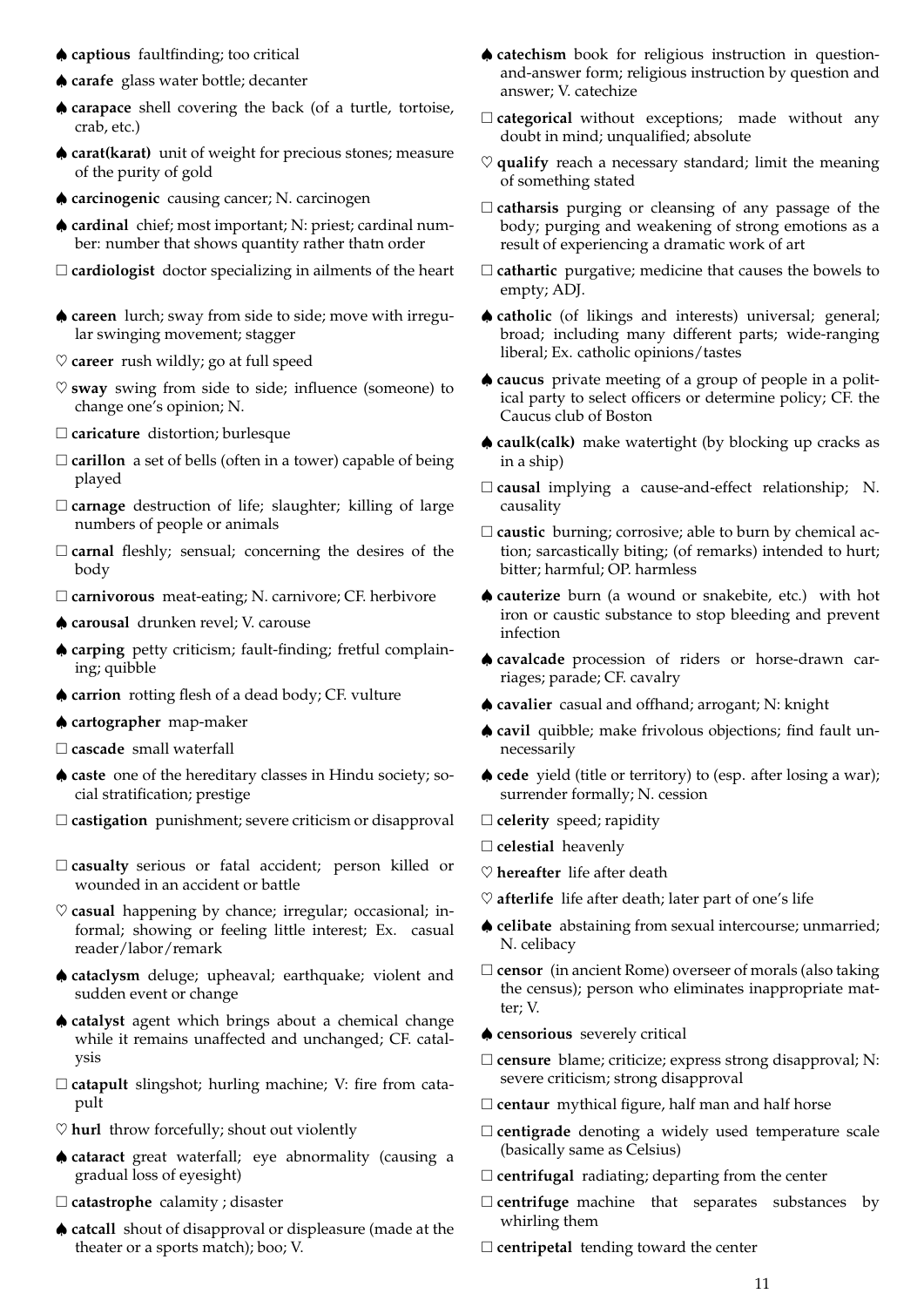- **centurion** Roman army officer (commanding a company of about 100 soldiers)
- $\Box$  **cerebral** pertaining to the brain or intellect; intellectual rather than emotional; CF. cerebrum
- **cerebration** thought; working of the brain
- ♠ **ceremonious** marked by formality; extremely formal and polite; CF. ceremony: conventional social courtesy
- $\heartsuit$  **unceremonious** not done politely without due formalities
- ♠ **certitude** certainty
- **cessation** stoppage
- ♠ **cession** yielding to another; ceding
- ♠ **chafe** warm by rubbing; make sore by rubbing; N.
- ♠ **chaff** worthless products of an endeavor; husk(outer seed cover) separated from grain; Ex. separate the wheat from the chaff
- ♠ **chaffing** bantering; joking
- ♠ **chagrin** annoyance and disappointment; vexation (caused by humiliation or injured pride)
- ♠ **chalice** goblet; consecrated cup
- **chameleon** lizard that changes color in different situations

- $\Box$  **champion** support militantly; fight for; N: person who fights for or supports strongly (a principle, movement, person, etc.)
- ♥ **championship** position of champion; defense or support; competition held to determine a champion
- **chaotic** in utter disorder
- **charisma** divine gift; great popular charm or appeal; magnetism
- ♠ **charlatan** quack; pretender to knowledge (esp. in medicine)
- ♠ **chary** cautious; unwilling to take risks; sparing or restrained about giving; OP. bold
- ♠ **chase** ornament a metal surface by indenting; follow rapidly to catch
- **chasm** abyss; very deep crack
- ♠ **chassis** framework and working parts of an automobile; framework to which components are attached
- **chaste** morally pure; virginal; abstaining from illicit sexual acts; modest; simple (of a style of writing); not highly decorated; austere
- ♠ **chasten** discipline; punish in order to correct; CF. castigate
- ♠ **chastise** punish as by beating; criticize severely
- **chauvinist** blindly devoted patriot; zealous adherent of a group, cause, or sex; ADJ. chauvinistic; CF. chauvinism; Nicolas Chauvin
- □ check stop motion; curb or restrain
- ♠ **checkered(chequered)** marked by great changes in fortune; with many changes of fortuene; CF. checked: having a pattern of squares
- ♠ **cherubic** angelic; innocent-looking; N. cherub; CF. seraph: winged angel of the highest order
- ♠ **chicanery** trickery; deception
- ♠ **chide** scold; rebuke (someone who has done wrong)
- ♠ **chimerical** fantastically improbable; highly unrealistic; N. chimera: unreal fancy; fire-breathing female creature
- ♠ **chisel** swindle or cheat; N: wedgelike tool for cutting
- $\heartsuit$  **chip** lose a small piece from the surface or edge; N: small piece broken off something; CF. French fry; Potato chip/crisp
- **chivalrous** courteous; faithful; brave; N. chivalry
- ♠ **choleric** hot-tempered; bad-tempered; irritable; easily angered; CF. cholera
- ♠ **choreography** art of representing dances in written symbols; arrangement of dances
- ♥ **chore** daily domestic task (such as cleaning, cooking, and shopping); unpleasant task
- ♠ **chortle** chuckle with delight; N.
- $\heartsuit$  **chuckle** laugh quietly
- **chronic** long established as a disease
- □ **chronicle** report; record (in chronological order)
- ♠ **churlish** boorish; rude; N. churl: boor; yahoo
- ♠ **ciliated** having minute hairs; CF. cilium; CF. cilia: eyelash
- □ **cipher** nonentity; worthless person or thing; zero; secret code; V.
- **circlet** small ring; band of gold, silver, jewel, etc. (worn on the head, arms, or neck as decoration)
- **circuitous** roundabout
- ♡ **circuit** closed circular line around an area; circumference; regularly repeated journey from place to place
- □ **circumlocution** indirect or roundabout expression (by using an uncecessarily large number of words esp. when trying to avoid answering a difficult question directly)
- □ **circumscribe** limit; confine; draw a line around
- ♠ **circumspect** prudent; cautious; acting after careful thought
- □ **circumvent** outwit; defeat by behaving more cleverly; outsmart; baffle; avoid; get around
- ♠ **cistern** reservoir or water tank
- **citadel** fortress
- □ **cite** quote; commend; Ex. cited for bravery in an official record
- **civil** having to do with citizens; not military or religious; courteous and polite; Ex. married in a civil ceremony; Ex. civil strife/disorder/law; N. civility; CF. civic
- **clairvoyant** having foresight; fortuneteller; N. clairvoyance
- $\heartsuit$  **hindsight** understanding the nature of an event after it has actually happened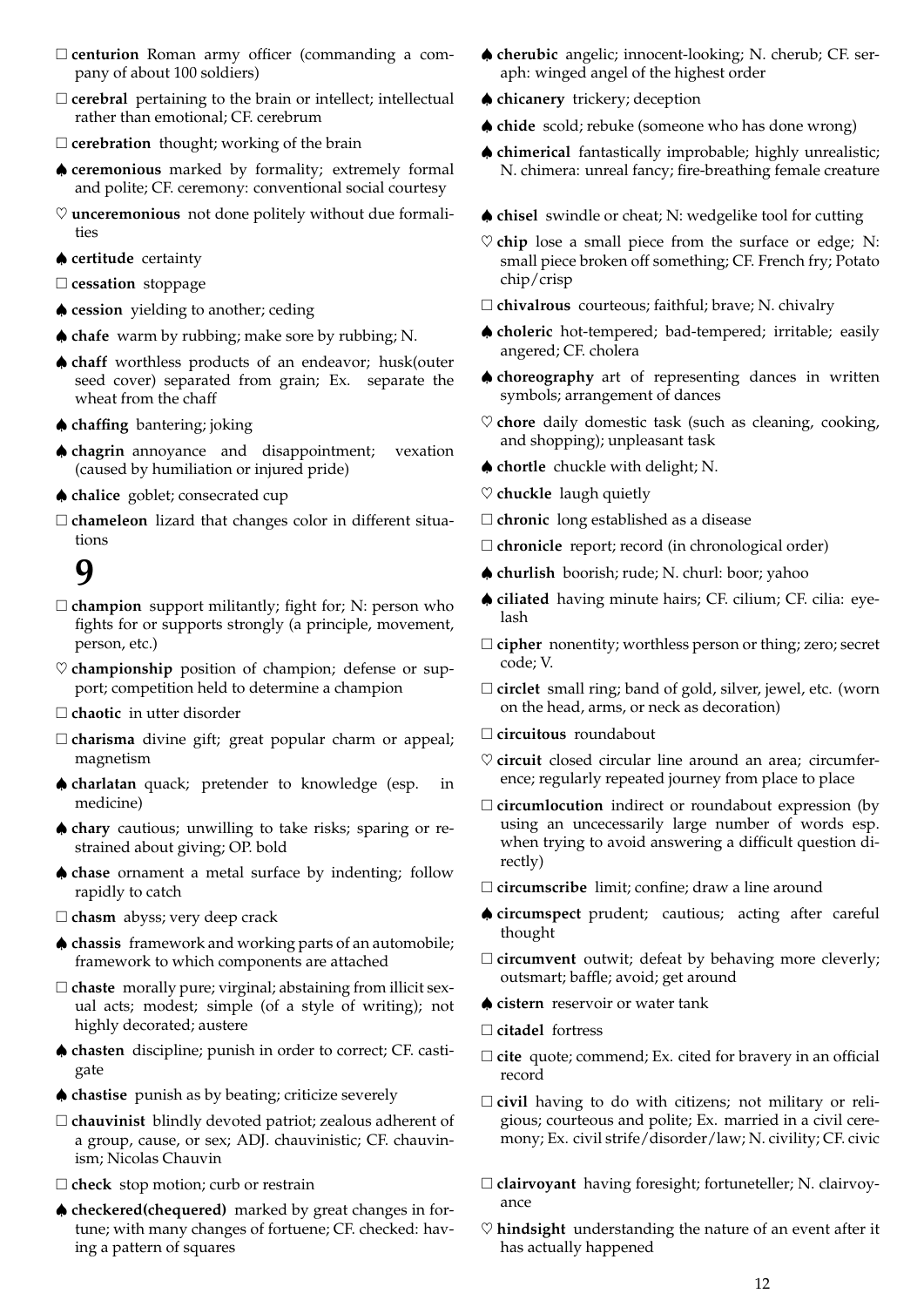- ♠ **clamber** climb by crawling with difficulties; scramble
- **clamor** loud continous noise; continuous demand or complaint made by a large number of people; V: make a clamor; express (a demand) continually and loudly; ADJ. clamorous
- **clandestine** secret
- $\heartsuit$  **chaperon** older person who accompanies and supervises a young unmarried woman
- ♠ **clangor** loud resounding noise; sound of repeated clanging
- ♠ **clapper** striker (tongue) of a bell
- $\heartsuit$  **clap** strike the palms of the hands together with a sudden explosive sound; come together suddenly with a sharp sound; put or send promptly; Ex. clap the thief in jail; N: clapping; loud or explosive sound; CF. applause
- ♠ **clarion** shrill, trumpetlike sound; kind of trumpet used in former times
- **claustrophobia** fear of being locked in
- ♠ **clavicle** collarbone
- ♥ **scrimmage** disorderly fight between two or more people
- □ **cleave** split or sever; cling to; remain faithful to; N. cleavage; ADJ. cloven
- ♠ **cleft** N: split
- ♠ **clemency** disposition to be lenient in deciding punishments; mildness as of the weather; ADJ. clement
- $\Box$  cliché phrase dulled in meaning by repetition; platitude; ADJ. clichéd
- ♥ **bromide** platitude; chemical compound used to calm excitement
- ♠ **clientele** body of customers
- □ **climactic** relating to the highest point; N. climax; CF. climatic
- ♠ **clime** climate
- ♠ **clique** small exclusive group of people
- □ **cloister** monastery or convent
- ♠ **clout** great influence (especially political or social); hard blow with fist
- □ **cloying** distasteful (because excessive); excessively sweet or sentimental; V. cloy: become unpleasant through too much sweetness or excess
- ♠ **coagulate** congeal; thicken; clot; N. coagulant
- ♥ **clot** half-solid lump formed from a liquid (or blood); V.
- $\heartsuit$  **pudding** hot sweet dish
- **coalesce** combine; fuse; N. coalescence
- **coalition** partnership; league; union of separate political parties
- ♠ **coda** concluding section of a musical or literary composition
- ♠ **coddle** treat gently; indulge excessively; pamper; mollycoddle; baby; cook in water just below boiling point; Ex. coddled eggs
- ♠ **codicil** supplement to the body of a will; later addition to a will
- □ **codify** arrange (laws or rules) as a code; classify; N. code: system of words used instead of ordinary writing; collection of laws, rules, established social customs
- **coercion** use of force to get someone to object; compelling; V. coerce
- ♠ **coeval** living at the same time as; existing during the same period of time; contemporary; of the same age
- ♠ **cog** tooth projecting from a wheel
- **cogent** convincing
- **cogitate** think over; ponder
- □ **cognate** having a common origin; related linguistically; allied by blood; similar or akin in nature; Ex. cognate languages; N.
- □ **cognitive** having to do with knowing or perceiving related to the mental processes; N. cognition: the mental process of knowing
- □ cognizance knowledge; ADJ. cognizant; having knowledge; aware
- ♠ **cohabit** live together
- □ cohere stick together
- □ cohesion tendency to keep together
- ♠ **cohorts** group of people who share some common quality; armed band; a group of between 300 and 600 soldiers under one commander (in the ancient Rome)
- ♠ **coiffure** hairstyle
- □ **coin** make coins; invent or fabricate (a word or phrase); N. coinage: word or phrase recently invented
- **coincidence** the chance occurrence, at the same time, of two or more seemingly connected events; V. coincide: happen at the same time; be in agreement; CF. coincident; CF. coincidental
- ♠ **colander** utensil with perforated bottom used for straining

- **collaborate** work together; cooperate treasonably with the enemy
- ♠ **collage** work of art put together from fragments
- $\heartsuit$  scrap small bit or fragment; discarded waste material; fight; Ex. a scrap of paper/cloth; V: break into parts for disposal; discard as worthless; fight; quarrel
- ♥ **scraps** leftover food
- $\heartsuit$  **scrappy** quarrelsome
- $\Box$  **collate** examine and compare in order to verify authenticity; arrange in order (the sheets of a book before they are bound)
- □ **collateral** security given for loan; ADJ: secondary; descended from the same person but through different sons or daughters
- ♠ **collation** a light meal; collating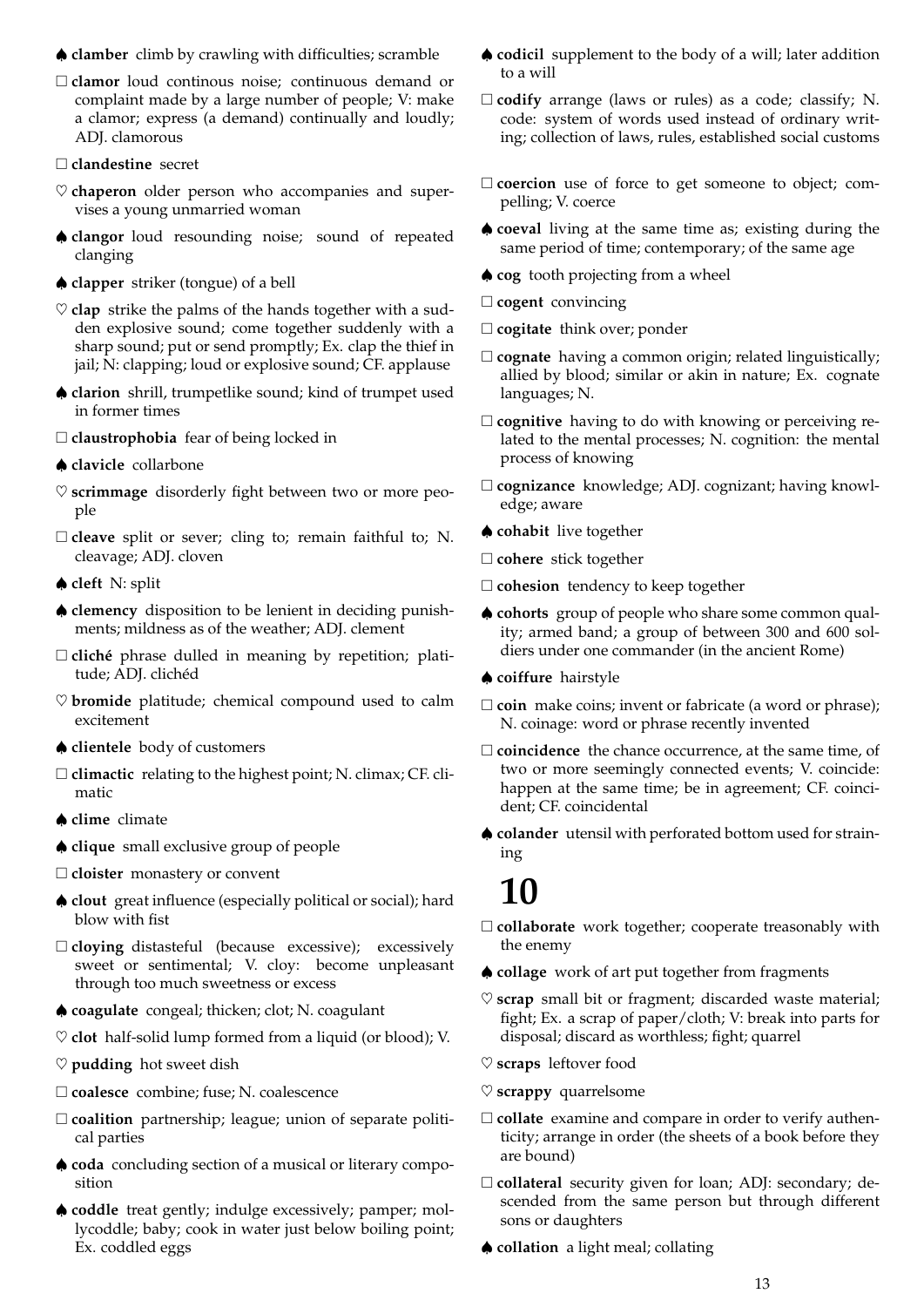- **colloquial** pertaining to conversational or common speech; informal; N. colloquialism: colloquial expression
- **colloquy** informal discussion; conversation
- **collusion** conspiring in a fraudulent scheme to cheat or deceive others; V. collude
- **colossal** huge
- **colossus** gigantic statue; person or thing of great size or importance
- ♠ **comatose** in a coma; extremely sleepy
- $\heartsuit$  **coma** deep prolonged unconsciousness caused by disease, poison, or a severe blow
- □ **combustible** easily burned; N. CF. combustion
- **comely** attractive; agreeable; having a pleasing appearance
- $\heartsuit$  **homely** not good-looking; unattractive
- □ **comestible** something fit to be eaten
- ♠ **comeuppance** deserts; well-deserved punishment or misfortune; rebuke
- ♥ **deserts** what someone deserves
- ♠ **comity** courtesy; civility; Ex. comity of nations
- **commandeer** take (private property) for military use without needing permission or giving payment; draft for military purposes
- ♥ **draft** first rough form; conscription; draught; V: make a draft of; conscript
- $\heartsuit$  **draught** current of air (through a room or to a fire); act of pulling roads; act of swallowing liquid or amount of liquid swallowed at a time
- ♠ **commemorative** remembering; honoring the memory of; Ex. commemorative stamp
- ♥ **commemorate** honor the memory of; serve as a memorial to; Ex. commemorate the 100th anniversary/those who died in the war
- $\square$  **commensurate** equal in extent; of the same size
- **commiserate** feel or express pity or sympathy for
- **commodious** spacious and comfortable
- ♠ **communal** held in common; public; of a group of people; of a commune
- ♥ **commune** small (often rural) community whose members share work and income; V: exchange thoughts or feelings; Ex. commune with nature
- □ **compact** agreement; contract; ADJ: tightly packed; firm; brief; concise; Ex. compact statement
- **compatible** harmonious; in harmony with; able to exist together
- □ **compelling** overpowering; irresistible in effect; holding one's attention; that compels one to do something; Ex. a compelling adventure story; V. compel
- $\heartsuit$  **compulsion** compelling; strong desire that is difficult to control; irresistible impulse
- $\heartsuit$  **compulsory** obligatory; that must be done
- ♥ **compulsive** resulting from compulsion
- **compendium** brief, comprehensive summary; ADJ. compendious
- **compensatory** making up for; repaying
- **compilation** listing of information in tabular or book form; compiling
- **compile** assemble; gather; accumulate; make (a report or a book) from facts and information found in various places; Ex. compile a dictionary
- □ **complacency** self-satisfaction; smugness; ADJ. complacent
- ♥ **smug** self-satisfied; complacent
- **complaisant** trying to please; obliging; willing to please others
- □ **complement** complete; consummate; make perfect; N.
- □ **complementary** serving to complete something
- **compliance** conformity in fulfilling requirements; readiness to yield; disposition to yield to others; V. comply
- **compliant** readily acting in accordance with a rule, order, or the wishes or others; yielding; comforming to requirements
- **complicity** participation; involvement (in a questionable act or a crime)
- **component** element; ingredient
- ♠ **comport** bear one's self; behave; Ex. comport oneself; N. comportment
- $\heartsuit$  **deport** send out of the country; behave; N. deportation, deportment
- $\heartsuit$  **bearing** deportment; connection
- **composure** mental calmness
- □ **compound** combine; produce by combining; increase; make worse by adding to or increasing; exacerbate; Ex. compound an error; ADJ: consisting of two or more parts; N: combination of two or more parts; area enclosed by a wall containing a group of buildings; Ex. factory compound; CF. complex
- **comprehensive** broad; including a lot or everything; thorough; inclusive
- ♥ **comprehend** include; understand
- □ **compress** force into less space; squeeze; contract; put into fewer words; N: thick mass of cloth pressed to part of the body to stop bleeding or swelling, reduce fever, etc.
- **comprise** include; consist of
- ♠ **compromise** adjust or settle by making mutual concessions; endanger the interests or reputation of; put into danger, disrepute, or a dishonorable position; Ex. compromise one's principle; N.
- □ **compunction** remorse; strong uneasiness caused by guilt
- **compute** reckon; calculate
- ♥ **reckon** count; calculate; regard as; think; suppose
- **concatenate** link as in a chain
- **concave** hollow; curved inwards; OP. convex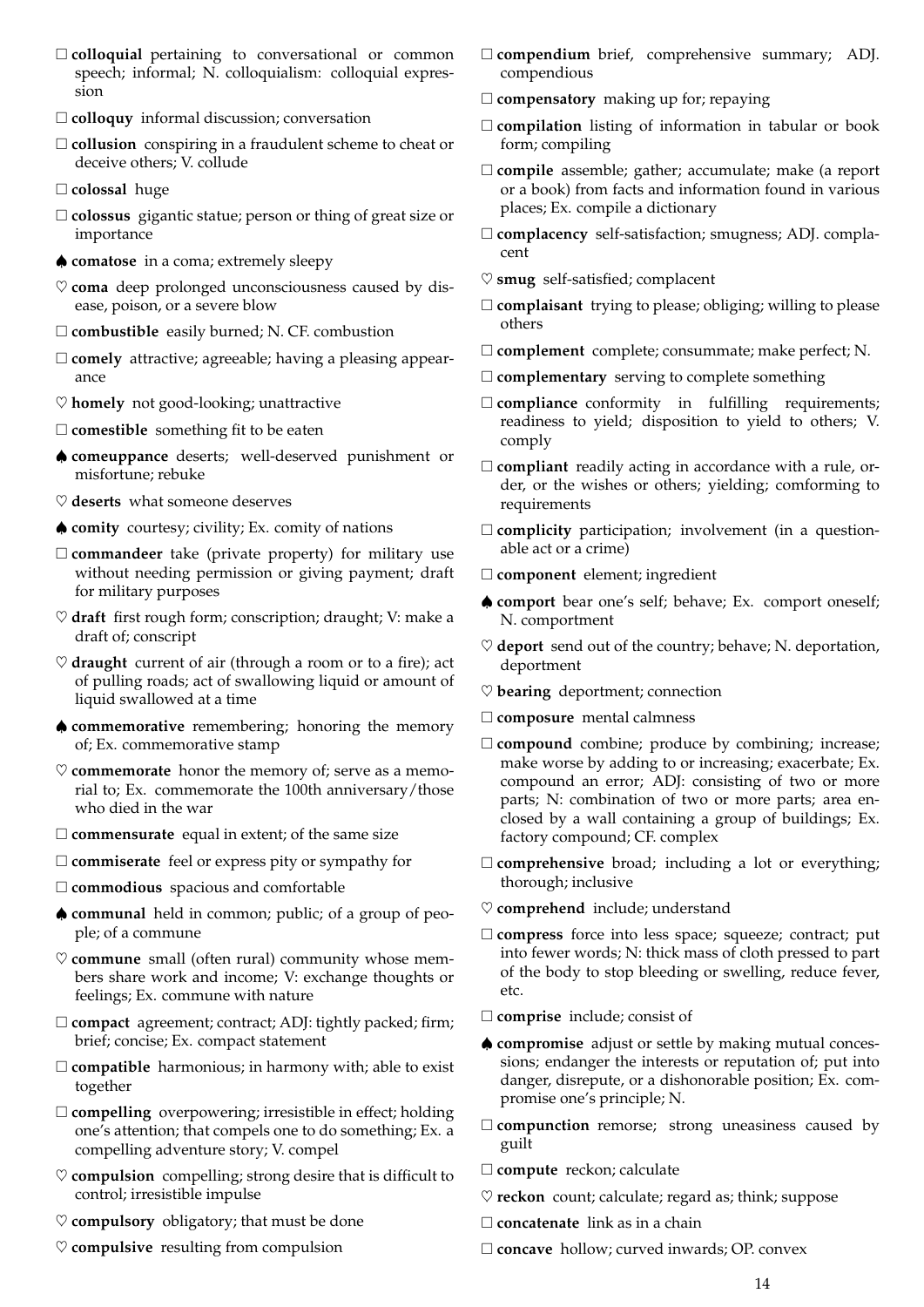- □ **concede** admit; acknowledge as being true (often reluctantly); yield; grant; Ex. concede a goal
- □ **conceit** vanity or self-love; too high opinion of one's own value; extravagant metaphor (in poetry)
- ♥ **vain** full of self-admiration; conceited; without result; unsuccessful; N. vanity
- **concentric** having a common center
- **conception** beginning; forming of an idea; fertilization; V. conceive: form an idea in the mind; devise; become pregnant; CF. inception
- ♠ **concerted** mutually agreed on; done together by agreement; Ex. concerted effort; CF. in concert: working together
- □ **concession** an act of yielding; conceding; something conceded; point, right, etc. given unwillingly; privilege of maintaining a business in a certain place; Ex. oil concessions in the North sea; CF. concessionaire
- □ **conciliatory** reconciling; soothing; V. conciliate: reconcile; soothe; win the friendly feelings (by removing anger)
- **concise** brief and compact
- ♠ **conclave** private secret meeting
- □ **conclusive** decisive; ending all debate
- □ **concoct** prepare by mixing or combining; make up in concert; devise (something false) so as to deceive; Ex. concoct an elaborate excuse for being late; N. concoction
- □ **concomitant** that which accompanies; Ex. Deafnes is a frequent concommitant of old age; ADJ: existing or happening together with something else
- □ **concord** harmony; accord
- ♥ **concordat** formal agreement
- □ **concur** agree; coincide; happen at the same time
- □ **concurrent** happening at the same time; in agreement
- □ **condescend** (derog.) bestow courtesies with a superior air; descend to the level of one considered inferior
- □ **condign** adequate; (of punishment) severe and well deserved
- **condiments** seasonings; spices
- □ **condole** express condolences; N. condolence: sympathy for someone who has experienced great sorrow
- □ **condone** overlook; forgive; give tacit approval; excuse
- □ **conducive** helpful; contributive; V. conduce; Ex. conduce to/towards
- □ **conduit** aqueduct; passageway for fluids
- ♠ **confidant(confidante)** trusted friend (to whom one tells one's secret)
- $\heartsuit$  **confide** tell in confidence (to a person one trusts); be confident about
- ♥ **confidence** self-assurance; calm unworried feeling based on a strong belief in one's abilities; strong belief in the ability of a person or plan; trust or faith in a person or thing; something confided; secret; Ex. confidence in your ability; Ex. I'm telling you this in confidence; Ex. exchange confidences about their boyfriends; ADJ. confident
- ♥ **confidential** spoken or written in secret; trusted with private matters; Ex. confidential secretary
- □ **confine** shut in an enclosed space; restrict; keep within limits; N. confinement
- **confiscate** seize; take possession of (private property) by official order (usu. as a punishment); commandeer
- **conflagration** great fire
- □ **confluence** flowing together; the place where two rivers flow together; crowd; gathering together
- □ **conformity** harmony; agreement with established rules or customs; similarity; Ex. behave in conformity with; V. conform: be similar; act in agreement; comply; Ex. conform to the rule; CF. conformance
- $\heartsuit$  **conformist** person who uncritically conforms to the customs of a group; OP. nonconformist: one who does not conform to accepted beliefs of norms
- ♠ **confound** confuse; puzzle
- **congeal** freeze; coagulate
- □ **congenial** pleasant; friendly; in agreement with one's tastes and nature; Ex. congenial weather
- **congenital** existing at birth

- **conglomeration** mass of material sticking together
- ♥ **conglomerate** corporation made up of several different companies in diversified fields; mass of various material gathered together; rock consisting of small stones held together by clay; V.
- **congruence** correspondence of parts; harmonious relationship; CF. congruity
- **congruent** in agreement; harmonious; corresponding; coinciding exactly; CF. congruous
- ♠ **conifer** pine tree (usu. evergreen); cone-bearing tree; ADJ. coniferous; CF. deciduous; CF. evergreen
- **conjecture** surmise; guess; V.
- **conjugal** pertaining to marriage
- □ **conjure** cause to appear by magic; summon (a devil or a spirit) by magical power; practice magic (esp. by very quick movement of the hands); evoke; conjure up: bring into the mind; Ex. The magician conjured a rabbit out of his hat.
- □ **connivance** pretense of ignorance of something wrong; assistance; permission to offend; V. connive: feign ignorance (of a wrong); cooperate secretly in an illegal action; conspire
- **connoisseur** person competent to act as a judge of art, etc. (whose judgments are respected); a lover of an art
- **connotation** suggested or implied meaning of an expression; V. connote
- **connubial** pertaining to marriage or the matrimonial state
- $\heartsuit$  **matrimony** state of being married
- $\heartsuit$  **patrimony** property inherited from a father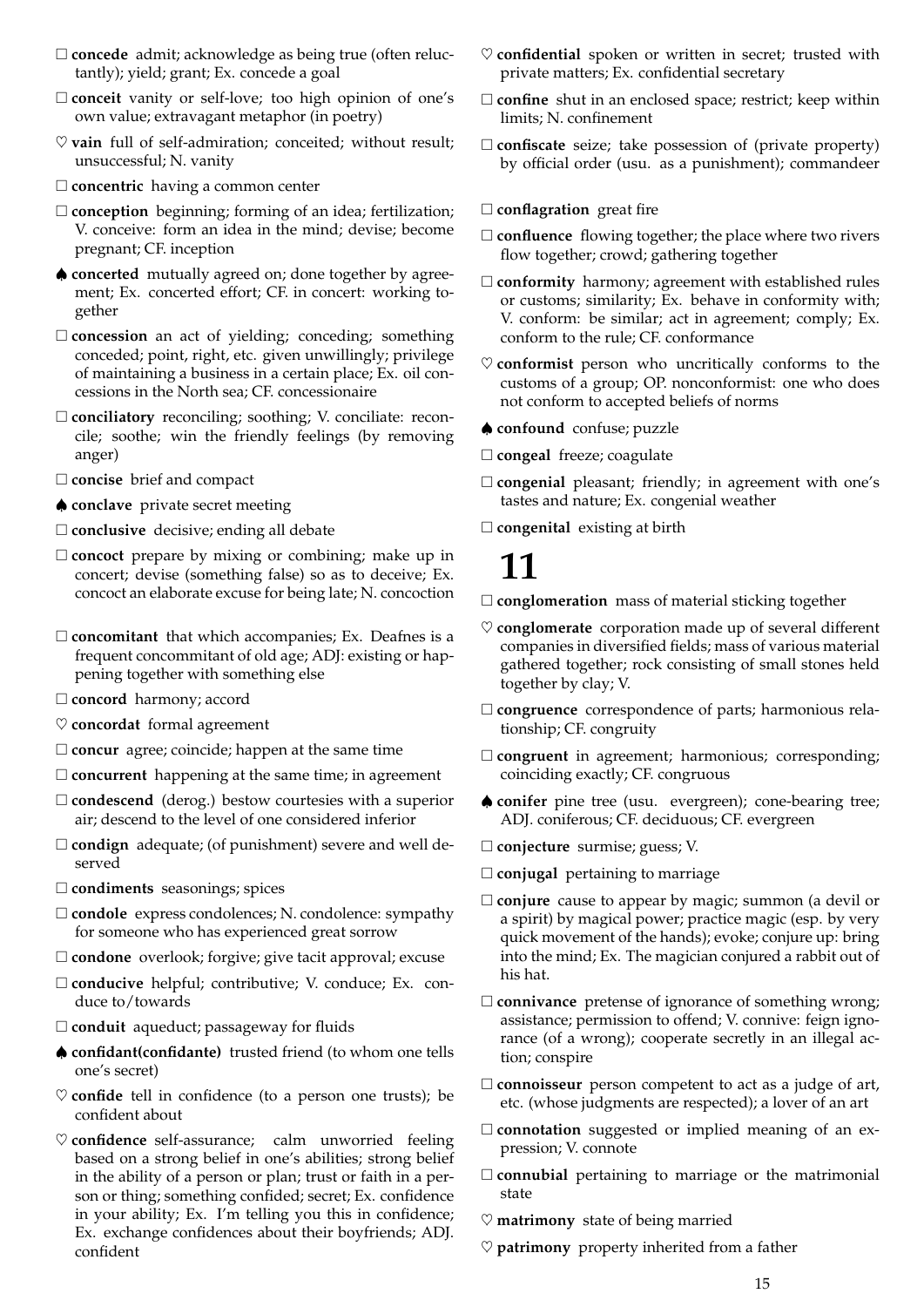- □ **consanguinity** kinship; relationship by birth
- ♥ **consanguineous(consanguine)** having a common ancestor
- **conscientious** scrupulous; through and careful; Ex. conscientious worker
- □ **conscript** draftee; person forced into military service; V.
- □ **consecrate** dedicate; sanctify; declare as sacred; Ex. consecrate one's life to helping the poor
- **consensus** general agreement; opinion reached by a group
- □ **consequential** self-important; significant; consequent; following as a result; Ex. consequential air; CF. subsequent
- **conservatory(conservatoire)** school of the fine arts (especially music or drama); glass-enclosed area; CF. conservancy
- □ **consign** send to a person or place for sale; deliver officially; entrust; put into the care of another; set apart (for a special purpose); N. consignment; CF. consignor, consignee
- □ **consistency** absence of contradictions; uniformity; degree of thickness or firmness; Ex. consistency of thick cream; CF. viscous
- **console** lessen sadness or disappointment; give comfort; allay the sorrow of; N. consolation
- □ **consolidation** unification; process of becoming firmer or stronger; V. consolidate: merge; strengthen
- **consonance** harmony; agreement
- $\heartsuit$  **consonant** harmonious; in agreement; N.
- □ **consort** associate with; keep company; N: husband or wife (or a ruler)
- **conspiracy** treacherous plot; secret plan against the law (by two or more people)
- $\heartsuit$  **conspire** take part in a conspiracy; (of events) work together; combine; Ex. Events conspired to produce great difficulties.
- ♥ **consternation** great shock; dismay
- □ **constituent** supporter; voter; member of a constituency; component
- $\heartsuit$  **constituency** voters represented by an elected official; district so represented; group of supporters (or constituents)
- $\heartsuit$  **constitution** constituting; system of laws; composition of something; physical makeup or structure of a person; Ex. men with strong constitutions
- □ **constraint** restraint; compulsion; repression of feelings; reticence; V. constrain: hold back; restrain; compel; oblige; confine forcibly; imprison
- **construe** explain; interpret; Ex. construe her silence as meaning that she agreed; CF. misconstrue
- **consummate** complete; V.
- □ **contagion** infection (by contact); ADJ. contagious; CF. infectious: that can be passed by infection in the air
- ♥ **drastic** strong; violent and severe; Ex. drastic changes/measures
- **contaminate** pollute
- **contempt** scorn; disdain; ADJ. contemptuous; CF. contemptible
- □ **contend** struggle; compete; assert earnestly; state strongly
- □ **contention** assertion; claim; thesis; struggling; competition
- $\heartsuit$  thesis opinion put forward and supported by reasoned arguments
- $\heartsuit$  **boost** lift by pushing up from below; increase; raise; N: push upward; increase
- **contentious** quarrelsome; controversial; likely to cause arguments
- □ **contest** dispute; argue about the rightness of; compete for; try to win; Ex. contest the election results; Ex. contest a seat in Parliament; N.
- □ **context** writings preceding and following the passage quoted; circumstance in which an event occurs
- **contiguous** adjacent to; touching upon
- ♠ **continence** self-restraint; sexual chastity; sexual abstinence; voluntary control over bladder and bowel functions; ADJ. continent
- ♠ **contingent** dependent on something uncertain or in the future; conditional; happening by chance; accidental; N: a group of soldiers, ships to a larger force; CF. contingency: future event that may or may not occur; possibility; Ex. prepare for every contingency
- □ **contortions** twistings; distortions; V. contort: twist violently out of shape; CF. contortionist
- ♠ **contraband** illegal trade; smuggling; smuggled goods; ADJ.
- ♠ **contravene** contradict; oppose; violate (a rule, law, or custom); N. contravention
- **contrite** penitent; repentant; N. contrition
- ♠ **contrived** unnatural and forced; artificial; not spontaneous; Ex. The ending was rather contrived.
- $\heartsuit$  **contrive** invent or fabricate in a clever way (by improvisation); manage; Ex. contrive to attract his attention
- ♥ **contrivance** something contrived; machine or apparatus; clever deceitful plan; scheme
- □ **controvert** oppose with arguments; attempt to refute; contradict; ADJ. controversial; N. controversy
- **contumacious** stubborn and disobedient; resisting authority (esp. disobedient to an order made by a court)
- **contusion** bruise
- ♥ **bruise** injure without breaking the skin; N.
- ♠ **conundrum** riddle; difficult problem
- □ **convene** come together; assemble; call to meet; Ex. convene the council
- **convention** social or moral custom; established practice; formal meeting; international agreement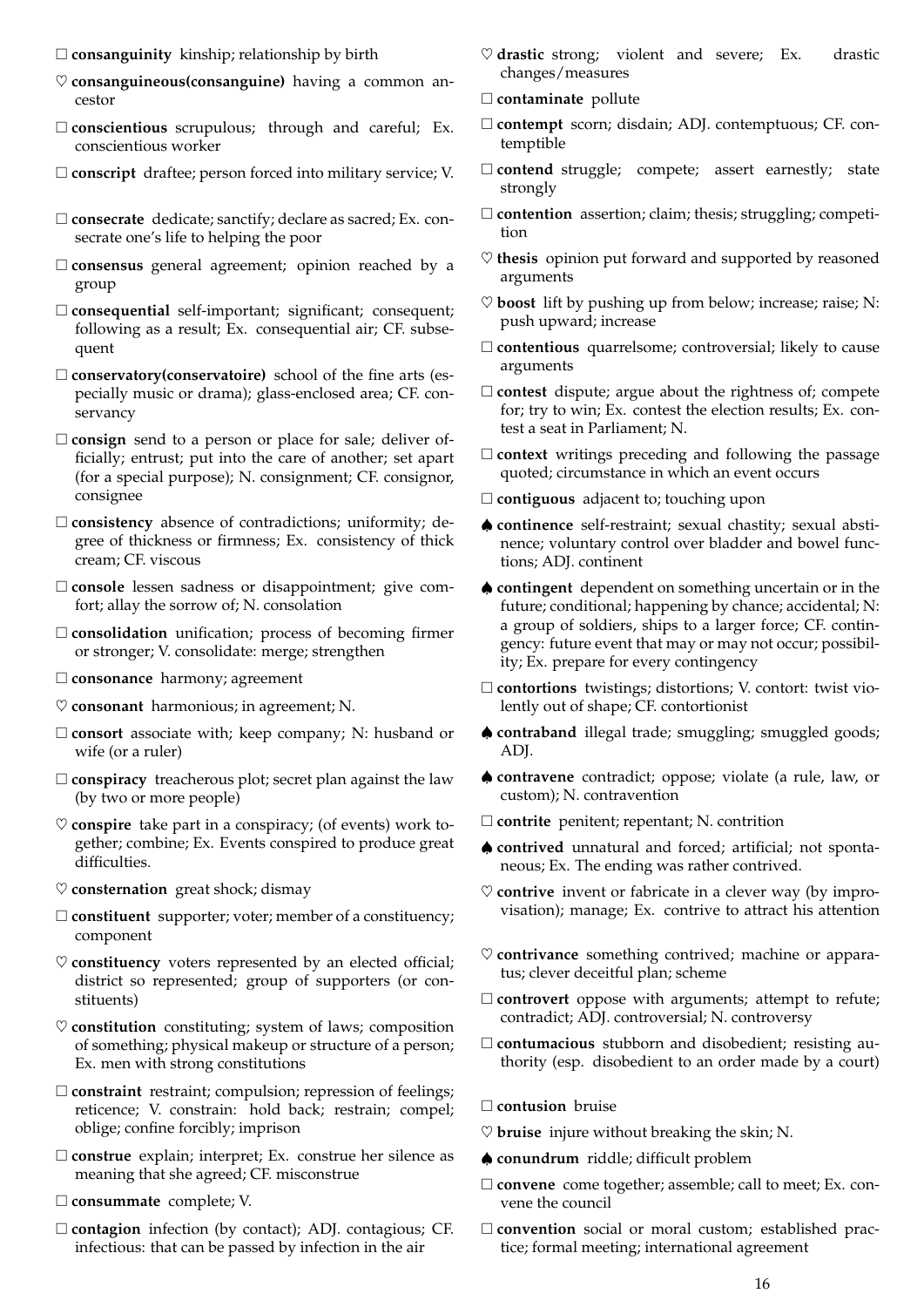- □ **conventional** ordinary; typical; not nuclear; Ex. conventional weapons
- □ **converge** approach; tend to meet; come together
- **conversant** familiar with; having knowledge of
- **converse** opposite; ADJ.
- **convert** one who has adopted a different religion or opinion; V: change into another form; (persuade to) adopt a particular religion or belief
- □ **convex** curving outward
- □ **conveyance** vehicle; transfer; act of conveying; Ex. public conveyance
- $\Box$  **conviction** judgment that someone is guilty of a crime; strongly held belief
- **convivial** pleasantly merry; festive; joyous; gay; characterized by joviality; jovial
- □ **convoke** call together; Ex. convoke Parliament; N. convocation
- □ **convoluted** coiled around; twisted; involved; complicated; intricate; complex; N. convolution: twist; one of the convex folds of the surface of the brain
- ♥ **convulsion** violent uncontrollable shaking movement (caused by illness); V. convulse; ADJ. convulsive
- ♠ **copious** plentiful
- ♠ **coquette** flirt; flirtatious woman; woman who tries to attract the admiration of men without sincere feelings; V.
- $\heartsuit$  **flirt** behave in a way that attracts (sexual) attention; deal triflingly with; N: one (or woman) given to flirting; ADJ. flirtatious
- □ **cordial** warmly friendly; gracious; heartfelt; Ex. cordial welcome
- ♠ **cordon** extended line of men or fortifications to prevent access or egress; (어깨에서 겨드랑 밑으로 걸치는) 장식 리본; V.
- ♠ **cornice** projecting molding on building (usually above columns or pillars); 처마 장식
- ♠ **cornucopia** horn (or horn-shaped container) overflowing with fruit and grain; symbol of abundance; horn of plenty
- □ **corollary** natural consequence (which naturally follows from something else)
- ♠ **corporeal** bodily (rather than spiritual); of a bodily form; material; tangible
- **corpulent** very fat; N. corpulence
- $\heartsuit$  **corpus** collection (of writings or information); Ex. the corpus of Shakespear's works; Cf. corpse
- ♥ **corpuscle** red or white cell in the blood
- **correlation** mutual relationship
- ♥ **correlate** either of the correlated things; V.
- □ **corroborate** confirm; support; strengthen
- □ **corrode** destroy or wear away gradually by chemical action (over a long period)
- **corrosive** eating away by chemicals or disease; (of language) fierce

#### ♠ **corrugated** wrinkled; ridged

- $\heartsuit$  wrinkle small ridge on a smooth surface (face or cloth); V.
- ♥ **crinkle** wrinkle
- □ **cosmic** pertaining to the universe; vast
- ♠ **coterie** group that meets socially; select circle; close group of people with shared interests
- **countenance** approve; support; tolerate; Ex. countenance his rude behavior; N: face; appearance
- ♠ **countermand** cancel; revoke (an order)

- $\Box$  **counterpart** thing that completes another; things very much alike; thing that has the same purpose in a different system
- ♠ **coup** highly successful action or sudden attack; coup(s) d'état; CF. coup de grâce: deathblow or shot which kills
- **couple** join; unite; OP. uncouple
- ♠ **courier** messenger
- ♠ **covenant** binding agreement between two groups or people; compact; V: enter into a covenant; promise
- ♥ **bargain** agreement between two groups or people; something for sale at a price advantageous to the buyer; V: negotiate; trade; Ex. bargaining power
- **covert** secret; hidden; implied; OP. overt
- ♠ **covetous** avaricious; desirous of (someone else's possessions); V. covet: desire eagerly (someone else's possessions)
- ♠ **cow** terrorize; intimidate
- ♠ **cower** shrink quivering as from fear; cringe
- ♠ **coy** shy (flirtatiously); showing a (pretended) lack of self-confidence; modest; coquettish; CF. job offer를 받<br>았을 때
- ♠ **cozen** cheat; hoodwink; swindle
- ♠ **crabbed** sour; bad-tempered; peevish; difficult to read as handwriting
- ♥ **peevish** bad-tempered; irritable; V. peeve: make angry
- ♠ **crass** very unrefined; grossly insensible; crude and undiscriminating; Ex. crass behavior
- □ craven cowardly
- **credence** belief
- ♠ **credo** creed
- $\Box$  credulity belief on slight evidence; gullibility; naiveté; ADJ. credulous
- □ **creed** system of religious or ethical belief
- □ **crescendo** increase in the volume or intensity as in a musical passage; climax; CF. crescent
- $\heartsuit$  far-fetched too improbable to be believed; implausible; Ex. far-fetched story
- ♥ **overture** musical introduction to a long musical piece; first offer or proposal (to begin talks in the hope of reaching an agreement); Ex. overtures for peace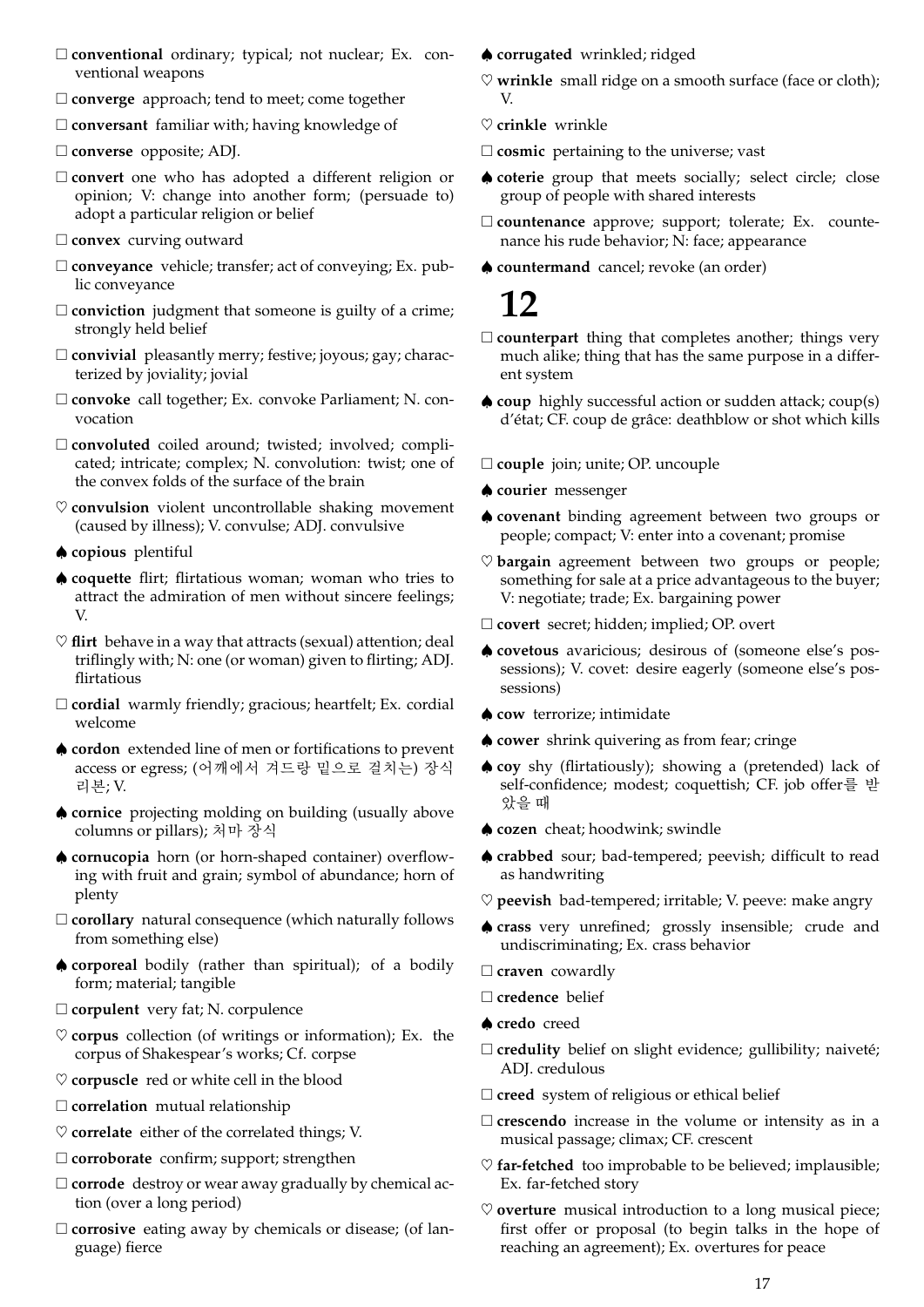- ♠ **crestfallen** dejected; dispirited
- $\heartsuit$  crest top (as of a hill or wave); showy feathers on the head of a bird
- ♠ **crevice** crack; fissure
- **cringe** shrink back as if in fear; cower
- □ **criteria** standards used in judging; CF. criterion
- ♠ **crone** hag; ugly old woman
- ♠ **crotchety** (of someone old) eccentric; odd; whimsical; bad-tempered; N. crotchet: odd or whimsical notion
- ♠ **crux** essential or main point; Ex. the crux of the problem; ADJ. crucial: of deciding importance
- **crypt** secret recess or vault usually used for burial; underground room (under a church)
- **cryptic** mysterious; hidden; secret
- ♠ **cubicle** small chamber used for sleeping or work
- $\heartsuit$  **compartment** one of the parts into which an enclosed space is divided
- ♠ **cuisine** style of cooking; Ex. French cuisine
- ♠ **culinary** relating to cooking or kitchen
- ♠ **cull** pick out from others (to kill the weakest members); reject; select; collect (information); N.
- **culmination** highest point; climax; V. culminate in: reach the highest point in; end in; Ex. a series of minor clashes culminating in war
- □ **culpable** deserving blame; blameworthy
- $\heartsuit$  **culprit** one guilty of a crime
- ♠ **culvert** artificial channel for water; drain crossing under a road
- **cumbersome** heavy and awkward to carry or wear; burdensome; Ex. cumbersome parcel/uniform
- **cumulative** growing by addition; accumulative
- □ **cupidity** greed (for wealth); CF. cupid; CF. Cupid
- **curator** superintendent; manager (in charge of a museum or a library)
- ♠ **curmudgeon** churlish, miserly individual; badtempered old person
- ♠ **cursive** (of writing) flowing; running; having the successive letters joined
- **cursory** casual; hastily done with little attention to detail
- **curtail** shorten; reduce
- **cynical** skeptical or distrustful of human motives; N. cynicism; CF. cynic: person who believes all people are motivated by selfishness
- ♠ **cynosure** object of general attention; person or thing that is a center of attention; CF. Ursa Minor
- ♠ **dabble** work at in a nonserious fashion; splash around; move noisily in a liquid
- ♠ **dais** raised platform for speakers or other important people
- ♠ **dally** trifle with; toy with; treat without the necessary seriousness; procrastinate; waste time
- ♠ **dank** damp; unpleasantly wet
- ♠ **dapper** neat and trim (in appearance); (of small men) neat in appearance and quick in movements; neat; spry
- ♠ **dappled** spotted
- ♠ **daub** smear (as with paint); cover with something sticky; Ex. daub one's clothes with mud/paint; N: small bit of sticky substance; Ex. a daub of paint
- $\heartsuit$  **smear** spread or cover with a sticky substance; N: mark made by smearing
- ♥ **smudge** dirty mark with unclear edges made by rubbing; V.
- **daunt** intimidate; frighten; discourage; dishearten
- **dauntless** bold; fearless
- □ **dawdle** loiter; hang around; waste time doing nothing
- $\Box$  **deadlock** standstill resulting from the opposition of two unrelenting forces; stalemate
- $\heartsuit$  **standstill** condition of no movement or activity; stop
- ♠ **deadpan** wooden; impassive; with no show of feeling; with an expressionless face
- □ **dearth** scarcity
- □ débâcle sudden disastrous downfall or defeat; complete disaster
- □ **debase** degrade; reduce in quality or value; degenerate; lower in esteem; disgrace; N. debasement
- ♥ **kneel** go down on one's knee(s)
- ♠ **debauch** corrupt morally; seduce from virtue; N. debauchery: wild behavior (with sex and alcohol)
- ♥ **seduce** lead away from proper conduct; entice; ADJ. seductive
- □ **debilitate** weaken (esp. through heat, hunger, illness); enfeeble
- ♥ **bout** match; short period of great activity; Ex. wrestling bout; bout of drinking/flu
- ♠ **debonair** (of men) friendly, charming, and fashionably dressed; aiming to please; CF. of good disposition
- □ **débris** rubble; wreckage; scattered remains of something broken or destroyed
- ♠ **debunk** expose as false, exaggerated, worthless, etc.; ridicule
- ♠ **debutante** young woman making formal entrance into society
- $\heartsuit$  debut début; first public appearance; formal presentation of a young woman to society
- □ **decadence** decay; fall to a lower level (of morality, civilization, or art); ADJ. decadent
- □ **decant** pour off gently (wine or liquid)
- **decapitate** behead
- **decelerate** slow down

♠ **deciduous** falling off at a specific season or stage of growth as of leaves; Ex. deciduous tree/teeth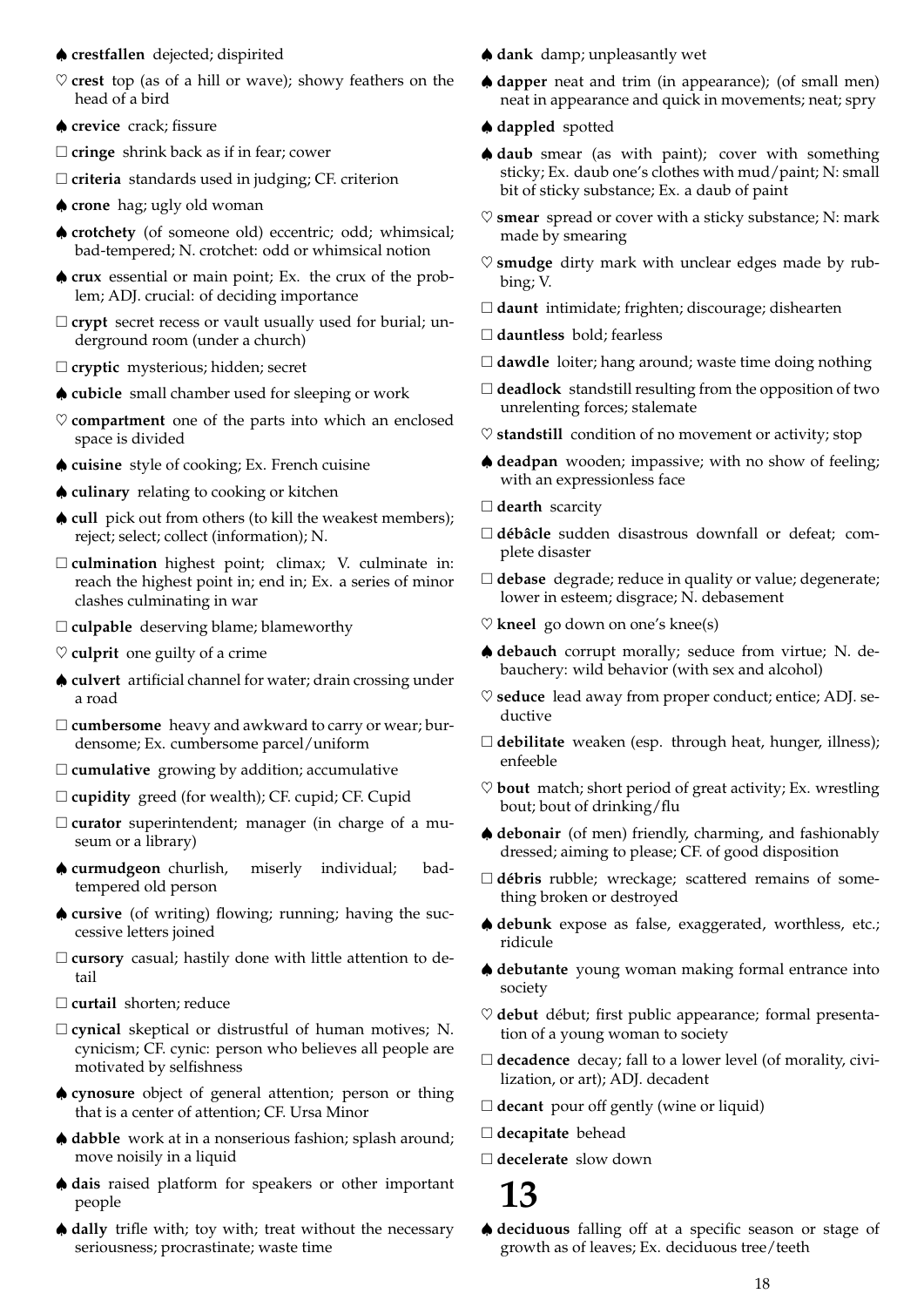- □ **decimate** kill (usually one out of ten or every tenth man); destroy or kill a large part of
- **decipher** decode; CF. indecipherable
- ♠ **declivity** downward slope
- ♠ **d´ecollet´e** (of a dress) having a low-cut neckline; CF. decolletage: low neckline (on a dress) ´
- ♥ **decree** authoritative order; edict; judgment of a court of law; V: order or judge by decree
- ♠ **decomposition** decay; V. decompose: decay; break and separate into simple parts
- □ **decorum** propriety; orderliness and good taste in manners; appropriateness of behavior or conduct
- ♥ **decorous** proper (in behavior, conduct, or appearance)
- **decoy** lure or bait; V.
- **decrepitude** state of collapse or weakness caused by illness or old age
- ♥ **decrepit** weak and in bad condition from old age or hard use; Ex. decrepit old chair/man
- ♠ **decry** express strong disapproval of; condemn openly (something dangerous to the public); disparage; Ex. decry the violence of modern films
- □ **deducible** derived by reasoning; V. deduce: infer; derive by reasoning
- **deface** mar; disfigure
- $\heartsuit$  **mar** spoil the appearance of
- □ defame harm someone's reputation; malign; speak evil of; slander; N. defamation; ADJ. defamatory
- □ **default** failure to act; failure to perform a task or be present; V.
- ♠ **defeatist** resigned to defeat or failure; accepting defeat or failure as a natural outcome; N. CF. defeatism
- **defection** desertion
- $\heartsuit$  **defect** shortcoming; V: desert (in order to join the opposite one)
- **defer** give in respectfully; submit; delay till later; exempt temporarily; N. deferment; CF. show respect, comply with, courteous
- □ **deference** courteous regard for another's wish; courteous yielding to another's wish or opinion (showing respect); ADJ. deferential; OP. effrontery
- □ **defiance** refusal to yield; resistance; V. defy; ADJ. defiant
- □ **defile** pollute; make filthy or dirty; corrupt morally; profane; desecrate; N: narrow passage or gorge through mountains
- □ **definitive** most reliable; authorative and complete; that cannot be improved; conclusive; decisive; definite; Ex. definitive decision by the supreme court
- □ **deflect** turn aside; turn away from a straight course
- ♠ **defoliate** destroy leaves; deprive of leaves (by the use of chemicals); N. defoliant
- ♠ **defray** provide for the payment of; undertake the payment of; pay
- ♠ **defrock** strip a priest or minister of church authority; unfrock
- $\heartsuit$  frock long loose garment (worn by monks)
- **deft** neat; skillful
- □ **defunct** dead; no longer in use or existence
- □ **degenerate** become worse in quality; deteriorate; ADJ: having become worse; Ex. a degenerate species; N: depraved or corrupt person
- **degradation** humiliation; debasement; degeneration; V. degrade: debase; disgrace; degenerate; reduce (something) in worth; demote (someone); reduce in rank
- ♥ **dishonor** disgrace; N. ADJ. dishonorable
- ♠ **dehydrate** remove water from; dry out
- □ **deify** turn into a god; make a god of; idolize; Ex. Kings were deified; CF. deity
- ♠ **deign** condescend; stoop
- $\heartsuit$  **stoop** bend forward and down; lower or debase oneself; fall to a lower standard of behavior by doing something; condescend; Ex. stoop to lying
- **delete** erase; strike out
- ♠ **deleterious** harmful
- **deliberate** consider; ponder; ADJ: done on purpose; slow
- □ **delineate** portray; depict; sketch; describe; N. delineation
- **delirium** mental disorder marked by confusion; uncontrolled excitement; ADJ. delirious
- □ **delta** flat plain of mud or sand between branches of a river
- **delude** deceive
- **deluge** flood; rush; V.
- **delusion** false belief; hallucination; deluding; Ex. delusions of grandeur; Ex. under the delusion that
- **delusive** deceptive; likely to delude; misleading; raising vain hopes; Ex. delusive promises
- ♠ **delve** dig; search deeply; investigate
- □ **demagogue** person who appeals to people's prejudice; false leader of people; CF. demagoguery
- **demean** disgrace; humiliate; debase in dignity; behave
- **demeanor** behavior; bearing
- **demented** insane
- **demise** death
- ♠ **demographic** related to population balance; N. demography: statistical study of human population
- **demolition** destruction; V. demolish
- ♠ **demoniac(demoniacal)** fiendish; cruel; N. demon: evil supernatural being; devil
- $\heartsuit$  **fiend** evil spirit; devil
- ♠ **demotic** of or pertaining to the people
- ♠ **demur** object (because of doubts, scruples); raise an objection (showing qualms); hesitate; Ex. demur at the idea of working on Sunday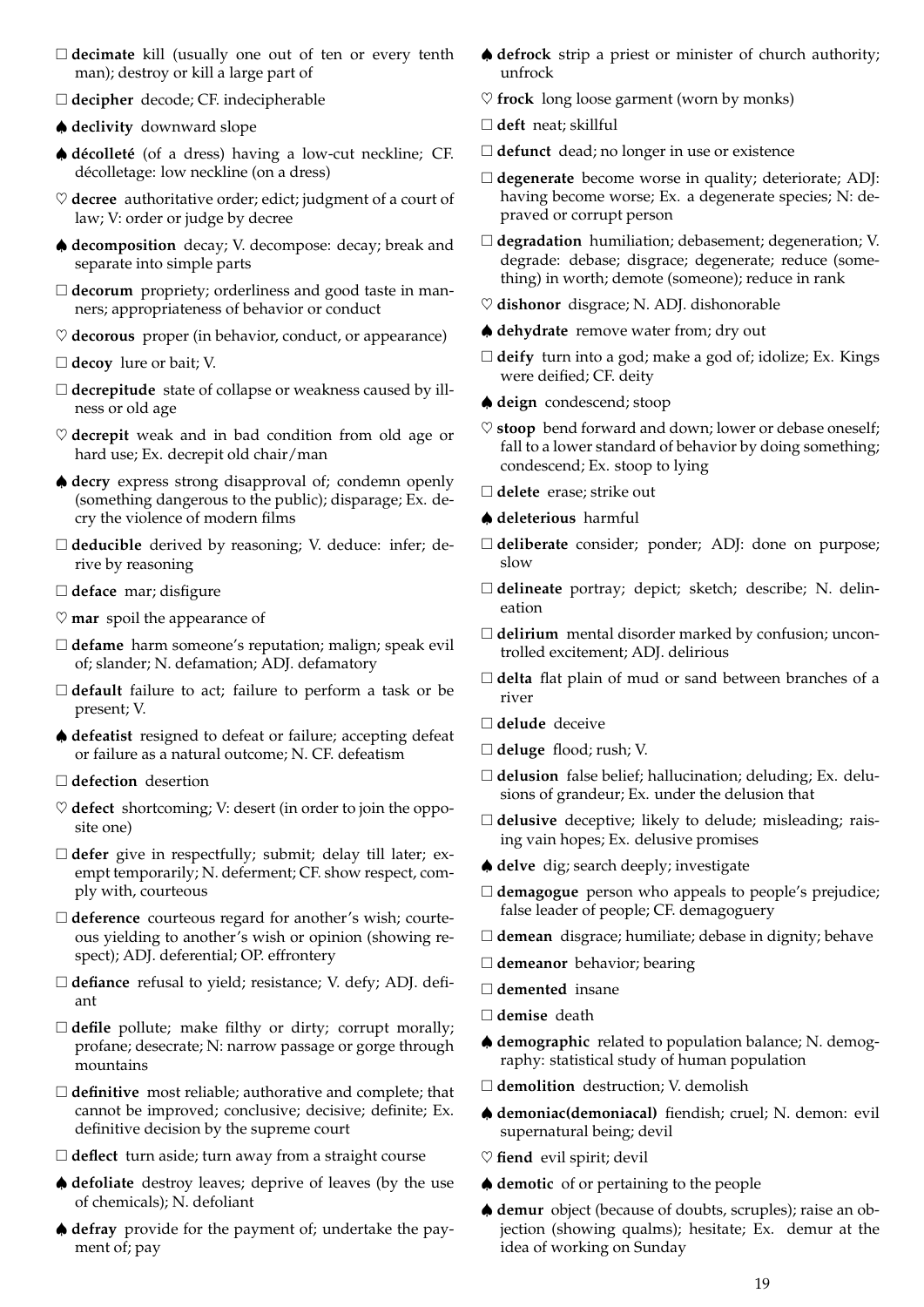- ♠ **demure** (of a woman or child) grave; quiet and serious; coy; pretending to be demure
- **denigrate** blacken; defame
- □ **denizen** (animal, person, or plant) inhabitant or resident of a particular place; regular visitor
- □ **denotation** meaning; distinguishing by name; V. denote: indicate; refer to directly; mean; CF. connotation
- ♠ **d´enouement** final outcome; final development of the plot of a play or other literary work; the end of a story when everything is explained
- **denounce** condemn; criticize; N. denunciation
- **depict** portray
- ♡ **exposé** public revelation of something discreditable
- **deplete** reduce; exhaust
- □ **deplore** regret; express sorrow and severe disapproval for something bad; Ex. deplore their violent behavior; ADJ. deplorable: very bad; deserving severe disapproval; Ex. deplorable living condition
- □ **deploy** spread out (troops) in an extended though shallow battle line; distribute (persons or forces) systematically or strategically
- $\heartsuit$  **battalion** army unit made up of four or more companies
- □ **depose** dethrone; remove from office; give a deposition; testify
- **deposition** testimony under oath; deposing; dethroning
- **depravity** extreme corruption; wickedness; V. deprave
- **deprecate** express disapproval of; deplore; protest against; belittle; ADJ. deprecatory
- **depreciate** lessen in value; belittle; represent as of little value
- □ **depredation** plundering; destruction
- **deranged** insane
- ♥ **institute** organization for a special purpose; V: establish
- $\heartsuit$  **institution** instituting; (building for the) organization; established custom, practice, or relationship in a society; mental hospital; Ex. institution of marriage
- $\heartsuit$  **institutionalize** make into an institution; put or confine in an institution
- **derelict** negligent; (of someone) neglectful of duty; (of something) deserted by an owner; abandoned; N: abandoned property; homeless or vagrant person
- $\heartsuit$  **dereliction** neglect of duty; abandonment
- □ **deride** ridicule; treat with contempt; make fun of; OP. respect
- **derision** ridicule; ADJ. derisive; CF. derisory
- □ **derivative** unoriginal; obtained from another source; Ex. derivative prose style; N.
- $\heartsuit$  **derivation** deriving; origin or source of something; Ex. the derivation of the word
- **dermatologist** one who studies the skin and its diseases
- ♥ **acne** skin disease (on the face)

- **derogatory** expressing a low opinion; disparaging; V. derogate: detract; disparage
- ♠ **descry** catch sight of (something distant)
- □ **desecrate** profane; violate the sanctity of
- ♥ **violate** break (a law); defile; desecrate; assault sexually; Ex. violate graves
- **desiccate** dry up
- **desolate** (of a place) deserted; unpopulated; (of a person) lonely; forlorn; joyless
- **desolate** make desolate; forsake; abandon and desert
- ♠ **desperado** reckless, desperate outlaw
- $\heartsuit$  **desperate** having lost all hope; despairing; reckless and violent because of loss of hope or despair; undertaken as a last resort
- □ **despise** look on with scorn; regard as worthless or distasteful; ADJ. despicable: contemptible
- □ **despoil** plunder; sack; Ex. despoil the village
- □ **despondent** without hope and courage; depressed; gloomy; N. despondency: loss of hope with gloom; dejection
- **despot** tyrant; harsh, authoritarian ruler; CF. despotism
- **destitute** extremely poor; lacking means of subsistence; utterly lacking; devoid; Ex. destitute of any experience
- $\heartsuit$  **impoverish** make poor; deprive of natural strength or something important; Ex. impoverished soil
- **desultory** aimless; haphazard; digressing at random
- ♠ **detached** emotionally removed; free from emotional involvement; calm and objective; physically separate; N. detachment; CF. attachment
- ♥ **detain** keep waiting; prevent from leaving or going; N. detention
- ♠ **determinate** having a fixed order of procedure; precisely defined; invariable; fixed; conclusive; final
- ♠ **determination** resolve; firmness of purpose; measurement or calculation; decision
- □ **deterrent** something that discourages or deters
- **detonation** explosion
- □ **detraction** slandering; aspersion; detracting; CF. detractor
- **detrimental** harmful; damaging; N. detriment
- □ **deviate** turn away from (a principle, norm); move away from an accepted standard; swerve; depart; diverge; N. deviation; Ex. deviation of the path of light by a prism
- ♠ **devious** roundabout; erratic; deviating from the straight course; not straightforward; not completely honest; Ex. devious route
- **devise** think up; invent; plan; bequeath; N: bequest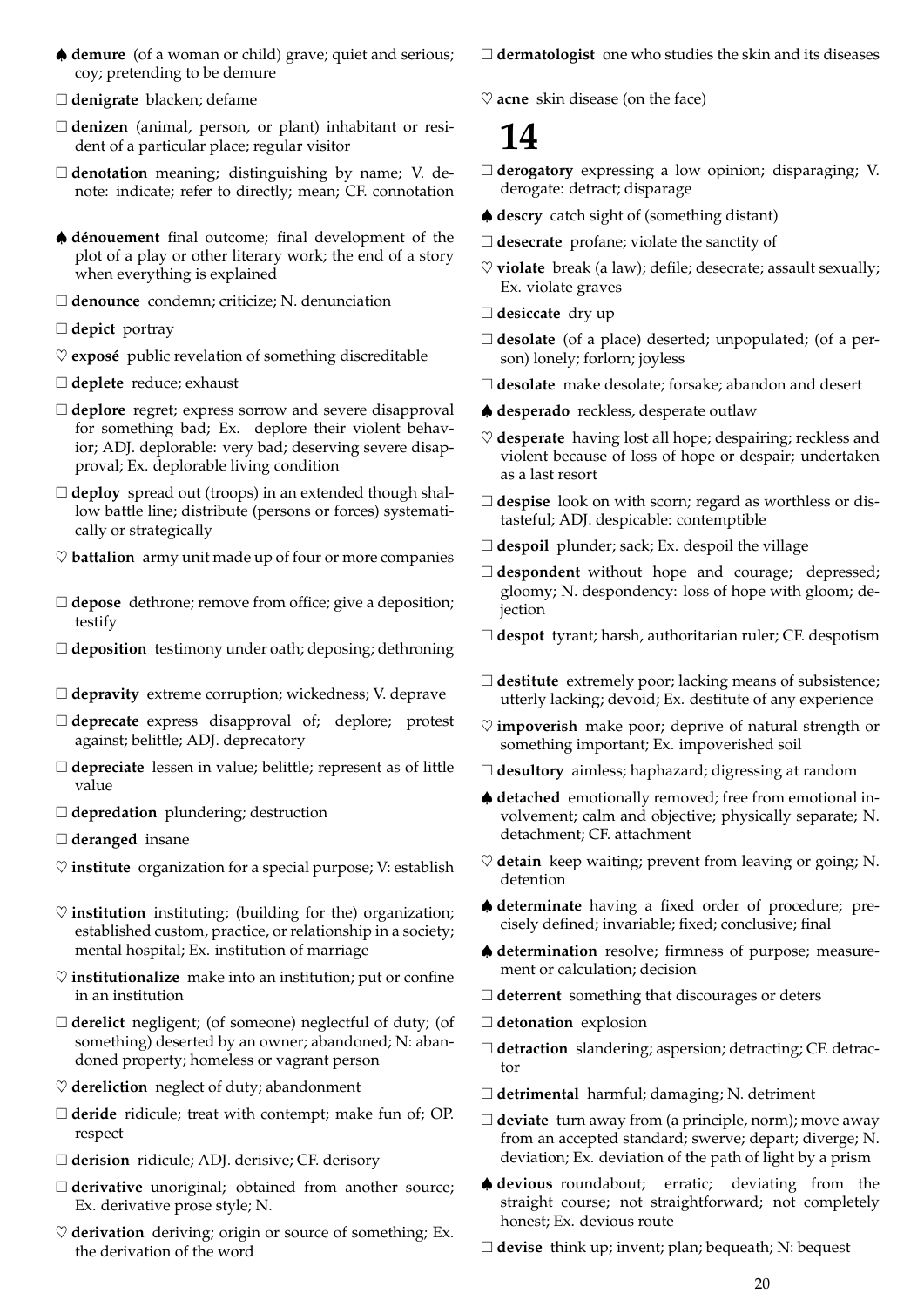- □ **devoid** empty; lacking
- ♠ **devolve** deputize; pass or be passed to others (power, work, or property); Ex. devolve on/upon/to
- ♥ **deputize** work or appoint as a deputy; N. deputy: person who has the power to take charge when the leading person is away
- **devotee** enthusiastic follower; enthusiast; Ex. devotee of Bach
- □ **devout** pious; deeply religious; sincere; earnest; Ex. my devout hope
- $\heartsuit$  **religious** of religion; (of a person) pious; having reverence for a deity
- **dexterous** skillful; skill in using hands or mind; N. dexterity
- **diabolical** diabolic; devilish; fiendish
- ♠ **diadem** crown
- □ **dialectical** relating to the art of debate; mutual or reciprocal; Ex. dialectical situation; N. dialectic: art of arriving at the truth by the exchange of logical arguments
- **diaphanous** sheer; transparent
- ♠ **diatribe** bitter scolding or denunciation; invective; abuse
- $\Box$  **dichotomy** division into two opposite parts; split; branching into two parts (especially contradictory ones)
- ♠ **dictum** authoritative and weighty statement (made by a judge in court); saying; maxim; CF. obiter dictum: incidental, nonbinding remark (something said in passing)
- ♠ **didactic** (of speech or writing) intended to teach a moral lesson; teaching; instructional; N. didacticism
- ♠ **die** metal block used for shaping metal or plastic; device for stamping or impressing; mold; CF. dice
- **diffidence** shyness; lack of self-confidence; timidity; ADJ. diffident
- ♠ **diffuse** wordy; verbose; rambling; spread out (like a gas); V: spread out in all directions; disperse; N. diffusion; CF. suffuse
- □ **digression** wandering away from the subject; V. digress
- $\Box$  **dilapidated** falling to pieces; in a bad condition; ruined because of neglect; Ex. dilapidated old car/castle; N. dilapidation
- **dilate** expand; dilate on/upon: speak or write at length on (a subject)
- □ **dilatory** delaying; tending to delay
- **dilemma** situation that requires a choice between equally unfavorable options; problem; choice of two unsatisfactory alternatives
- ♠ **dilettante** aimless follower of an art or a field of knowledge (not taking it seriously); amateur; dabbler; CF. delight
- **diligence** steadiness of effort; persistent hard work
- □ **dilute** make (a liquid) less concentrated; reduce in strength; Ex. dilute the influence of the president
- □ **diminution** lessening; reduction in size; V. diminish
- $\Box$  **din** continued loud noise; V: make a din; instill by wearying repetition
- ♥ **weary** tired after long work; V.
- ♠ **dinghy** small boat (often ship's boat)
- ♥ **maroon** leave helpless on a deserted island or coast; ADJ. red brown
- ♠ **dingy** (of things and place) dirty and dull; Ex. dingy street/curtain
- ♥ **dull** (of colors or surfaces) not bright; cloudy; overcast; boring; (of edge or sound) not sharp; not rapid; sluggish; slow in thinking and understanding; stupid; V.
- ♠ **dint** means; effort; Ex. by dint of hard work
- ♠ **diorama** life-size, three-dimensional scene from nature or history; three-dimensional scene with modeled figures against a painted background
- ♠ **dire** warning of disaster; disastrous; (of needs and dangers) very great; urgent; Ex. dire prediction/need of food
- ♠ **dirge** funeral song; slow mournful piece of music (sung over a dead person)
- **disabuse** correct a false impression; undeceive; free from a wrong belief
- ♠ **disaffected** disloyal; lacking loyality; V. disaffect: cause to lose affection or loyalty
- □ disapprobation disapproval; condemnation
- ♠ **disarray** state of disorder; a disorderly or untidy state; Ex. with her clothes in disarray
- ♠ **disavowal** denial; disclaiming; repudiating; disowning; V. disavow; CF. disclaim
- ♠ **disband** dissolve; disperse; (of a group) break up and separate; Ex. The club has disbanded.
- ♠ **disburse** pay out (as from a fund); N. disbursement; CF. purse
- □ discernible distinguishable; perceivable; Ex. discernible improvement
- **discerning** mentally quick and observant; having insight; perceptive; able to make good judgments; V. discern: perceive
- ♠ **disclaim** disown; renounce claim to; deny; CF. disclaimer
- **disclose** reveal; N. disclosure
- ♠ **discombobulated** discomposed; confused
- $\heartsuit$  **discompose** disturb the composure of; confuse
- **discomfit** frustrate; put to rout; defeat; disconcert; embarrass; perturb
- ♠ **disconcert** confuse; upset; embarrass; perturb
- □ **disconsolate** hopelessly sad (at the loss of something)
- $\Box$  **discord** conflict; lack of harmony; dissonance (when musical notes are played)
- **discordant** not harmonious; conflicting
- ♠ **discount** disregard; regard (a story or news) as unimportant; deduct from a cost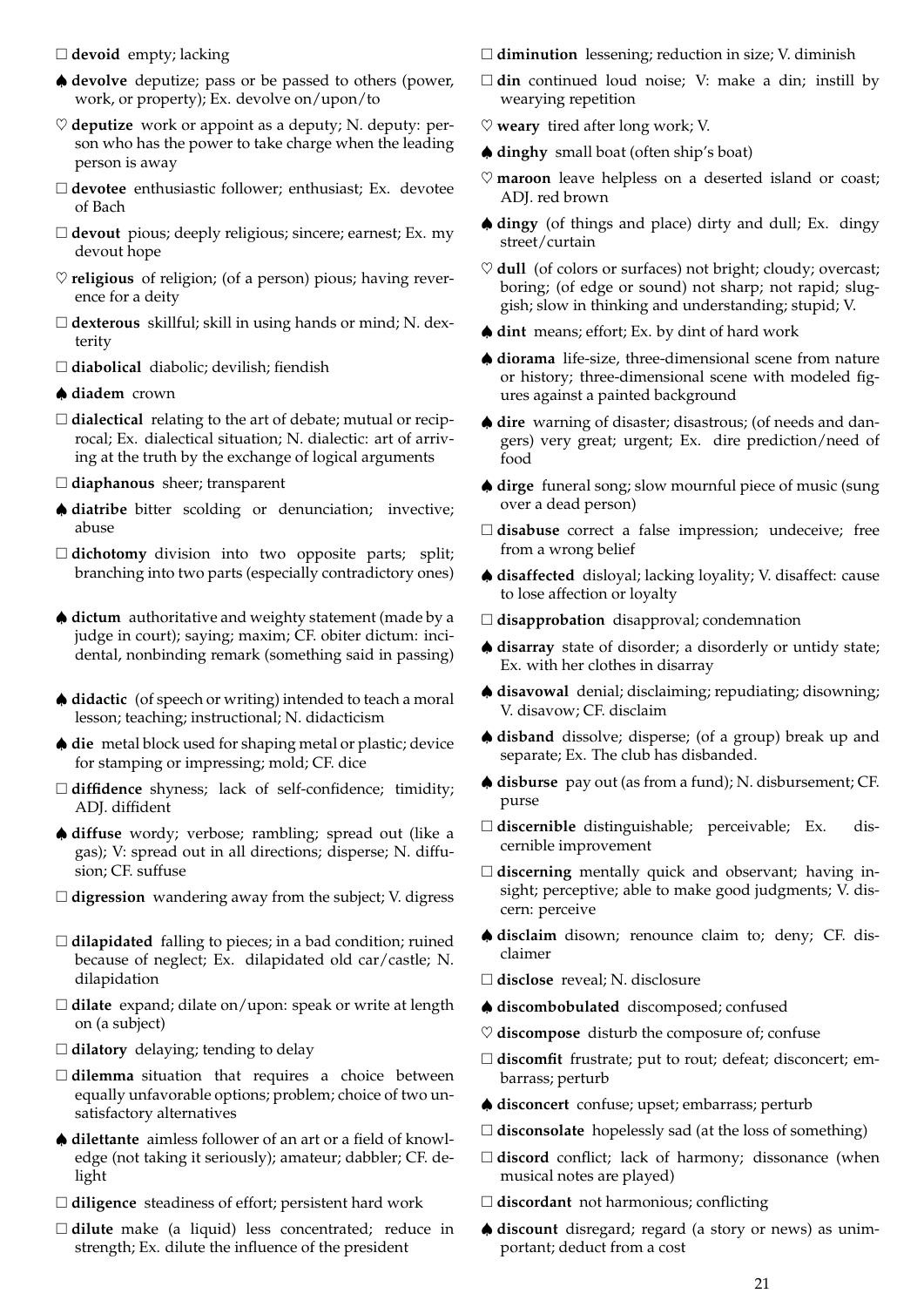- □ **discourse** serious speech, writing, or conversation; formal discussion (either written or spoken); conversation; V.
- □ discredit defame; disgrace; destroy confidence in; disbelieve; N. CF. discreditable: causing discredit; shame $f_{11}$
- □ **discrepancy** lack of consistency or agreement as between facts; difference; Ex. discrepancy between two descriptions
- **discrete** separate; unconnected
- $\Box$  **discretion** prudence; ability to adjust actions to circumstances; freedom of action or judgment; ADJ. discreet; CF. discretionary
- □ **discriminating** able to see differences; discerning; prejudiced; N. discrimination
- ♥ **discriminate** distinguish; make distinctions on the basis of preference
- $\heartsuit$  **brisk** quick and active; marked by liveliness and vigor
- ♠ **discursive** (of a person or writing) digressing; rambling (without any clear plan)
- **disdain** treat with scorn or contempt
- ♠ **disembark** debark; go ashore (from a ship); unload cargo from a ship; CF. embark
- **disenfranchise** disfranchise; deprive of a civil right; OP. enfranchise
- ♠ **disengage** uncouple; separate; disconnect; stop fighting; OP. engage
- □ **disfigure** mar the appearance of; spoil
- ♠ **disgorge** surrender something (stolen); eject; vomit; OP. gorge
- ♠ **disgruntle** make discontented

- **dishearten** discourage
- ♠ **disheveled** untidy (of hair or clothing); V. dishevel
- **disinclination** unwillingness
- ♠ **disingenuous** not naive; not candid; sophisticated; worldly wise; OP. ingenuous
- ♠ **disinter** dig up; unearth; OP. inter
- **disinterested** unprejudiced; free from bias and selfinterest; objective
- □ **disjointed** disconnected; lacking coherence; V. disjoint: disconnect; disjoin
- □ **disjunction** act or state of separation; disunity; CF. disjunctive: expressing a choice between two ideas; CF. conjunction; CF. conjunctive
- ♠ **dislodge** remove (forcibly); force out of a position; Ex. dislodge the food caught in his throat; CF. lodge
- ♠ **dismantle** take apart; disassemble
- ♥ **mantle** loose sleeveless outer garment; cloak; something that covers or envelops; the layer of the earth between the crust and the core
- ♥ **crust** hard outer covering (as of earth or snow)
- $\Box$  **dismember** cut into small parts; cut (a body) apart limb from limb
- ♠ **dismiss** eliminate from consideration; no longer consider; put out of court without further hearing; reject; discharge from employment; direct to leave; ADJ. dismissive; N. dismissal
- **disparage** belittle
- **maneuver(manoeuver)** strategic military or naval movement (done for training purposes); carefully planned process; stratagem; V: carry out a military maneuver; use maneuvers in gaining an end
- □ disparate basically different; impossible to compare; unrelated
- $\Box$  **disparity** difference; condition of inequality; OP. parity
- **dispassionate** calm; impartial; not influenced by personal feelings
- □ dispatch speediness; prompt execution; message sent with all due speed; V: send to a specified destination; finish promptly; kill
- □ dispel scatter; drive away; cause to vanish
- ♥ **dispense** distribute; prepare and give out (medicines); N. dispensation: dispensing; religious system; official exemption from an obligation or a rule
- **disperse** scatter; Ex. disperse the cloud/crowd
- ♠ **dispirited** lacking in spirit
- ♠ **disport** amuse; Ex. disport oneself; CF. divert
- **disputatious** argumentative; fond of argument
- □ **disquietude** uneasiness; anxiety; V. disquiet: make anxious
- ♠ **disquisition** formal systematic inquiry; explanation of the results of a formal inquiry; long formal speech or written report
- □ **dissection** analysis; cutting apart in order to examine
- ♠ **dissemble** disguise; hide the real nature of; pretend
- **disseminate** distribute; spread; scatter (like seeds)
- **dissent** disagree
- **dissertation** formal essay; treatise
- □ **dissident** dissenting (with an opinion, a group, or a government); rebellious; N.
- ♠ **dissimulate** pretend; conceal by feigning; dissemble
- **dissipate** squander; waste foolishly; scatter
- ♠ **dissolution** disintegration; reduction to a liquid form; looseness in morals; sensual indulgence; debauchery; ADJ. dissolute: lacking in moral restraint; leading an immoral life
- ♥ **reduce** diminish; bring to a weaker or more difficult condition; demote; lower in rank; separate into components by analysis; Ex. reduced to the ranks; Ex. reduce the house to rubble; N. reduction
- **dissuade** persuade not to do; discourage; N. dissuasion
- ♥ **dissonance** discord
- ♠ **distant** reserved or aloof; cold in manner; Ex. distant greeting; ADV. distantly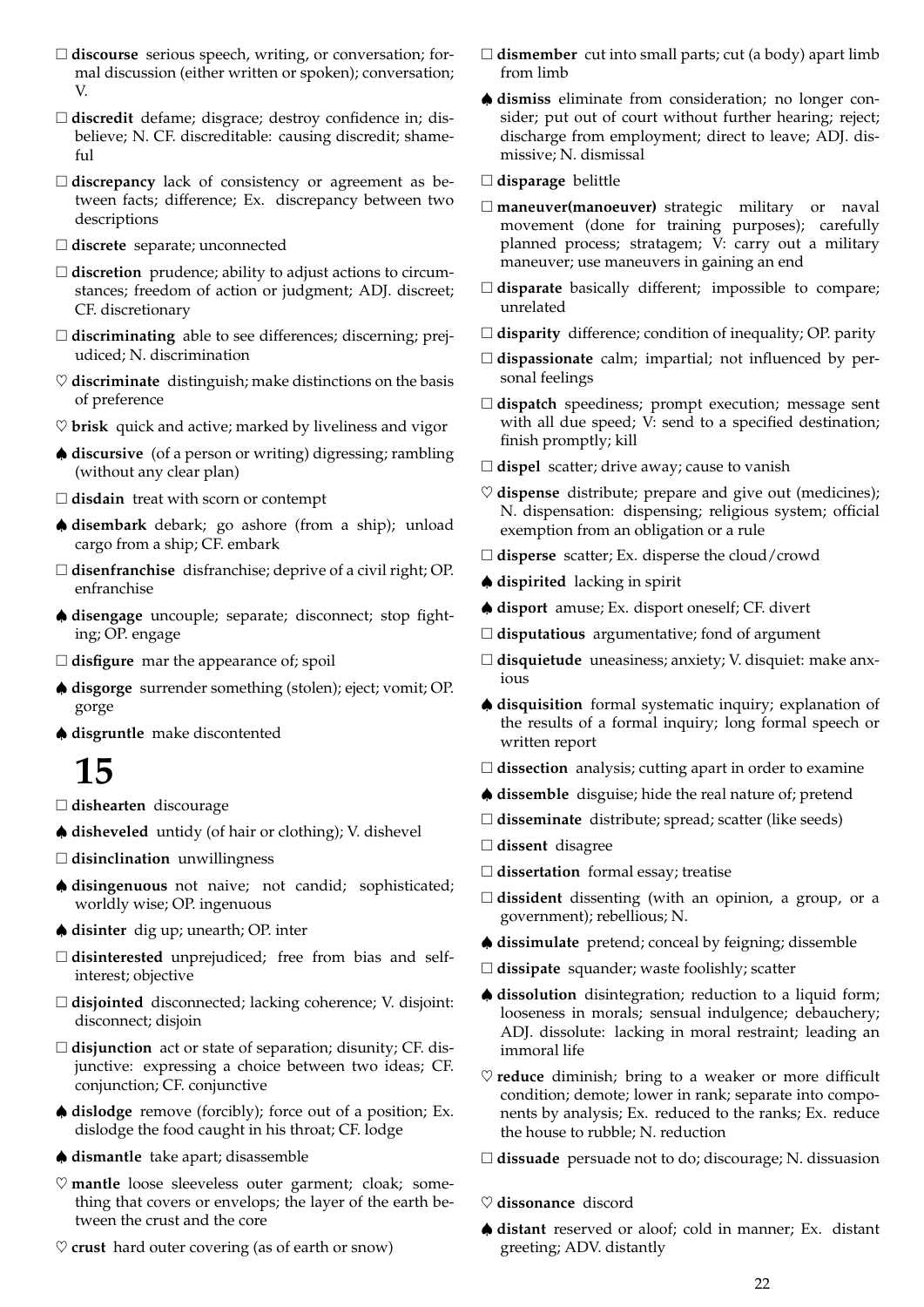- **distend** expand; swell out
- □ **distill** refine (a liquid by evaporating and subsequent condensation); concentrate; separate the most important parts from; Ex. distill fresh water from sea water; CF. brew
- ♠ **distinction** honor; excellence; difference; contrast; discrimination; Ex. graduated with distinction; Ex. a writer of real distinction
- ♥ **distinct** clearly different; clearly noticed
- $\heartsuit$  **distinctive** clearly different from others of the same kind
- □ **distort** twist out of shape; give a false account of; misrepresent; N. distortion
- ♠ **distrait** absentminded; distracted
- ♠ **distraught** upset; distracted by anxiety; very anxious and troubled almost to the point of madness; Ex. distraught with grief/worry
- $\heartsuit$  **distract** take (one's attention) off something; upset emotionally; make anxious; ADJ. distracted
- □ **diurnal** daily; occurring during the daytime
- **diva** operatic singer; prima donna
- **diverge** vary; go in different directions from the same point; ADJ. divergent: differing; deviating
- **diverse** differing in some characteristics (from each other); various; N. diversity: variety; dissimilitude; lack of resemblance
- □ diversion act of turning aside; pastime; V. divert: turn aside from a course; distract; amuse
- □ **divest** strip (as of clothes); deprive (as of rights); dispossess; N. divestiture(divestment)
- □ **divine** perceive intuitively (by or as if by magic); foresee the future; foretell; dowse; ADJ. N. divination
- ♥ **dowse** use a divining rod to search for underground water or minerals
- **divulge** reveal
- **docile** obedient; easily managed; submissive
- ♥ **ferocious** fierce; violent; N. ferocity
- ♠ **docket** program as for trial; book where such entries are made; list of things to be done; agenda; label fixed to a package listing contents or directions; V: describe in a docket
- ♠ **doctrinaire** unable to compromise about points of doctrine; dogmatic; unyielding; marked by inflexible attachment to a doctrine without regard to its practical difficulties
- □ **doctrine** teachings in general; particular principle (religious, legal, etc.) taught; dogma; tenet; ADJ. doctrinal
- $\heartsuit$  **indoctrinate** cause to accept a doctrine without questioning it; Ex. indoctrinated with mindless anticommunism
- ♠ **document** provide written evidence (for a claim); record with documents; N.
- ♠ **doddering** shaky; infirm from old age; V. dodder
- ♥ **merit** deserve; ADJ. meritorious: deserving reward or praise
- ♠ **doff** take off; OP. don
- ♠ **dogged** determined; stubborn; stubbornly persevering; tenacious; Ex. Inspector Javert's dogged pursuit of Jean Valjean
- $\heartsuit$  persevere continue steadily in spite of difficulties
- ♠ **doggerel** poor verse
- **dogmatic** opinionated; holding stubbornly to one's opinion; arbitrary; doctrinal
- ♠ **doldrums** blues; listlessness(lack of spirit or energy); slack(inactive) period; period of stagnation; ocean area near the equator where ships cannot move because there is no wind; Ex. in the doldrums
- ♥ **blues** state of depression or melancholy; style of slow, mournful music (evolved from southern Black American songs)
- **dolorous** sorrowful; N. dolor
- ♠ **dolt** slow-thinking stupid person; CF. dull
- ♠ **domicile** home; V. ADJ. domiciled: having one's domicile; Ex. He is domiciled in Britain.
- ♠ **domineer** rule over tyrannically
- $\heartsuit$  **dominate** control; rule; enjoy a commanding position in; overlook from a height; 내려다보다
- $\heartsuit$  **dominant** exercising the most influence; high and easily seen; stronger than the other part of a system; not recessive
- ♠ **don** put on; OP. doff
- $\heartsuit$  outfit clothing or equipment for a special purpose; Ex. cowboy outfit
- **dormant** sleeping; temporarily inactive; lethargic; latent
- ♠ **dormer** window projecting upright from roof; CF. sleeping room
- **dorsal** relating to the back of an animal; Ex. dorsal fin
- ♠ **dossier** file of documents on a subject or person; file; CF. bundle of papers labeled on the back
- ♠ **dotage** senility; feeblemindedness of old age; Ex. In one's dotage
- ♠ **dote** be excessively fond of; show signs of mental decline
- ♠ **dour** sullen; gloomy; stubborn
- ♥ **sullen** silently showing ill humor or resentment; dark; gloomy
- $\heartsuit$  **brood** sit on in order to hatch; think deeply or worry anxiously; N: the young of certain animals; group of young birds hatched at one time
- ♠ **douse** plunge into water or liquid; dip; immerse; drench; wet throughly; extinguish; throw water over; dowse
- ♠ **dowdy** untidy (of a woman or clothes); slovenly; dressed in an unattractive way; shabby; CF. unattractive woman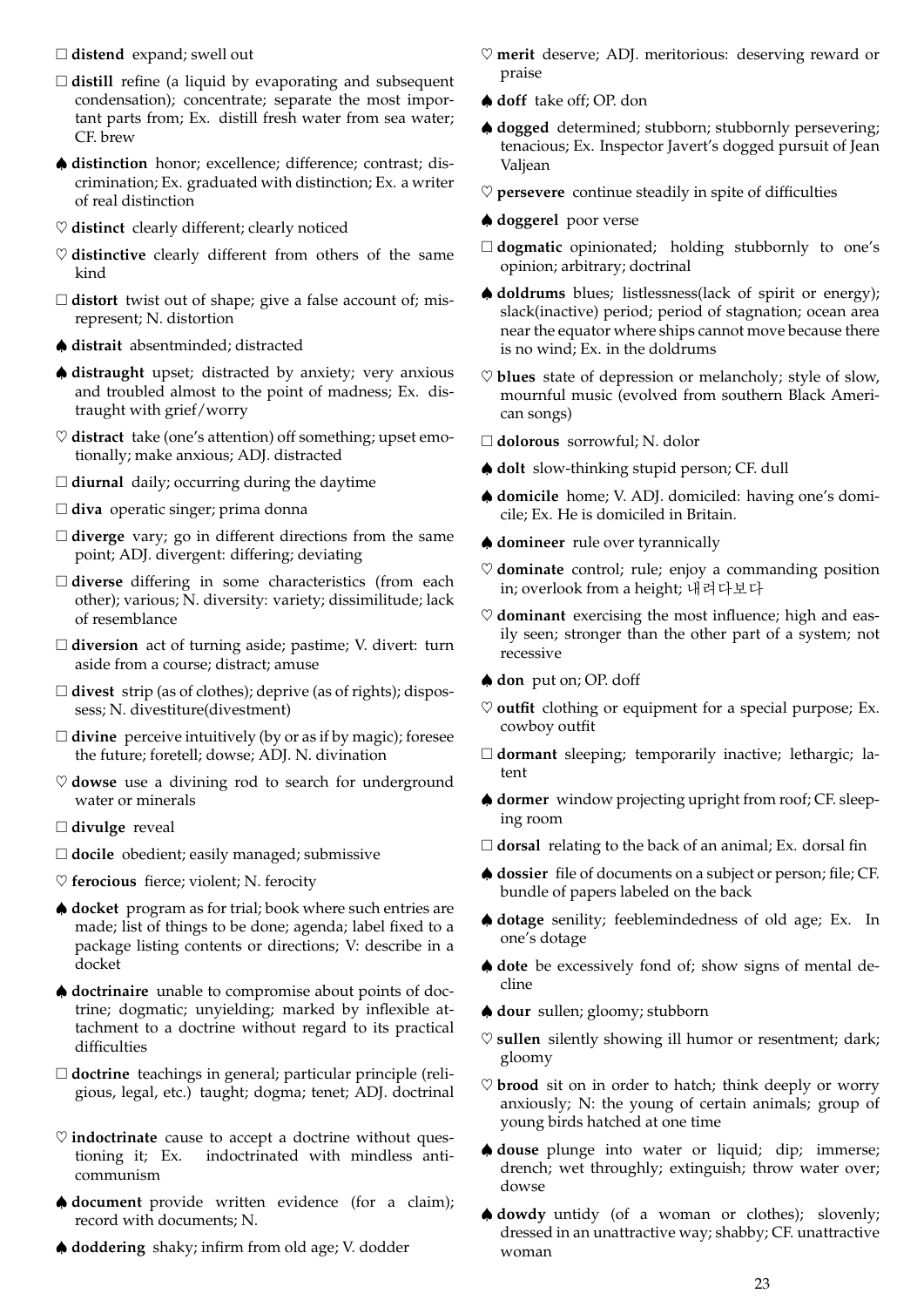- ♠ **downcast** disheartened; dejected; sad; directed downward
- ♠ **drab** dull; lacking color; cheerless ; Ex. drab coat/life
- ♠ **draconian** extremely severe; Ex. draconian punishment; CF. Draco: Athenian politician
- ♠ **dregs** sediment in a liquid; lees; worthless residue
- ♠ **drivel** nonsense; foolishness; V: talk nonsense
- $\heartsuit$  **nonsense** speech or writing with no meaning; foolish behavior or language; Ex. make (a) nonsense of: spoil; cause to fail
- $\heartsuit$  **dribble** flow or fall in drops; let saliva flow out slowly from the mouth; move a ball; N.
- $\heartsuit$  **drip** fall or let fall in drops; shed drops; N: action or sound of falling in drops; liquid that falls in drops
- ♥ **trickle** flow in drops or in a thin stream; N.
- ♠ **droll** queer and amusing
- $\heartsuit$  queer strange; eccentric; deviating from the normal
- ♠ **drone** idle person who lives on other people's work; male bee
- ♠ **drone** talk dully; buzz or murmur like a bee; N.
- ♥ **murmur** low, indistinct, continuous sound; V. CF. mumble
- ♠ **dross** waste matter; worthless impurities
- **drudgery** hard unpleasant work; menial work
- ♥ **drudge** do drudgery; N: person who drudges
- ♠ **dubious** questionable; (of something) causing doubt; (of someone) filled with doubt; N. dubiety
- ♠ **ductile** malleable; pliable; (of metals) easily pulled into shape; flexible; (of someone) easily influenced or controlled
- ♠ **dulcet** sweet sounding; pleasing to the ear; melodious
- ♠ **dumbfound(dumfound)** astonish (making dumb); ADJ. dumbfounded, dumfounded, dumbstruck
- ♠ **dupe** someone easily fooled or deceived; V: deceive
- ♠ **duplicity** double-dealing; hypocrisy; being dishonest and deceitful; ADJ. duplicitous

- **duration** length of time something lasts
- ♠ **duress** forcible restraint, especially unlawfully; coercion by threat; illegal coercion; Ex. a promise made under duress
- ♠ **dutiful(duteous)** (of people or their behavior) respectful; obedient (filled with a sense of duty)
- ♠ **dwindle** shrink; reduce gradually
- □ dynamic energetic; vigorously active
- $\heartsuit$  **dynamo** generator for producing electricity; energetic person
- ♠ **dyspeptic** suffering from indigestion; N. dyspepsia: indigestion; difficulty in digesting food
- ♥ **dys-** abnormal; impaired
- $\heartsuit$  **dyslexia** word blindness; learning disorder marked by impairment of the ability to read
- $\heartsuit$  **dysentery** inflammatory disorder of the lower intestinal tract
- ♠ **earthy** unrefined; coarse; of earth; Ex. earthy remarks; OP. ethereal
- $\heartsuit$  **earthly** of this earth; terrestrial; worldly; not divine; possible; Ex. no earthly reason
- $\square$  **ebb** (of the tide) recede; lessen; diminish; N. OP. flow: rise of tide
- **ebullient** showing excitement; overflowing with enthusiasm; boiling; N. ebullience; N. ebullition: state of boiling
- **eccentric** irregular; odd; unconventional; whimsical; bizarre; not concentric
- **eccentricity** oddity; idiosyncrasy
- **ecclesiastic** ecclesiastical; pertaining to the church; N: minister; priest; cleric; clergyman
- ♥ **chapel** small church (in a prison, college, or hospital)
- $\heartsuit$  **chaplain** clergyman attached to a chapel
- $\heartsuit$  **padre** chaplain (in the armed forces)
- **eclectic** selective; composed of elements drawn from disparate sources; selecting individual elements from a variety of sources; N. eclecticism
- ♥ **selective** careful in choosing; having an effect only on certain things; not general; Ex. eclectic weed killer
- **eclipse** darken; extinguish; outshine; surpass; cause an eclipse
- $\heartsuit$  **ecliptic** path of the sun and the planets
- **ecologist** person concerned with the interrelationship between living organisms and their environment; person concerned with the detrimental effects of human civilization on the environment; CF. ecology
- $\heartsuit$  ecosystem ecological community together with its environment
- □ **economy** efficiency or conciseness in using something; thrifty management of resources
- **ecstasy** rapture; very strong feeling of joy and happiness; any overpowering emotion; ADJ. ecstatic: causing or experiencing ecstasy
- $\heartsuit$  **rapture** great joy and delight; ecstasy; ADJ. rapturous
- ♠ **eddy** swirling current of water, air, etc.; V.
- □ **edict** decree (especially one issued by a sovereign); official command
- ♥ **sovereign** ruler in a monarchy; ADJ: (of a country) independent and self-governing; having supreme power; supreme; excellent
- ♥ **sovereignty** complete independence and selfgovernment (of a country); supremacy of authority; power to govern
- ♠ **edify** instruct; correct morally
- $\heartsuit$  **edifice** building (of imposing size)
- □ **eerie** weird; causing fear because strange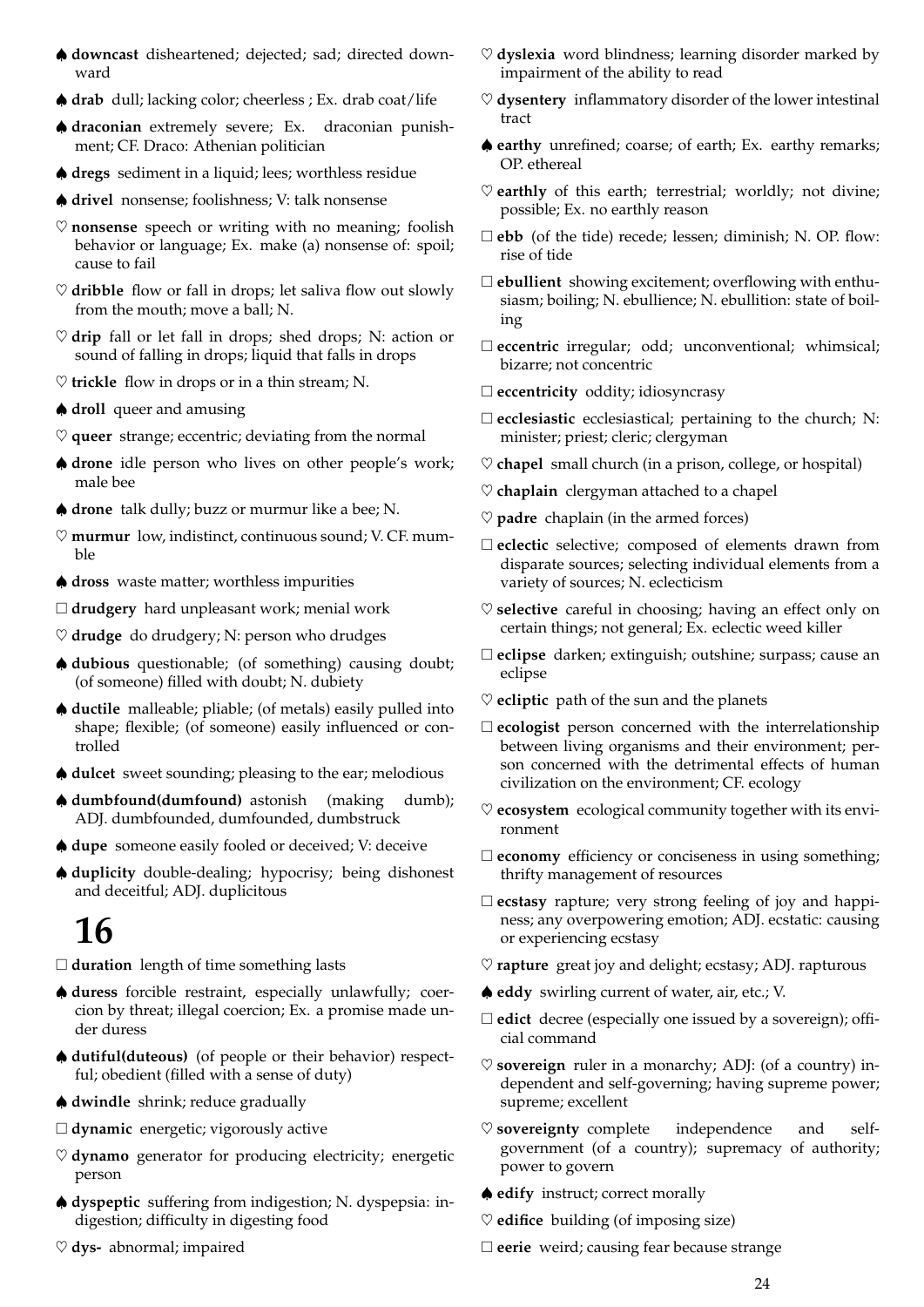- **efface** rub out; remove the surface of
- □ **effectual** able to produce a desired effect; valid
- ♡ **effective** effectual; producing a strong response; striking; in operation; in effect; Ex. effective speech/photograph
- ♥ **effectuate** effect; produce; achieve; Ex. effectuate a reconciliation
- **effeminate** having womanly traits
- ♥ **emasculate** weaken; castrate
- $\heartsuit$  **castrate** remove the sex organs (of a male animal or person)
- ♠ **effervescence** inner excitement or exuberance; showing high spirits; emitting bubbles forming inside; bubbling from fermentation or carbonation; ADJ. effervescent; V. effervesce
- **effete** having lost one's original power; barren; worn out; exhausted
- □ **efficacy** power to produce desired effect; ADJ. efficacious: effectual
- **effigy** dummy; likeness of a person made of wood, paper, or stone; Ex. burn an effigy of the President
- $\heartsuit$  **dummy** imitation of a real object used as a substitute; effigy
- ♠ **effluvium** noxious(harmful) smell
- **Example 1** effrontery rudeness without any sense of shame; shameless boldness; presumptousness; nerve; cheek
- ♥ **effulgent** shining brightly; brilliant
- **effusion** pouring forth; unrestrained outpouring of feeling; V. effuse: pour out; ADJ. effusive: pouring forth; gushing
- $\heartsuit$  gush (of liquid) pour out in large quantities from a hole; make an excessive display of feeling (without true feeling); Ex. Blood gushed from the wound.
- □ **egoism** excessive interest in one's self; belief that one should be interested in one's self rather than in others; selfishness; ADJ. egoistic, egoistical
- ♥ **ego** one's opinion of oneself; self-esteem
- □ **egotistical** egotistic; excessively selfcentered(egocentric); self-important; conceited
- ♥ **egotism** tendency to speak or write of oneself excessively; conceit; self-importance
- **egregious** notorious; conspicuously bad or shocking
- ♠ **egress** exit; opening for going out; act of going out; OP. ingress
- ♠ **ejaculation** exclamation; abrupt ejection (to discharge sperm); V. ejaculate
- ♠ **elaboration** addition of details; intricacy
- ♥ **elaborate** work out carefully; add more detail or information; ADJ.
- □ **elated** filled with excited joy and pride; overjoyed; in high spirits; joyful and proud; Ex. elated crowd; V. elate; N. elation
- ♠ **elegy** poem or song expressing lamentation (for the dead); ADJ. elegiacal, elegiac
- □ **elicit** draw out fact or information (by discussion or from someone)
- ♠ **elixir** cure-all; panacea; something invigorating
- **ellipsis** omission of words from a text; mark used to indicate an omission (when the meaning can be understood without them); PL. ellipses
- **elliptical** elliptic; oval; of an ellipse; containing an ellipsis; ambiguous either purposely or because key words have been left out
- **eloquence** expressiveness; persuasive speech; ADJ. eloquent: movingly expressive; expressing ideas well so that the hearers can be influeneced
- **elucidate** explain; make clear; clarify; enlighten; CF. lucid
- □ **elusive** evasive; not frank; baffling; hard to grasp, catch, or understand; V. elude: escape from; escape the understanding or grasp of; Ex. elude the hunter; Ex. His name eludes me.
- ♠ **elysian** relating to paradise; blissful
- $\heartsuit$  **Elysium** place or condition of bliss
- **emaciated** thin and wasted (from hunger or illness)
- **emanate** issue forth; come out
- **emancipate** set free; liberate
- □ **embargo** ban on commerce or other activity
- **embark** commence; go on board a boat; begin a journey
- $\square$  **embed(imbed)** enclose; place in something; fix firmly in a surrounding mass
- □ **embellish** adorn; ornament; enhance as a story (by adding fictitious details)
- **embezzlement** taking for one's own use in violation of trust; stealing (of money placed in one's care)
- $\heartsuit$  **emblazon** ornament richly (a shield or flag); N. emblazonment
- $\heartsuit$  **embody** give a bodily form to; incorporate; include
- ♠ **emboss** produce a design in raised relief; decorate with a raised design
- □ **embrace** hug; clasp with the arms; adopt or espouse; accept readily; encircle; include; Ex. embrace the cause/socialism; Ex. all-embracing; CF. brace; CF. bracelet
- ♥ **encircle** surround
- **embroider** decorate with needlework; ornament (a story) with fancy or fictitious details; embellish
- **embroil** throw into confusion; involve in strife, dispute, or quarrel; entangle; CF. imbroglio
- **embryonic** undeveloped; rudimentary; N. embryo: organism in the early stage of development
- □ **emend** correct (usually a text); N. emendation: correction of errors; improvement
- ♠ **emetic** substance causing vomiting; ADJ.
- ♠ **eminent** rising above others; high; lofty; distinguished; Ex. eminent position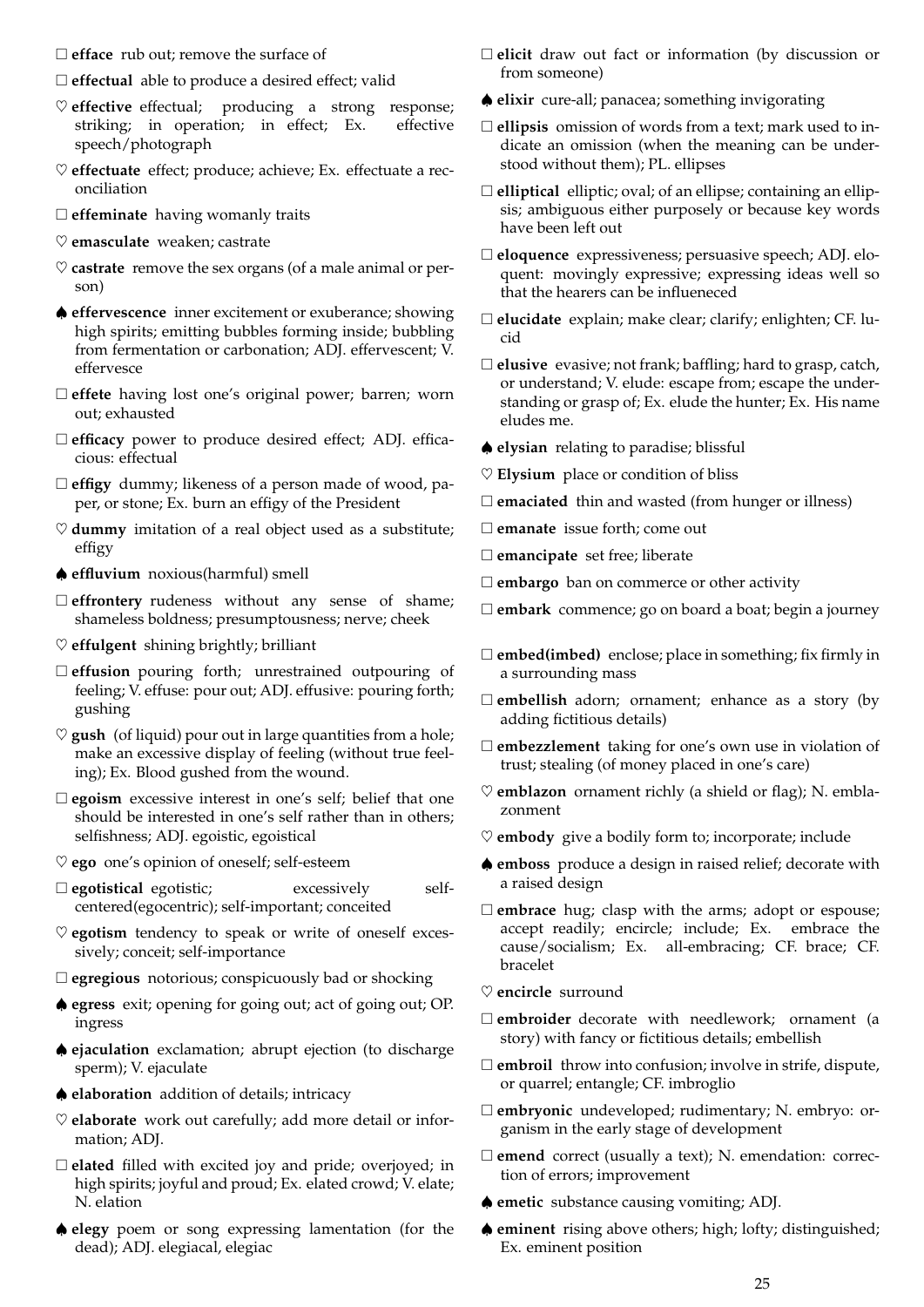- **emissary** agent (sent on a mission to represent another); messenger
- □ **emollient** soothing or softening remedy (for the skin); ADJ.
- **emolument** salary; payment for an office; compensation
- ♠ **empathy** ability to identify with another's feelings, ideas, etc.; identification with and understanding of another's feelings; V. empathize; CF. sympathy
- $\heartsuit$  **compassion** sympathy for the suffering of others; ADJ. compassionate
- **empirical** based on experience
- ♠ **emulate** imitate; rival; try to equal or excel (through imitation)
- ♠ **enamored** in love; Ex. enamored of his own beauty; V. enamor: inspire with love
- □ **encipher** encode; convert a message into code; put into cipher
- □ **enclave** territory enclosed within an alien land
- □ **encomiastic** praising; eulogistic; N. encomium: very high praise; eulogy
- **encompass** surround; include; Ex. His activities encompass publishing and computers.
- □ **encroachment** gradual intrusion; Ex. I resent all these encroachments on my valuable time; V. encroach: take another's possessions or right gradually or stealthily; intrude; Ex. encroach on/upon

- **encumber** burden; N. encumbrance
- ♠ **endearment** fond word or act; expression of affection
- ♥ **endear** make beloved; Ex. endear her to everyone; ADJ. dear: loved; cherished; high-priced
- **endemic** prevailing among a specific group of people or in a specific area or country; peculiar to a particular region or people; CF. pandemic
- □ **endorse** approve; support; write one's signature on the back of; N. endorsement; CF. dorsal
- □ **endue** provide with some quality; endow
- **enduring** lasting; surviving; V. endure: bear (pain or suffering) for a long time; remain alive (in spite of difficulties); last; survive
- **energize** invigorate; give energy to; make forceful and active
- **enervate** weaken; take away energy from
- **enfranchise** admit to the rights of citizenship (especially the right to vote); CF. franchise
- ♠ **engage** attract; employ; hire; pledge oneself; confront; fight; enter into confliction; interlock; lock together; participate; N. engagement: agreement to marry; arrangement to meet someone or to do something; battle
- **engaging** charming; attractive
- ♥ **engaged** employed; busy; betrothed; involved in conflict
- **engender** cause; produce; give rise to
- **engross** occupy fully; absorb
- **enhance** increase; make greater (as in value, reputation, or usefulness); improve
- **enigma** puzzle; mystery; ADJ. enigmatic: obscure; puzzling
- $\heartsuit$  **puzzle** baffle or confuse by a difficult problem; ponder over a problem in an effort to solve; clarify or solve by reasoning; Ex. puzzle out the answer; N.
- **enjoin** command; order; forbid
- **enmity** ill will; hatred; hostility
- ♠ **ennui** boredom; listlessness and dissatisfaction resulting from lack of interest; CF. annoy
- **enormity** hugeness (in a bad sense); excessive wickedness; Ex. enormity of the crime; ADJ. enormous
- ♠ **enrapture** please intensely; fill with rapture and delight
- ♠ **ensconce** settle comfortably; place comfortably (in a secure place)
- **ensue** follow (as a result)
- **entail** make necessary; require; necessitate; involve; limit the inheritance of (property) to a specified succession of heirs; Ex. entail A on/upon B
- ♠ **enterprising** full of initiative; showing enterprise
- $\heartsuit$  **enterprise** willingness to take new ventures; initiative; business organization; plan (that is difficult or daring); Ex. their latest enterprise to sail round the world in a small boat
- □ **enthrall** capture; enslave; captivate; hold the complete attention of (as if magic); hold spellbound
- **entice** lure; persuade to do (something wrong); attract; tempt
- $\heartsuit$  **mischief** behavior (of children) causing trouble with no serious harm; damage; harm; Ex. mischief to the crops; ADJ. mischievous: causing mischief; playfully troublesome
- **entity** real being
- **entomology** study of insects
- ♠ **entrance** put under a spell(condition caused by magical power); carry away(fill with strong feeling) with emotion; put into a trance; fill with delight
- ♥ **trance** hypnotic state; ecstatic state; detachment from one's physical surrounding (as in contemplation or daydreaming); CF. transition
- $\heartsuit$  **hypnosis** induced sleeping state; ADJ. hypnotic; V. hypnotize
- **entreat** plead; ask earnestly
- ◆ entree(entrée) entrance; a way in; right to enter; main dish of a meal; Ex. entree into the exclusive circle
- **entrepreneur** businessperson (who assumes the risk of a business venture); contractor; ADJ. entrepreneurial
- **enumerate** list; mention one by one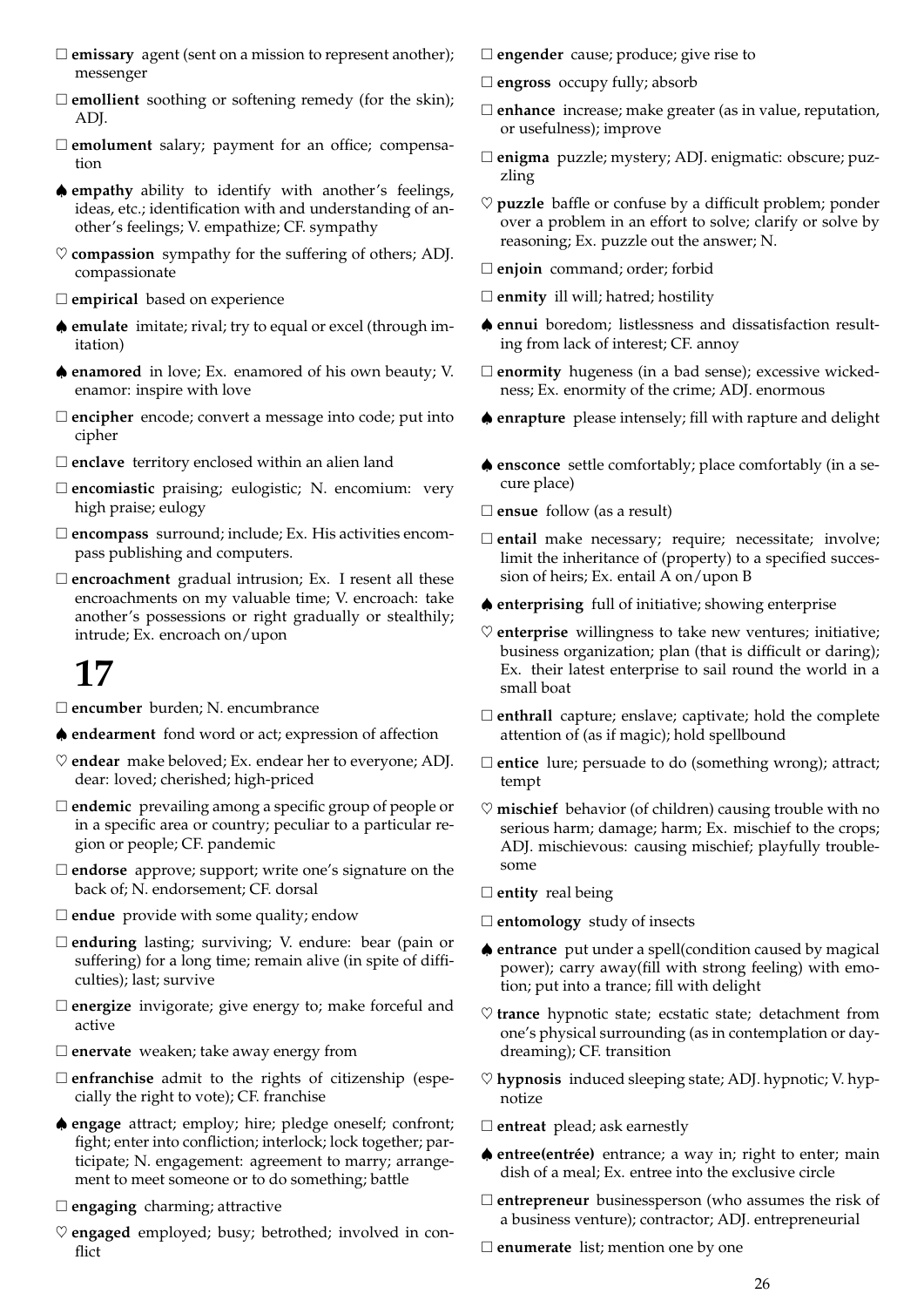- ♠ **enunciate** announce; proclaim; utter or speak, especially distinctly; pronounce clearly; articulate; Ex. This theory was first enunciated by him.
- □ **environ** enclose; surround; N. environs: surrounding area (as of a city)
- ♠ **eon(aeon)** long period of time; an age; longest division of geologic time containing two or more eras
- ♠ **epaulet(epaulette)** ornament worn on the shoulder (of a uniform, etc.)
- ♥ **fringe** decorative edge of hanging threads; edge
- **ephemeral** short-lived; fleeting
- $\heartsuit$  fleet fast; rapid; N. ADJ. fleeting: passing quickly; ephemeral
- **epic** long heroic poem, novel, or similar work of art (celebrating the feats of a hero); ADJ: (of stories or events) resembling an epic; grand
- **epicure** connoisseur of food and drink; gourmet; ADJ. epicurean; CF. Epicurus
- $\heartsuit$  **Epicurean** believing that pleasure is good and suffering is bad and should be avoided; N.
- ♠ **epigram** witty thought or saying, usually short
- □ **epilogue** short speech at conclusion of dramatic work
- ♠ **episodic** (of a story or play) loosely connected; made up of separate and loosely connected parts; N. episode: incident in the course of an experience
- ♠ **epistemologist** philosopher who studies the nature of knowledge; N. epistemology
- ♠ **epitaph** inscription in memory of a dead person (as on a tombstone)
- ♠ **epithet** word or phrase characteristically used to describe a person or thing; descriptive phrase to characterize a person (often contemptous)
- **epitome** perfect example or embodiment; brief summary; Ex. epitome of good manners; V. epitomize: make an epitome of; be an epitome of; embody
- **epoch** period of time
- □ **equable** tranquil; of even calm temper; (of temperature) steady; uniform
- **equanimity** calmness of temperament; composure
- ♠ **equestrian** rider on horseback; ADJ.
- □ **equilibrium** balance of opposing forces; balance of the mind; equanimity
- ♠ **equine** resembling a horse; Ex. equine face
- $\Box$  **equinox** period of equal days and nights; the beginning of spring and autumn; Ex. vernal/autumnal equinox; ADJ. equinoctial
- ♠ **equipoise** balance; balancing force; equilibrium
- **equitable** fair; impartial; OP. inequitable
- **equity** fairness; justice; OP. inequity
- ♠ **equivocal** (of words or statements) ambiguous; intentionally misleading; (of behavior) questionable; OP. unequivocal
- ♠ **equivocate** use equivocal language to deceive people; lie; mislead; attempt to conceal the truth; N. equivocation
- **erode** eat away; wear away gradually by abrasion; Ex. The sea erodes the rocks.
- □ **erotic** pertaining to passionate love or sexual love
- ♠ **errant** wandering (esp. in search of adventure); straying from proper moral standards; Ex. knight-errant
- ♠ **erratic** odd; irregular in movement or behavior; unpredictable
- **erroneous** mistaken; wrong; incorrect
- □ **erudite** (of a person or book) learned; full of learning; scholarly; N. erudition
- ♥ **scholarly** full of learning; erudite; like a scholar; Ex. scholarly journal
- **escapade** prank; flighty conduct; reckless adventure that disobeys rules
- ♥ **prank** mischievous trick
- $\heartsuit$  **flighty** (esp. of a woman's behavior) capricious; often changing, esp. from one lover to another; impulsive
- ♠ **eschew** avoid habitually; Ex. eschew alcoholic drinks
- ♠ **esoteric** hard to understand; known only to the chosen few, esp. initiates; N. esoterica
- **espionage** spying
- ♠ **espouse** adopt; support (an idea or aim); marry; N. espousal
- **esteem** respect; value; judge; N.
- $\heartsuit$  **estimable** (of a person) worthy of esteem; admirable; deserving esteem; possible to estimate
- $\heartsuit$  **inestimable** impossible to estimate; (apprec) invaluable; of immeasurable worth
- **estranged** separated; alienated; V. estrange: alienate (people in a family); N. estrangement
- ♠ **ethereal** like a spirit or fairy; unearthly light; heavenly; unusually refined; Ex. She has an ethereal beauty; CF. ether: upper air
- $\heartsuit$  **airy** of air; high in the air; lofty; immaterial; unreal
- ♠ **ethnic** relating to races
- ♠ **ethnology** study of humankind; study of the different races of human beings; CF. anthropology
- ♠ **ethos** underlying character of a culture, group, etc.; character or ideas peculiar to a specific person, group, or culture; Ex. the company ethos
- **etymology** study of word parts; study of the origins of words
- **eugenic** pertaining to the improvement of race; N. eugenics: study of hereditary improvement of the human race
- **eulogistic** praising; full of eulogy

♠ **eulogy** expression of praise, often on the occasion of someone's death; V. eulogize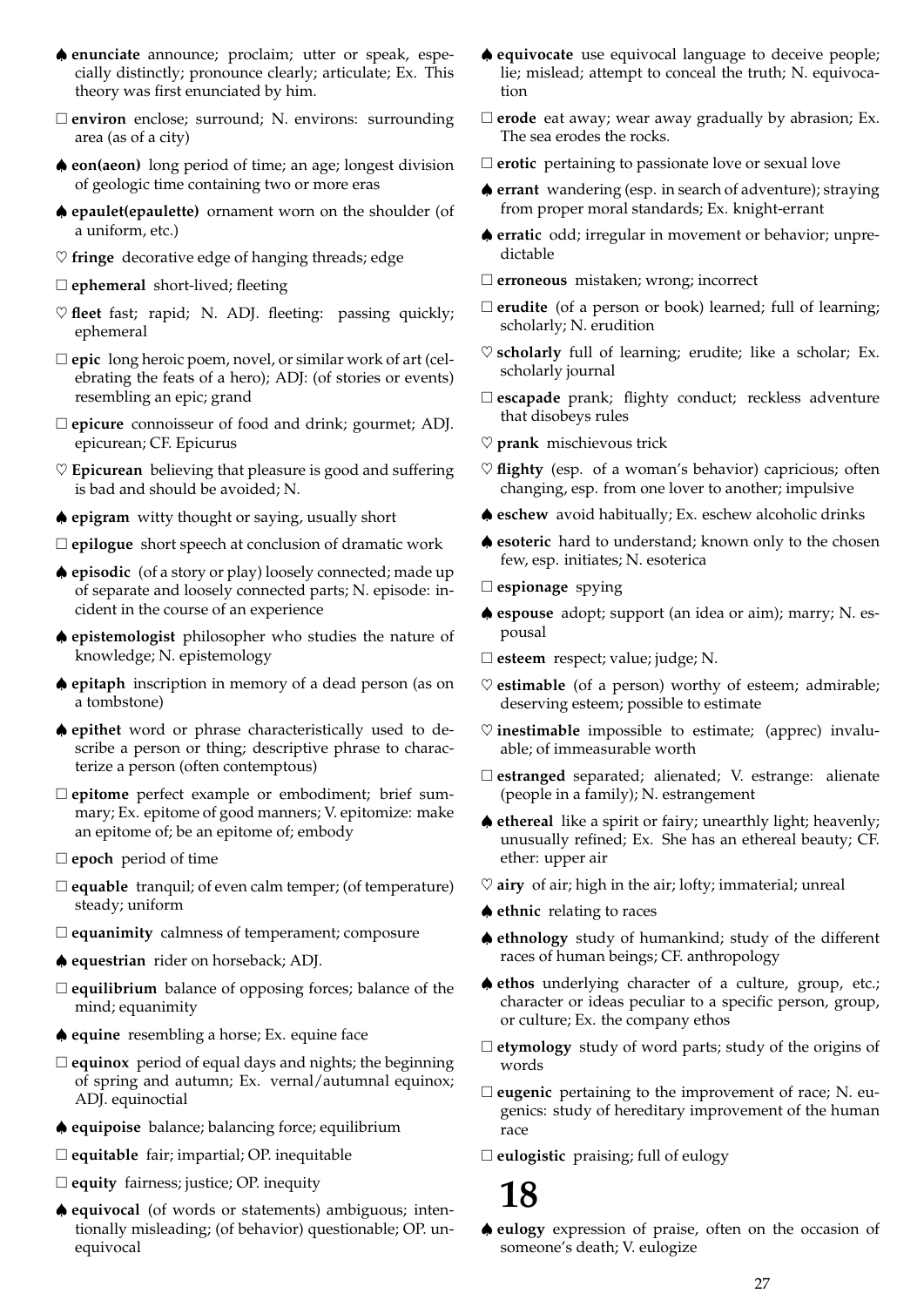- **euphemism** mild expression in place of an unpleasant one; ADJ. euphemistic
- **euphony** sweet sound; ADJ. euphonious
- ♠ **euphoria** feeling of exaggerated or unfounded(ungrounded; baseless) well-being; feeling of great happiness or well-being (when unreasonable); ADJ. euphoriaric
- **euthanasia** mercy killing
- **evanescent** fleeting; vanishing; soon disappearing; V. evanesce
- ♠ **evasive** not frank; trying to hide the truth; eluding; evading; V. evade: avoid (a duty or responsibility) or escape from by deceit
- **evince** show clearly
- ♠ **evenhanded** impartial; fair
- □ **evocative** tending to call up (emotions, memories)
- **evoke** call forth (memory or feeling); Ex. That old film evoked memories of my childhood; N. evocation
- ♠ **ewe** female sheep
- $\heartsuit$  **ram** male sheep; V. strike or drive against with a heavy impact
- **exacerbate** worsen; aggravate; embitter
- $\heartsuit$  **embitter** make bitter; fill with painful or bitter feelings; make sad and angry; Ex. He was embittered by many disappointments.
- **exacting** extremely demanding; Ex. exacting standard of safety
- $\heartsuit$  **exact** demand and obtain by force; Ex. exact a promise from him; N. exaction
- □ **exalt** raise in rank or dignity; praise highly; inspire; Ex. exalt the imagination; ADJ. exalted; N. exaltation
- ♠ **exasperate** vex; annoy or make angry (by testing the patience)
- ♠ **exceptionable** objectionable; likely to cause dislike; offensive; CF. unexceptionable: entirely acceptable
- $\heartsuit$  **except** exclude; N. exception: objection; exclusion; ADJ. exceptional: unusual; of unusually high quality
- ♠ **excerpt** selected passage (written or musical) taken from a longer work; V.
- ♠ **exchequer** treasury; Ex. Chancellor of the exchequer
- ♥ **chancellor** legal official of high rank; CF. chancellery(chancellory): position of a chancellor
- ♥ **treasure** keep as precious; cherish
- **excise** cut away; cut out; N: government tax on good produced and used inside a country; N. excision
- □ **exclaim** cry out suddenly; N. exclamation; ADJ. exclamatory
- ♠ **excoriate** scold with biting harshness; censure strongly; strip the skin off
- **exculpate** clear from blame or guilt
- ♠ **execrable** very bad; detestable
- □ **execrate** curse; express abhorrence for; detest
- **execute** put into effect; carry out; kill as a lawful punishment; N. execution
- ♥ **executor** person designated to execute the terms of a  $will$ ; 예술 작품의 제작자
- ♥ **executioner** person administering capital punishment
- ♥ **executive** person having administrative authority; one branch of government executing laws; ADJ: relating to executing
- ♥ **legislature** legislating branch of government; CF. legislate: make laws
- ♥ **judiciary** judicial branch of government
- ♠ **exegesis** explanation, especially of biblical(of the bible) passages
- **exemplary** serving as a model; outstanding; Ex. exemplary punishment/behavior; N. exemplar: typical example; model
- **exemplify** show by example; furnish an example; serve as an example of; Ex. His pictures exemplify that sort of painting.
- **exempt** not subject to a duty or obligation; free from a duty; V.
- □ **exertion** effort; expenditure of much physical work; V. exert oneself: make a great effort
- $\heartsuit$  **exhale** breathe out; OP. inhale
- **exhilarating** invigorating and refreshing; cheering; V. exhilarate: make cheerful and excited; Ex. exhilarated by the ride in the sports car
- ♠ **exhort** urge (by strong argument or advice); Ex. The general exhorted his men to fight bravely; N. exhortation
- ♥ **urge** drive or force forward (by causing impulses); drive to take action; impel; entreat earnestly; Ex. urge horses; N: impulse that prompts action
- $\heartsuit$  **urgent** compelling immediate action; pressing; persistent; importunate; Ex. urgent in his demands
- **exhume** dig out of the ground; remove from a grave
- ♥ **coroner** public official who investigates any death thought to be of other than natural causes
- **exigency** urgent situation; ADJ. exigent
- **exiguous** small in amount; minute
- ♠ **existential** pertaining to existence; pertaining to the philosophy of existentialism
- **exodus** departure (of a large number of people)
- **exonerate** acquit; exculpate; free from blame or guilt
- □ **exorbitant** (of costs or demands) excessive; exceeding reasonable bounds
- **exorcise** drive out evil spirits
- **exotic** not native; from another part of the world; strange; intriguingly unusual; Ex. exotic flower/dress
- ♥ **intrigue** make secret plans; plot; arouse the curiosity of; N: secret scheme; plot; secret love affair
- ♠ **expansive** (of a person) outgoing and sociable; broad and extensive; able to increase in size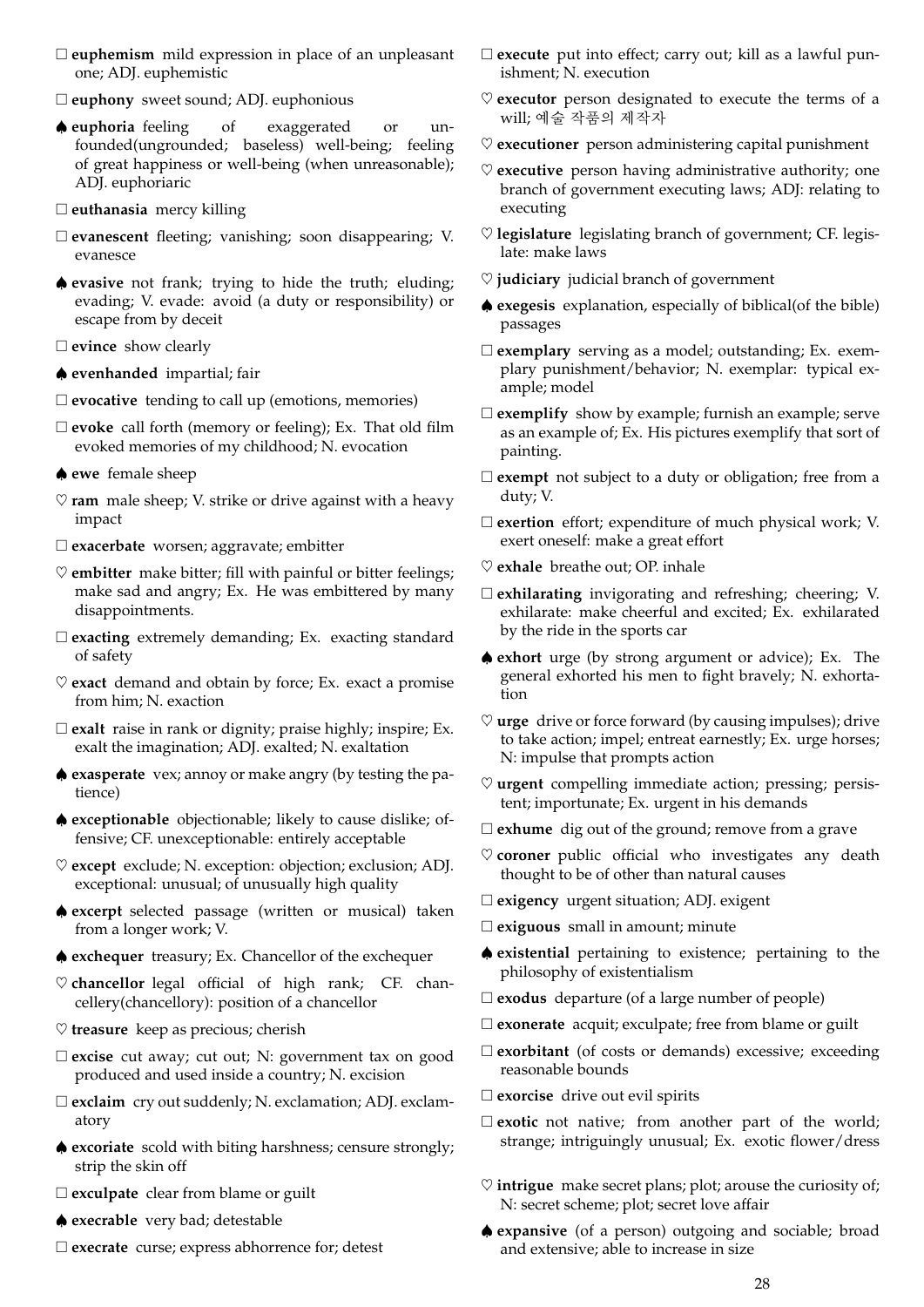- $\heartsuit$  **outgoing** sociable; eager to mix socially with others
- ♠ **expatiate** talk at length; speak or write in detail
- **expatriate** exile; someone who has withdrawn from his native land; V: exile; banish; leave one's country
- **expedient** suitable (for a particular purpose although not necessarily morally correct); practical; politic(prudent); N: something expedient
- **expedite** hasten; make go faster
- $\heartsuit$  **expeditious** done with speed; quick; N. expedition
- **expenditure** payment or expense; expending; something expended; output; Ex. receipt for the expenditure; Ex. expenditure of all the energy
- **expertise** specialized knowledge (in a particular field); expert skill
- **expiate** make amends for (a sin)
- ♠ **expletive** meaningless word; interjection; profane oath; swear-word
- ♥ **interjection** exclamation; Ex. "Ouch"
- $\heartsuit$  **swear** vow; promise; use profane oaths; use offensive words
- ♥ **swear-word** word considered offensive; Ex. "bloody"
- ♥ **oath** solemn promise; blasphemous use of sacred words to express strong feelings; swear-word; Ex. "For Christ's sake"
- **explicate** explain in detail; interpret; clarify; CF. explicable
- **explicit** totally clear; definite; outspoken
- □ **exploit** brave and successful act; deed or action, particularly a brave deed; CF. crossing the Atlantic ocean
- **exploit** make use of, sometimes unjustly; N. exploitation
- **expository** explanatory; serving to explain; N. exposition: explaining; exhibition
- ♠ **expostulation** protest; remonstrance; reasoning with someone to correct or dissuade; V. expostulate
- **exposure** risk, particularly of being exposed to disease or to the elements; unmasking; act of laying something open; Ex. exposure of governmental corruption
- **expound** explain
- ♠ **expropriate** take possession of (often for public use and without payment)
- ♠ **expunge** cancel; remove a word or name (from a book or list); erase
- **expurgate** clean; remove offensive parts of a book
- $\Box$  **extant** (of something written or painted) still in existence
- **extemporaneous** not planned; impromptu; extempore
- ♠ **extenuate** weaken; mitigate; lessen the seriousness of (bad behavior)
- **extirpate** root up; uproot; destroy completely
- ♠ **extol** praise very highly; glorify
- **extort** wring from; get money by threats, etc.; obtain by force or threats; CF. extortionate: exorbitant
- $\heartsuit$  wring twist (to extract liquid); extract by twisting; wrench painfully (necks or hands)
- ♠ **extradition** surrender of prisoner by one state to another; Ex. extradition treaty; V. extradite
- ♠ **extraneous** not essential; irrelevant; superfluous; external; coming from the outside; Ex. extraneous details/noise/to the subject
- ♠ **extrapolation** projection; conjecture; V. extrapolate: infer (unknown information) from known information
- □ **extricate** free from an entanglement or difficulty; disentangle
- $\heartsuit$  **inextricable** from which it is impossible to get free; that cannot be untied; Ex. inextricable troubles; Ex. inextricable two histories
- **extrinsic** external; not essential or inherent; extraneous; OP. intrinsic
- **extrovert** person interested mostly in external objects and actions
- $\heartsuit$  **mingle** mix together in close association
- ♠ **extrude** force or push out; thrust out; shape (plastic or metal) by forcing through a die
- ♠ **exuberance** overflowing abundance; joyful enthusiasm; flamboyance; lavishness; ADJ. exuberant: high-spirited and lively; growing abundantly and strongly
- $\heartsuit$  glow shine brightly without a flame (as of eyes or metals); show redness and heat (in the face) after hard work or because of strong feelings; N: light produced by a heated body; brilliance of a color
- ♠ **exude** flow out slowly; discharge (gradually); give forth; N. exudation
- ♥ **ooze** (of a thick liquid) pass or flow slowly; N: mud or thick liquid as at the bottom of a river
- **exult** rejoice
- **fabricate** build; lie; make up (a story) in order to deceive; Ex. fabricate the whole story; CF. fabric: underlying structure; Ex. fabric of society
- ♠ **facade(fa¸cade)** front or face (of building); superficial or false appearance
- **facet** small plane surface (of a gem(precious stone)); a side
- ♠ **facetious** joking (often inappropriately); unserious; humorous
- ♠ **facile** easily accomplished; ready or fluent; superficial; not deep; Ex. facile solution to a complex problem; Ex. facile speaker; N. facility: ability to do something easily and well; ease in doing resulting from skill or aptitude; something that facilitates an action; amenity; Ex. with great facility
- **facilitate** help bring about; make less difficult
- **facsimile** copy
- ♠ **faction** party; clique (within a large group); dissension
- ♥ **dissension** disagreement of opinions causing strife within a group
- ♠ **factious** inclined to form factions; causing dissension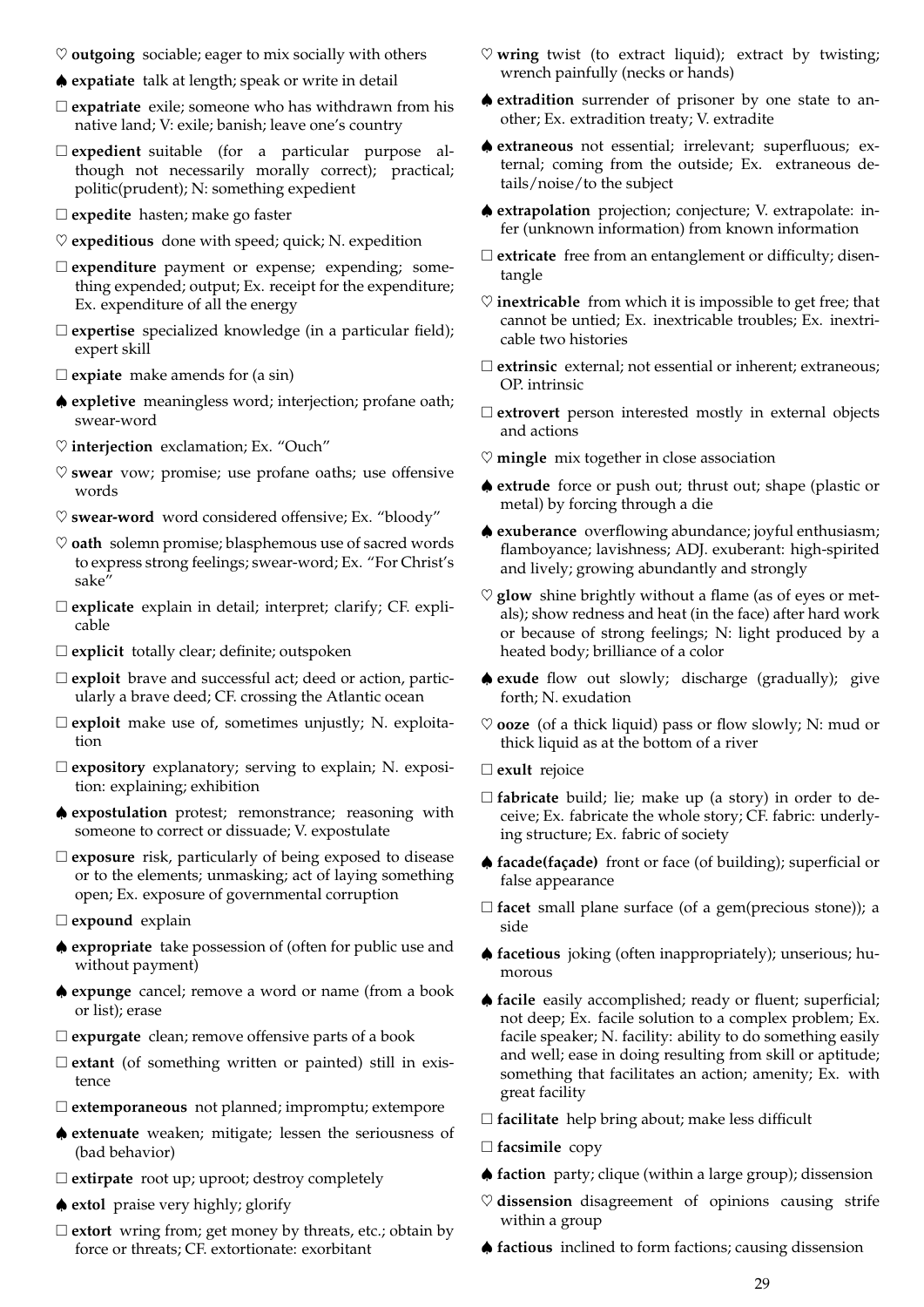- ♠ **factitious** artificial; produced artificially; sham; false; Ex. factitious tears
- ♠ **factotum** handyman; person who does all kinds of work; CF. do everything
- **faculty** mental or bodily powers; teaching staff

- **fallacious** false; based on a fallacy; misleading; N. fallacy: false idea or notion; false reasoning; Ex. popular fallacy; Ex. fallacy of the argument
- **fallible** liable to err
- $\heartsuit$  **falsify** make (something written) false by changing
- ♠ **fallow** (of land) plowed but not sowed (to improve the quality); uncultivated
- $\heartsuit$  **sow** plant or scatter seed
- ♠ **falter** hesitate; weaken in purpose or action; walk or move unsteadily through weakness; N.
- ♥ **stumble** trip and almost fall; proceed unsteadily; act falteringly; N.
- □ fanaticism excessive zeal; extreme devotion to a belief or cause; N. fanatic; ADJ. fanatic
- **fancied** imagined; unreal
- ♠ **fancier** breeder or dealer of animals; one who has a special interest, as for raising specific plant or animal
- ♠ **fanciful** whimsical; visionary; imaginary; produced by imagination; Ex. fanciful scheme
- $\heartsuit$  fancy imagination (of a whimsical or fantastic nature); capricious liking; V: imagine; be fond of; ADJ. decorative; elaborate
- ♠ **fanfare** call by bugles or trumpets; showy display; spectacular public display
- ♠ **farce** broad comedy; mockery; humorous play full of silly things happening; ADJ. farcical
- ♠ **fastidious** difficult to please; squeamish; fussy; finicky
- ♥ **squeamish** easily shocked or sickened by unpleasant things; fastidious; Ex. A nurse should not be squeamish.
- ♠ **fatalism** belief that events are determined by forces or fates beyond one's control; ADJ. fatalistic; CF. fatal: causing death
- $\Box$  fathom comprehend; investigate; determine the depth of; N. unit of measurement for the depth of water
- $\heartsuit$  **fathomless** too deep to be measured or understood; unfathomable
- ♠ **fatuous** smugly and unconsciously foolish; inane; silly; N. fatuity, fatuousness
- □ **fauna** animals of a period or region; CF. flora
- ♠ **fawning** courting favor by cringing and flattering; V. fawn: exhibit affection as a dog; seek favor or attention by obsequiousness
- ♥ **court** attempt to gain; seek; woo; risk; behave so as to invite; attempt to gain the favor of by attention; Ex. court disaster
- ♠ **faze** disconcert; dismay; embarrass
- **feasible** practical; able to be carried out; practicable
- ♠ **febrile** feverish
- ♠ **fecundity** fertility; fruitfulness; ADJ. fecund: very productive of crops or young
- ♥ **fertile** producing many young, fruits, or seeds; (of land) producing good crops; V. fertilize
- ♡ fruitful producing results; profitable; prolific; producing in abundance
- **feign** pretend
- ♠ **feint** trick; shift; sham blow; feigned attack to draw away defensive action; V.
- $\heartsuit$  **shift** change position or place; exchange (one thing) for another; change in direction or position; Ex. shift the stolen goods; N. group of workers which takes turns with other groups; working period of such a group
- ♠ **felicitous** (of a word or remark) apt; suitably expressed; well chosen
- ♠ **felicity** happiness; appropriateness (of a remark, choice, etc.); quality of being felicitous
- $\heartsuit$  **feline** of a member of the cat family; N.
- ♠ **fell** cruel; (of a disease) deadly
- ♠ **fell** cut or knock down (a tree or a person); bring down (with a missile)
- **felon** person convicted of a grave crime; CF. felony: serious crime
- ♠ **feral** (of an animal) not domestic; wild
- ♠ **ferment** agitation; commotion(noisy and excited activity); unrest (of a political kind); V. produce by fermentation; undergo fermentation; cause (a state of trouble)
- $\heartsuit$  **fermentation** chemical reaction that splits complex organic compounds; unrest; agitation
- ♠ **ferret** drive or hunt out of hiding; hunt with ferrets; drive out (as from a hiding place); expel; uncover or discover by searching; Ex. ferret out the secret; N. small fierce animal which catches rats and rabbits by going into their holes
- ♠ **fervent** ardent; zealous; hot
- ♠ **fervid** ardent; zealous; hot
- $\heartsuit$  **impassioned** (of speech) filled with passion; fervent
- ♠ **fervor** glowing ardor; intensity of feeling; quality of being fervent or fervid; zeal; intense heat
- ♠ **fester** rankle; produce irritation or resentment; (of a cut or wound) generate pus or rot; Ex. His insult festered in my mind for days.
- **festive** joyous; celebratory; relating to a feast or festival
- ♠ **fete(fˆete)** honor at a festival; celebrate or honor with a feast; N. (outdoor) festival or feast; CF. feast
- ♠ **fetid(foetid)** malodorous; foul
- ♥ **foul** very bad or disagreeable; very dirty; Ex. foul smell/flavor/temper/language/air/deed/weather/means; N. act against the rules; V. make or become foul; commit a foul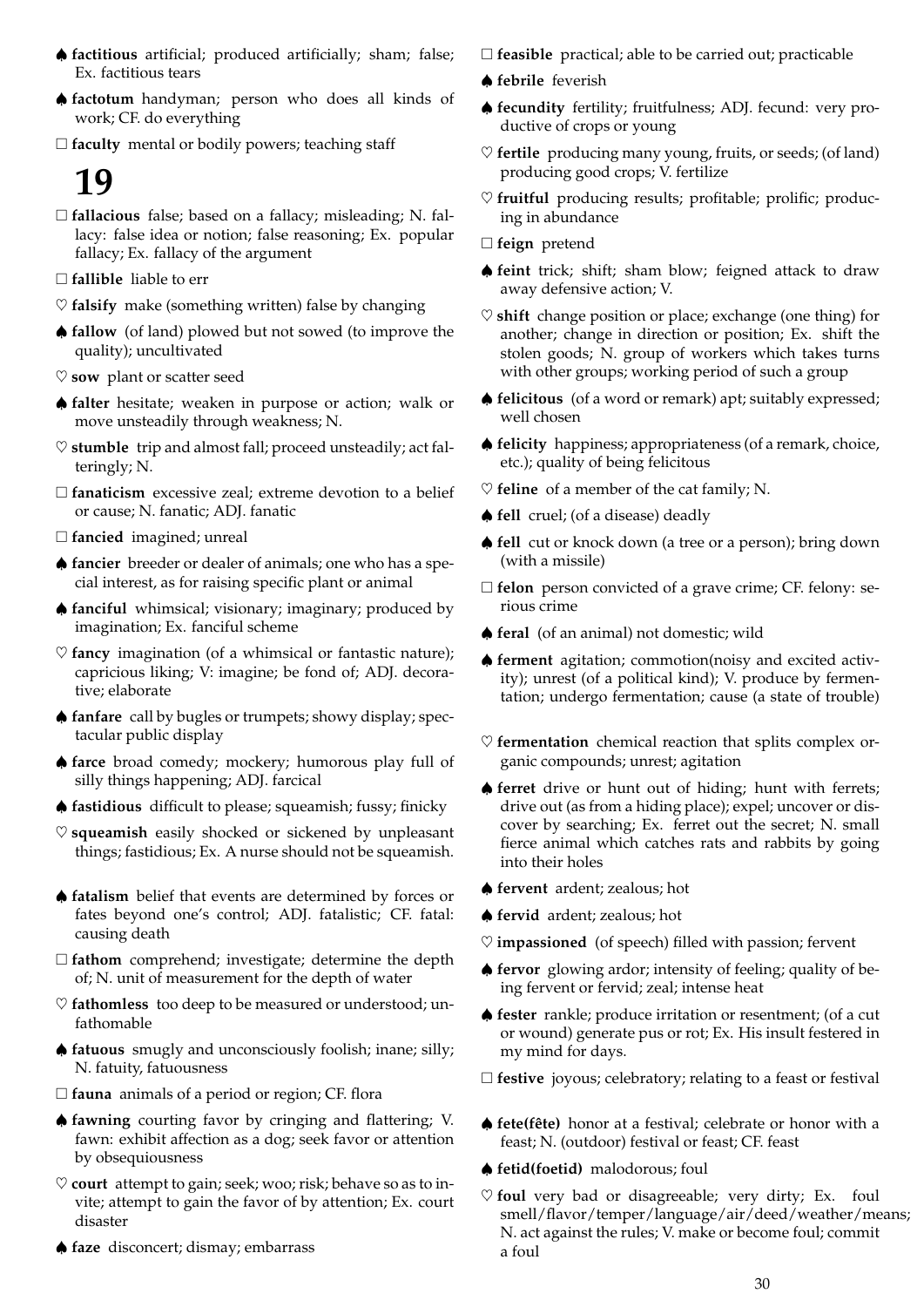- $\heartsuit$  **fetish(fetich)** object believed to have spiritual powers; object of excessive attention or reverence; CF. fetishism
- ♠ **fetter** shackle; restrict the freedom of; N. chain or shackle for the foot of a prisoner; CF. foot
- ♠ **fiasco** total failure; CF. bottle
- ♠ **fiat** command; arbitrary order; Ex. presidential fiat; CF. let it be done
- **fickle** changeable (in affections or friendship); faithless
- ♠ **fictitious** imaginary; non-existent; purposely invented to deceive; untrue; Ex. fictitious name/boyfriend; CF. fictional
- **fidelity** loyalty; accuracy
- ♠ **figment** invention; something invented; imaginary thing; Ex. figment of your imagination
- **figurative** not literal but metaphorical; using a figure(impression) of speech
- $\heartsuit$  **figure** written symbols; number; amount represented in numbers; outline or silhouette of a thing or human body; person (well-known); impression; diagram; pattern; group in a dance; Ex. figure of speech; V. calculate with numbers; adorn with figures; appear; consider; Ex. My name did not figure in the list.
- ♠ **figurine** small ornamental statuette(very small statue)
- ♠ **filch** steal (things of small value)
- ♥ **pilfer** steal things of small value; filch; snitch
- ♠ **filial** pertaining to or befitting a son or daughter; Ex. filial respect
- ♠ **filibuster** block legislation or prevent action in a lawmaking body by making very slow long speeches; N; freebooter
- $\heartsuit$  **freebooter** pirate or plunderer who makes war in order to grow rich
- ♥ **bust** piece of sculpture showing a person's head, shoulders, and upper chest; V: break up; arrest; Ex. crimebuster
- ♠ **filigree** delicate ornamental lacelike metalwork
- ♥ **lace** cord used to draw and tie together two opposite edges (as of a shoe); delicate fabric made of fine threads; V: draw together by tying a lace
- ♠ **filing** particle removed by a file
- **finale** conclusion; concluding part
- ♠ **finesse** delicate skill; V: handle with finesse
- ♠ **finicky** too particular; fussy; difficult to please; too concerned with unimportant details or quality; Ex. finicky about her food
- $\heartsuit$  fussy fastidious; finicky; easily upset
- $\heartsuit$  fuss: trouble or worry over trifles; make nervous; pay too much attention to; N: needless concern or worry (about a trivial thing); anxious nervous condition; display of attention; Ex. make a fuss over the baby
- **finite** limited
- ♠ **firebrand** piece of burning wood; hothead; troublemaker; person who stirs up trouble
- ♥ **hothead** person who does things too quickly without thinking; ADJ. hotheaded
- **fissure** crevice; crack
- ♠ **fitful** spasmodic; intermittent; irregular
- $\heartsuit$  fit sudden outburst of an illness or feeling; convulsion caused by epilepsy
- ♠ **flaccid** flabby; lacking firmness; weak; Ex. flaccid muscles
- ♥ **limp** walk lamely; ADJ: lacking firmness; weak
- ♠ **flag** droop; grow feeble; decline in vigor or strength; ADJ. flagging; CF. unflagging
- ♥ **droop** bend or hang downward; become weakened; Ex. His shoulders drooped with tiredness; N.
- **flagrant** conspicuously wicked, bad, or offensive; blatant; outrageous
- □ **outrage** act of extreme violence or viciousness; resentful anger; V: commit an outrage on; produce anger in; ADJ. outrageous: offensive
- ♠ **flail** beat with or as if with a flail; move wildly; thresh grain by hand; strike or slap; toss about; N: threshing tool consisting of a stick swinging from the end of a long handle
- $\heartsuit$  thresh beat (cereal plants) with a machine or flail to separate the grains from the straw
- $\heartsuit$  **toss** throw lightly; move or lift (the head) with a sudden motion; flip (a coin) to decide something
- ♠ **flair** talent
- ♠ **flamboyant** ornate; highly elaborate; richly colored; ostentatious; showy; CF. flame
- ♠ **flaunt** display ostentatiously; Ex. "Honey, if you've got it, flaunt it !"
- ♠ **flay** strip off skin; plunder; remove the skin from; criticize harshly
- ♠ **fleck** spot; mark with flecks; N: small mark or spot
- ♠ **fledgling(fledgeling)** inexperienced; N: young bird that has acquired wing feathers and is learning to fly; inexperienced person
- ♠ **fleece** wool coat of a sheep; V: shear the fleece from; rob by a trick; swindle; plunder
- $\heartsuit$  **shear** remove (fleece or hair) by cutting; remove the hair or fleece from; cut with or as if with shears; N: shears; pair of scissors
- ♥ **trickster** person who cheats people
- ♠ **flick** light stroke as with a whip; V: move with a light quick blow; strike with a light quick blow (as from a whip); Ex. flick the switch
- $\heartsuit$  **flicker** burn unsteadily or fitfully; move waveringly; N: flickering movement or light; brief sensation; Ex. flicker of excitement
- $\heartsuit$  **flutter** (of a bird with large wings) wave (the wings) lightly, rapidly, and irregularly; vibrate rapidly or erratically; fly by waving quickly; flitter; N.
- ♠ **flinch** hesitate; shrink back (in fear of something unpleasant); Ex. She did not flinch in the face of danger.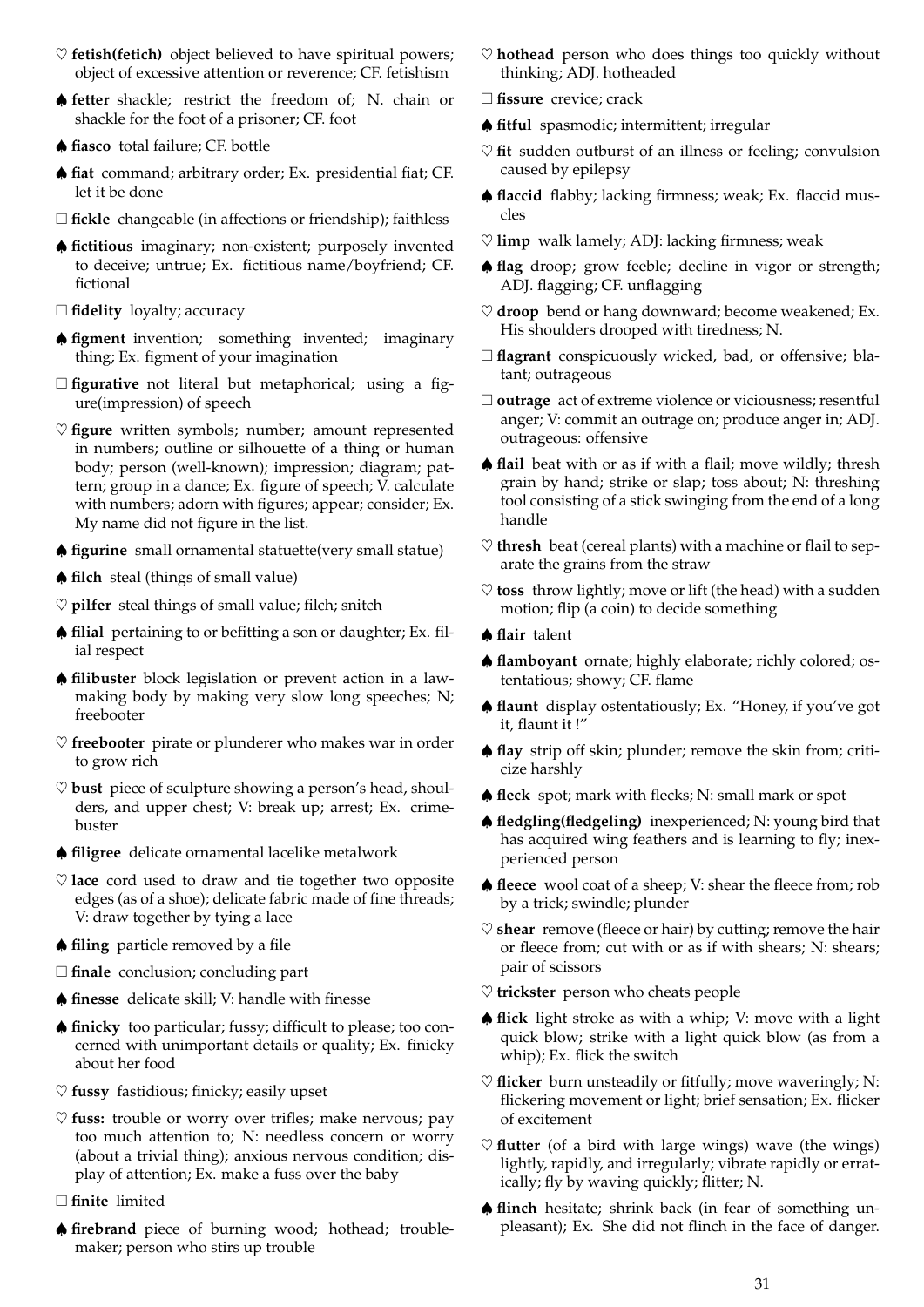$\heartsuit$  **stammer** speak with involuntarily pauses or repetitions

- ♠ **flippant** lacking proper seriousness; Ex. flippant remarks about death; N. flippancy
- $\heartsuit$  flip send (something) spinning, often into the air, by striking with a light quick blow; turn over; Ex. flip over
- ♠ **flit** fly; fly or move lightly or quickly; dart lightly; pass swiftly by; Ex. a bee flitting from flower to flower
- ♠ **floe** flat mass of floating ice
- **flora** plants of a region or era
- ♥ **florescence** condition or period of flowering
- ♠ **florid** ruddy; (of a complexion) reddish; flowery; very ornate; CF. rose
- $\heartsuit$  **flush** redden; blush; flow suddenly and abundantly; wash out by a rapid brief flow of water; N: reddish tinge; blush; brief rush; rush of strong feeling; Ex. flush of pride; ADJ: having surfaces in the same plane; even; blushing
- $\heartsuit$  **blush** become red in the face (from embarrassment or shame); become red or rosy; N.
- $\heartsuit$  **tinge** give a slight degree of a color or quality to; N: slight degree of a color or quality; Ex. tinged with grey/jealousy
- ♥ **tint** slight degree of color; V: give a tint to
- $\heartsuit$  **flowery** full of flowers; full of ornate expressions
- ♠ **flotsam** drifting wreckage
- $\heartsuit$  **jetsam** things thrown from a ship (to lighten the ship)
- ♠ **flounder** struggle and thrash about; proceed clumsily or falter (as in water, mud, snow, etc.); proceed in confusion
- $\heartsuit$  thrash beat with a whip or flail; defeat utterly; talk about thoroughly in order to find the answer; move wildly or violently; Ex. The fishes thrashed about in the net.
- □ **flourish** grow well; prosper; make sweeping gestures; wave; brandish; Ex. The trees flourished in the sun. N: showy movement or gesture; embellishment or ornamentation (esp. in handwriting)
- ♠ **flout** reject; mock; show contempt for; scorn; Ex. flout the rules
- $\heartsuit$  curb chain or strap used with a bit to restrain a horse; something that checks; V: check; restrain
- □ **fluctuate** waver; shift; rise and fall as if in waves; change or vary irregularly
- **fluency** smoothness of speech; ADJ. fluent
- ♠ **fluke** unlikely occurrence; stroke of fortune; accidental stroke of good luck; ADJ. fluky
- ♠ **fluster** confuse; make nervous and confused; N.
- ♠ **fluted** having vertical parallel grooves (as in a pillar); V. flute: make long parallel inward curves in; N. flute: long rounded groove incised on the shaft of a column
- $\heartsuit$  groove long narrow channel made in a surface to guide the movement of something; Ex. groove of the record
- ♠ **flux** flowing; series of changes; fluctuation; Ex. in a state of flux
- ♠ **fodder** coarse food for cattle, horses, etc.; feed for livestock; CF. food
- ♠ **foible** small weakness of character; slight fault; CF. feeble
- ♠ **foil** contrast; one that by contrast enhances the distinctive characteristics of another
- ♠ **foil** defeat; frustrate; prevent from being successful; thwart; CF. fail
- ♠ **foist** insert improperly; impose upon another by coercion; palm off; pass off as genuine or worthy; CF. fist
- $\heartsuit$  **palm** conceal in the palm of the hand; palm off: pass off; Ex. palm off some bad oranges onto the lady/the painting as a real Renoir
- $\heartsuit$  **pass off** present falsely; represent falsely to be
- ♠ **foliage** masses of leaves; CF. defoliate
- ♠ **foment** stir up; incite; instigate; promote the growth of (something evil or unpleasant)
- ♠ **foolhardy** rash; reckless; foolishly daring
- ♠ **foppish** vain about dress and appearance; N. fop: man who takes too much interest in his clothes and appearance
- ♠ **foray** raid; sudden raid or military advance; V.
- ♠ **forbearance** patience; forgiveness; V. forbear: refrain from (in a generous and forgiving way); be patient; Ex. forbear to send him to prison
- ♠ **ford** place where a river can be crossed on foot; V.
- ♠ **forebears(forbears)** ancestors
- $\Box$  **foreboding** premonition of evil; feeling of coming evil; V. forebode: be a warning of (something unpleasant)
- ♠ **forensic** suitable to debate or courts of law; of or used in legal proceedings and the tracking of criminals; Ex. forensic science/medicine
- ♥ **forum** public square of an ancient Roman city; public place for open discussion; court of law
- **foreshadow** give an indication beforehand; be a sign of (what is coming); portend; prefigure
- ♥ **prefigure** be a sign of; foreshadow
- ♥ **forerunner** predecessor; one that comes before and indicates the approach of another
- **foresight** ability to foresee future happenings; prudence in providing for the future
- $\Box$  **forestall** prevent by taking action in advance
- $\heartsuit$  **nuptial** of marriage or the wedding ceremony; N; nuptials; wedding ceremony
- $\heartsuit$  forfeit something surrendered as punishment for a crime or breach of contract; V: lose as a forfeit; N. forfeiture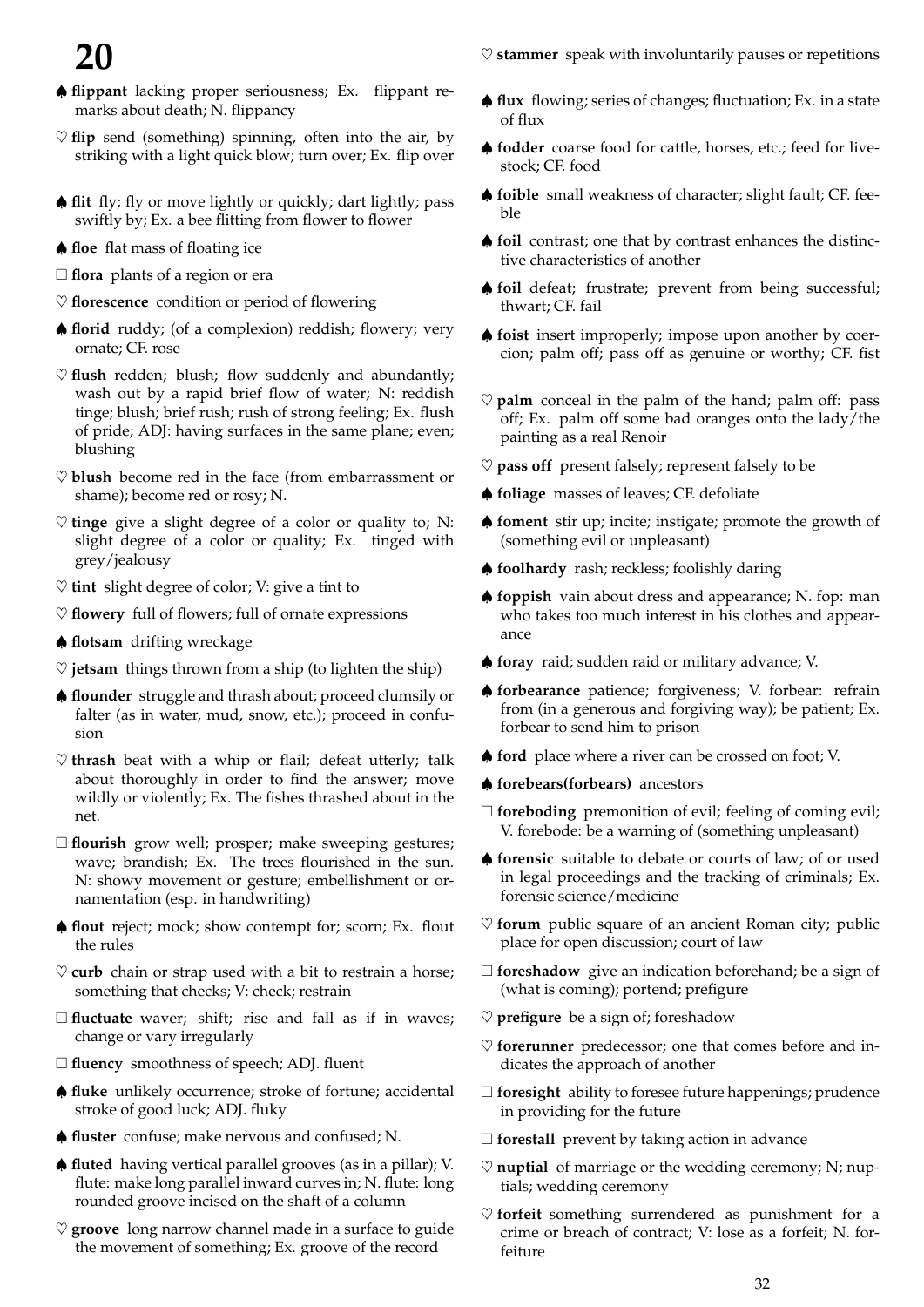- $\heartsuit$  **forge** counterfeit; reproduce fraudulently; form by heating in a forge and hammering into shape; move with a sudden increase of speed or power; Ex. forged ahead in the last two years; N: furnace where metals are heated
- **forgo(forego)** give up; do without
- **forlorn** sad and lonely; wretched; desolate
- $\Box$  **formality** ceremonious quality; ceremonious adherence to rules; something done just for form's sake; Ex. mere formality
- □ **formidable** menacing; arousing fear; threatening; difficult to defeat; Ex. formidable foe/question
- ♥ **menace** threat; V: threaten
- ♠ **forsake** desert; abandon; renounce
- ♠ **forswear** renounce under oath; abandon; make a solemn promise to give up; CF. abjure
- □ **forte** strong point or special talent in a person's character
- ♠ **forthright** straightforward; direct; frank
- $\heartsuit$  **forthcoming** happening in the near future; ready; willing to help; Ex. No answer was forthcoming.
- **fortitude** bravery; courage; strength of mind
- ♠ **fortuitous** accidental; by chance; N. fortuity
- ♠ **foster** rear; bring up (for a certain period only); encourage; promote the development of (feelings or ideas); Ex. help foster friendly relations; ADJ: giving parental care although not related by blood; Ex. foster parents
- ♠ **founder** fail completely; sink; CF. flounder
- **founder** person who establishes (an organization or business)
- ♠ **fracas** brawl(noisy quarrel or fight) in which a number of people take part; melee
- ♠ **fractious** unruly; peevish; cranky; bad-tempered; Ex. fractious horse
- **frail** weak; N. frailty
- **franchise** right or privilege granted by authority; right to vote; license to sell a product in a particular territory
- ♠ **frantic** wild; distraught as from fear or worry; Ex. frantic with fear
- □ fraudulent cheating; deceitful; Ex. fraudulent means; N. fraud: deception; swindle
- ♠ **fraught** filled (with something unpleasant); full; Ex. fraught with danger and difficulties; CF. freight
- ♠ **fray** brawl; fight; V: wear away or unravel by rubbing; have loose threads developing; cause to become worn out (a person's temper or nerves); CF. rub
- ♠ **frenetic(phrenetic)** frenzied; frantic
- ♠ **frenzied** madly excited; N. frenzy: violent wild excitement
- ♠ **fresco** painting on wet plaster (usually fresh)
- ♥ **paste** smooth viscous mixture as of flour(powder made by crushing grain) and water (used as an adhesive); V: cause to adhere by applying paste
- $\heartsuit$  **pastry** paste of flour and water (eaten when baked)
- $\heartsuit$  **plaster** paste that hardens to a smooth solid and is used for coating walls; V.
- ♠ **fret** be annoyed or vexed; Ex. fret over your poor grades; N: irritation of mind; ADJ. fretful
- $\Box$  friction clash or conflict in opinion; rubbing against
- ♠ **frieze** ornamental horizontal band on a wall
- □ frigid intensely cold; cold in manner; Ex. frigid zone
- ♠ **fritter** waste (time or money on unimportant things)
- **frivolous** lacking in seriousness; flippant; selfindulgently carefree; unworthy of serious attention; relatively unimportant; trivial
- ♥ **self-indulgence** excessive indulgence of one's own desire
- ♥ **carefree** free from worries; having no problems
- ♠ **frolicsome** prankish; gay; playful; merry; frisky
- $\heartsuit$  frolic play and jump about happily; frisk; Ex. frolicking young lambs
- ♠ **frond** fern leaf; palm or banana leaf
- $\heartsuit$  **litter** waste material thrown away (as bits of paper scattered untidily); V: cover untidily with scattered litter
- ♠ **fructify** bear fruit; produce fruit
- **frugality** thrift; economy; ADJ. frugal: practicing economy; costing little; inexpensive
- **fruition** bearing of fruit; fulfillment; realization; Ex. come to/be brought to fruition
- **frustrate** thwart; defeat; prevent from accomplishing a purpose
- **fugitive** fleeting or transitory; lasting only a short time; roving(wandering); running away or fleeing as from the law; N: one who flees; Ex. fugitives at large
- ♠ **fulcrum** support on which a lever rests or pivots
- ♠ **fulminate** thunder; explode; issue a severe denunciation
- ♠ **fulsome** disgustingly excessive; offensively flattering; Ex. fulsome praise/expressions of admire
- **fumble** move the fingers and hands awkwardly (in search of something); mishandle or drop a ball that is in play; bungle; botch; spoil by mishandling; N.
- ♠ **functionary** official (who performs a particular function)
- $\heartsuit$  **functional** made for practical use only (without decoration); functioning; Ex. functional modern furniture; CF. functionalism
- **fundamental** basic; primary; essential
- ♠ **funereal** sad; solemn; suitable for a funeral
- ♠ **furor** frenzy; great anger and excitement; CF. fury
- ♠ **furtive** stealthy; quiet and secret (trying to escape notice); sneaky; Ex. furtive glance
- $\heartsuit$  sneak move, give, or take in a quiet, stealthy way; N: one who sneaks; ADJ. sneaky
- ♥ **underhand(underhanded)** done slyly and secretly (being dishonest)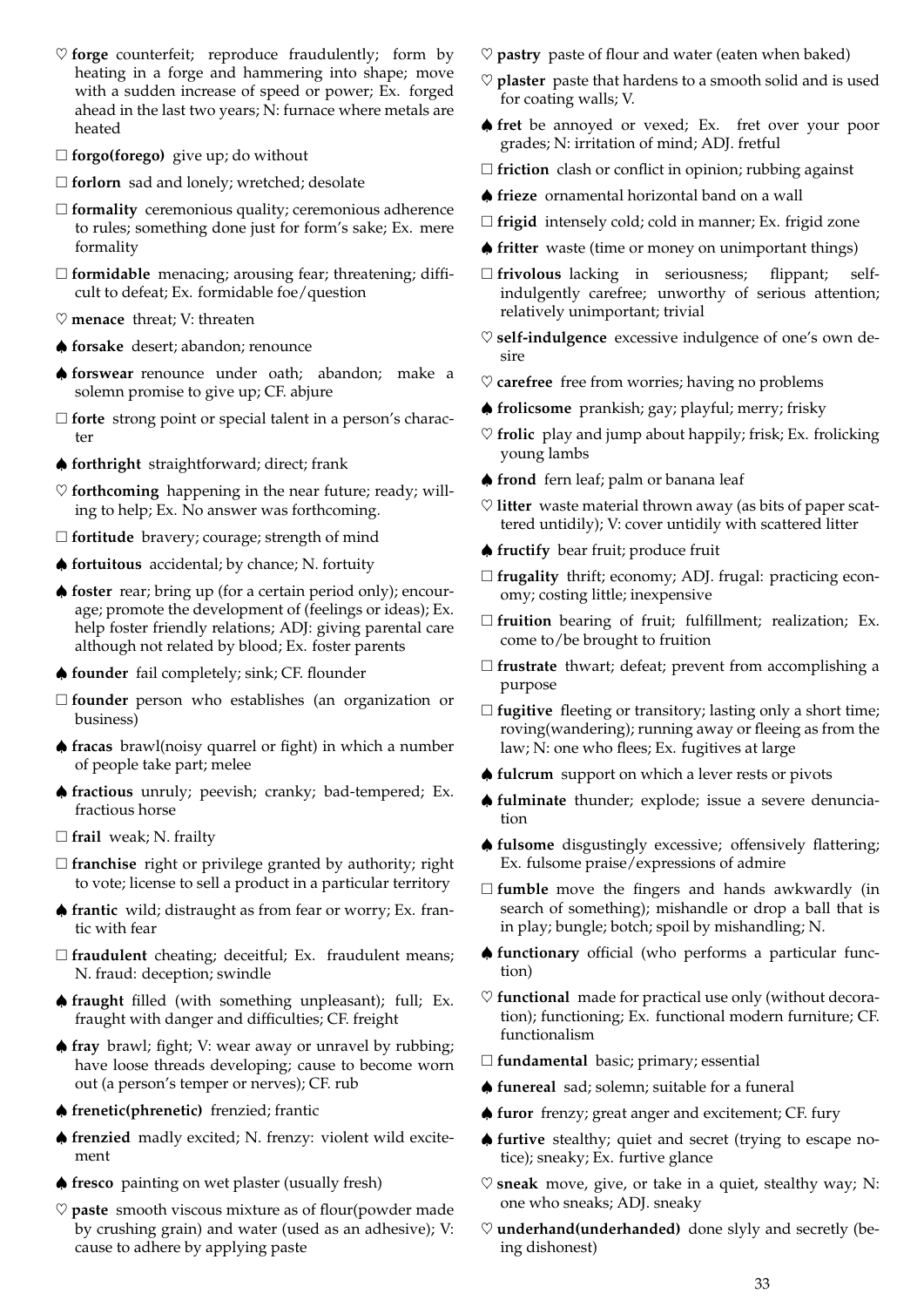- $\heartsuit$  **sly** clever in deceiving; secretive; not telling one's intentions
- ♠ **fusillade** simultaneous firing or outburst (of missiles, questions, etc.)
- **fusion** union; coalition; V. fuse
- **futile** useless; hopeless; ineffectual
- ♠ **gadfly** animal-biting fly; irritating person
- ♠ **gaffe** social blunder

- ♠ **gainsay** deny
- ♠ **gait** manner of walking or running; speed
- □ galaxy large isolated system of stars, such as the Milky Way; collection of brilliant personalities
- □ gale windstorm; gust of wind; emotional outburst (laughters, tears); Ex. gale of laughter
- ♦ gall bitterness of feeling; nerve; effrontery; 담즙(bile); CF. gall bladder
- ♠ **gall** annoy; exasperate; chafe; N: skin sore caused by rubbing (as on the skin of a horse); exasperation
- □ galleon large three-masted sailing ship
- $\heartsuit$  galley low ship with sails (rowed along by slaves)
- $\heartsuit$  **clipper** sailing vessel built for great speed
- ♥ **pinnace** small boat
- $\heartsuit$  **clip** cut off with shears; fasten; N: something clipped off (as a short extract from film); clasp or fastener
- ♠ **galvanize** stimulate or shock by an electric current; stimulate by shock; shock into action; stir up; coat with rust-resistant zinc by using electricity
- ♥ **galvanic** of the production of electricity by the action of an acid on a metal; having the effect of an electric shock; Ex. galvanic cell; galvanic effect; CF. Luigi Galvani
- ♠ **gambit** opening in chess in which a piece is sacrificed; action made to produce a future advantage
- $\heartsuit$  **ploy** strategem to gain an advantage; tactic; Ex. management ploy
- ♠ **gambol** romp; skip about; leap about playfully; frolic; N.
- $\heartsuit$  **romp** play or frolic boisterously; gambol; N.
- $\heartsuit$  **zest** outer skin of an orange used for giving a special taste to food; spice; interest; flavor; spirited enjoyment; Ex. add a certain zest to the affair; Ex. zest for life
- ♠ **gamely** in a spirited manner; with courage; Ex. fight gamely against a superior boxer; ADJ. game
- ♠ **gamut** entire range
- ♠ **gape** open widely; open the mouth wide; stare wonderingly with the mouth open; CF. agape
- ♠ **garbled** mixed up; jumbled; distorted; V. garble: mix up or distort (a message) to such an extent as to make misleading or unintelligible
- $\heartsuit$  **jumble** mix in a confused way
- ♠ **gargantuan** huge; enormous; gigantic; CF. the hero of Gargantua and Pantagruel
- □ gargoyle waterspout carved in grotesque figures on a building
- ♠ **garish** overbright in color; unpleasantly bright; gaudy
- $\heartsuit$  **trim** make neat or tidy by clipping; reduce by removing what is unnecessary; ornament; decorate (round the edges); Ex. trim the cost; Ex. jacket trimmed with fur; N. ADJ: tidy; in good order
- ♠ **garner** gather; store up; amass
- ♠ **garnish** decorate; add a garnish to; decorate (food or drink) with small items such as lemon slices; N.
- ♠ **garrulous** loquacious; wordy; talkative; N. garrulity
- ♠ **gastronomy** art and science of preparing and serving good food; CF. gastronome
- □ gauche clumsy (in social behavior); coarse and uncouth
- ♠ **gaudy** flashy; showy
- $\heartsuit$  flashy showy; gaudy; giving a momentary brilliance
- $\heartsuit$  gild cover with a thin layer of gold
- ♠ **gaunt** lean and angular; thin and bony; emaciated; barren
- ♠ **gavel** hammerlike tool; mallet(wooden hammer) used by a presiding officer or an auctioneer; V.
- ♥ **bid** command; utter (a greeting); offer as a price; N: offer of a price; amount offered; earnest effort to gain something; Ex. bid for freedom
- ♠ **gawk** stare foolishly; look in open-mouthed awe
- ♠ **gazette** official periodical publication; newspaper
- **genealogy** record of descent; lineage; ancestry; study of ancestry
- □ **generality** vague statement; general statement which is not detailed; quality of being general; greater part; most; Ex. generality of people
- **generate** cause; produce; create
- □ **generic** characteristic of an entire class or species; of a genus
- $\heartsuit$  genus division of animals or plants, below a family and above a species
- **genesis** beginning; origin
- ♠ **geniality** cheerfulness; kindliness; sympathy; ADJ. genial: cheerful and good-tempered
- **genre** particular variety of art or literature
- ♠ **genteel** well-bred; elegant; striving to convey an appearance of refinement; Ex. genteel poverty
- ♠ **gentility** those of gentle birth; high social class; refinement; quality of being genteel
- ♥ **breed** produce young; rear; bring up; produce (an undesirable condition); N: kind or sort of animal or plant
- ♥ **crossbreed** hybridize; N: hybrid; CF. interbreed; CF. inbreed
- ♥ **well-bred** of good upbringing; well-mannered and refined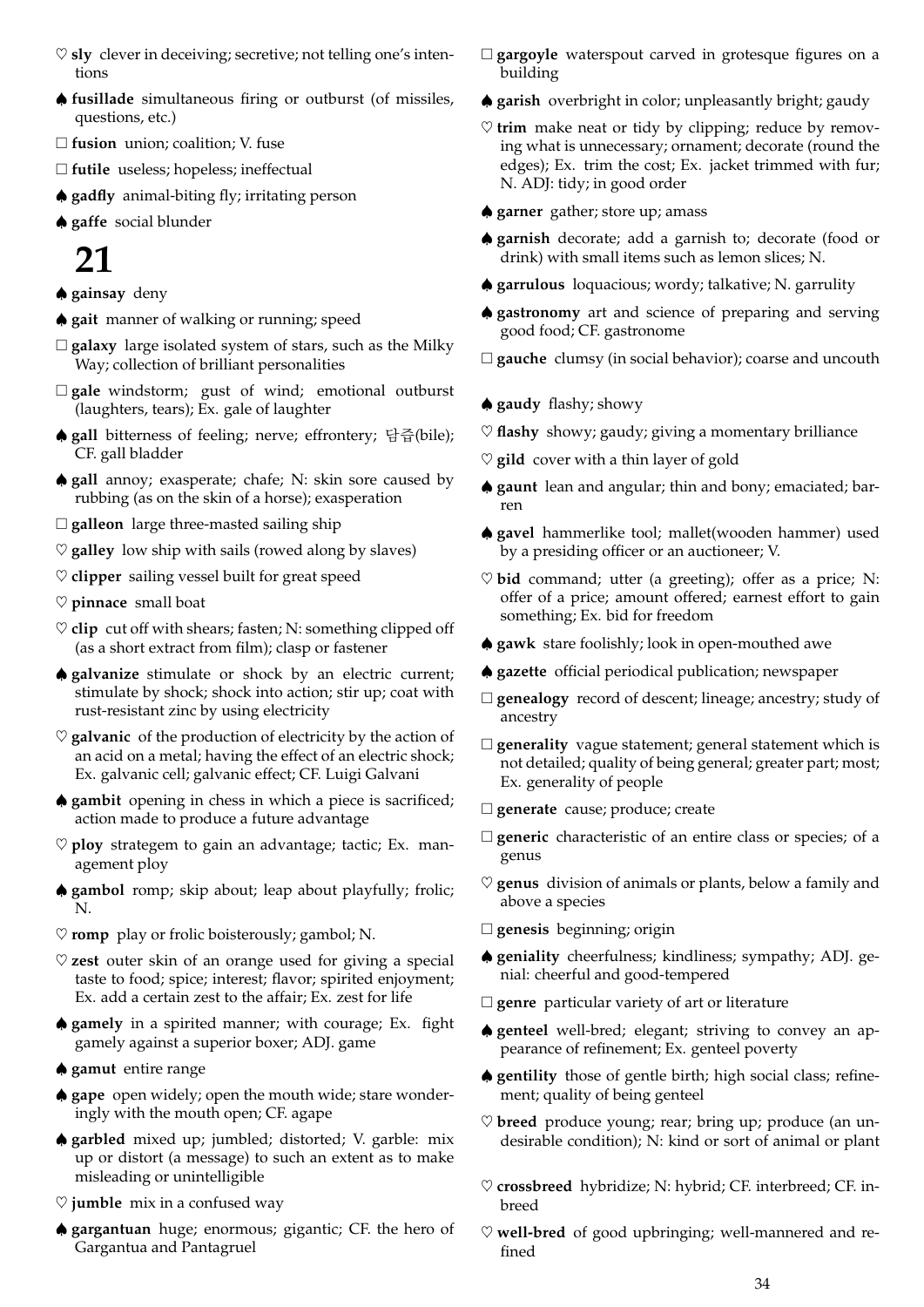- ♠ **gentry** people of standing(rank or position); people of good family or high social position; class of people just below nobility
- $\heartsuit$  gentle kindly; soft; mild; of good family
- ♠ **genuflect** bend the knee as in worship
- **germane** pertinent; bearing upon(having connection with) the case at hand; appropriate
- ♠ **germinal** pertaining to a germ; creative; Ex. germinal idea
- $\heartsuit$  germ earliest form of an organism; seed or bud; something that may develop into something larger or more important; microbe
- □ germinate cause to sprout; sprout
- ♥ **sprout** begin to grow; give off shoots or buds; N: new growth on a plant; shoot
- $\heartsuit$  **shoot** new growth from a plant
- □ **gerontocracy** government ruled by old people
- $\heartsuit$  **gerontology** study of the sociological phenomena associated with old age
- $\heartsuit$  geriatrics medical treatment and care of old age
- ♠ **gerrymander** change voting district lines in order to favor a political party; N. CF. Elbridge Gerry + (sala)mander
- ♠ **gestate** evolve as in prenatal growth; N. gestation: period of development from conception until birth
- ♥ **natal** connected with birth; CF. prenatal; CF. postnatal
- ♠ **gesticulation** motion; gesture; V. gesticulate: make gestures (while speaking)
- ♠ **ghastly** horrible; terrifying; resembling ghosts; CF. aghast
- ♠ **gibberish** nonsense; nonsensical or unintelligible talk or writing; babbling
- ♠ **gibe** mock; make jeering remarks; N: jeering remarks
- ♠ **giddy** light-hearted; not serious; frivolous; dizzy; causing dizziness; Ex. giddy youth; Ex. giddy climb/height
- ♠ **gingerly** very carefully; ADJ.
- ♠ **girth** distance around something; circumference
- ♠ **gist** essence; main point; substance
- □ **glacial** like a glacier; of an ice age; extremely cold; Ex. glacial epoch; CF. iceberg
- ♠ **glaring** (of something bad) highly conspicuous; harshly bright; shining intensely and blindingly
- ♥ **glare** shine intensely and blindingly; stare fixedly and angrily; N.
- ♠ **glaze** cover with a thin and shiny surface; apply a glaze to; N: thin, smooth, shiny coating (as for pottery); Ex. unglazed pottery
- ♠ **glean** gather leavings; gather grain left behind by reapers; gather bit by bit (facts or information) often with difficulty
- $\square$  glib fluent (with insincerity or superficiality); facile; slick
- ♥ **slick** make smooth or glossy; N: smooth surface; Ex. oil slick; ADJ: smooth; glossy; deftly executed; adroit; glib
- $\heartsuit$  **sleek** smooth and shining (as from good health); V.
- ♠ **glimmer** shine erratically; twinkle; N: dim or unsteady light; faint indication; Ex. glimmer of hope
- $\heartsuit$  glitter shine brightly with flashing points of light; Ex. glittering diamond ring; N: sparkling light; attractiveness; glamor; Ex. glitter of the sun on the waves
- ♥ **glamor** compelling charm; ADJ. glamorous
- ♠ **gloat** express evil satisfaction; look at or think about with evil satisfaction; view malevolently; Ex. The thief gloated over the stolen jewels.
- ♠ **gloss over** explain away with the intention of deceiving or hiding faults
- $\heartsuit$  gloss brief explanation note or translation of a difficult expression; V.
- **glossary** brief explanation of words used in the text
- ♠ **glossy** smooth and shining; N. gloss: shiny brightness on a surface; superficially attractive appearance; Ex. gloss of good manners
- $\heartsuit$  **mat** not shiny; matte; having a dull finish; N: flat piece of material used as a floor covering; V.
- ♥ **finish** surface texture; completeness of execution
- ♥ **finished** properly made and complete; Ex. finished product/performance
- ♠ **glower** scowl; glare; look or stare angrily
- ♥ **scowl** frown angrily; N: angry frown
- ♠ **glut** overstock; fill beyond capacity (with food); fill to excess; N: oversupply
- ♠ **glutinous** sticky; viscous; gluey
- □ **glutton** someone who eats too much; ADJ. gluttonous: given to gluttony; greedy; CF. gluttony: habit of eating too much
- ♠ **gnarled** twisted
- ♥ **gnarl** protruding knot on a tree; V.
- □ gnome dwarf; underground spirit who guards treasure hoards
- □ **goad** urge on; drive with a goad; cause (someone) to do something by continued annoyance; Ex. They goaded him into doing it by saying he was a coward; N: sharppointed stick for driving cattle; stimulus; CF. annoy continually
- ♠ **gorge** narrow canyon; steep rocky cleft; ravine (made by a stream which runs through it)
- ♠ **gorge** stuff oneself (with food); glut; CF. gorgeous: dazzlingly beautiful
- ♠ **gory** bloody; N. gore: blood (from a wound)
- ♥ **shudder** shake uncontrollably; tremble; V.
- ♠ **gossamer** sheer; very light; like cobwebs; N: soft and sheer fabric; cobweb
- $\heartsuit$  **sheer** pure; thin and transparent; very steep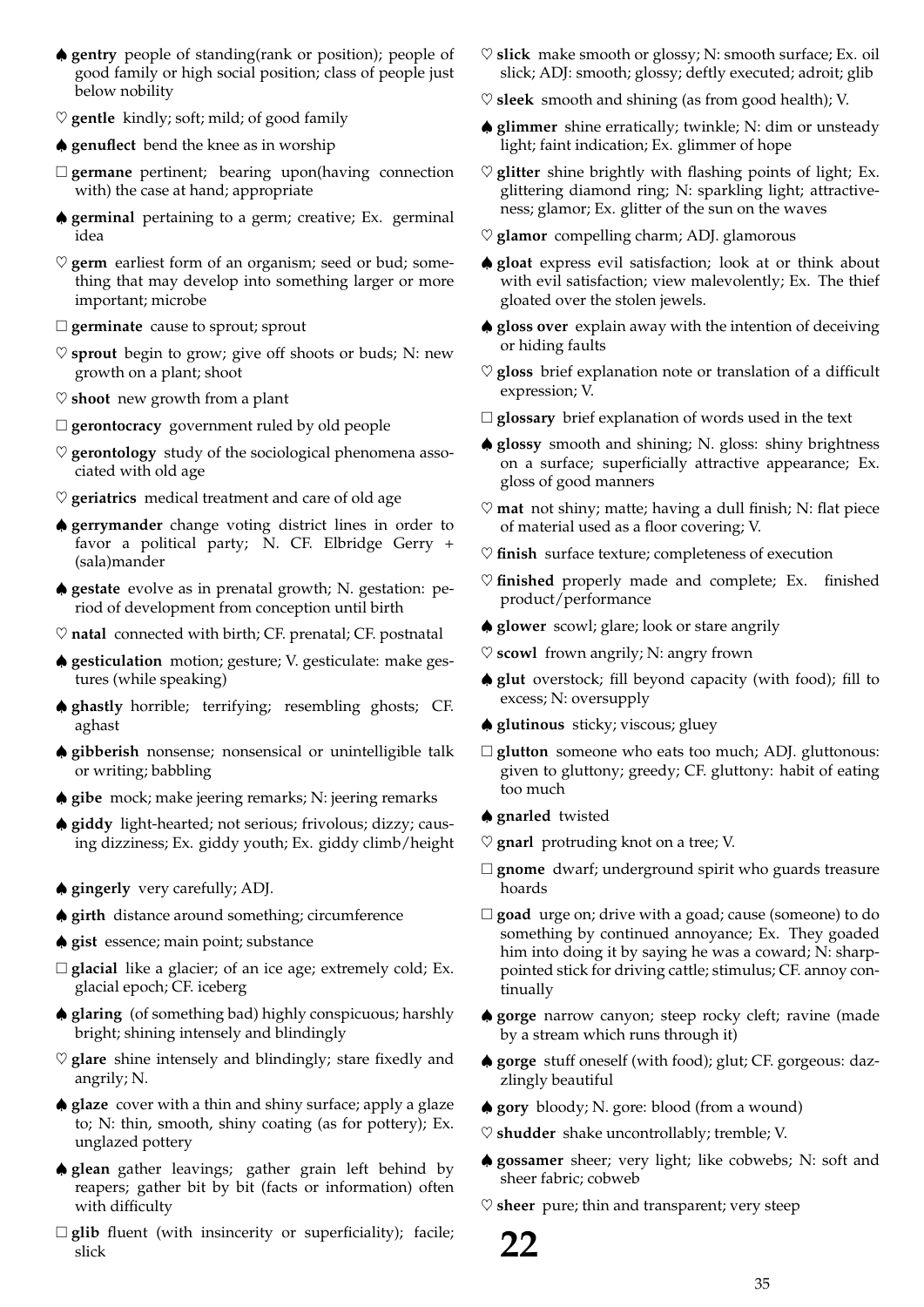- ♠ **gouge** tear out; cut out (as if with a gouge); Ex. gouge his eyes out; N: chisel for cutting out hollow areas in wood
- ♠ **gouge** overcharge (with high price); extort from; Ex. gouge the public; CF. usury
- ♠ **gourmand** epicure; person who takes excessive pleasure in food and drink
- ♠ **gourmet** connoisseur of food and drink; epicure
- □ graduated arranged by degrees (of height, difficulty, etc.)
- $\heartsuit$  graduate arrange into categories or grades; divide into marked intervals (for use in measurement); Ex. graduated ruler
- ♠ **granary** storehouse for grain
- □ grandeur impressiveness; stateliness; majesty
- ♥ **stately** formal; ceremonious; grand in style or size; majestic
- □ grandiloquent (of a person or speech) using high sounding or important-sounding language; pompous; bombastic
- **grandiose** affectedly grand; pretentious; high-flown; ridiculously exaggerated; impressive; great in size or scope; grand; Ex. grandiose ideas
- $\heartsuit$  **high-flown** highly pretentious or inflated
- $\heartsuit$  matinée(matinee) dramatic or musical performance given in the afternoon
- ♠ **granulate** form into grains or granules; N. granule: grain or particle
- $\square$  graphic pertaining to the art of delineating; vividly described
- $\heartsuit$  **vivid** (of light or color) bright and distinct; evoking lifelike mental images; Ex. vivid red hair/description
- $\heartsuit$  graphite black form of carbon used in lead pencils
- ♠ **grapple** wrestle; come to grips with; take hold of and struggle with; Ex. grapple with the burglar
- ♠ **grate** make a harsh noise; have an unpleasant effect; shred by rubbing against a rough surface; Ex. grated cheese N: framework of metal bars to hold fuel in a fireplace
- □ gratify please; satisfy; Ex. gratify a desire
- ♠ **gratis** free; without charge; ADJ.
- **gratuitous** given freely; unwarranted; uncalled for; done without good reason; Ex. gratuitous comment
- **gratuity** tip
- **gravity** seriousness; ADJ. grave
- □ **gregarious** sociable; (of an animal) tending to form a group
- □ grievance cause of complaint; complaint
- ♠ **grill** question severely; cook on a grill; broil; N: cooking surface of parallel metal bars
- $\heartsuit$  **broil** cook by direct heat; N.
- $\heartsuit$  grim causing great fear; unrelenting; determined in spite of fear; Ex. grim smile
- ♠ **grimace** facial distortion to show feeling such as pain, disgust, etc; V.
- ♠ **grisly** ghastly; horrifying; Ex. grisly remains of the bodies
- $\heartsuit$  groom man employed to take care of horses; V: make neat and trim; clean and brush (an animal)
- **grotesque** fantastic; comically hideous; strange and unnatural (causing fear or amusement)
- $\heartsuit$  **hideous** repulsive to the sight; ugly; repugnant; Ex. hideous face/scream
- ♠ **grotto** small cavern
- ♠ **grouse** complain; fuss; grumble; grouch; N: plump chickenlike game bird
- $\heartsuit$  grumble complain; mutter discontentedly; grouch; N.
- ♥ **mutter** utter (complaining words) indistinctly in low tones
- $\heartsuit$  **rumble** make or move with a deep rolling sound (as thunder or stomach)
- ♠ **grovel** crawl or creep on ground; remain prostrate; behave in a servile manner
- **grudging** unwilling; reluctant; stingy(giving reluctantly)
- ♠ **gruel** thin liquid porridge
- $\heartsuit$  **porridge** soft food made by boiling oatmeal
- $\heartsuit$  **oatmeal** crushed oats used for making porridge
- ♠ **grueling** exhausting; Ex. grueling marathon race
- ♠ **gruesome** grisly; horrible
- ♠ **gruff** rough-mannered; (of a voice) rough; hoarse
- $\heartsuit$  grunt utter a deep guttural sound (as a pig does); N.
- ♠ **guffaw** boisterous laughter; V.
- □ guile deceit; duplicity; wiliness; cunning; Ex. persuade her by guile
- $\heartsuit$  **cunning** clever in deceiving; sly; N: cleverness in deceiving; deceit
- **guileless** without deceit
- □ guise outward appearance; costume; Ex. in a new guise
- ♠ **gull** trick; deceive; hoodwink; N: person who is easily tricked; dupe
- **gullible** easily deceived
- ♠ **gustatory** affecting or relating to the sense of taste
- ♠ **gusto** eager enjoyment; zest; enthusiasm
- **gusty** windy
- ♥ **gust** strong abrupt rush of wind; V. CF. bluster
- ♠ **guy** cable or chain attached to something that needs to be braced or steadied; CF. guide
- ♥ **topple** become unsteady and fall down
- $\heartsuit$  **overthrow** topple; N.
- ♥ **overturn** turn over; capsize; topple
- ♥ **capsize** (of a boat) turn over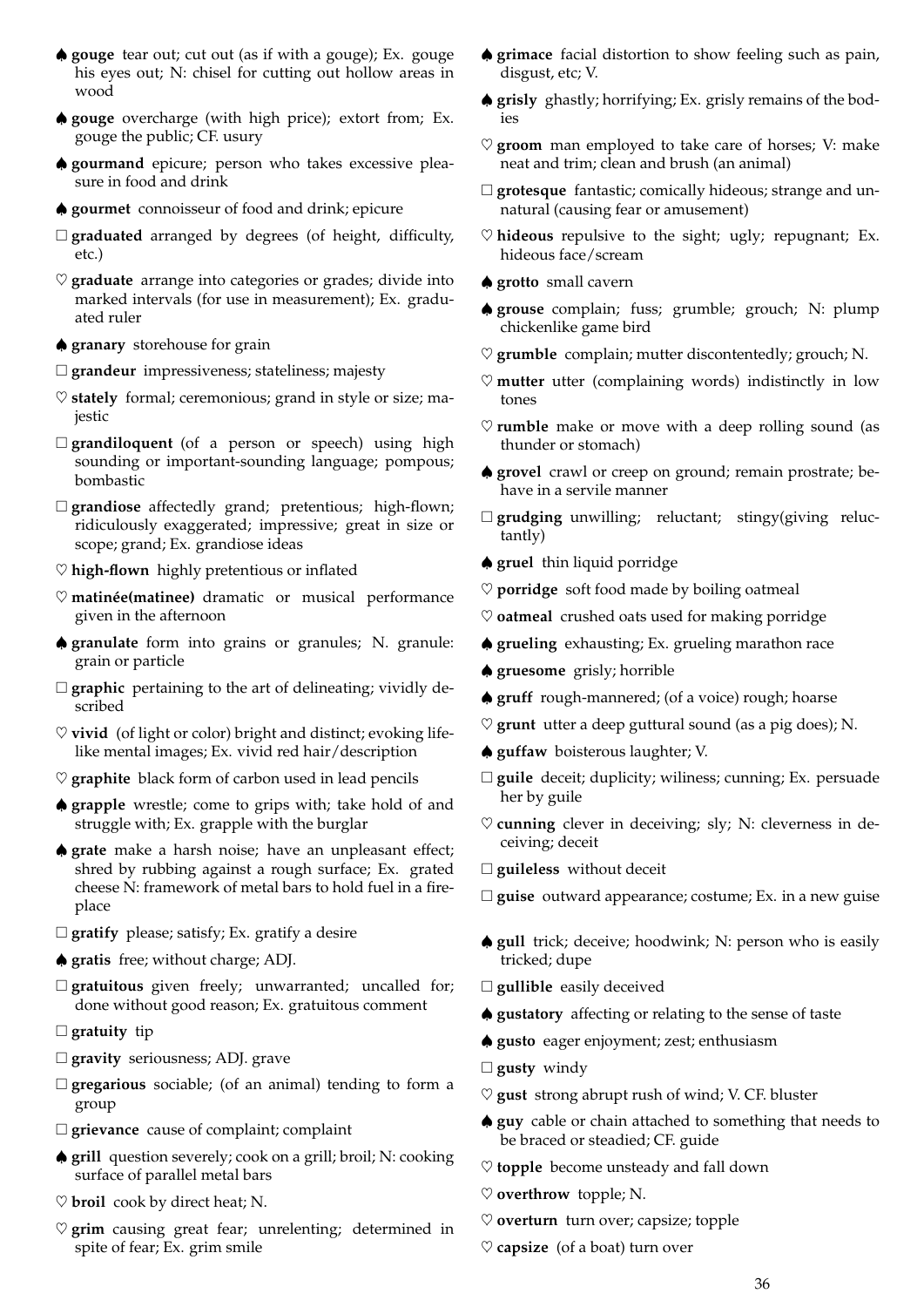- □ gyroscope apparatus used to maintain balance, ascertain direction, etc.
- ♠ **habituate** accustom or familiarize; addict
- ♠ **hackles** hairs on back and neck, especially of a dog; Ex. make someone's hackles rise
- $\heartsuit$  growl low, guttural, menacing sound (as of a dog)
- □ hackneyed commonplace; trite
- ♠ **haggard** wasted away; gaunt; Ex. haggard faces of the rescued miners
- ♠ **haggle** argue about prices (in an attempt to bargain)
- ♠ **halcyon** calm; peaceful; Ex. halcyon days
- ♠ **hale** healthy
- ♥ **hail** frozen rain drop; V: salute or greet; precipitate hail
- ♠ **hallowed** blessed; consecrated; Ex. hallowed ground; V. hallow: set apart as holy
- □ **hallucination** delusion; false idea; false perception of objects with a compelling sense of their reality; objects so perceived; V. hallucinate; ADJ. hallucinatory
- ♠ **halting** hesitant; faltering; not fluent; Ex. halting steps/voice; V. halt: proceed or act with uncertainty; falter; hesitate; waver; stop
- ♥ **waver** move or swing back and forth; be uncertain or unsteady in decision or movement; Ex. wavering between accepting and refusing
- □ **hamper** obstruct; prevent the free movement of; N: 식 료품이나 의복 등을 담는 바구니
- ♠ **hap** chance; luck
- **haphazard** random; by chance; happening in an unplanned manner; Ex. haphazard growth of the town
- ♠ **hapless** unfortunate; luckless
- ♠ **harangue** long, passionate, and vehement speech; V.
- **harass** annoy by repeated attacks
- □ **harbinger** forerunner (which foreshadows what is to come)
- □ **harbor** give protection (by giving food and shelter); provide a refuge for; hide; keep in mind (thoughts or feelings); Ex. harbor a grudge/criminal; N: place of shelter; refuge
- $\heartsuit$  **habitat** natural home of a plant or animal; CF. habitation
- ♠ **hardy** (of people or animals) sturdy; robust; (of plants) able to stand inclement(stormy) weather
- ♠ **harping** tiresome dwelling on a subject; V. harp: dwell on(think or speak a lot about) tediously
- ♠ **harrowing** agonizing; distressing; traumatic; V. harrow: break up and level (soil) with a harrow; inflict great distress on; agonize; N: farming machine to break up the earth
- **harry** harass, annoy, torment (by repeated attacks); raid
- □ **hatch** deck opening; lid covering a deck opening; V: emerge from an egg; produce (young) from an egg
- ♥ **latch** fastening or lock consisting of a movable bar that fits into a notch; V: close with a latch
- ♥ **notch** V-shaped cut in a surface; V.
- **haughtiness** pride; arrogance; ADJ. haughty
- $\heartsuit$  **haunt** (of a spirit) visit (a place); come to mind continually; visit (a place) regularly; frequent; Ex. haunted house; Ex. haunted by his last words; N: place much frequented
- ♠ **haven** place of safety; refuge; harbor; Ex. tax haven
- ♥ **havoc** widespread damage; disorder; chaos
- **hazardous** dangerous
- $\heartsuit$  **hazard** venture; put in danger; risk; Ex. hazard a guess; N: possible source of danger
- **hazy** slightly obscure; misty; unclear; N. haze: light mist or smoke; confused state of mind
- ♠ **headlong** hasty; rash; headfirst; ADV.
- $\heartsuit$  **headfirst** moving with the head leading; headlong
- ♠ **headstrong** willful; stubborn; unyielding; determined to have one's own way; CF. no 'excessive'
- ♠ **heckler** person who verbally harasses others; V. heckle: verbally harass as with gibes (by interrupting a speaker or speech)
- **hedonist** one who believes that pleasure is the sole aim in life; CF. hedonism: practice of living one's life purely for pleasure
- **heedless** not noticing; disregarding
- $\heartsuit$  **heed** pay attention to; N: close attention
- ♠ **hegemony** dominance especially of one nation over others
- ♠ **heinous** atrocious; wicked; hatefully bad; Ex. heinous crime
- ♥ **gross** total; fragrant; clearly wrong; (of people's behavior) coarse; corpulent; Ex. gross insolence/behavior; V: earn as a total amount; N: 12 dozens
- $\heartsuit$  **helm** steering wheel of a ship; position of control
- **herbivorous** grain-eating; CF. herbivore
- □ **heresy** opinion contrary to popular belief; opinion contrary to accepted religion; ADJ. heretical; CF. heretic
- ♠ **hermetic** sealed by fusion so as to be airtight; airtight
- ♠ **hermetic** concerning alchemy or magic; obscure and mysterious; occult
- ♥ **sterile** incapable of producing young; free from microorganism; V. sterilize
- ♠ **hermitage** home of a hermit
- ♠ **herpetologist** one who studies reptiles; CF. herpetology: branch of zoology that deals with reptiles and amphibians
- ♠ **heterodox** (of beliefs) against accepted opinion; unorthodox; unconventional
- **heterogeneous** dissimilar; mixed; not homogeneous; consisting of dissimilar elements or plants
- ♠ **hew** cut to pieces with ax or sword; chop; N.
- ♠ **heyday** time of greatest success or power; prime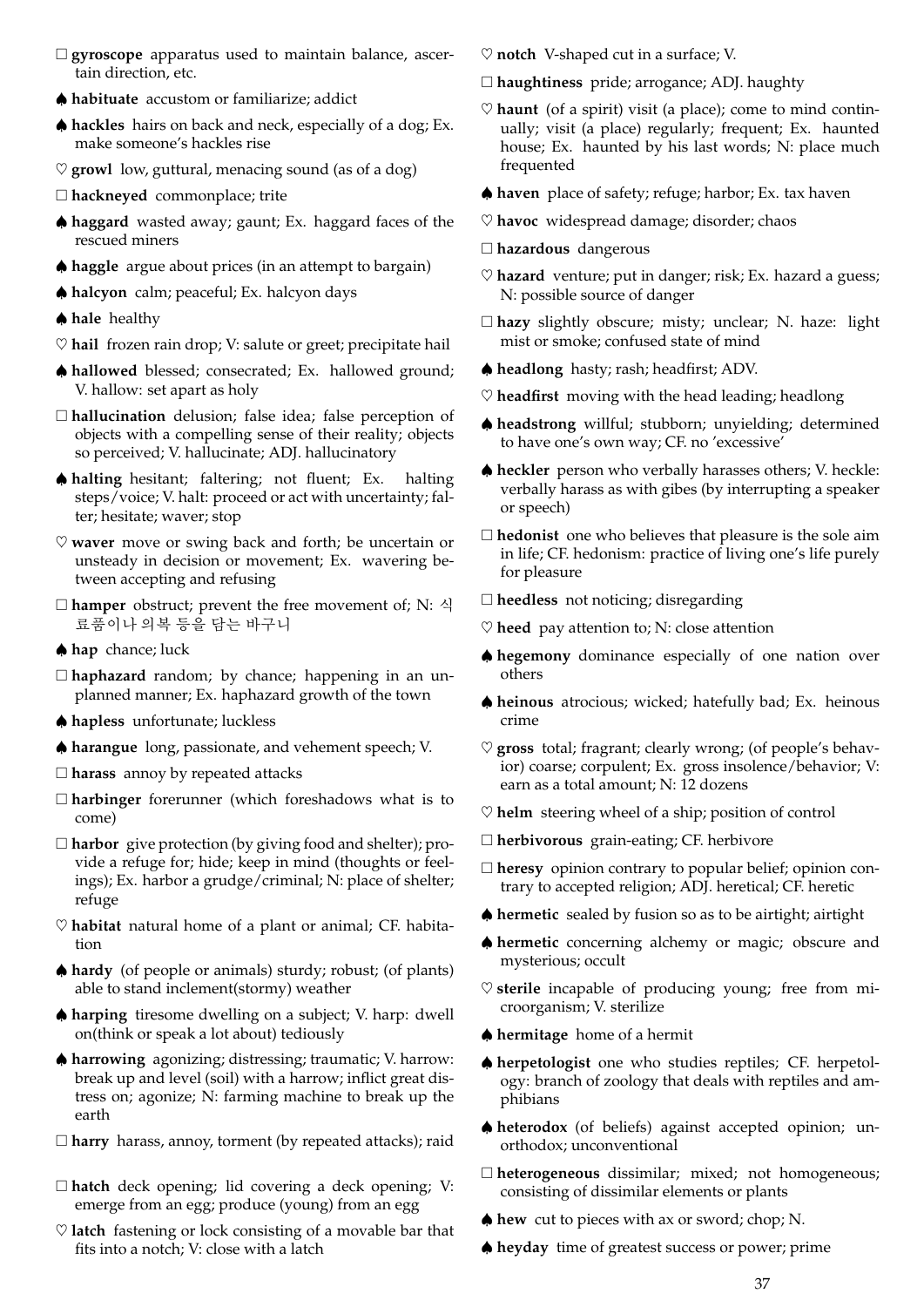- $\heartsuit$  **prime** period of ideal or peak condition; earliest or beginning stage; Ex. in the prime of life; Ex. prime of the year(spring); ADJ: first in importance or rank; first; V: make ready; prepare
- $\heartsuit$  **primary** first in rank or importance; principal; earliest in time; Ex. primary stages; N. CF. first
- $\heartsuit$  **primal** first in rank or importance; being first in time; original; Ex. man's primal innocence
- $\heartsuit$  **primate** group of mammals including humans
- ♠ **hiatus** gap; pause; gap or interruption in space or time; break

- ♠ **hibernal** wintry; wintery; of or like winter
- □ **hibernate** sleep throughout the winter; N. hibernation
- **hierarchy** arrangement by rank or standing; authoritarian body divided into ranks; body of persons having authority
- $\heartsuit$  **totem** animal, plant, or natural object serving as a symbol of a clan or family; representation of this; Ex. totem pole
- **hieroglyphic** picture writing; ADJ.
- ♠ **hilarity** boisterous mirth(merriment; laughter); ADJ. hilarious: full of laughter
- ♠ **hindmost** furthest behind; farthest to the rear
- ♥ **wage** begin and continue (a war)
- **hindrance** block; obstacle; V. hinder
- ♠ **hinterlands** back country; inner part of a country; OP. foreland
- ♠ **hireling** one who serves for hire (usually used contemptuously); one who works solely for compensation; Ex. hireling politician
- ♠ **hirsute** hairy; having a lot of hair
- ♠ **histrionic** theatrical; excessively dramatic or emotional; affected; of actors or acting; N. histrionics: histrionic behavior
- $\heartsuit$  **historic** important in history; Ex. historic battle
- $\heartsuit$  **historical** connected with history; based on events in history (whether regarded as important or not)
- ♠ **hoard** stockpile; accumulate for future use; N: supply stored for future use
- ♠ **hoary** white with age
- ♠ **hoax** trick which makes someone take action; practical joke; Ex. hoax mail; V.
- ♠ **holocaust** destruction by fire; CF. burnt whole; CF. Holocaust
- ♠ **holster** leather pistol case (that hangs on a belt around the waist)
- **homage** honor; tribute; great respect; Ex. pay/do homage to
- ♠ **homeostasis** tendency of a system or organism to maintain relative stability or internal equilibrium; CF. homeo-: constant; Ex. homeotherm
- □ **homespun** domestic; made at home; spun or woven at home; simple and ordinary; Ex. homespun philosophy
- $\heartsuit$  spin rotate swiftly; make (thread) by twisting (cotton, wool, etc.); N.
- ♠ **homily** sermon; tedious moralizing lecture; serious warning; ADJ. homiletic
- **homogeneous** of the same kind; uniform in composition throughout
- ♠ **hone** sharpen (a tool); N: whetstone for sharpening a tool
- ♠ **hoodwink** deceive; delude
- ♠ **horde** crowd; swarm
- $\heartsuit$  **swarm** large group of insects moving in a mass; crowd of people or animals; V: move in a crowd or mass
- ♠ **hortatory** encouraging; exhortive; marked by exhortation; CF. exhort
- ♠ **horticultural** pertaining to cultivation of gardens; N. horticulture: science or art of cultivating fruits, vegetables, or ornamental plants; CF. agriculture: science or art of farming or growing crops
- □ **hostility** unfriendliness; hatred; enmity; ADJ. hostile
- ♠ **hovel** shack; small wretched house
- $\heartsuit$  **hut** crude dwelling; shack
- ♥ **shack** crude cabin
- $\heartsuit$  shed small roofed structure for storage and shelter; V: pour forth; lose by natural process; repel without allowing penetration; radiate; cast; Ex. shed tears/light/water/skin/leaves
- ♠ **hover** hang about; (of birds or aircraft) stay in the air in one place; (of people) wait nearby; stay around one place; waver; be in an uncertain state
- ♠ **hubbub** confused uproar; loud noise; din
- ♠ **hubris** arrogance; excessive self-conceit
- ♠ **hue** color; aspect; Ex. opinions of every hue
- ♠ **hue and cry** outcry; loud cry or clamor; strong protest; Ex. hue and cry against the new rule
- **humane** marked by kindness or consideration; kind and compassionate; humanitarian
- **humanitarian** one devoted to the promotion of human welfare; CF. humanism
- ♠ **humdrum** dull; monotonous
- **humid** damp; N. humidity
- ♠ **humility** humbleness of spirit
- ♥ **humble** of low rank or position; modest; having a low opinion of oneself and a high opinion of others; unassuming; not proud; V. humiliate: make humble; cause to feel ashamed or to lose the respect of others
- ♠ **hummock** small hill; hillock
- ♠ **humus** substance or rich soil formed by decaying vegetable matter; CF. soil
- ♠ **hurtle** crash; rush; move with great speed; Ex. hurtling runaway train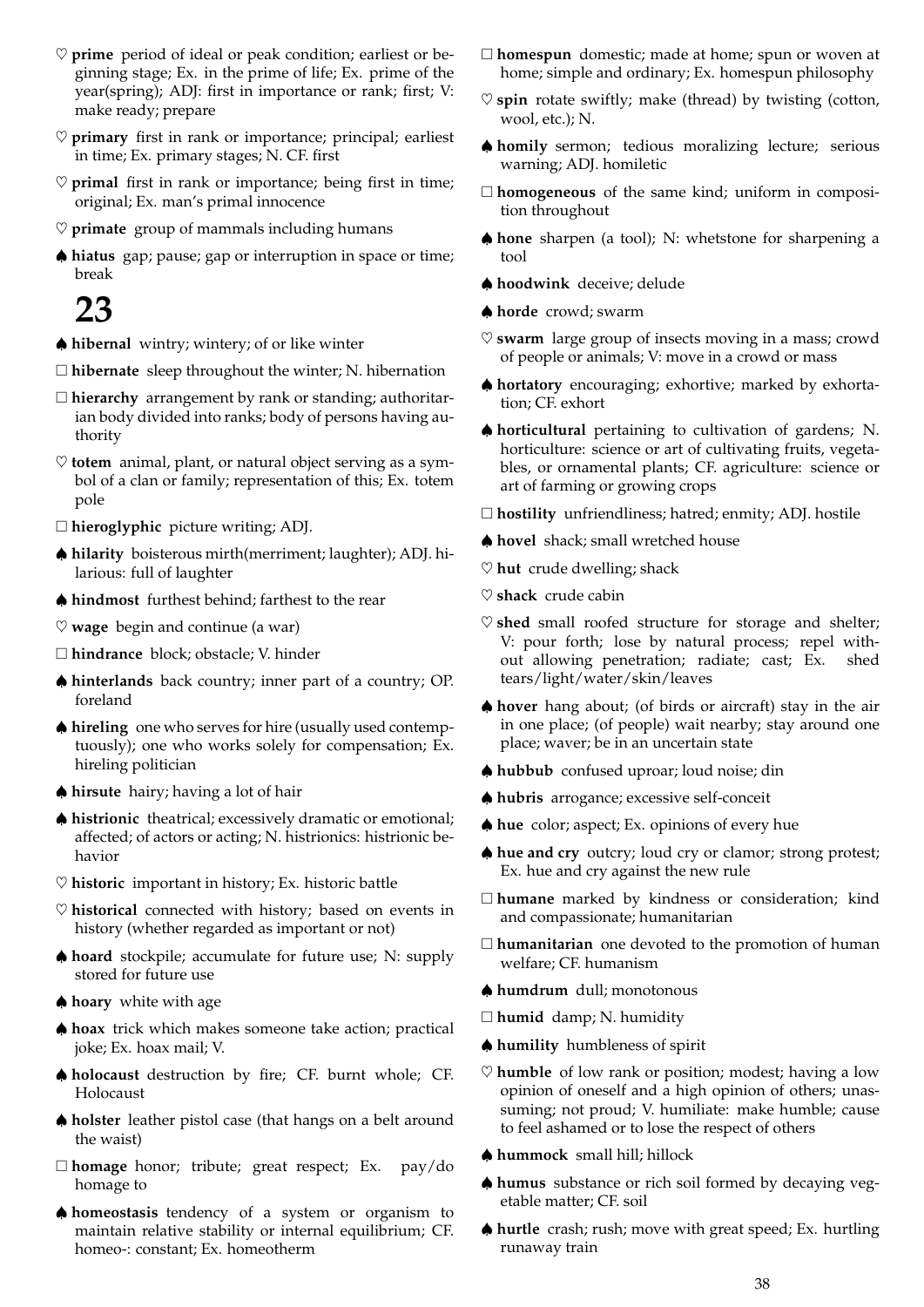- ♠ **husband** use sparingly; conserve; save; Ex. husband one's energy; CF. house holder
- ♠ **husbandry** frugality; thrift; economy; agriculture; farming; Ex. animal husbandry; CF. husbandman
- □ hybrid mongrel; mixed breed; V. hybridize
- $\heartsuit$  **mongrel** plant or animal (esp. a dog) of mixed breed; ADJ.
- ♥ **pedigree** line of ancestors; ancestry; lineage; ADJ. (of an animal) descended from of a chosen family; Ex. pedigree dog; CF. crane's foot
- ♠ **hydrophobia** fear of water; rabies
- $\heartsuit$  **rabies** disease passed on by the bite of an infected animal (causing madness and death)
- ♥ **hygiene** science and practice of the promotion and preservation of health; ADJ. hygienic: showing careful attention to cleanness (to prevent disease); Ex. hygienic condition
- ♠ **hyperbole** exaggeration; overstatement; ADJ. hyperbolic: of hyperbole; of a hyperbola
- □ **hypercritical** excessively exacting; too critical (without noticing good qualities)
- ♠ **hypochondriac** person unduly worried about his health; worrier without cause about illness; ADJ. CF. hypochondria: neurosis that one is or is becoming ill; CF. abdomen
- **hypocritical** pretending to be virtuous; deceiving; N. hypocrisy: profession of beliefs one does not possess; CF. hypocrite
- □ **hypothetical** based on assumptions or hypotheses; supposed; N. hypothesis
- ♠ **ichthyology** study of fish; CF. ichthyo-: fish
- □ **icon(ikon)** religious image; idol; image or representation
- ♠ **iconoclastic** attacking cherished traditions; N. iconoclast: one who attacks traditional ideas; one who destroys sacred images
- □ **ideology** system of ideas characteristic of a group or culture
- ♠ **idiom** expression whose meaning as a whole differs from the meanings of its individual words; distinctive style (of expression); Ex. idiom of the modern popular music; ADJ. idiomatic
- **idiosyncrasy** individual trait usually odd in nature; behavioral peculiarity; eccentricity; attitude, behavior, or opinion peculiar to a person; anything highly individual or eccentric; ADJ. idiosyncratic
- ♠ **idolatry** worship of idols; excessive admiration or devotion; ADJ. idolatrous
- ♠ **idyllic** charmingly carefree; simple and happy; Ex. idyllic scene
- ♥ **idyll(idyl)** short poem idealizing rural life; simple happy period of life (in the country); scene from such a time; Ex. idyll of two young lovers
- ♠ **igneous** produced by fire; of fire; volcanic; (of rocks) formed from lava; Ex. igneous meteorite
- □ **ignite** kindle; light; catch fire or set fire to
- ♠ **ignoble** unworthy; not noble; dishonorable; Ex. ignoble deed
- ♠ **ignominy** deep disgrace; shame or dishonor; ADJ. ignominious; Ex. ignominous defeat
- **illicit** illegal
- ♠ **illimitable** infinite; limitless
- **illuminate** brighten; clear up or make understandable; enlighten; enable to understand; Ex. illuminating remarks
- **illusion** misleading vision or visual image; false idea or belief; CF. delusion
- □ **illusive** deceiving; based on illusion; causing illusion; deceptive
- **illusory** illusive; deceptive; not real
- **imbalance** lack of balance or symmetry; disproportion
- $\heartsuit$  **disproportion** lack of proportion (between the parts); ADJ. disproportionate
- ♠ **imbecility** weakness of mind; state of being an imbecile; N. imbecile: stupid person; fool
- **imbibe** drink in
- ♠ **imbroglio** complicated situation (as in a play); painful or complex misunderstanding (as in a play); entanglement; confused mass (as of papers); V. embroil
- ♠ **imbue** saturate(soak thoroughly); fill; Ex. imbue someone with feelings

- □ **immaculate** spotless; flawless; absolutely clean
- $\heartsuit$  **tenant** one that pays rent to use property owned by another
- $\heartsuit$  **tenancy** possession of land or building by rent; period of a tenant's occupancy
- **imminent** impending; near at hand
- **immobility** state of being immovable
- ♠ **immolate** offer or kill as a sacrifice (by fire)
- **immune** resistant to; free or exempt from; N. immunity
- ♠ **immure** imprison; shut up in confinement; CF. wall
- **immutable** unchangeable
- **impair** injure; hurt; damage
- ♠ **impale** pierce (with a sharp point); Ex. impaled by the spear
- **impalpable** imperceptible(not easily understood); intangible; OP. palpable: tangible; easily perceptible
- **impartial** not biased; fair; N. impartiality
- $\heartsuit$  **impart** grant a share of; make known; Ex. news to impart
- □ **impassable** not able to be traveled or crossed
- **impasse** predicament(dangerous condition) from which there is no escape; situation allowing for no further progress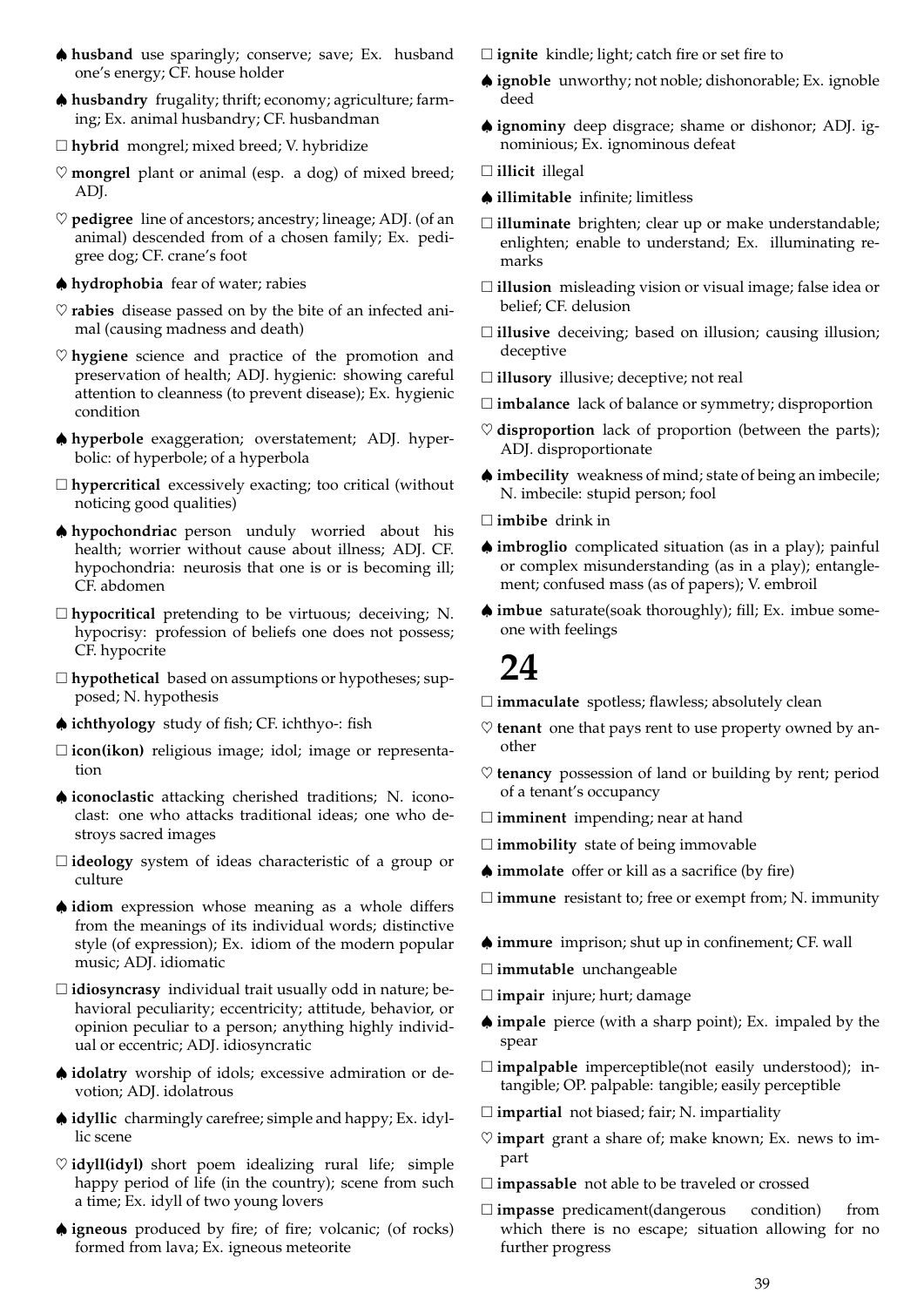- **impassive** without feeling; expressionless; imperturbable; stoical; Ex. impassive face
- ♠ **impeach** charge (a public official) with crime in office; raise doubts about; indict; Ex. impeach a witness's credibility
- ♠ **impeccable** faultless
- ♥ **credential** evidence concerning one's authority; written proof of a person's position; Ex. The new ambassador presented his credentials to the court.
- **impecunious** without money
- **impede** hide; retard or obstruct the progress of; block
- ♥ **retard** delay (in development); ADJ. retarded: (as of a child) slower in development
- **impediment** hindrance; stumbling-block; speech defect preventing clear articulation; Ex. speech impediment
- **impel** drive or force onward; drive to take action; urge to action
- □ **impending** nearing; approaching; about to happen
- **impenetrable** not able to be pierced or entered; beyond understanding; impossible to understand; Ex. impenetrable mystery
- **impenitent** not repentant
- **imperative** absolutely necessary; that must be done; critically important; expressing command; Ex. It is imperative that; N: something that must be done
- □ **imperceptible** unnoticeable; impossible to perceive; undetectable
- **imperial** like an emperor; related to an empire; CF. imperialism
- $\heartsuit$  **imperil** put in danger
- ♠ **imperious** domineering; too commanding; haughty; CF. imperial/emperor
- **impermeable** impervious; not permitting passage through its substance; impossible to permeate
- **impertinent** insolent; rude; not pertinent; N. impertinence
- **imperturbable** unshakably calm; placid
- ♥ **collected** composed; calm; self-possessed
- ♠ **impervious** impenetrable; incapable of being damaged or distressed; incapable of being affected (in one's opinions); Ex. impervious to water/criticism
- **impetuous** violent; hasty; rash; impulsive; without careful thought; Ex. impetuous decision
- □ **impetus** moving force; momentum; force of a moving body; incentive; stimulus; impulse
- □ **impiety** irreverence; lack of respect for God or piety
- ♠ **impinge** infringe; encroach; influence; touch; collide with; Ex. The effects are impinging on every aspect of our lives.
- **impious** irreverent
- □ **implacable** incapable of being pacified; impossible to appease; Ex. implacable enemy
- **implausible** unlikely (to be true); unbelievable; Ex. implausible alibi
- □ **implement** put into effect; enforce; carry out; supply with tools; Ex. implement the plan/suggestion; N: tool or instrument
- **implicate** incriminate; involve incriminatingly; show to be involved (in a crime); Ex. implicate someone in the crime
- □ **implication** something hinted at or suggested; implying; implicating
- **implicit** understood but not stated; implied; unquestioning and complete; Ex. implicit trust
- **implode** burst inward; CF. vaccum tube
- **implore** beg
- □ **imply** suggest a meaning not expressed; signify
- ♠ **impolitic** not wise; not expedient; not politic
- □ **imponderable** weightless; that cannot undergo precise evaluation; CF. pound
- **import** significance; importance; meaning
- $\heartsuit$  **significant** expressing a meaning; important; Ex. significant smile; N. significance: importance; meaning; V. signify: denote; mean; signal; make known; matter; be significant
- ♠ **importunate** urging; always demanding; troublesomely urgent or persistent
- ♠ **importune** beg persistently; make repeated requests (in an annoying way)
- **imposture** assuming a false identity; masquerade; CF. impostor
- ♥ **masquerade** wear a mask or disguise; pretend; N: costume party or ball at which masks are worn; pretense; disguise
- **impotent** weak; ineffective; lacking in physical strength or power
- ♥ **crave** desire; want intensely
- ♠ **imprecation** curse; swearword
- ♠ **impregnable** invulnerable; impossible to capture or enter by force; Ex. impregnable fort/argument; CF. take
- $\heartsuit$  **impregnate** make pregnant; fill thoroughly; saturate
- **impromptu** without previous preparation; off the cuff(end of a sleeve); on the spur of the moment
- **impropriety** improperness; unsuitableness
- **improvident** thriftless; not providing for the future
- **improvise** compose on the spur of the moment
- **imprudent** lacking caution; not prudent; injudicious
- **impudence** impertinence; insolence
- ♠ **impugn** dispute or contradict (often in an insulting way); attack as false or questionable; challenge; gainsay; CF. fight
- ♠ **impuissance** powerlessness; feebleness
- **impunity** freedom from punishment or harm; CF. punish
- ♠ **impute** attribute; ascribe; charge; N. imputation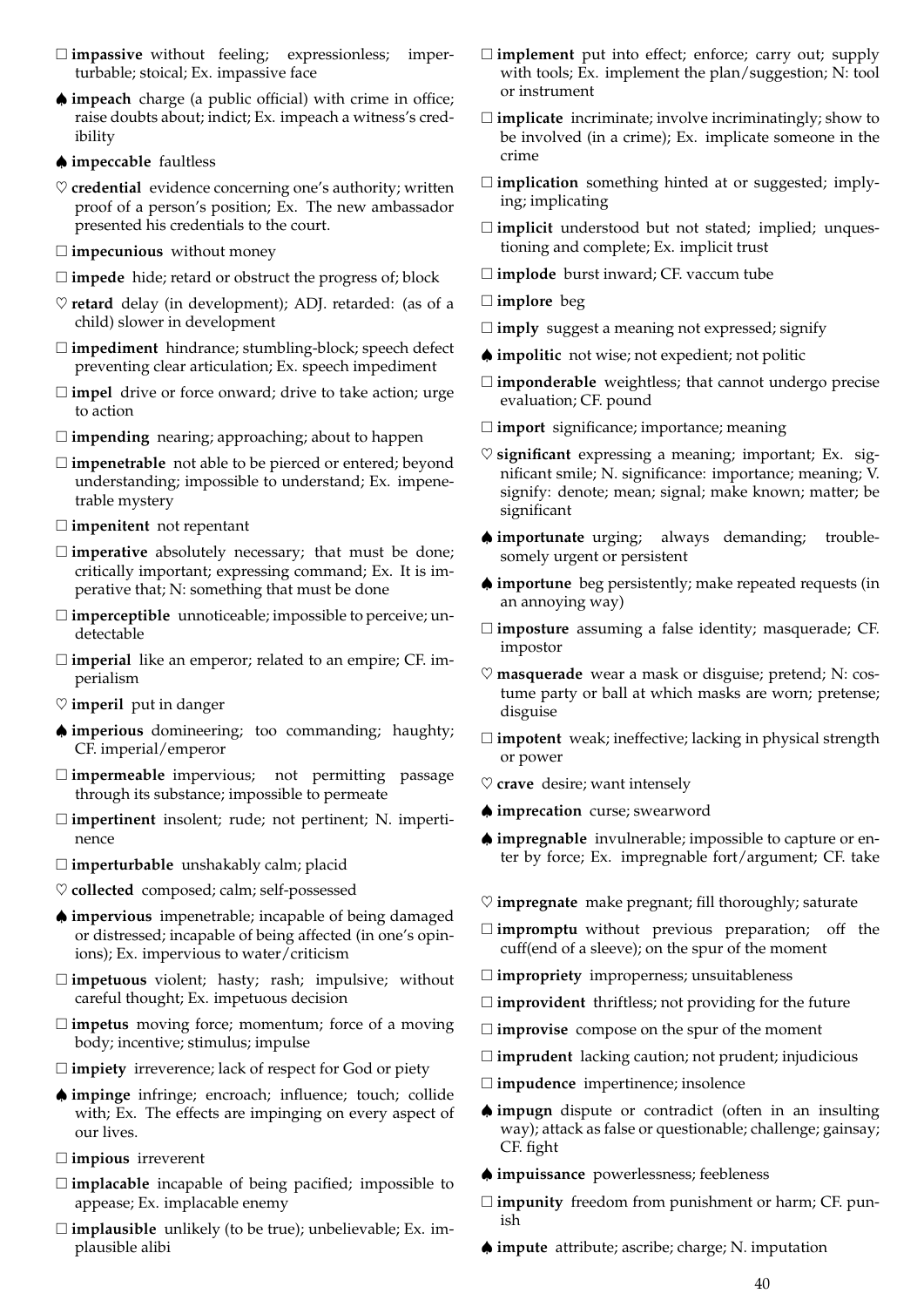- □ **inadvertently** unintentionally; by oversight; carelessly
- ♥ **oversee** watch over and direct; supervise; N. oversight: unintentional failure to notice or do something; supervision
- **inalienable** not to be taken away; nontransferable; Ex. inalienable rights
- ♠ **inane** silly; senseless; Ex. inane remarks; N. inanity
- **inanimate** lifeless; not animate
- ♠ **inarticulate** speechless; producing indistinct speech; not articulate; not expressing oneself clearly
- $\heartsuit$  **speechless** unable for the moment to speak (because of strong feeling); Ex. speechless with anger
- □ **inaugurate** begin formally; install in office; induct into office by a formal ceremony; N. inauguration; ADJ. inaugural
- ♠ **incandescent** strikingly bright; shining with intense heat; emitting visible light when heated; Ex. incandescent light bulb; CF. candle
- ♠ **incantation** singing or chanting of magic spells; magical formula; (the saying of) words used in magic; CF. enchant
- $\heartsuit$  **chant** tune(melody) in which a number of words are sung on the same note; V: sing (a chant); utter (a slogan) in the manner of a chant
- ♥ **charm** quality of pleasing; amulet; action or formula thought to have magical power; spell; V: attract; cast a spell on; bewitch
- $\heartsuit$  **bewitch** cast a spell over; captivate completely
- ♥ **recite** repeat aloud (something learned); describe; Ex. recite his complaints; N. recitation
- $\heartsuit$  **recital** act of reciting publicly; detailed account; performance of music or dance (by a solo performer)
- ♠ **incapacitate** disable; N. incapacity: lack of capacity
- **incarcerate** imprison
- □ **incarnate** endowed with flesh; invested with bodily form; personified; Ex. devil incarnate; V: give bodily form to; embody
- **incarnation** act of assuming a human body and human nature; one who personifies something; personification; Ex. previous incarnation/reincarnation
- $\heartsuit$  **personify** represent (an inanimate object) as a person; be the embodiment or perfect example of; Ex. She is evil/patience personified; N. personification
- □ **incendiary** arsonist; ADJ: causing fire; of arson; Ex. incendiary bomb
- **incense** enrage; infuriate(make furious); make extremely angry; outrage; N: aromatic substance burned to produce a pleasant odor
- □ **incentive** spur; motive; something which encourages one to greater activity
- **inception** start; beginning
- □ **incessant** uninterrupted; unceasing
	- **25**
- ♠ **inchoate** (of desire, wish, plan) recently begun; not explicit; at the beginning of development; rudimentary; elementary; Ex. inchoate mass
- □ **incidence** rate of occurrence; particular occurrence; Ex. high incidence of infant mortality
- □ **incidental** not essential; minor; N: something incidental
- $\heartsuit$  incident event; event that causes a crisis
- ♥ **incinerate** burn to ashes
- **incipient** beginning; in an early stage
- □ **incisive** (appreciatively) cutting; sharp; Ex. incisive remarks; V. incise: make a cut into
- □ **incite** arouse to action; goad; motivate; induce to exist; Ex. incite a riot/the crowd to rebellion
- ♠ **inclement** stormy; unkind; unmerciful; CF. clement
- **incline** slope; slant; Ex. steep incline
- □ **inclined** tending or leaning toward; bent; V. incline: slant; dispose; be disposed; tend
- $\heartsuit$  **tend** have a tendency; take care of; minister; serve at; apply one's attention; attend
- **inclusive** tending to include all; all-inclusive; Ex. inclusive charge
- □ **incognito** with identity concealed; using an assumed name; ADJ.
- **incoherent** unintelligible; muddled; unable to express one's thoughts in an orderly manner; illogical; lacking cohesion; not coherent
- **incommodious** not spacious; inconvenient
- **incompatible** inharmonious; N. incompatibility
- **incongruity** lack of harmony; absurdity; ADJ. incongruous: lacking in harmony; inappropriate
- ♥ **attire** clothe; N: clothing; array; apparel
- **inconsequential** insignificant; unimportant
- **inconsistency** state of being self-contradictory; lack of uniformity or steadiness; ADJ. inconsistent: displaying a lack of consistency; erratic; contradictory; incompatible
- **incontinent** lacking self-restraint; not continent; licentious
- □ **incontrovertible** indisputable; impossible to dispute; not open to question; unquestionable
- □ **incorporate** introduce something into a larger whole; include; embody; give material form to; ADJ.
- ♠ **incorporeal** without a material body; insubstantial
- **incorrigible** uncorrectable
- **incredulity** tendency to disbelief
- **incredulous** withholding belief; skeptical; showing disbelief
- **increment** increase
- □ **incriminate** accuse of or implicate in a crime; serve as evidence against; cause to seem or make guilty of a crime; Ex. incriminating evidence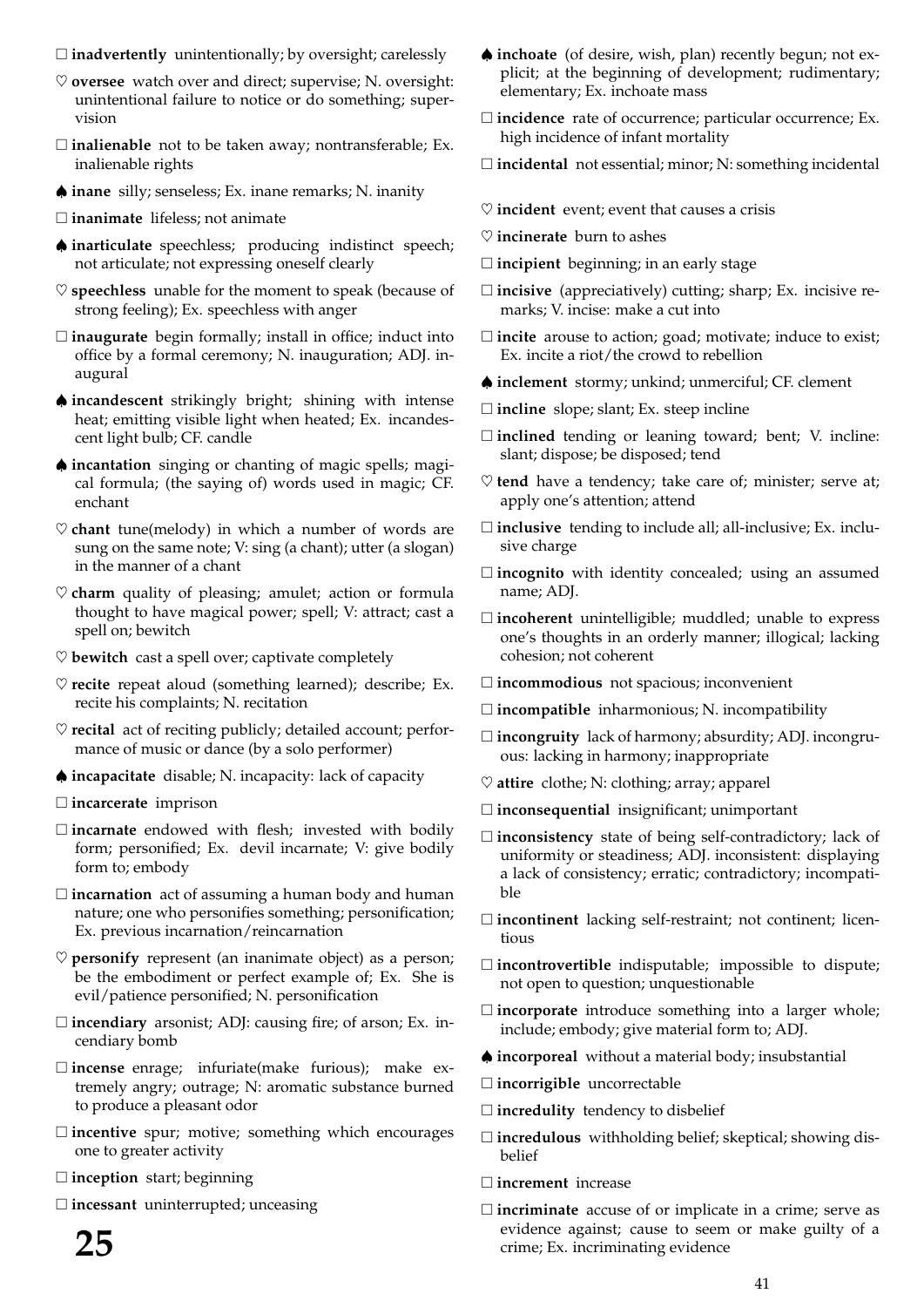- ♠ **incrustation** hard coating or crust; V. incrust: encrust; cover with a crust
- □ **incubate** hatch; warm (eggs) with the body to promote hatching; maintain at optimal environment conditions for development; be holding in one's body an infection which is going to develop into a disease; N. incubation; CF. incubation:disease
- $\heartsuit$  **inasmuch as** since; owing to the fact that
- **incubus** burden; very worriying problem; mental care; nightmare; male devil; CF. succubus
- **inculcate** teach (ideas or principles); instill
- **incumbent** obligatory; imposed as an obligation; currently holding an office; N: person who holds an office
- **incur** bring upon oneself
- **incursion** temporary invasion; CF. excursion: short journey
- $\heartsuit$  **inroad** hostile invasion; advance that lessens the quantity or difficulty of something; Ex. The long illness made serious inroads on his savings; CF. raid
- □ **indefatigable** tireless; untiring; showing no sign of getting tired
- □ **indelible** not able to be erased
- ♠ **indemnify** make secure against damage or loss; compensate for damage or loss; CF. make uninjured
- □ **indentation** notch; deep recess; V. indent; CF. tooth
- ♠ **indenture** bind as servant or apprentice to master; bind by indenture; N: contract binding one party into the service of another for a specified time (as between an apprentice and his master)
- **indeterminate** uncertain; not clearly fixed; indefinite
- □ **indicative** suggestive; implying; serving to indicate
- □ **indices** signs; indications; Ex. indices of a student's potential; CF. index: something that reveals or indicates; sign; Ex. cost-of-living index
- **indict** charge; N. indictment
- □ **indifferent** unmoved or unconcerned by; having no interest in; mediocre; neither good nor bad
- **indigence** poverty
- **indigenous** native; Ex. plant indigenous to the New World
- **indigent** poor; destitute
- **indignation** anger at an injustice; Ex. righteous indignation; ADJ. indignant
- $\heartsuit$  **righteous** morally upright; just
- ♥ **rightful** legally correct; Ex. rightful owner
- **indignity** treatment or situation that causes shame or loss of dignity, respect; offensive or insulting treatment; humiliating or degrading treatment; Ex. I suffered the indignity of having to say that in front of them.
- **indiscriminate** choosing at random; confused; not based on careful distinctions
- □ **indisputable** too certain to be disputed; beyond doubt
- □ **indissoluble** permanent; impossible to dissolve or disintegrate
- **indite** write; compose
- **indolent** lazy
- **indomitable** unconquerable; unyielding
- ♠ **indubitable** unable to be doubted; which cannot be doubted; unquestionable
- **induce** persuade; lead to do something; bring about; N. inducement
- □ **inductive** pertaining to induction or proceeding from the specific to the general
- $\heartsuit$  **induct** place formally in office; install; admit as a member; initiate; N. induction: inducting; process of deriving general principles from particular facts
- **indulgent** humoring; yielding; lenient; showing indulgence
- $\heartsuit$  **indulge** yield to; gratify; allow oneself a special pleasure; Ex. indulge one's every whim/a child/in a big cigarette; N. indulgence
- $\heartsuit$  **humor** indulge; comply with the wishes of; N. quality that makes something amusing; state of mind; mood; Ex. in a bad humor; Ex. out of humor
- **industrious** diligent; hard-working; N. industry
- ♠ **inebriated** habitually intoxicated; drunk; N. inebriety
- $\heartsuit$  inebriate make drunk; intoxicate; N. intoxicated person
- $\heartsuit$  **intoxicate** make drunk; stimulate or excite; Ex. intoxicated by all the money he might win
- ♠ **ineffable** unutterable; not to be uttered; taboo; that cannot be expressed in speech; indescribable; unspeakable; inexpressible; Ex. ineffable name/joy
- **ineffectual** not effective; not having a desired effect; weak
- ♠ **ineluctable** irresistible; not to be escaped; unavoidable
- **inept** unsuited; inappropriate; lacking skill; incompetent; CF. inapt: (of statements or ideas) inappropriate
- **inequity** unfairness; ADJ. inequitable
- ♠ **inerrancy** infallibility
- ♠ **inert** inactive; lacking power to move; unable to move or act; Ex. chemically inert; N. inertia: state of being inert; force which keeps a thing in the position or state
- **inevitable** unavoidable
- ♠ **inexorable** relentless; unyielding; implacable; not capable of being changed by entreaty or efforts; Ex. inexorable price rises
- **infallible** unerring; never making mistakes
- **infamous** notoriously bad; notorious; well known for being bad; Ex. infamous behavior; N: infamy: infamous act; evil fame or reputation
- **infantile** childish; infantlike
- **infer** deduce; conclude; N. inference
- ♠ **infernal** pertaining to hell; devilish; N. inferno: place of fiery heat or destruction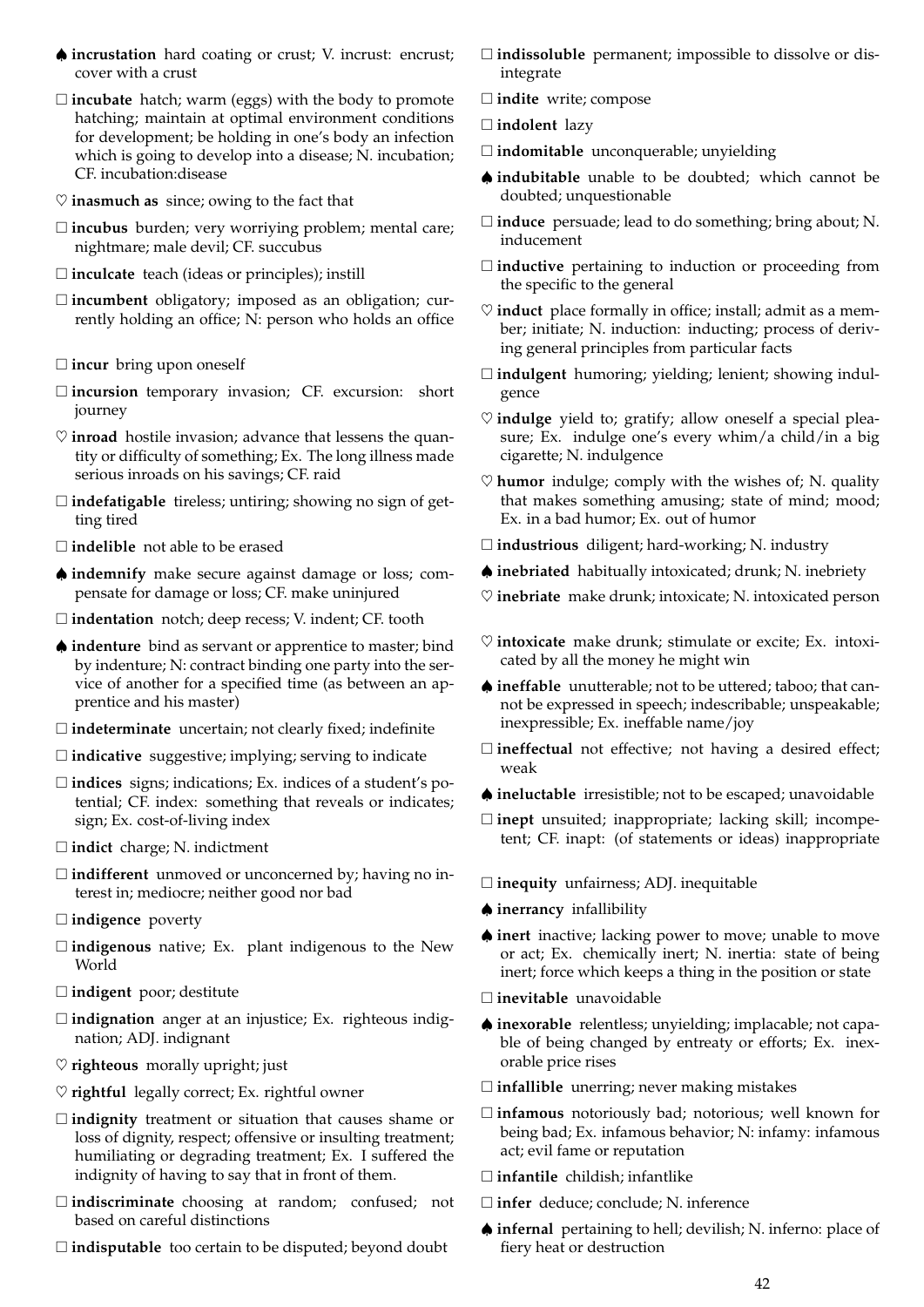- ♠ **infidel** unbeliever (with respect to a particular religion)
- **infiltrate** pass into or through; penetrate or enter (an organization) sneakily; Ex. infiltrate the troops into enemy territory; CF. infiltrator
- ♥ **penetrate** enter into; pierce; permeate; see through; grasp the inner significance of; understand
- **infinitesimal** very small
- **infirmity** weakness
- □ **inflated** exaggerated; pompous; enlarged (with air or gas)
- **influx** flowing into
- □ **infraction** violation (of a rule or regulation); breach

- □ **infringe** violate (a law); encroach (the right of another person)
- **ingenious** marked by inventive skill; clever; resourceful; N. ingenuity
- $\heartsuit$  **resourceful** clever and imaginative (in dealing with difficult situations); N. resource, resourcefulness
- □ **ingenuous** naive and trusting; young; unsophisticated; candid
- ♥ **ingenue** ingenue; young innocent girl ´
- **ingrained** deeply established; firmly rooted; Ex. ingrained dirt/prejudice
- **ingrate** ungrateful person (not expressing thanks)
- ♠ **ingratiate** become popular with; bring (oneself) in favor of another; Ex. ingratiate himself with the boss
- **inherent** firmly established by nature or habit; intrinsic
- **inhibit** restrain; prohibit; retard or prevent; N. inhibition
- $\heartsuit$  **inhibited** (of a person) unable to express what one really feels
- $\heartsuit$  **uninhibited** having no inhibitions; free in behavior and feelings
- ♠ **inimical** (of someone) unfriendly; hostile; (of something) harmful; detrimental; CF. enemy
- **inimitable** matchless; not able to be imitated
- **iniquitous** wicked; immoral; unrighteous; N. iniquity; Ex. den of iniquity
- **initiate** begin; originate; receive into a group; introduce to a new field or activity; Ex. initiate someone into the mysteries of a secret religion; N: one who has been initiated
- **injurious** harmful; causing injury
- ♠ **inkling** hint; slight indication
- **innate** inborn
- **innocuous** harmless
- □ **innovation** change; something newly introduced; introduction of something new; V. innovate: begin or introduce (something new); be creative; ADJ. innovative
- ♠ **innuendo** indirect or subtle (derogatory) hint; insinuation; Ex. sexual innuendo
- □ **inopportune** untimely; inappropriate or ill-timed; poorly chosen
- ♠ **inordinate** beyond reasonable limits; unrestrained; excessive; Ex. inordinate demands
- **inquisitor** questioner (especially harsh); investigator; person making an inquisition
- $\heartsuit$  **inquisitive** eager for knowledge; unduly curious
- ♠ **insalubrious** unwholesome; not healthful; Ex. insalubrious place
- ♥ **healthful** conducive to good health; Ex. healthful mountain air
- ♥ **healthy** possessing good health; healthful
- ♥ **wholesome** conducive to mental or physical health; healthful
- **insatiable** not easily satisfied; unquenchable; Ex. insatiable appetite
- ♠ **inscrutable** difficult to understand; impenetrable; not readily understood; mysterious
- ♠ **insensate** without feeling; lacking sense; foolish
- ♠ **insensible** unconscious; unresponsive; insensitive; unaware; imperceptible; Ex. insensible of his danger/to pain; Ex. insensible change; CF. not the opposite of sensible
- ♠ **insidious** treacherous; stealthy; sly; working or spreading harmfully in a stealthy manner; Ex. insidious spreading of dry rot
- □ insightful discerning; perceptive
- ♠ **insinuate** hint; imply; suggest indirectly; creep in; introduce or insert (oneself) by artful means; Ex. insinuate himself into the boss's favor; CF. ingratiate
- ♥ **creep** move with body close to the ground; move stealthily or slowly; N.
- ♥ **artful** exhibiting art or skill; deceitful; cunning; CF. artifice
- ♠ **insipid** lacking in flavor; lacking interest; dull; Ex. insipid food/character
- **insolence** impudent disrespect; haughtiness; ADJ. insolent; CF. haughty + rude
- **insolvent** bankrupt; lacking money to pay; N. insolvency
- $\square$  **insomnia** wakefulness; inability to sleep
- ♠ **insouciant** without concern or care; unconcerned; indifferent
- ♠ **instigate** start; urge; provoke; incite; Ex. instigate a search/quarrel
- **insubordination** disobedience; rebelliousness; ADJ. insubordinate
- □ **insubstantial** lacking substance; insignificant; frail; immaterial
- ♠ **insularity** narrow-mindedness; isolation; ADJ. insular: of an island; isolated; narrow-minded; CF. peninsula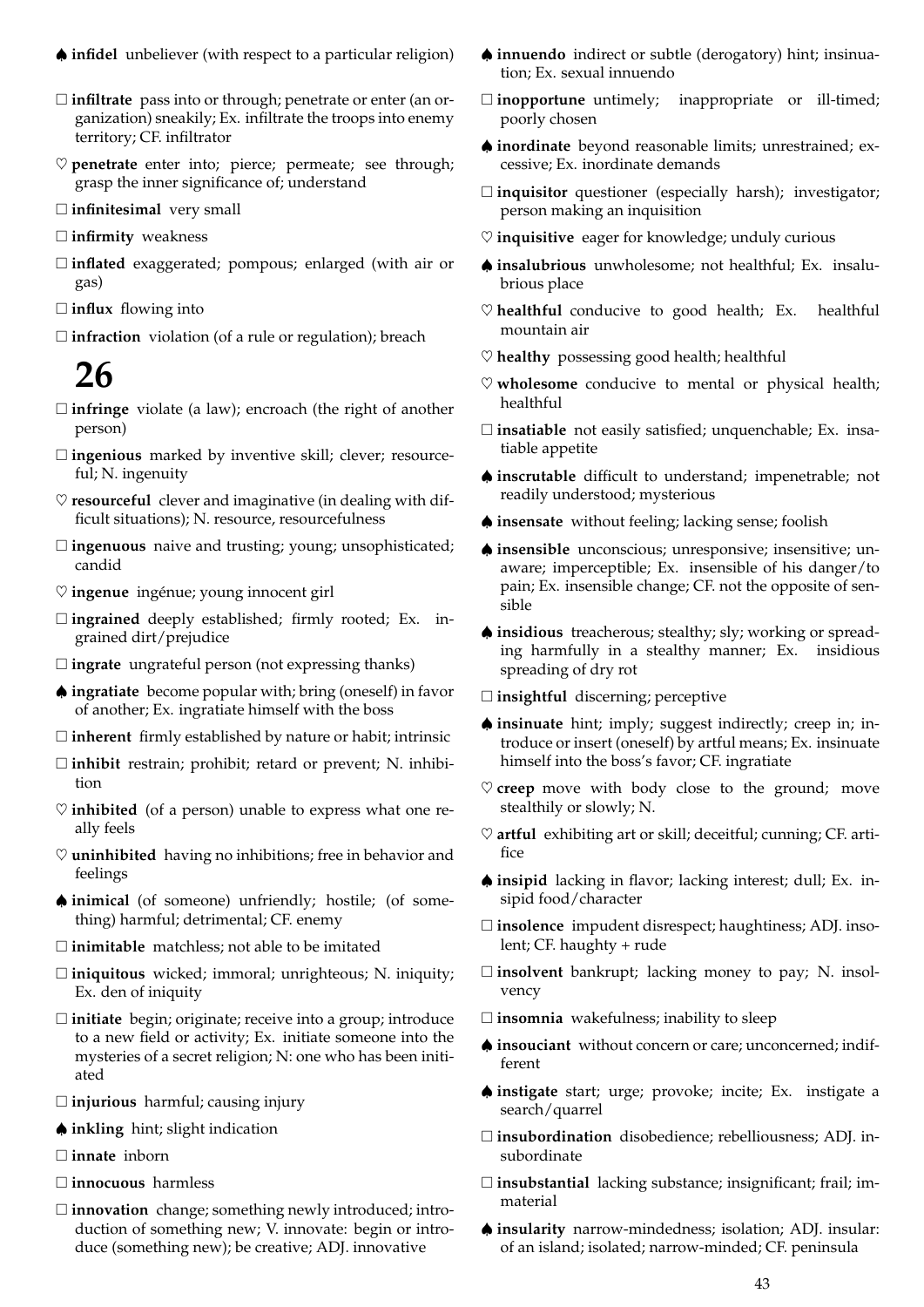- **insuperable** insurmountable; unbeatable; Ex. insuperable difficulties
- $\heartsuit$  **odds** chances; probability; disagreement; Ex. The odds are that it will rain. Ex. at odds with
- **insurgent** rebellious; N.
- **insurmountable** overwhelming; unbeatable; insuperable
- □ **insurrection** rebellion; uprising
- □ **intangible** not able to be perceived by touch; vague
- □ **integral** complete; necessary for completeness; Ex. integral part
- **integrate** make whole; combine; make into one unit
- **integrity** honesty; uprightness; wholeness; state of being whole and undivided; completeness
- $\heartsuit$  **upright** (sitting or standing) straight up; honest; moral
- **intellect** higher mental powers; person of great intellectual ability
- **intelligentsia** intellectuals; members of the educated elite (often used derogatorily)
- **inter** bury; N. interment
- $\heartsuit$  **cemetery** place for burying the dead
- **interdict** prohibit; forbid; N.
- $\square$  **interim** meantime; Ex. in the interim; ADJ. taking place during an interim; Ex. interim paper
- ♠ **interloper** intruder; one who interferes
- **interminable** endless
- □ **intermittent** periodic; on and off; stopping and starting at intervals
- □ **internecine** mutually destructive
- ♠ **interpolate** insert between
- ♠ **interregnum** period between two successive reigns or governments
- ♠ **interrogate** question closely; cross-examine; crossquestion
- □ **intervene** come between; interfere; Ex. intervened to prevent a fight; N. intervention
- ♠ **intimate** hint; suggest; imply; ADJ: marked by close relationship; familiar; private; personal; Ex. intimate knowledge/thoughts in the diary; N: close friend or confidant; CF. intimacy
- **intimidate** frighten; N. intimidation
- **intractable** unruly; difficult to manage; Ex. intractable problem/child
- **intransigence** refusal of any compromise; stubbornness; ADJ. intransigent: uncompromising
- **intrepid** fearless
- **intrinsic** essential; inherent; built-in
- ♠ **introspective** looking within oneself; N. introspection: self-examination
- **introvert** one who is introspective or inclined to think more about oneself; ADJ. introverted
- ♠ **intrude** put or force in without being asked; trespass; enter as an uninvited person; Ex. intrude one's own opinion into the report; CF. thrust in
- **intuition** immediate insight; power of knowing without reasoning; ADJ. intuitive; V. intuit: know by intuition
- □ **inundate** flood; overflow; submerge; cover completely; Ex. inundated with work
- ♥ **overwhelm** (of water) cover completely; defeat completely by much greater force; Ex. overwhelmed by grief
- ♥ **submerge** place under water; dip; go under water; cover completely (as with water); Ex. submerged in work
- $\heartsuit$  **engulf** surround and swallow up
- ♠ **inured** accustomed; hardened; Ex. inured to the Alaskan cold; V. inure: make used to something undesirable; harden; CF. unfeeling
- **invalidate** weaken; destroy; make invalid; nullify
- $\heartsuit$  **invalid** one incapacitated(disabled) by a chronic illness; ADJ: incapacitated by illness; not valid; null; V: allow to leave (a military force) because of ill-health
- **invective** abuse
- ♠ **inveigh** denounce; utter censure or invective; Ex. inveigh against the evils of drink
- ♠ **inveigle** deceive; lead astray by deception; wheedle(cajole); Ex. inveigle her into joining the club; CF. interest dishonestly
- **inverse** opposite
- □ **invert** turn upside down or inside out; reverse the position or condition of

- **inveterate** deep-rooted; habitual; CF. grow old
- ♠ **invidious** designed to create ill will or envy; tending to rouse ill will or envy; Ex. invidious comparison
- **invincible** unconquerable
- ♠ **inviolable** secure from corruption, attack, or violation(or profanation); unassailable; Ex. inviolable oath/rights; N. inviolability
- ♠ **invocation** prayer for help (used in invoking); calling upon as a reference or support; act of invoking
- ♠ **invoke** call and bring into use (a right or law); call on/upon (a higher power or god) for help; ask for; beg for; conjure (a spirit); Ex. invoke the veto power; Ex. invoke one's advisor/God
- **invulnerable** incapable of injury; impossible to damage or injure
- $\Box$  **iota** very small quantity
- ♠ **irascible** irritable; easily angered
- ♠ **irate** angry; CF. ire: anger; wrath
- ♠ **iridescent** exhibiting rainbowlike colors; Ex. iridescent oil slick; N. iridescence
- **irksome** annoying; tedious; V. irk: annoy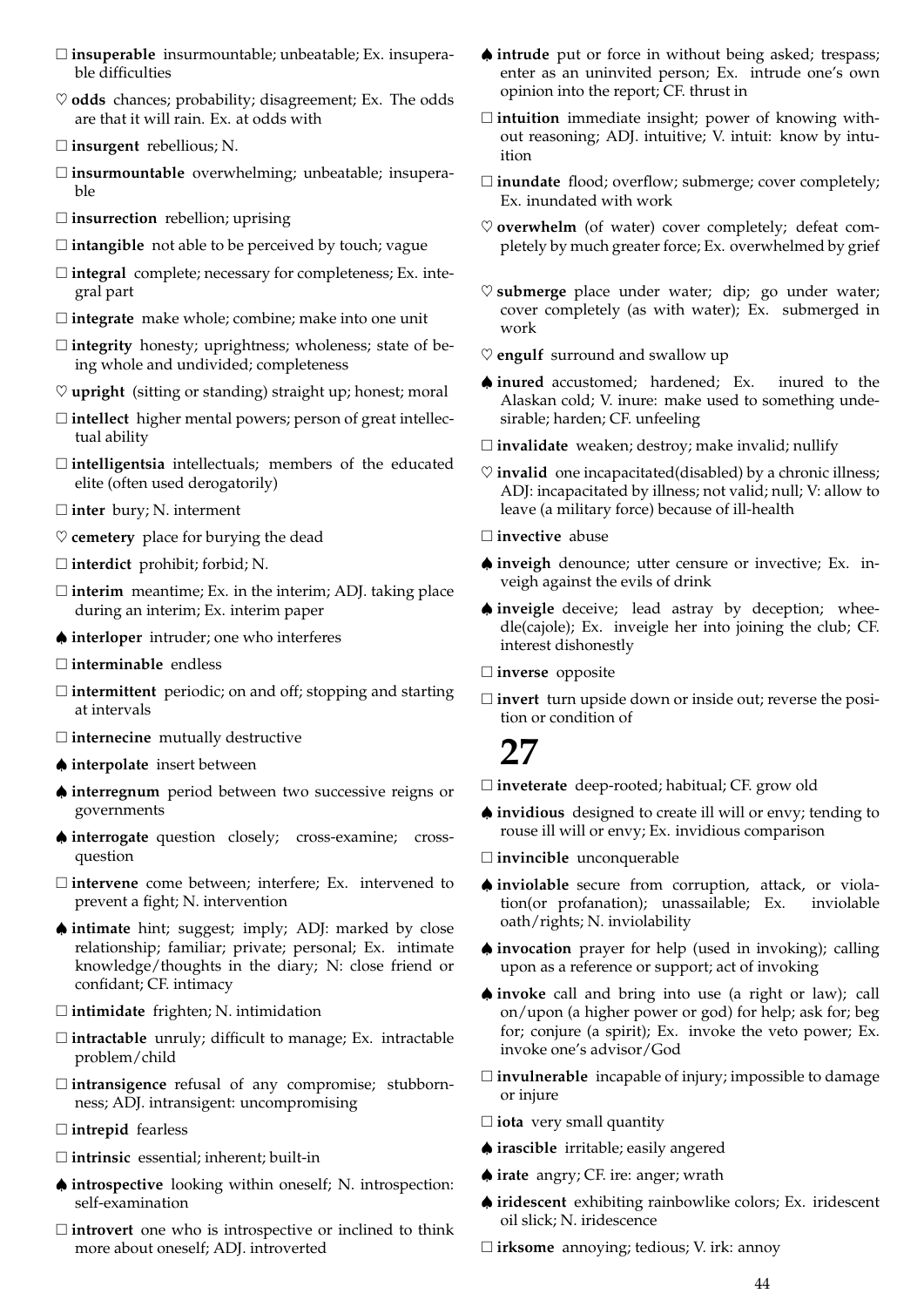- □ **ironic** expressing irony; occurring in an unexpected and contrary manner
- ♠ **irony** hidden sarcasm or satire; use of words that seem to mean the opposite of what they actually mean; use of words to convey the opposite of their literal meaning
- □ **irreconcilable** impossible to reconcile; incompatible; not able to be resolved
- **irrefutable** indisputable; incontrovertible; undeniable
- **irrelevant** not applicable; unrelated
- □ **irremediable** incurable; uncorrectable; impossible to remedy
- □ **irreparable** not able to be corrected or repaired; impossible to repair
- $\Box$  **irrepressible** unable to be restrained or held back; impossible to hold back
- **irreproachable** beyond reproach; blameless; impeccable; Ex. irreproachable conduct
- $\square$  **irresolute** uncertain how to act; weak; lacking in resolution; indecisive; N. irresolution
- ♥ **indecisive** marked by indecision; inconclusive; Ex. indecisive battle
- $\heartsuit$  **indecision** irresolution; inability to make up one's mind
- □ **irretrievable** impossible to recover or regain; CF. retrieve
- □ **irreverence** lack of proper respect or reverence; ADJ. irreverent
- $\Box$  **irrevocable** unalterable; irreversible; impossible to revoke
- **isotope** varying from of an element
- ♠ **isthmus** narrow neck of land connecting two larger bodies of land
- ♠ **itinerant** wandering; traveling from place to place (to perform work); Ex. itinerant preacher
- ♠ **itinerary** plan of a trip; record of a trip
- ♠ **jabber** chatter rapidly or unintelligibly
- $\heartsuit$  **jab** poke abruptly with something sharp; punch with short blows
- ♠ **jaded** tired or uninterested by surfeit; fatigued; surfeited; worn out; wearied; Ex. jaded appetite
- **jargon** language used by special group; technical terminology; gibberish; nonsensical or incoherent talk
- ♠ **jaundiced** yellowed; prejudiced (envious, hostile, or resentful) from long and disappointing experience of human affairs; Ex. with a jaundiced eye
- $\heartsuit$  **jaundice** medical condition in which the skin, the white part of the eyes, etc. turn yellow; V: affect with jaundice; affect with prejudice, envy, or hostility; bias
- ♠ **jaunt** trip; short journey
- ♠ **jaunty** cheerful and pleased with life; lighthearted; animated; easy and carefree; dapper in appearance; Ex. jaunty person/hat
- **jeopardize** endanger; imperil; put at risk; N. jeopardy: danger
- ♠ **jettison** throw overboard (from a ship or plane)
- ♠ **jibe** agree; be in harmony with; gibe
- □ **jingoist** extremely aggressive and militant patriot; warlike chauvinist; N. jingoism: extreme nationalism
- ♠ **jocose** given to(having a tendency of) joking
- ♠ **jocular** said or done in jest or playfully; marked by joking
- ♥ **jest** playful remark or act; V. act or speak playfully
- ♠ **jocund** merry
- ♠ **jollity** gaiety; cheerfulness; ADJ. jolly: merry; gay
- ♠ **jostle** shove; bump; push against (someone) rather roughly; Ex. jostled by the crowds
- $\heartsuit$  **shove** push forward; push roughly; Ex. pushing and shoving to get on the bus; N.
- $\heartsuit$  **bump** hit or knock against with force; N.
- ♠ **jovial** good-natured; merry; cheerful
- □ **jubilation** rejoicing; great joy
- **judicious** sound on judgment; wise
- ♠ **juggernaut** irresistible crushing force; overwhelming advancing force that crushes everything in its path
- $\heartsuit$  **jug** pitcher; container for holding liquids
- ♠ **juncture** crisis; point in time; joining point; joint; act of joining
- ♠ **junket** trip especially one taken for pleasure by an official at public expense
- ♠ **junta** group of persons joined in political intrigue; cabal; group of military officers ruling a country after seizing power (by force)
- ♠ **jurisprudence** science of law
- $\heartsuit$  **jurisdiction** right and power to apply the law; authority
- $\heartsuit$  **juridical** of the law and its administration; CF. judicial: of courts of law; CF. judiciary
- ♠ **juxtapose** place side by side; CF. next
- ♠ **kaleidoscope** tube in which patterns made by the reflection in mirrors of colored pieces of glass, etc. produce interesting symmetrical effects; series of changing events; Ex. kaleidoscope of European history; CF. beautiful
- ♠ **ken** range of knowledge; Ex. beyond one's ken
- □ **kernel** central or vital part; core; whole seed (as of corn)
- ♠ **killjoy** grouch; spoilsport; one who intentionally spoils the pleasure of others
- $\heartsuit$  grouch bad-tempered complaint; person who keeps complaining; V: complain; grumble
- $\heartsuit$  spoilsport one who spoils the pleasure of others
- **kindle** start a fire; ignite; inspire; arouse
- ♠ **kindred** related; belonging to the same group; similar in nature or character; Ex. kindred languages; N: relative; kin; kinship
- □ **kinetic** producing motion; of motion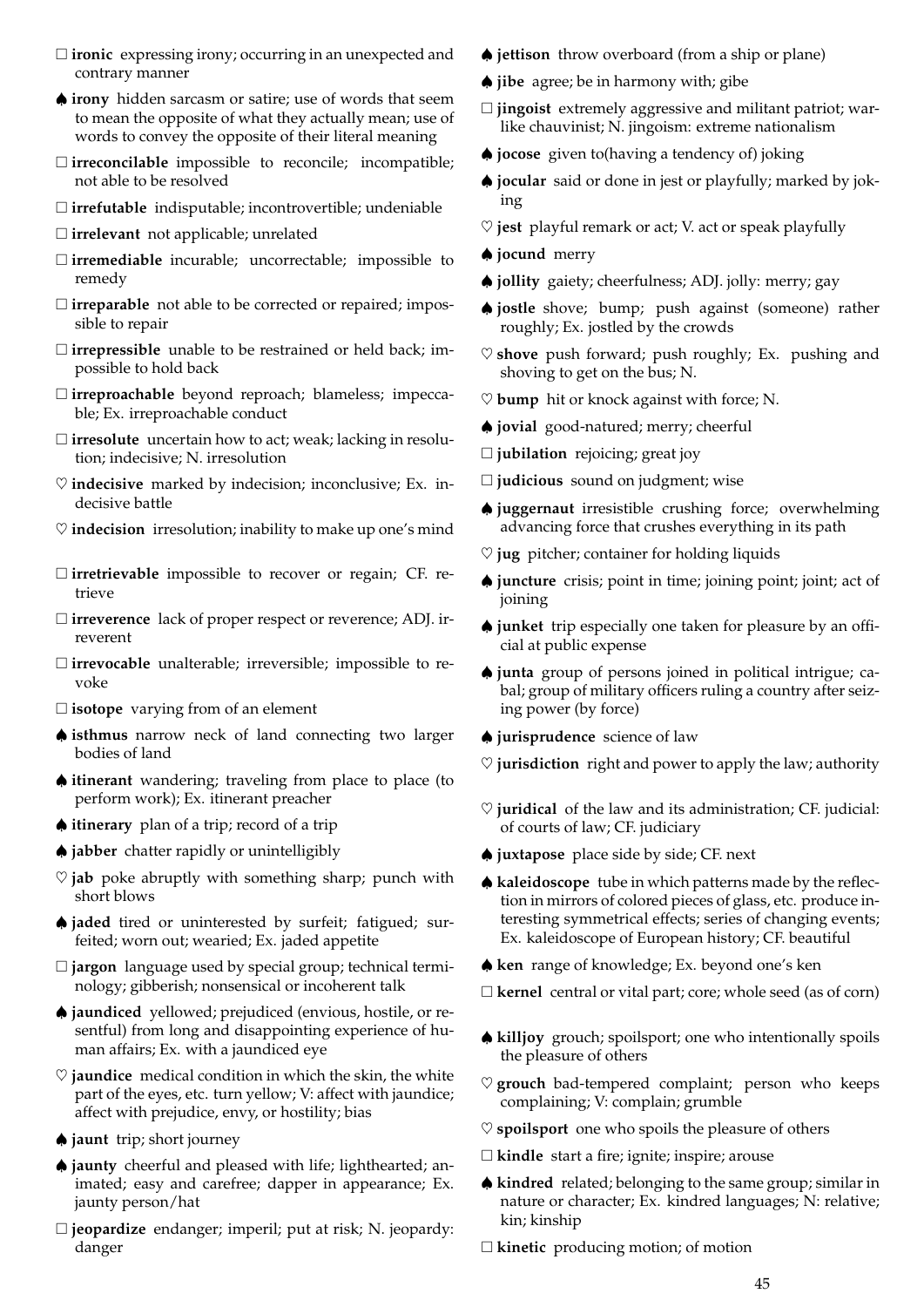- ♠ **kismet** fate; destiny; Ex. Kismet is the Arabic word for fate.
- ♠ **kleptomaniac** person who has a compulsive desire to steal
- ♠ **knave** untrustworthy person; rogue; scoundrel; jack; N. knavery
- ♠ **knead** mix; work dough; mix and work into a uniform mass (with the hands); Ex. knead dough
- ♠ **knell** tolling of a bell especially to indicate a funeral, disaster, etc.; sound of the funeral bell; V.
- $\heartsuit$  **toll** sound (a large bell) slowly at regular intervals; N: sound of a bell; fixed tax or charge
- $\heartsuit$  curfew regulation requiring all people to leave the streets at stated times; signal (as a bell) announcing the hour of a curfew
- ♠ **knit** contract into wrinkles; grow together; join together closely; make (a fabric or garment) by interwining yarn or thread; Ex. knit the brow; Ex. The bones should knit together in a few weeks.
- $\heartsuit$  **crochet** make (a piece of needlework) by looping thread with a hooked needle; N. CF. crotchet
- ♠ **knoll** little round hill; hillock
- ♠ **knotty** intricate; difficult; tangled; CF. knot
- ♠ **kudos** honor; glory; acclaim or praise for exceptional achievement
- ♥ **entourage** group of attendants; retinue; CF. surround
- ♠ **labile** likely to change; unstable; Ex. emotionally labile; N. lability
- □ **laborious** demanding much work or care; tedious
- **labyrinth** maze
- ♠ **laceration** torn ragged wound; V. lacerate: tear (the skin as with broken glass); wound
- $\heartsuit$  **rip** tear or be torn quickly and violently; Ex. The sail ripped under the force of the wind; N.
- ♥ **rag** scrap of cloth; ADJ. ragged: old and torn; seeming unfinished and imperfect; Ex. ragged debut/performance
- ♠ **lachrymose** producing tears; tearful
- ♠ **lackadaisical** lacking interest or effort; lacking purpose or zest; lazy; halfhearted; languid
- $\heartsuit$  **halfhearted** exhibiting little interest or enthusiasm
- ♠ **lackluster** lacking luster(shine; gloss); dull
- ♠ **laconic** brief and to the point; using few words; terse
- ♠ **laggard** slow; sluggish; N: one who lags; straggler
- ♥ **lag** move or develop more slowly; straggle; Ex. lag behind the rest; N.
- $\heartsuit$  **straggle** stray or fall behind (a main group); spread out in a scattered group; Ex. straggling marathon racer; Ex. straggling branch

♠ **lagoon** shallow body of water or lake near a sea; lake separated from a sea by sandbars or coral reefs

- ♠ **laity** laypersons; laymen; persons not connected with the clergy
- $\heartsuit$  **layman** man who is not a cleric; man who is nonprofessional
- **lament** grieve; express sorrow; N. lamentation
- ♠ **lampoon** ridicule; N: written attack ridiculing or satirizing a person, group, or institution
- ♠ **lancet** small surgical tool for making incisions
- $\heartsuit$  **lance** pierce with a lance; cut into; N: spearlike weapon
- $\Box$  **languid** lacking energy or vitality; weary; sluggish; listless
- □ **languish** lose animation or strength
- **languor** lack of physical or mental energy; lassitude; depression
- ♠ **lank** long and thin; Ex. Lank, gaunt, Abraham Lincoln
- ♠ **lap** take in food or drink with one's tongue; splash gently; Ex. waves lapping the shore; N: front area from the waist to the knees of a seated person
- ♠ **larceny** theft; Ex. petit larceny
- ♠ **larder** pantry; place where food is kept
- ♠ **largess** generous gift (given to people who do not have enough)
- **lascivious** lustful
- ♥ **lust** intense sexual desire; intense eagerness; V.
- ♠ **lassitude** languor; weariness; listlessness
- □ **latent** present but not yet noticeable or active; dormant; hidden; N. latency; CF. potential
- □ **lateral** of or coming from the side
- ♠ **latitude** freedom from narrow limitations
- **laud** praise; N. ADJ. laudable: praiseworthy; ADJ. laudatory: expressing praise
- ♠ **lavish** liberal; wasteful; generous or wasteful in giving or using; abundant; profuse; great; Ex. decorated lavishly; V. give in abundance
- ♠ **lax** careless; negligent; not paying enough attention; Ex. lax service
- ♠ **leaven** add leaven to; cause to rise or grow lighter; enliven; N: agent, such as yeast, that causes dough to rise (by fermentation); element that lightens or enlivens
- $\heartsuit$  **enliven** make lively or spirited; animate
- **lechery** gross lewdness; lustfulness; ADJ. lecherous; N. lecher: lecherous man
- ♠ **lectern** reading desk or stand for a public speaker
- ♠ **leery** (of someone) suspicious; wary; cautious
- ♠ **leeway** room to move; margin; latitude; Ex. leeway for the deadline
- ♥ **margin** border; room; allowance beyond what is needed; Ex. margin of safety
- $\heartsuit$  **marginal** of a margin; barely within a limit; Ex. marginal effect/writing ability
- $\square$  **legacy** gift made by a will; something handed down from an ancestor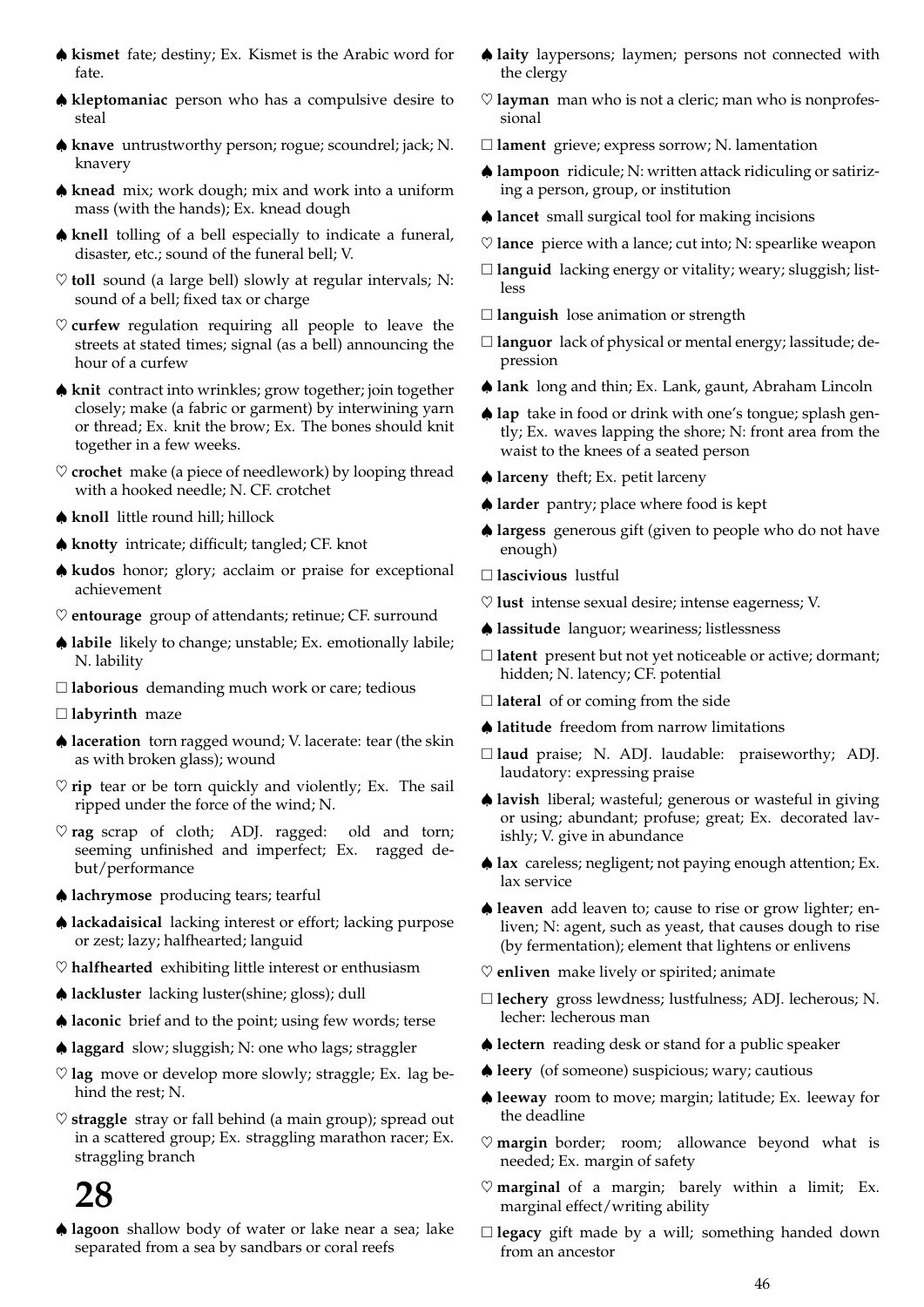- $\Box$  **legend** explanatory list of symbols on a map
- ♠ **legerdemain** sleight(dexterity) of hand; CF. light of hand
- □ **leniency** mildness; permissiveness; ADJ. lenient: not severe in judgment or punishment
- ♥ **permissive** allowing much freedom; lenient; Ex. permissive society
- **leonine** like a lion
- □ lethal deadly
- **lethargic** drowsy; dull; N. lethargy: state of sluggishness and inactivity
- ♠ **levee** earthen or stone embankment to prevent flooding; CF. raise
- ♠ **levitate** rise and float in the air (especially by magical means); CF. light
- □ levity lack of seriousness or steadiness; frivolity; lightness of manner
- ♠ **levy** impose (a fine); collect (a payment); impose or collect (a tax); Ex. levy a tax on tobacco
- **lewd** lustful
- ♠ **lexicographer** compiler of a dictionary; CF. lexicography: work of compiling a dictionary
- ♠ **lexicon** dictionary
- ♠ **liability** drawback; handicap; debts; obligation; responsibility; condition of being liable; ADJ. liable: likely; responsible (for paying)
- **liaison** contact that keeps parties in communication; communication between groups; one that maintains communication; go-between; secret love affair; V. liaise: keep a connection
- □ **libel** defamatory written statement; act of writing something that smears a person's character; V. ADJ. libelous
- ♠ **libertine** debauched person; dissolute or licentious person; roué; CF. free
- **♡** roué lecherous man
- **libidinous** lustful
- ♠ **libido** psychic and emotional energy or urges behind human activity; sexual desire
- ♠ **libretto** text of an opera or oratorio; CF. book
- □ **licentious** amoral; lewd and lascivious; unrestrained
- ♥ **license** official or legal permission; latitude of action or speech; excessive freedom that causes harm or damage; V.
- ♠ **lien** legal claim or right on a property
- ♠ **ligneous** like wood
- ♠ **lilliputian** extremely small; CF. Lilliput in Gulliver's Travels
- ♠ **limber** flexible; supple; pliable; V.
- ♠ **limbo** region near heaven or hell where certain souls are kept; prison (slang); Ex. Purgatory and Limbo
- $\heartsuit$  **abode** dwelling place; home
- ♥ **abide** dwell; abide by: comply with; put up with; tolerate; Ex. abide by the rules; Ex. I can't abide rude people.
- ♠ **limn** draw; outline; describe; CF. line ?
- ♠ **limpid** crystal clear
- **lineage** descent; ancestry
- ♠ **lineaments** features especially of the face; distinctive shape or contour of the face; CF. line
- $\heartsuit$  **feature** distinctive part of the faces (as the eyes or mouth); features: overall appearance of the face; prominent or distinctive quality; prominent article; film; V: make prominent
- $\heartsuit$  **linger** loiter or dawdle; be slow in leaving; delay going; continue or persist; be slow to disappear; Ex. The smell lingered for days.
- $\heartsuit$  **persist** continue in existence; last; continue in a course of action in spite of opposition; Ex. persist in/with something; ADJ. persistent
- **linguistic** pertaining to language
- $\heartsuit$  **lionize** treat (a person) as a celebrity
- $\heartsuit$  **liquidate** settle accounts; pay off (a debt); clear up; eliminate; kill or abolish
- $\heartsuit$  **list** tilt (as of a ship); lean over (to one side)
- □ **listless** lacking in spirit or energy; languid
- ♠ **litany** supplicatory prayer; prayer in which the priest calls out and the people replies in the same words
- ♠ **lithe** flexible; supple; CF. limber
- ♥ **willowy** flexible; pliant; slender; CF. willow
- ♠ **litigation** lawsuit; N. litigant: one party in a lawsuit; V. litigate
- ♠ **litotes** understatement for emphasis; Ex. "not bad(=pretty good)"
- ♥ **understate** state with less truth than seems warranted by the facts; Ex. He understated the seriousness of the crime; N. understatement; OP. overstate
- ♠ **livid** lead-colored; black and blue (as from a bruise); ashen; enraged; extremely angry
- ♠ **loath** reluctant; unwilling; disinclined; Ex. Romeo and Juliet were both loath for him to go.
- □ **loathe** detest; ADJ. loathsome: arousing loathing; offensive; Ex. loathsome smell
- ♠ **lode** metal-bearing vein(long deposit of an ore)
- **lofty** very high
- $\heartsuit$  **loft** room or space under the roof; attic
- □ log record of a voyage or flight; record of day-to-day activities; section of a trunk; V.
- □ **loiter** hang about/around; stand idly about; linger
- ♠ **loll** lounge about
- ♥ **lounge** stand, sit, or lie in a lazy, relaxed way
- □ **longevity** long life; long duration
- ♠ **loom** appear or take shape (usually in an enlarged, indistinct, or distorted form); Ex. The shadow of the gallows loomed threateningly. N: apparatus for making thread into cloth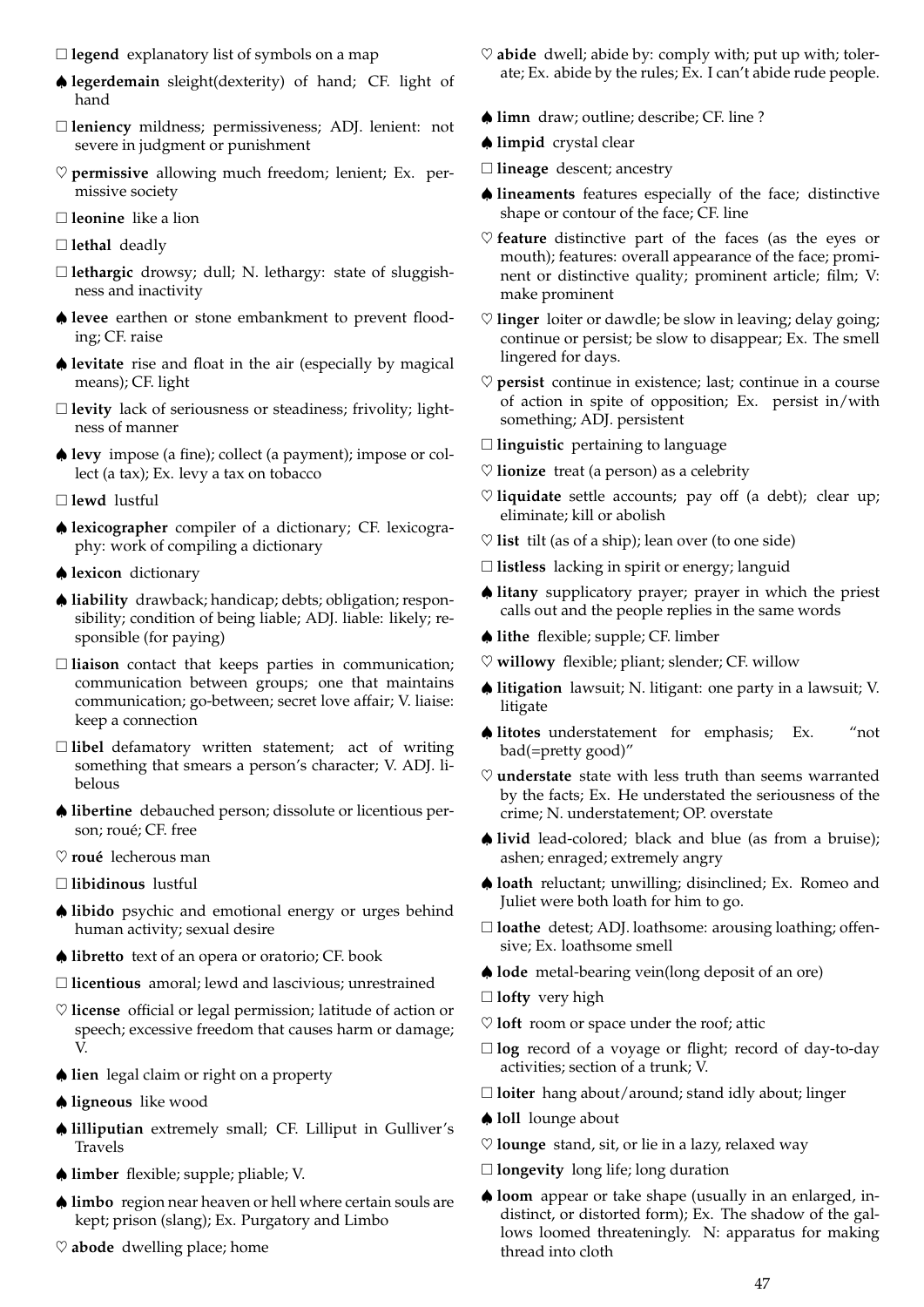- $\heartsuit$  gallows framework from which a noose is suspended (used for execution by hanging)
- ♥ **noose** loop formed in a rope
- ♠ **lope** gallop slowly
- □ **loquacious** talkative; N. loquacity

- ♠ **lout** clumsy person; ADJ. loutish; CF. from countrysides ?
- ♠ **low** moo; make the sound of a cow
- ♥ **lubricate** apply a lubricant to; N. lubricant: substance that reduces friction
- □ **lucid** easily understood; clear; intelligible; N. lucidity
- **lucrative** profitable; producing wealth
- ♠ **lucre** money; profit; Ex. filthy lucre
- $\heartsuit$  **filth** dirty matter; ADJ. filthy
- ♠ **ludicrous** laughable; ridiculous; trifling
- ♠ **lugubrious** mournful; sorrowful
- ♠ **lull** moment of calm; period of reduced activity; Ex. a lull in the rain; V: cause to become less active; cause to sleep or rest; Ex. lull the opponents into a false sense of security; CF. lullaby
- ♠ **lumber** move heavily or clumsily; Ex. The bear lumbered through the woods; N: timber
- ♠ **lumen** unit of light energy (one candle's worth)
- ♠ **luminary** celebrity (in a specific field); dignitary; object that gives light (as a celestial body)
- ♥ **dignitary** person of high rank or position
- ♠ **luminous** shining (esp. in the dark); issuing light; Ex. luminous paint/road signs
- $\Box$  **lunar** pertaining to the moon
- ♥ **lunatic** insane; Ex. lunatic asylum
- ♠ **lurid** wild; sensational; graphic; gruesome; horrible; Ex. lurid details of the murder
- ♠ **lurk** stealthily lie in waiting; slink; exist unperceived
- ♥ **slink** move furtively; ADJ. slinky: stealthy; furtive; sneaky (as in ambush)
- ♠ **luscious** pleasing to taste or smell; delicious
- ♠ **luster** shine; gloss (of a polished surface)
- ♠ **lustrous** shining; brilliant; Ex. lustrous hair
- ♠ **luxuriant** abundant; growing healthily and in large amounts; excessively ornate; rich and splendid; fertile; Ex. luxuriant forests/prose; CF. luxurious, luxuriate
- ♠ **macabre** gruesome; grisly; ghastly; CF. of death
- $\heartsuit$  **morgue** mortuary; place where bodies are kept before burial or cremation
- ♥ **cremate** incinerate (a corpse); N. crematory, crematorium
- ♠ **mace** ceremonial staff used as a symbol of authority; clublike medieval weapon
- ♠ **macerate** soften by soaking in liquid; waste away; Ex. macerate powdered wood to make paper
- ♠ **Machiavellian** crafty; double-dealing; of the political doctrine of Machiavelli, which holds that craft and deceit are justified in pursuing political power
- ♠ **machinations** evil schemes or plots; schemes or plots to achieve an evil end; V. machinate
- ♠ **maculated** spotted; stained; CF. immaculate
- ♠ **madrigal** pastoral song; song for several singers without instruments
- ♠ **maelstrom** violent whirlpool; violent or tublent situation; CF. stream
- ♠ **magisterial** authoritative; imperious; commanding; of a magistrate; Ex. magisterial study of Roman law; Ex. magisterial manner
- $\heartsuit$  **magistrate** official with power to administer the law
- **magnanimity** generosity; ADJ. magnanimous: gener- $011S$
- ♠ **magnate** person of prominence or influence; powerful or influential person (in business or industry); Ex. oil magnate
- **magniloquent** boastful; pompous
- □ **magnitude** greatness (in size or extent); extent
- ♠ **maim** mutilate; injure lastingly; disable; cripple; Ex. maimed for life
- ♥ **mangle** tear or cut to pieces; mutilate or disfigure; Ex. badly mangled bodies
- **maladroit** clumsy; not skillful; awkward; bungling
- **malady** illness
- ♠ **malaise** uneasiness; vague feeling of ill health (without any particular pain or appearance of disease)
- ♠ **malapropism** comic misuse of a word; CF. Mrs. Malaprop
- $\heartsuit$  **malapropos** inappropriate; ADV.
- □ **malcontent** person dissatisfied with existing state of affairs; discontented person; ADJ: discontented
- **malediction** curse
- **malefactor** evildoer; criminal
- ♥ **maleficient** doing evil; N. maleficience
- □ **malevolent** wishing evil; exhibiting ill will; N. malevolence
- ♠ **malfeasance** wrongdoing; misconduct (by a public official)
- **malicious** hateful; spiteful; expressing malice; N. malice: desire to harm others; spite
- □ **malign** speak evil of; bad-mouth(criticize spitefully); defame; ADJ: harmful; Ex. malign influence
- **malignant** tending to cause death; highly injurious; aggressively malevolent; Ex. malignant tumor
- **malingerer** one who feigns illness to escape duty; V. malinger: feign illness to avoid work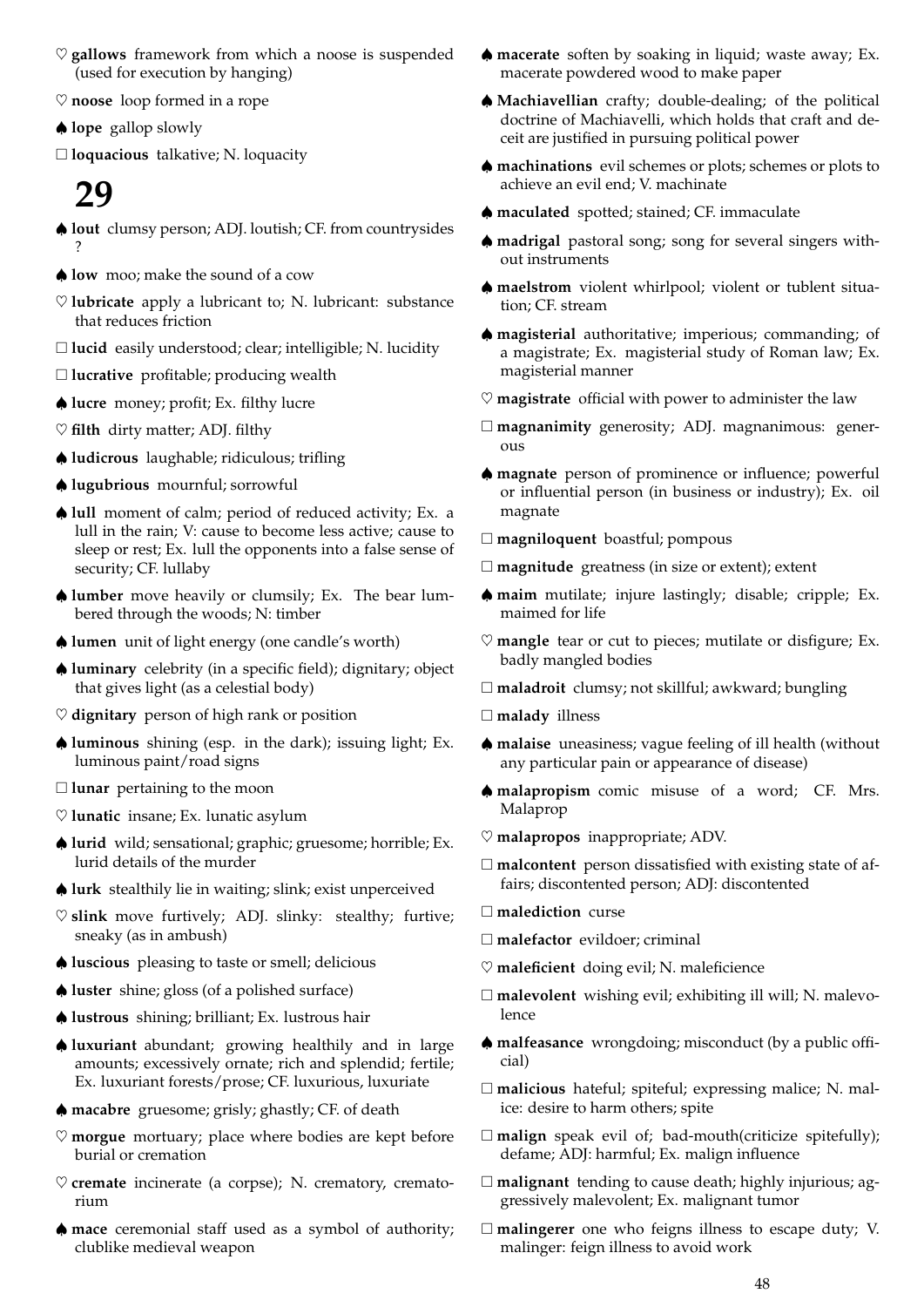- ♠ **malleable** (of a metal) capable of being shaped by pounding(beating); pliable; (of someone) impressionable(easily influenced); easily controlled; tractable
- **malodorous** foul-smelling
- ♥ **compost** mixture of decaying organic matter used as fertilizer; V: put or make compost
- **mammal** vertebrate animal whose female suckles its young
- ♥ **vertebrate** having a backbone or spinal column; N: group of animals having a segmented spinal column
- ♥ **suckle** give or take milk at the breast or udder
- ♥ **nurse** suckle; take care of (as a nurse); bear in mind; Ex. nursing mother; Ex. nurse a hope/grudge against someone
- **mammoth** gigantic; enormous
- **manacle** restrain; handcuff; N.
- ♠ **mandate** order; charge; authoritative command; power to govern another country; power to given to a government; region under administration; V: give a mandate to; place under a mandate; Ex. mandated territory
- **mandatory** obligatory; compulsory; of a mandate
- ♠ **mangy** shabby; wretched; suffering from mange; of bad appearance
- $\heartsuit$  **mange** skin disease (esp. of domestic animals) marked by loss of hair
- **maniacal** raging mad; insane; N. maniac: insane person; CF. mania: disorder of the mind; intense enthusiasm
- □ **manifest** evident; visible; obvious; V: show plainly
- ♠ **manifestation** outward demonstration; manifesting; indication of the presence of something; Ex. manifestation of his pronounced musical bent
- ♥ **pronounced** distinct; very noticeable; Ex. pronounced limp
- **manifesto** public declaration of principles; statement of policy
- ♠ **manifold** many in number or kind; numerous; varied
- ♠ **manipulate** operate with one's hands; control or play upon (people, forces, etc.) artfully; maneuver; Ex. how to manipulate publicity and men; ADJ. manipulative
- ♠ **mannered** affected; not natural; Ex. mannered way of speech
- $\heartsuit$  **mannerism** distinctive behavioral trait; affected style in art (according to a set of styles)
- ♠ **manumit** emancipate; free from slavery or bondage
- **marital** pertaining to marriage
- ♠ **maritime** bordering on(adjacent to) the sea; nautical; of the ships or the sea; Ex. Maritime Provinces
- □ **marked** noticeable; targeted for vengeance or attack; Ex. marked improvement/man
- ♠ **marred** damaged; disfigured; V. mar: spoil; disfigure
- ♠ **marshal** put in order; guide ceremoniously to the correct place; Ex. marshal the children into the museum; N: military officer; official
- $\heartsuit$  **enlist** (cause to) join the armed forces; obtain (help, sympathy, or support)
- ♠ **marsupial** one of a family of mammals that nurse their offspring in a pouch(pocket of skin or leather); CF. kangaroo, opossum, wombat
- **martial** warlike; of war; Ex. martial art/law
- ♥ **cadet** student at a military school
- ♠ **martinet** strict disciplinarian; person who demands total obedience to rules and orders; CF. Jean Martinet
- **martyr** one who voluntarily suffers death for his or her religion or cause; great sufferer; Ex. martyr to his rheumatism
- **masochist** person who enjoys his own pain; CF. masochism
- ♠ **masticate** chew
- **materialism** preoccupation with physical comforts and things; excessive regard for worldly concerns (rather than spiritual matters)
- **maternal** motherly; N. maternity: motherhood
- **matriarch** woman who rules a family or larger social group
- ♠ **matriculate** enroll (in college or graduate school); CF. matrix
- ♠ **matrix** point of origin; array of numbers or algebraic symbols; mold or die; Ex. the matrix of Western civilization
- ♠ **maudlin** effusively sentimental
- $\heartsuit$  **sentimental** swayed by sentiment; appealing to the sentiments
- ♠ **maul** handle roughly; batter; injure by beating; Ex. mauled by his overexcited fans; N: heavy long-handled hammer

- ♠ **mausoleum** monumental tomb; large stately tomb; CF. Mausolos
- ♠ **mauve** pale purple
- ♠ **maverick** rebel; nonconformist (in a group)
- ♠ **mawkish** mushy(sentimental) and gushy; icky-sticky sentimental; excessively and objectionably sentimental
- □ **maxim** proverb; truth pithily stated
- ♠ **mayhem** injury to body; crime of willfully maiming or crippling a person; violent disorder; Ex. mayhem in the zoo; CF. maim
- **meager** scanty; inadequate
- ♠ **mealymouthed** indirect in speech (when something unpleasant must be said); hypocritical; evasive
- ♠ **meander** wind or turn in its course; follow a winding or turning course; move aimlessly and idly
- ♠ **meddlesome** interfering; V. meddle: interfere
- **mediate** settle a dispute through the services of an outsider; act as an intermediary; produce by mediating; Ex. mediate a cease-fire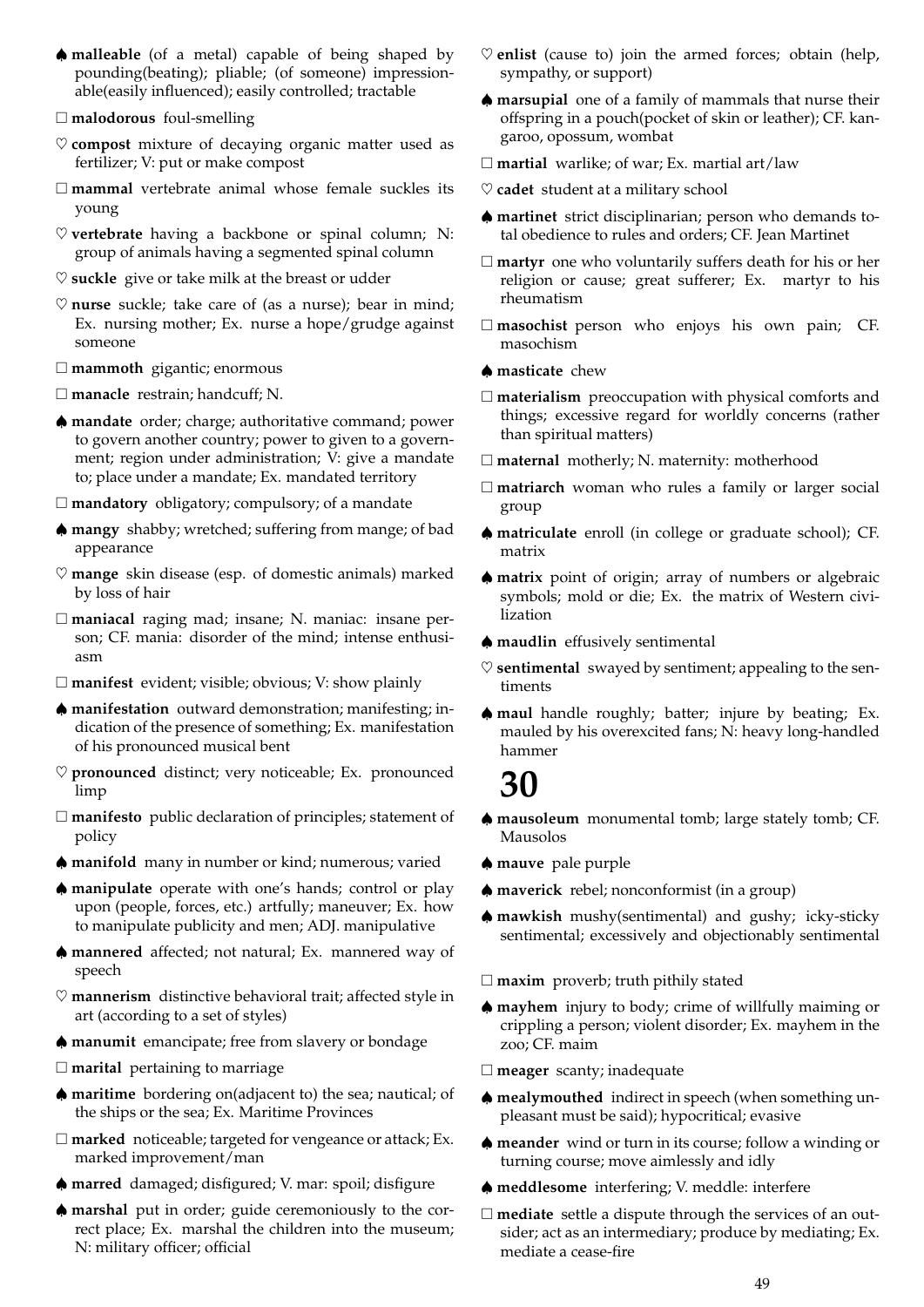- $\heartsuit$  **intermediary** intermediate; acting as a mediator; N: mediator; go-between
- □ **mediocre** ordinary; commonplace; neither good nor bad
- **meditation** reflection; thought; V. meditate
- **medium** element that is a creature's natural environment; nutrient setting in which microorganisms are cultivated; appropriate occupation or means of expression; channel of communication; compromise; middle position between extremes; intervening substance through which something else is transmitted
- ♠ **medley** mixture
- ♠ **meek** submissive; patient and long-suffering
- $\heartsuit$  **suitor** man who is courting a woman
- ♠ **megalomania** mania for doing grandiose things; mental disorder characterized by delusions of wealth, power, or importance
- **melancholy** gloomy; morose; blue; N. ADJ. melancholic; CF. melancholia
- ♥ **blue** gloomy; depressed
- **melee** fight
- ♠ **mellifluous** (of words or a voice) sweetly or smoothly flowing; melodious; having a pleasant tune
- ♠ **memento** token; reminder of the past; keepsake; Ex. memento of your visit
- **memorialize** commemorate
- $\heartsuit$  **memorial** something, such as a monument or holiday, intended to honor the memory of a person or event; ADJ: commemorative
- ♠ **menagerie** collection of wild animals on exhibition; zoo
- ♠ **mendacious** lying; habitually dishonest; N. mendacity
- ♠ **mendicant** beggar; ADJ: living as a beggar
- ♥ **alms** money or goods given to the poor
- ♠ **menial** suitable for servants; lowly; mean; N: someone who does menial work (esp. servant in a house)
- ♠ **mentor** counselor; teacher
- ♠ **mercantile** concerning trade or merchants
- □ **mercenary** motivated solely by money or gain; N.
- ♠ **mercurial** capricious; quick and changing; fickle; containing the element mercury; Ex. mercurial temper; CF. mood
- ♥ **quicksilver** mercury
- ♠ **meretricious** flashy; tawdry; attractive on the surface but of no real value; Ex. metericious argument/jewel; CF. prostitute
- $\heartsuit$  **vulgar** of the common people; deficient in refinement; not refined; coarse; Ex. vulgar display of wealth; N. vulgarism: vulgarity; crudely indecent word; CF. vulgarian: vulgar person; boor; lout
- ♠ **merger** combination (of two business corporations); act of merging
- ♠ **mesmerize** hypnotize; N. mesmerism; CF. Franz Mesmer
- ♠ **metallurgical** pertaining to the art of removing metals from ores; N. metallurgy: science that deals with extracting metals from ores
- **metamorphosis** change of form; Ex. metamorphosis of caterpillar to butterfly; V. metamorphose: change by metamorphosis
- □ **metaphor** implied comparison; CF. simile
- $\heartsuit$  **soar** rise or fly high in the air; Ex. The rocket soared into the sky.
- **metaphysical** pertaining to speculative philosophy; of metaphysics; N. metaphysics: branch of philosophy that examines the nature of reality
- ♠ **mete** measure; distribute; administer; Ex. mete out justice/punishment
- **meteoric** like a meteor; swift; momentarily brilliant; Ex. meteoric rise to fame; N. meteor
- □ **methodical** systematic; N. method: systematic method of procedure
- **meticulous** excessively careful (with great attention to detail); painstaking; scrupulous
- **metropolis** large city
- ♠ **mettle** courage (to continue bravely in spite of difficulties); spirit; ADJ. mettlesome
- ♠ **miasma** swamp gas; heavy vaporous atmosphere often emanating from decaying matter; pervasive corrupting influence; noxious atmosphere or influence
- ♥ **swamp** wetland; marsh; V: flood; overwhelm; drench in with liquid
- $\Box$  microcosm small representative world; world in miniature; Ex. microcosm of English society
- $\heartsuit$  **miniature** small model; small painting; ADJ: small
- □ **migrant** changing its habitat; wandering; Ex. migrant birds/workers; N: one that migrates
- **migratory** wandering; V. migrate: move from one region and settle in another; move periodically from one region to another
- ♠ **milieu** social environment; means of expression; Ex. feel out of one's milieu; Ex. His proper milieu is watercolor.
- **militant** combative; bellicose; N.
- ♠ **militate** work against; Ex. militate against the chances of promotion; CF. serve as a soldier
- $\heartsuit$  **militia** army composed of ordinary citizens rather than professional soldiers
- **millennium** thousand-year period (as in the New Testament); hoped-for period of happiness and prosperity
- **mimicry** imitation
- $\heartsuit$  **mime** pantomime(act without dialogue); mimicry; mimer; V: mimic; pantomime
- ♠ **minatory** menacing; threatening
- ♠ **mincing** affectedly dainty(delicate); V. mince: cut (esp. meat) into very small pieces; walk with exaggerated primness; walk in an unnatural way, taking little short steps; Ex. The actor minced across the stage; CF. mincemeat; CF. mincer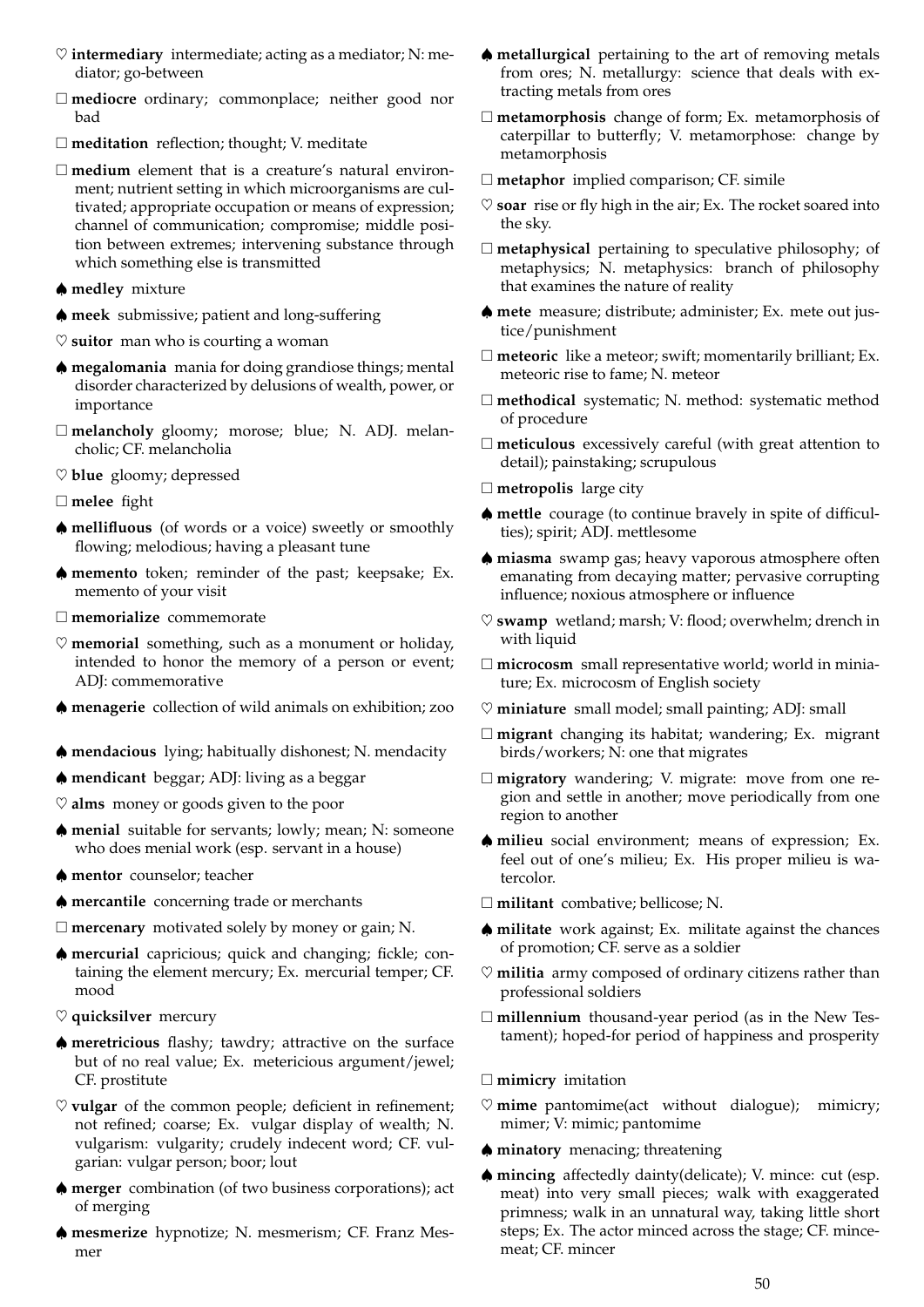- ♥ **dainty** delicate; delicately beautiful; fastidious; not easy to please; Ex. dainty movement/dress
- $\heartsuit$  **exquisite** delicate; very finely made; extremely beautiful; Ex. exquisite piece of jewelry
- ♥ **choice** delicate; of very fine quality
- ♠ **minion** servile dependent; obsequious follower
- ♠ **minuscule(miniscule)** extremely small
- □ **minute** extremely small; CF. minutes: official record of the proceedings at a meeting
- ♠ **minutiae** petty or trivial details; CF. minutia
- **mirage** unreal reflection; optical illusion
- ♠ **mire** entangle; stick in swampy ground; stick or sink in mire; N: bog; deep mud; Ex. sucked deeper into the mire
- ♠ **mirth** merriment; laughter
- ♠ **misadventure** mischance; ill luck; Ex. death by misadventure
- **misanthrope** one who hates mankind; misanthropist
- ♥ **vile** despicable; unpleasant; disgusting; Ex. vile slander
- **misapprehension** error; misunderstanding; V. misapprehend
- □ **miscellany** mixture of writings on various subjects; collection of various items
- $\heartsuit$  **miscellaneous** made up of a variety of parts
- ♠ **mischance** ill luck
- **misconstrue** interpret incorrectly; misinterpret; misjudge
- ♠ **miscreant** wretch; wrongdoer; villain; Ex. kindness to the miscreant; CF. believe
- ♥ **wretch** miserable person; bad or despicable person; ADJ. wretched: miserable; bad; contemptible; vile
- **misdemeanor** minor crime; misdeed; wrongdoing
- ♥ **misconduct** immoral behavior; bad management; V.
- **miserly** stingy; mean
- ♠ **misgivings** doubts
- ♠ **mishap** unfortunate accident
- ♠ **misnomer** wrong or improper name; incorrect designation

- **misogamy** hatred of marriage
- **misogynist** hater of woman; CF. misogyny
- **missile** object to be thrown or projected
- ♠ **missive** letter; written statement; CF. sent
- ♠ **mite** very small object or insect-like creature; small coin
- **mitigate** appease; moderate; make or become less in force or intensity
- ♠ **mnemonic** pertaining to memory; assisting the memory; N: device, such as as formula or rhyme, used as a mnemonic aid
- $\square$  mobile movable; not fixed; N. mobility
- ♠ **mock** ridicule; deride; imitate often in derision
- **mode** prevailing style; current fashion; manner; way of doing something; Ex. in the latest mode; Ex. simple mode of life
- ♠ **modicum** limited quantity; small amount; Ex. He does not have a modicum of sense; CF. moderate
- ♠ **modish** fashionable; conforming to the current fashion
- ♠ **modulate** tone down in intensity; change the intensity or tone of; regulate; change from one musical key to another; Ex. modulate from E to G
- ♠ **mogul** powerful person; Ex. oil moguls; CF. Mogol, Moghul; CF. Mongolian
- □ **molecule** the smallest particle (one or more atoms) of a substance that has all the properties of that substance
- ♠ **mollify** soothe an angry person
- ♠ **mollycoddle** pamper; coddle; baby; indulge excessively
- ♠ **molt(moult)** periodically shed or cast off hairs or feathers (for replacement by a new growth)
- ♠ **molten** melted; Ex. molten lava
- □ **momentous** very important; N. moment; CF. momentary
- **momentum** quantity of motion of a moving body; impetus; moving force
- **monarchy** government under a single ruler
- □ **monastic** related to monks or monasteries; removed from worldly concerns
- **monetary** pertaining to money
- □ **monochromatic** having only one color
- ♥ **monochrome** painting in only one color; ADJ.
- ♥ **monogram** design composed of one or more initials of a name; V.
- ♥ **monograph** scholarly article
- ♠ **monolithic** solidly uniform; unchangeable; unyielding; N. monolith: large block of stone
- **monotheism** belief in one God
- □ **monotony** sameness leading to boredom; monotonousness; ADJ. monotonous; CF. monotone
- ♠ **monumental** massive; impressively large; built as a monument
- ♠ **moodiness** fits of depression or gloom; ADJ. moody: given to changeable moods; subject to periods of depression; gloomy CF. mood: state of mind or emotion
- ♠ **moratorium** legal delay of payment or action; Ex. declare moratorium on the building of new houses
- ♠ **morbid** given to unwholesome or unhealthy thought; moody; characteristic of disease; Ex. morbid curiosity; N. morbidity; CF. disease
- ♠ **mordant** biting; sarcastic; stinging; (apprec.) incisive; cutting; Ex. mordant pen/wit
- ♠ **mores** conventions; moral standards; moral customs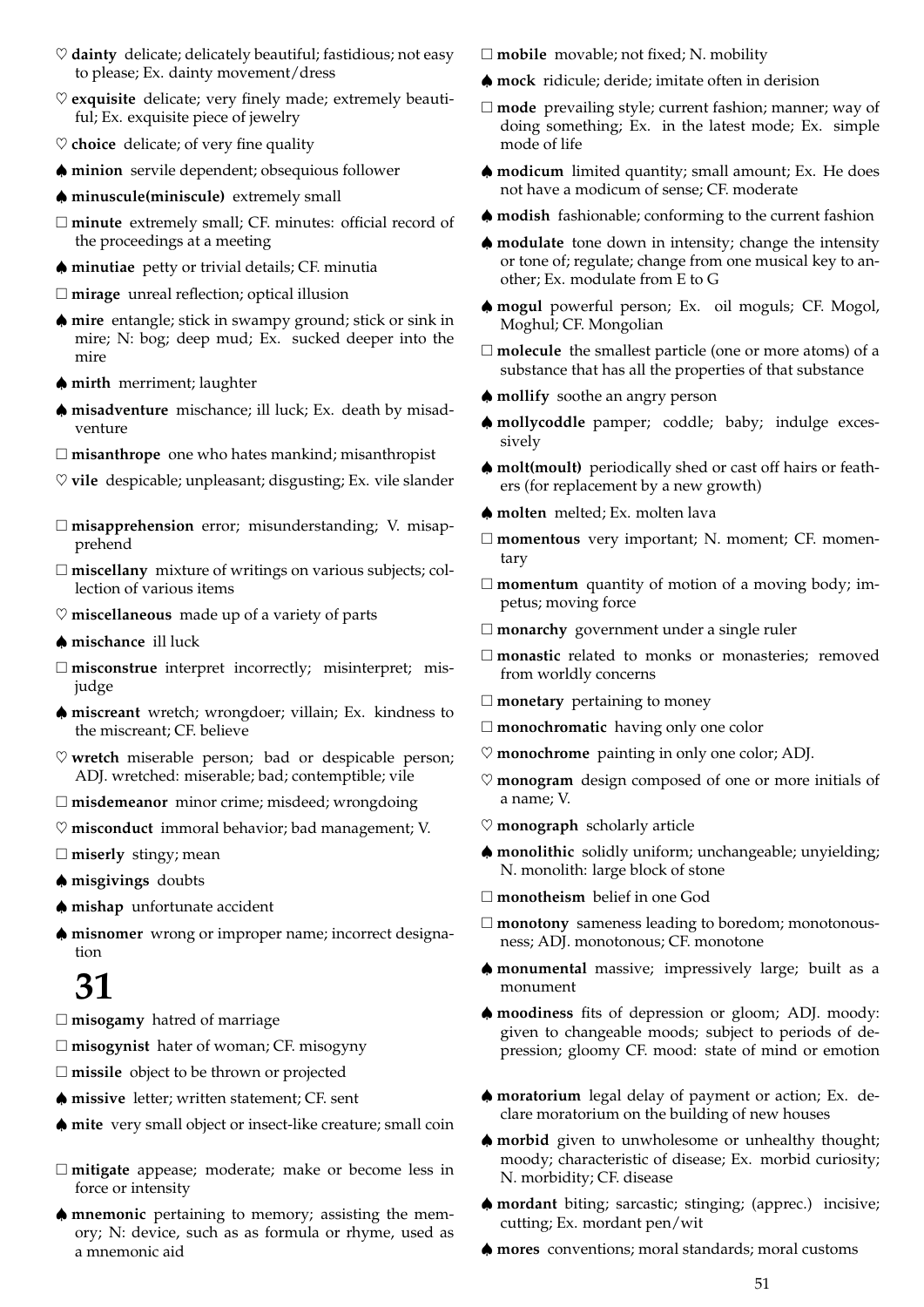- ♠ **moribund** dying; at the point of death; CF. death
- ♠ **morose** ill-humored; sullen; sullenly melancholy
- ♠ **mortician** undertaker; CF. death
- ♥ **undertaker** funeral director; one whose business is to arrange burials
- ♠ **mortify** humiliate by embarassing excessively; shame; punish the flesh; discipline (one's body) by self-denial; Ex. mortified by her blunder; Ex. mortify the flesh; CF. cause to die
- **mosaic** picture made of small colorful inlaid tiles; ADJ.
- ♠ **mote** small speck (esp. of dust)
- $\heartsuit$  speck small piece or mark; Ex. speck of dust in the eye
- ♠ **motif** theme; recurrent thematic element in a musical or literary work; single or repeated pattern; figure
- ♠ **motility** ability to move spontaneously; ADJ. motile: moving spontaneously
- ♠ **motley** multi-colored (as of a garment worn by a jester); mixed; heterogeneous; CF. jester: one who jests (as a paid fool at medieval courts)
- $\heartsuit$  **motto** brief statement used to express a principle
- ♠ **mottled** blotched in coloring; spotted; Ex. mottled face; V. mottle: mark with blotches of different colors
- ♥ **blotch** spot; blot; CF. blot+botch
- $\heartsuit$  **blemish** mar; spoil the beauty or perfection of; N: flaw or defect (that spoils perfection); Ex. blemishes in the crystal; CF. unblemished
- ♠ **mountebank** charlatan; boastful pretender
- ♥ **peddle** travel about selling (wares); CF. foot
- ♠ **muddle** confuse; mix up confusedly; N: state of confusion
- ♠ **muggy** (of weather) warm and damp
- ♠ **mulct** defraud a person of something; swindle; Ex. mulct the boy of his legacy
- ♠ **multifarious** varied; greatly diversified; Ex. multifarious activities
- **multiform** having many forms
- **multilingual** having many languages; fluent in several languages
- □ **multiplicity** state of being numerous or multiple; large number; Ex. multiplicity of details; ADJ. multiple: of more than one element
- ♠ **mundane** worldly as opposed to spiritual; everyday; of the ordinary; Ex. mundane existence; CF. world
- ♠ **munificent** very generous in giving; Ex. munificent benefactor; N. munificience
- ♠ **mural** wall painting
- ♠ **murky** dark and gloomy; thick with fog; vague; Ex. murky night/fog; N. murk: partial or complete darkness; gloom
- ♠ **muse** ponder at length; N: source of inspiration (esp. of a poet)
- ♠ **musky** having the odor of musk; N. musk: odorous substance secreted by an Asian deer
- ♠ **muster** gather; assemble (troops); Ex. muster up one's strength for the ordeal; N.
- ♠ **musty** stale (in odor or taste); spoiled by age; CF. moist
- **mutablility** ability to change in form; fickleness; ADJ. mutable: able to change; fickle; CF. mutate; CF. mutant
- □ **muted** silent; muffled; toned down; Ex. muted traffic noise
- $\heartsuit$  **mute** silent; without speech; not pronounced; unable to speak; N: one who is incapable of speech; V: soften the sound, color, shade of
- ♠ **mutilate** maim; injure lastingly; deprive of a limb or an essential part
- ♠ **mutinous** unruly; rebellious; Ex. mutinous teenagers; N. mutiny: open rebellion; CF. mutineer
- ♠ **myopic** nearsighted; lacking foresight; N. myopia
- ♠ **myriad** very large number; ADJ. CF. ten thousand
- ♠ **nadir** lowest point; point on the celestial sphere diametrically opposite the zenith
- $\Box$  naiveté(naivety) quality of being unsophisticated; simplicity; artlessness; gullibility; ADJ. naive(naïve): ingenuous; lacking worldliness; simple; credulous
- **narcissist** conceited person; N. narcissism; CF. narcissus
- □ **narrative** related to telling a story; N: narrated account; story; V. narrate: tell (a story); CF. narration
- ♠ **nascent** incipient; coming into being or existence; Ex. nascent ability in music

- **natation** swimming
- ♠ **natty** neatly or smartly dressed; dapper; smart; Ex. natty dresser
- ♥ **smart** intelligent; quick and energetic; fashionable; Ex. smart pace/restaurant; V: cause or feel a sharp pain; N: smarting pain
- □ **nauseate** cause to become sick; fill with disgust; fill nausea
- ♥ **nausea** feeling of sickness and desire to vomit; disgust; CF. seasickness
- ♥ **nauseous** causing nausea; feeling nausea
- □ **nautical** pertaining to ships or navigation
- ♠ **navigable** (of a body of water) wide and deep enough to allow ships to pass through; (of a ship or aircraft) able to be steered
- ♠ **nebulous** vague; hazy; cloudy; of a nebula; Ex. nebulous proposal
- $\heartsuit$  **nebula** diffuse mass of interstellar dust or gas; galaxy
- ♠ **necromancy** black magic; sorcery; dealings with the dead; art that professes to communicate with the spirits of the dead so as to predict the future; CF. necromancer; CF. necro+divination; CF. necro-: death; Ex. necropolis
- ♠ **nefarious** very wicked
- □ **negate** cancel out; nullify; cause to have no effect; deny; N. negation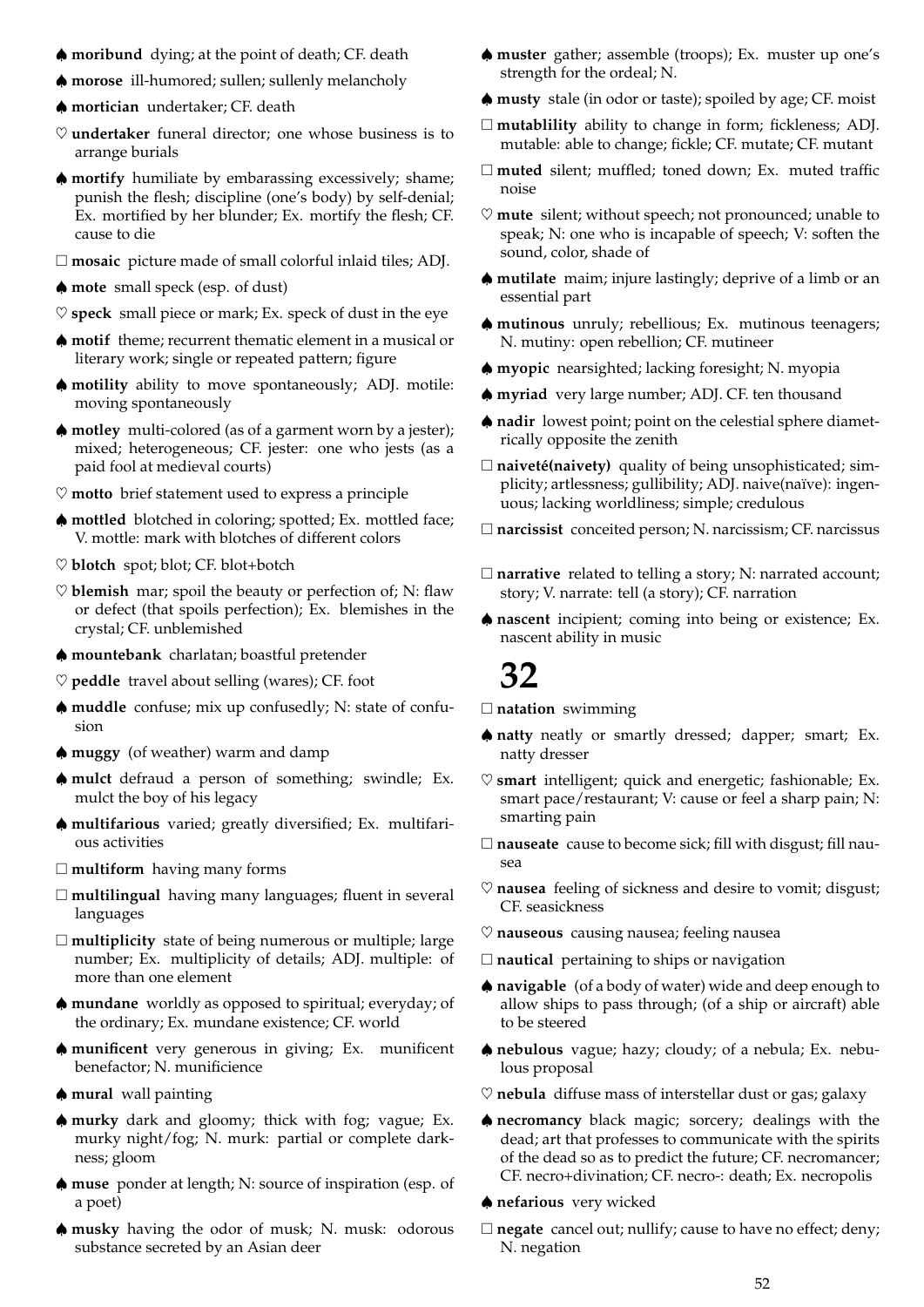- □ **negligence** neglect; failure to take reasonable care; ADJ. negligent: neglectful; lax; not taking enough care
- □ **negligible** so small, trifling, or unimportant as to be easily disregarded
- **nemesis** someone seeking revenge; source of downfall or ruin; CF. Nemesis
- ♠ **neologism** new or newly coined word or phrase
- ♠ **neophyte** recent convert; new member of a religious group; beginner; CF. plant
- ♠ **nepotism** favoritism (to a relative); CF. nephew
- ♥ **favoritism** display of partiality toward a favored person
- ♠ **nether** lower; Ex. nether garments/regions
- ♠ **nettle** irritate; annoy; vex; ADJ. nettlesome
- ♠ **nexus** connection
- ♠ **nib** beak(bill); pen point
- ♠ **nicety** precision; accuracy; minute distinction or difference; Ex. to a nicety: exactly; precisely; Ex. distinguish between niceties
- ♠ **niggardly** meanly stingy; parsimonious; N. niggard: stingy person
- ♠ **niggle** spend too much time on minor points (esp. when finding fault); find fault; Ex. niggle over details; ADJ. niggling
- ♠ **nihilist** one who considers traditional beliefs to be groundless and existence meaningless; absolute skeptic; revolutionary terrorist; CF. nihilism: belief that nothing has meaning or value; belief that destruction of existing political or social institutions is necessary for future improvement
- ♠ **nip** snip off; stop something's growth or development; bite; make numb with cold; Ex. nip the plan; Ex. A guard dog nipped the postman; Ex. fingers nipped by the extreme chill
- $\heartsuit$  snip short quick cut with scissors; V: cut with scissors
- $\heartsuit$  **pinch** squeeze between the thumb and a finger, or other edges; Ex. I had to pinch myself to make sure I wasn't dreaming. N: amount that can be held between the thumb and a finger
- ♠ **nirvana** in Buddhist teachings, the ideal state in which the individual loses himself in the attainment of an impersonal beatitude
- $\heartsuit$  **impersonal** not being a person; not showing personal feelings; Ex. impersonal force/manner/organization
- □ **nocturnal** done or active at night; Ex. nocturnal animals/raids; CF. nocturne
- ♠ **noisome** foul smelling; very unpleasant; unwholesome
- **nomadic** wandering; N. nomad: tribe who migrates from place to place
- □ **nomenclature** terminology(system of specialized words); system of names or naming things
- □ **nominal** in name only; of a name; trifling; (of a sum of money) very small; CF. nominate: propose as a candidate; appoint
- ♠ **nonchalance** indifference; lack of concern; composure; ADJ. nonchalant: unconcerned; cool; indifferent; Ex. nonchalant attitude to his debts
- □ **noncommittal** neutral; refusing commitment to a particular opinion; unpledged; undecided
- ♠ **nondescript** undistinctive; ordinary; ordinary-looking; Ex. nondescript fellow in a crowd
- □ **nonentity** person of no importance; nonexistence
- ♠ **nonplus** put at a loss; bring to a halt by confusion; perplex; CF. no more
- □ **nostalgia** homesickness; longing for the past; Ex. nostalgia for the clothes of 1920s; ADJ. nostalgic
- ♠ **nostrum** questionable medicine; quack medicine; CF. our (remedy)
- □ **notable** conspicuous; worthy of note; remarkable; important; distinguished; noted
- **notoriety** disrepute; ill fame
- $\heartsuit$  **nova** star that suddenly becomes much brighter and then returns to its original brightness
- ♠ **novelty** something new; newness; ADJ. novel: new; original
- **novice** beginner
- **noxious** harmful; CF. obnoxious
- ♠ **nuance** shade of slight difference in meaning or color; subtle distinction
- $\heartsuit$  shade slight difference in degree; nuance; degree of color; Ex. shades of meaning/grey
- ♥ **gradation** series of gradual stages; degree in such a progression
- ♠ **nubile** marriageable; of marriageable age; CF. connubial
- ♠ **nugatory** worthless; futile
- □ **nullify** make invalid; make null; invalidate
- ♠ **numismatist** person who collects coins; N. numismatics: study or collection of money, coins, and medals
- ♠ **nuptial** related to marriage or the wedding ceremony; N. nuptials: wedding ceremony
- ♠ **nurture** nourish; feed; educate; rear; care for while it is growing or developing; foster; cultivate; N: something that nourishes; rearing
- ♠ **nutrient** nourishing substance; ADJ: providing nourishment
- ♥ **nutrition** process of nourishing or being nourished; CF. malnutrition
- $\heartsuit$  **nutritious** providing nourishment
- ♥ **nourish** provide with food necessary for life and growth
- ♥ **nourishment** something that nourishes; food
- ♠ **oaf** stupid awkward person; CF. elf
- □ **obdurate** stubborn; refusing to change one's belief
- □ **obeisance** bow (to show respect and obedience)
- **obelisk** tall column tapering(becoming gradually narrower toward the end) and ending in a pyramid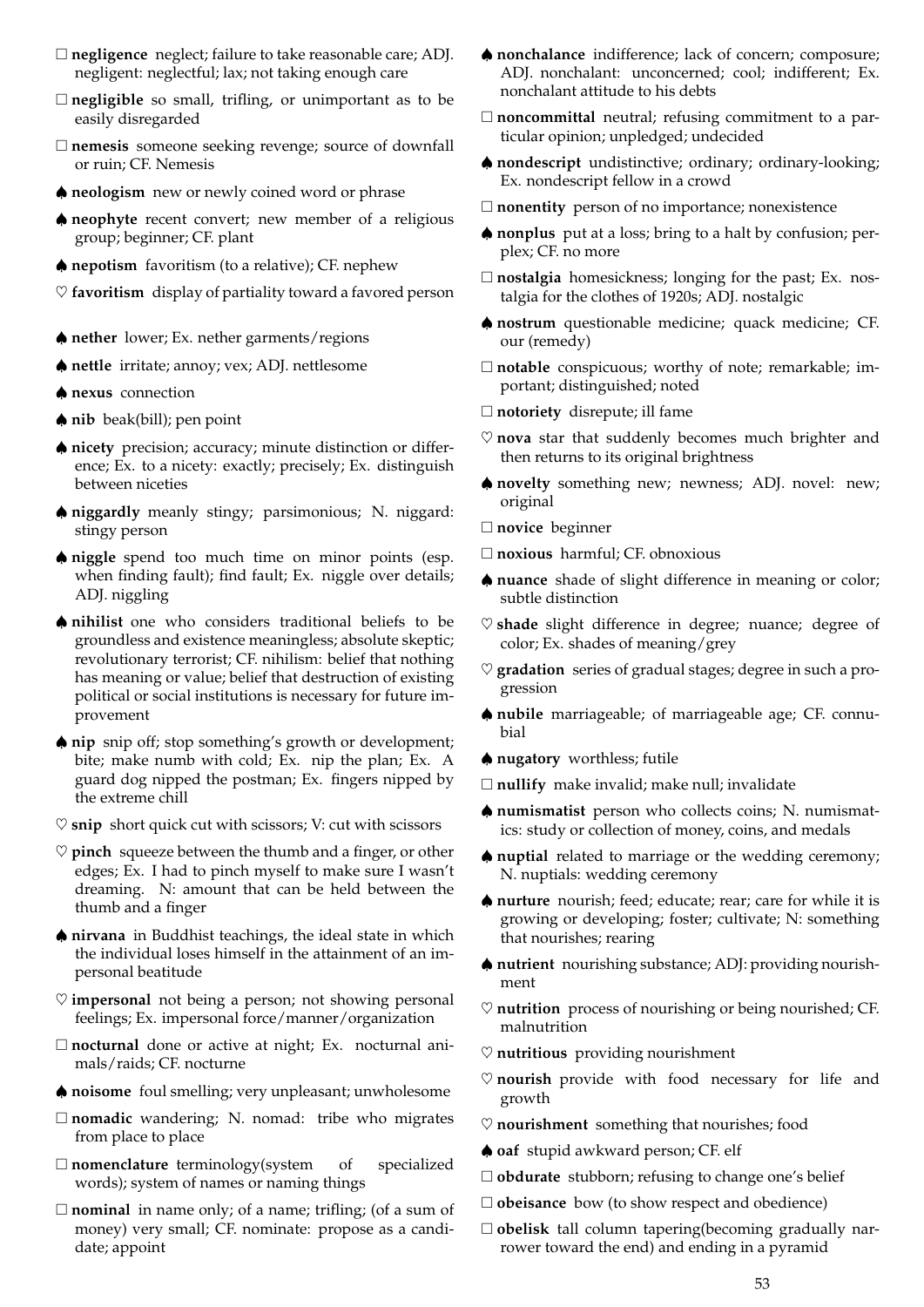- **obese** excessively fat; N. obesity
- ♠ **obfuscate** confuse; muddle; cause confusion; make needlessly complex; make so confused as to be difficult to understand
- ♠ **obituary** death notice (esp. in a newspaper); ADJ.
- □ **objective** not influenced by emotions; fair; N: goal; aim
- □ **obligatory** binding; required; compulsory; V. oblige: constrain; make grateful; do a favor; accommodate
- □ **oblique** indirect; slanting (deviating from the perpendicular or from a straight line); Ex. oblique reference
- □ **obliterate** destroy completely; wipe out; Ex. obliterate the village
- □ **oblivion** obscurity; condition of being completely forgotten; forgetfulness
- ♠ **oblivious** inattentive or unmindful; unaware; wholly absorbed; forgetful(having the habit of forgetting)
- **obloquy** slander; disgrace; infamy
- ♠ **obnoxious** offensive; disagreeable; Ex. obnoxious smell
- □ **obscure** dark; vague; unclear; not well known; Ex. obscure meaning/village; V: darken; cover; make unclear; Ex. obscure the moon/meaning
- **obsequious** slavishly attentive; servile; full of servile compliance; sycophantic
- $\heartsuit$  **slavish** of or like a slave; servile; showing no originality; copied very closely; Ex. slavish devotion/copy of the original
- **obsequy** funeral ceremony
- **obsessive** related to thinking about something constantly; of an obsession; preoccupying; N. obsession: compulsive preoccupation with a fixed idea; compulsive idea; V. obsess: preoccupy the mind of excessively
- **obsidian** black volcanic rock
- ♥ **scion** detached plant shoot used in grafting; descendant

- **obsolete** outmoded; no longer used
- **obstetrician** physician specializing in delivery(assisting in giving birth) of babies; N. obstetrics; CF. midwife
- **obstinate** stubborn; hard to control or treat; Ex. obstinate cough; N. obstinacy
- **obstreperous** boisterous; noisy and uncontrollable
- ♠ **obtrude** push (oneself or one's ideas) forward or intrude; impose (oneself or one's ideas) on others; butt in; stick out or extrude; thrust out; Ex. obtrude A on B; ADJ. obtrusive; N. obtrusion; CF. unobtrusive
- □ **obtuse** blunt; not sharp; stupid; slow in understanding
- □ **obviate** make unnecessary; get rid of; Ex. obviate the need
- **Occident** the West
- ♠ **occlude** shut; close; obstruct; Ex. A blood clot occluded an artery.
- **occult** mysterious; secret; supernatural; beyond human comprehension; CF. mysterious to human ?; OP. bare
- **oculist** physician who specializes in treatment of the eyes
- ♠ **odious** arousing strong dislike; hateful(causing hatred); vile
- ♠ **odium** detestation; quality of being odious; hatefulness; disrepute (resulting from hateful conduct)
- ♠ **odoriferous** giving off an odor
- **odorous** having an odor
- ♠ **odyssey** long, eventful, adventurous journey
- □ **offensive** attacking; insulting; distasteful; V. offend: violate; hurt the feelings of; N. offense: offending; violating of a moral or social code; crime; attack; Ex. first offense
- □ **offhand** casual; done without prior thought or preparation
- ♠ **officious** meddlesome; excessively pushy in offering one's services; overly eager in offering unwanted services or advices; Ex. officious bellboy
- $\heartsuit$  **pushy** disagreeably aggressive
- ♠ **ogle** look at amorously; make eyes at; Ex. old men ogling young girls
- ♠ **olfactory** concerning the sense of smell
- **oligarchy** government by a privileged few
- **ominous** threatening; of an evil omen
- $\heartsuit$  threat sign or warning (of coming danger); Ex. threat of rain; V: express a threat; give warning of (something bad); Ex. The cloud threatens rain.
- **omnipotent** all-powerful; having unlimited power
- **omnipresent** universally present; ubiquitous
- **omniscient** all-knowing
- **omnivorous** eating both plant and animal food; devouring everything
- ♠ **onerous** burdensome
- ♠ **onomatopoeia** words formed in imitation of natural sounds
- ♥ **rustle** make slight sounds like silk moving or being rubbed together
- **onslaught** vicious assault; fierce attack; Ex. unexpected onslaught of the enemy
- $\heartsuit$  **slaughter** killing of animals for food; massacre; V: butcher (animals) for food; kill in large numbers
- ♠ **onus** burden; responsibility
- $\heartsuit$  **spare** give; use; refrain from harming; save from experiencing; exempt; Ex. spare me 5 minutes; Ex. Take this money and spare my life; Ex. The emperor was spared the onus; ADJ: kept in reserve; free for other use; unoccupied; Ex. spare time
- ♠ **opalescent** iridescent; lustrous; like an opal; N. opalescence
- □ **opaque** dark; not transparent; N. opacity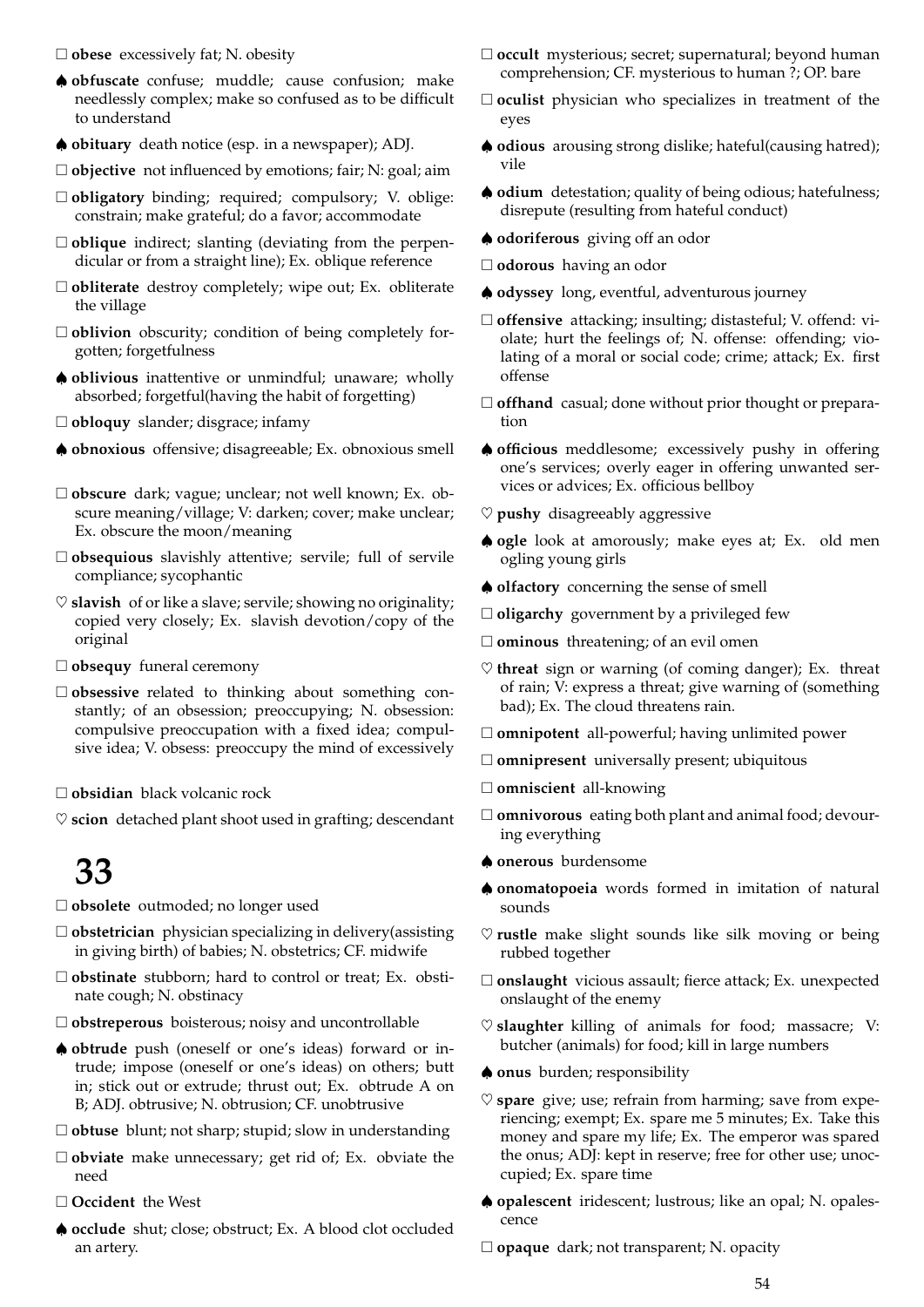- □ **opiate** medicine to induce sleep or deaden pain; something that relieves emotions or causes inaction; sleepproducing drug containing opium
- **opportune** timely; well-chosen
- **opportunist** individual who sacrifices principles for expediency by taking advantage of circumstances; N. opportunism
- ♠ **opprobrium** infamy; disgrace arising from shameful conduct; vilification(slander); scorn; contempt; Ex. opprobrium hurled against him; ADJ. opprobrious: expressing contempt; shameful or infamous
- **optician** maker and seller of eyeglasses
- □ **optimist** person who looks on the bright side; N. optimism
- □ **optimum** most favorable; optimal; N: most favorable condition
- □ **optional** not compulsory; left to one's choice; N. option: act of choosing; choice; freedom or power to choose; something available as a choice; Ex. have no option; Ex. two options
- □ **optometrist** one who fits glasses to remedy visual defects
- **opulence** extreme wealth; luxuriousness; abundance; ADJ. opulent: possessing great wealth; abundant
- ♠ **opus** work (esp. musical composition); Ex. magnum opus: masterpiece; CF. opera
- ♠ **oracular** of an oracle; prophetic; uttered as if with divine authority; mysterious or ambiguous; hard to understand; N. oracle: wiser person; prophecy made by an oracle
- **orator** public speaker
- □ **oratorio** dramatic poem set to music; long musical work with singing but without acting; CF. cantata
- ♠ **ordain** decree or command; grant holy orders; predestine; install as a minister, priest, or rabbi; N. ordainment; CF. ordination
- **ordeal** severe trial or affliction; difficult experience; trial(test of patience or endurance); affliction
- **ordinance** decree; authoritative order
- ♠ **ordination** ceremony conferring holy orders; ceremony of ordaining a priest
- ♠ **orgy** wild drunken revelry; unrestrained indulgence in an activity; Ex. orgy of shopping
- □ **orient** get one's bearings; adjust; make familiar with a situation; orientate
- □ **orientation** act of finding oneself in society; orienting
- ♠ **orifice** mouthlike opening; small opening (esp. to a cavern or passage of the body); CF. mouth
- □ **ornate** excessively or elaborately decorated
- ♠ **ornithologist** scientific student of birds; N. ornithology: scientific study of birds
- □ **orthodox** traditional; (of someone) conservative in belief; adhering to an established doctrine
- ♠ **orthography** correct spelling; CF. ortho-: straight; correct; Ex. orthodontics
- **oscillate** vibrate pendulumlike; waver
- ♠ **osseous** made of bone; bony
- ♠ **ossify** change or harden into bone; become hard and unchanging in one's ideas
- **ostensible** apparent; appearing as such; professed(pretended); pretended; Ex. ostensible purpose of the expedition
- $\heartsuit$  apparent evident; easily seen or understood; appearing as such; Ex. apparent improvement
- ♠ **ostentatious** showy; trying to attract attention; pretentious; N. ostentation: showy display
- ♠ **ostracize** banish from a group; exclude from public favor; ban; Ex. His friends ostracized him. N. ostracism
- ♥ **blackball** vote against (an applicant); ostracize; N: negative vote
- ♠ **oust** expel; drive out; force out; N. ouster: ousting
- **outlandish** bizzare; peculiar; unconventional
- □ **outmoded** no longer in fashion or use; no longer stylish; old-fashioned
- ♠ **outskirts** fringes; outer borders (as of a city); Ex. outskirts of Boston
- **outspoken** candid; blunt
- $\heartsuit$  **blunt** having a dull edge; abrupt and frank in speech or manner; brusque; V: make or become blunt
- ♠ **outstrip** outrun; surpass; outdo
- □ **outwit** outsmart; defeat by behaving more cleverly
- ♠ **ovation** enthusiastic applause
- **overbearing** bossy; domineering and arrogant; decisively important; Ex. overbearing manner/importance; V. overbear: dominate
- □ **overt** open to view; public; not secret; CF. covert
- ♠ **overweening** arrogant; presumptuous

- ♠ **overwrought** nervous or excited; extremely agitated; hysterical; wrought-up; CF. wrought: made or done
- ♥ **hysteria** excessive or uncontrollable excitement; N. hysteric: person suffering from hysteria; CF. hysterics: attack of hysteria
- **ovoid** egg-shaped; CF. ovum; CF. ovulate
- **pachyderm** thick-skinned animal
- **pacifist** one opposed to force; antimilitarist; ADJ. N. pacifism: opposition to war as a means of resolving disputes
- □ **pacify** soothe; make calm or quiet; subdue; bring peace to
- ♠ **paean** song of praise or joy; Ex. paeans celebrating the victory
- ♠ **painstaking** taking pains; showing hard work; taking great care; very careful and through
- ♠ **palatable** agreeable; pleasing to the taste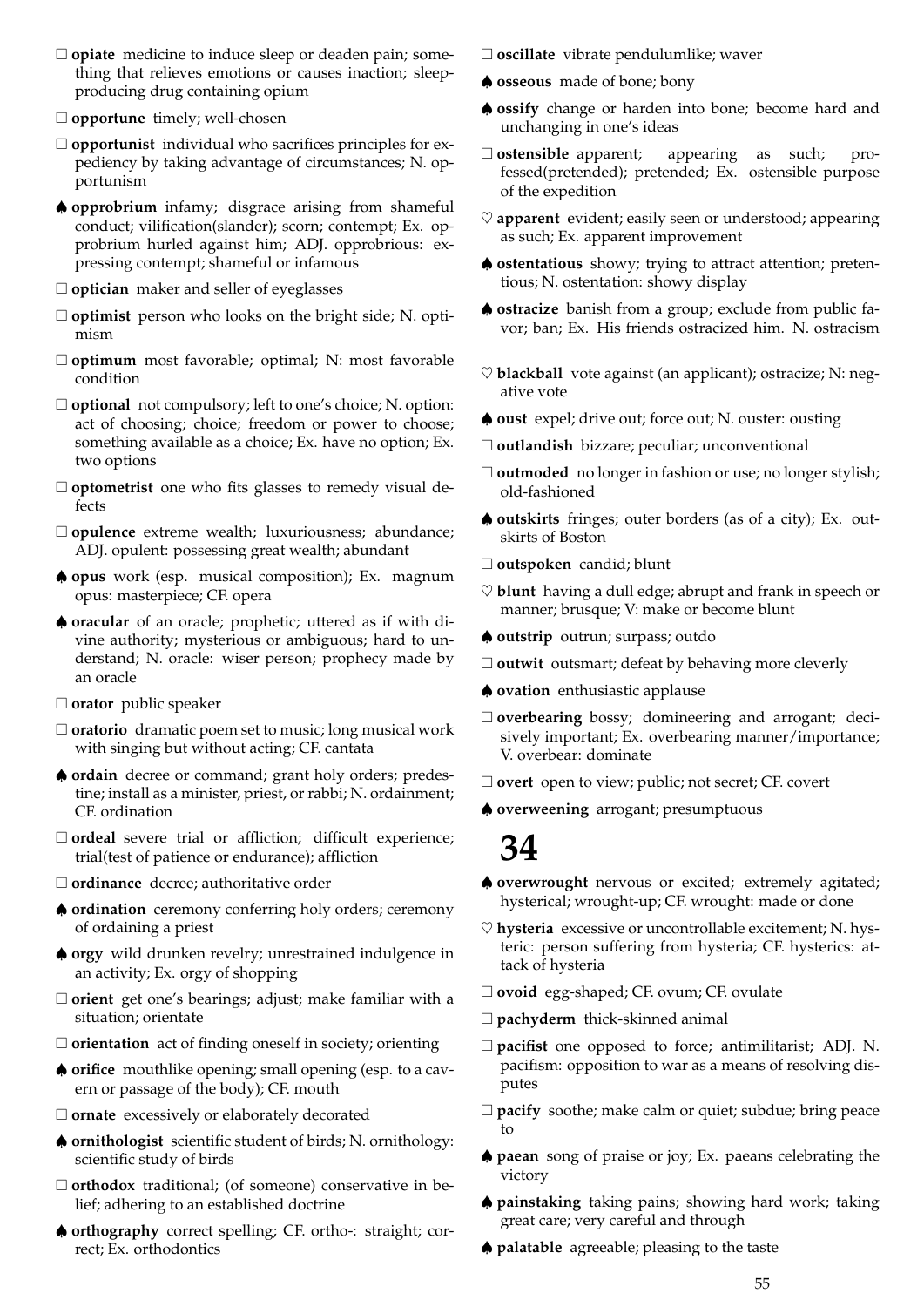- ♠ **palate** roof of the mouth; sense of the taste
- ♠ **palatial** of or suitable for a palace; magnificent
- ♠ **paleontology** study of prehistoric life or fossils; CF. paleo-: ancient or prehistoric; Ex. paleography: study of ancient written documents
- **palette** board on which painter mixes pigments(coloring matters)
- ♠ **palimpsest** parchment or piece of writing material used for second time after original writing has been erased
- $\heartsuit$  **parchment** writing material made from the skin of a sheep or goat
- ♠ **pall** become boring; grow tiresome
- ♠ **pallet** small poor bed; Ex. straw pallet
- ♠ **palliate** ease pain (without curing); make less severe or offensive (a crime or illness)
- ♠ **pallid** pale; wan; Ex. pallid complexion
- □ **palpable** tangible; (of something bad) easily perceptible; obvious; Ex. palpable blunder
- ♠ **palpitate** throb; beat rapidly; flutter; tremble; Ex. Her heart began to palpitate.
- $\heartsuit$  **throb** (of a heart or machine) beat rapidly or violently; N. Ex. hearthrob: heartbeat; sweetheart
- ♠ **paltry** insignificant; petty; trifling; contemptible; Ex. paltry sum; CF. trash
- ♠ **pan** criticize harshly
- □ panacea cure-all; remedy for all diseases
- ♠ **panache** flair; manner of doing things without any difficulty (causing admiration); flamboyance; bunch of feathers (on a helmet); Ex. with great panache; CF.  $\Phi$ 아래로 천을 빼내는 솜씨
- □ **pandemic** widespread; affecting the majority of people; N: pandemic disease; CF. all people
- $\square$  **pandemonium** wild tumult(commotion); wild noisy disorder; CF. Paradise Lost
- ♠ **pander** cater to (the low desires of others)
- $\heartsuit$  **cater** provide food and drink (for); cater to: try to satisfy (desires of a bad kind)
- ♠ **panegyric** formal praise; encomium; Ex. I don't deserve such panegyrics.
- □ **panoramic** denoting an unobstructed and comprehensive view; N. panorama: unbroken view of a wide area
- **pantomime** acting without dialogue; V.
- **papyrus** ancient paper made from stem of papyrus plant
- ♠ **parable** short simple story teaching a moral
- **paradigm** model; example that serves as a model; pattern; list of all the inflectional forms of a word
- $\Box$  **paradox** something apparently contradictory in nature (that may nonetheless be true); statement that looks false but is actually correct
- **paragon** model of perfection; Ex. paragon of virtue
- □ **parallelism** state of being parallel; similarity; analogy
- ♥ **parallel** similar; analogous; corresponding; N: parallel line; person or thing that is parallel (to another); similarity; Ex. know of no parallel to the case; Ex. without parallel; V: be similar to; make parallel; Ex. Your experience parallels mine; CF. unparalleled
- ♠ **parameter** limit; independent variable; Ex. parameters of the problem; Ex. within the parameters of the budget
- **paramount** foremost in importance; supreme; CF. para-: beyond; above; Ex. paranormal
- **paramour** illicit lover
- ♥ **inamorata** woman whom a man loves
- **paranoia** psychosis marked by delusions of grandeur or persecution; N: ADJ: paranoid, paranoiac
- **paraphernalia** equipment; odds and ends used in a particular activity; personal belongings; Ex. photographic paraphernalia; CF. married woman's property exclusive of her dowry
- $\heartsuit$  **dowry** money or property brought by a bride to her husband at marriage
- **paraphrase** restate a passage in one's own words while retaining thought of author; N: restatement of a text in other words
- □ **parasite** animal or plant living on another; toady; sycophant; CF. para-: beside
- $\heartsuit$  infest inhabit in numbers large enough to be harmful; Ex. Mice infested the house; Ex. shark-infested waters
- ♠ **parched** extremely dry; very thirsty; V. parch: make or become extremely dry (by exposure to heat)
- ♠ **pariah** social outcast; Ex. Mariah the pariah
- $\heartsuit$  **outcast** one that has been excluded from a society; ADJ.
- □ **parity** equality; close resemblance; CF. disparate
- ♠ **parlance** language; manner of speaking; idiom; Ex. in legal/common parlance
- ♠ **parley** conference (between opponents); CF. speak
- ♠ **parochial** narrow in scope or outlook; provincial; related to parishes
- $\heartsuit$  **parish** area in the care of a single priest and served by one main church
- ♥ **outlook** point of view; view from a particular place; expectation for the future; prospect; Ex. outlook on life; Ex. pleasing outlook; Ex. weather outlook
- **parody** humorous imitation; spoof; takeoff; travesty; V.
- $\heartsuit$  **spoof** parody
- $\heartsuit$  **takeoff** burlesque; act of leaving the ground
- □ **paroxysm** fit or attack of pain, laughter, rage; sudden outburst
- ♠ **parquet** floor made of wood strips inlaid in a mosaic like matter; CF. strip: long narrow piece
- □ **parry** ward off a blow; deflect; Ex. He parried the unwelcome question very skillfully; N. CF. 막는다는 개념 이 아님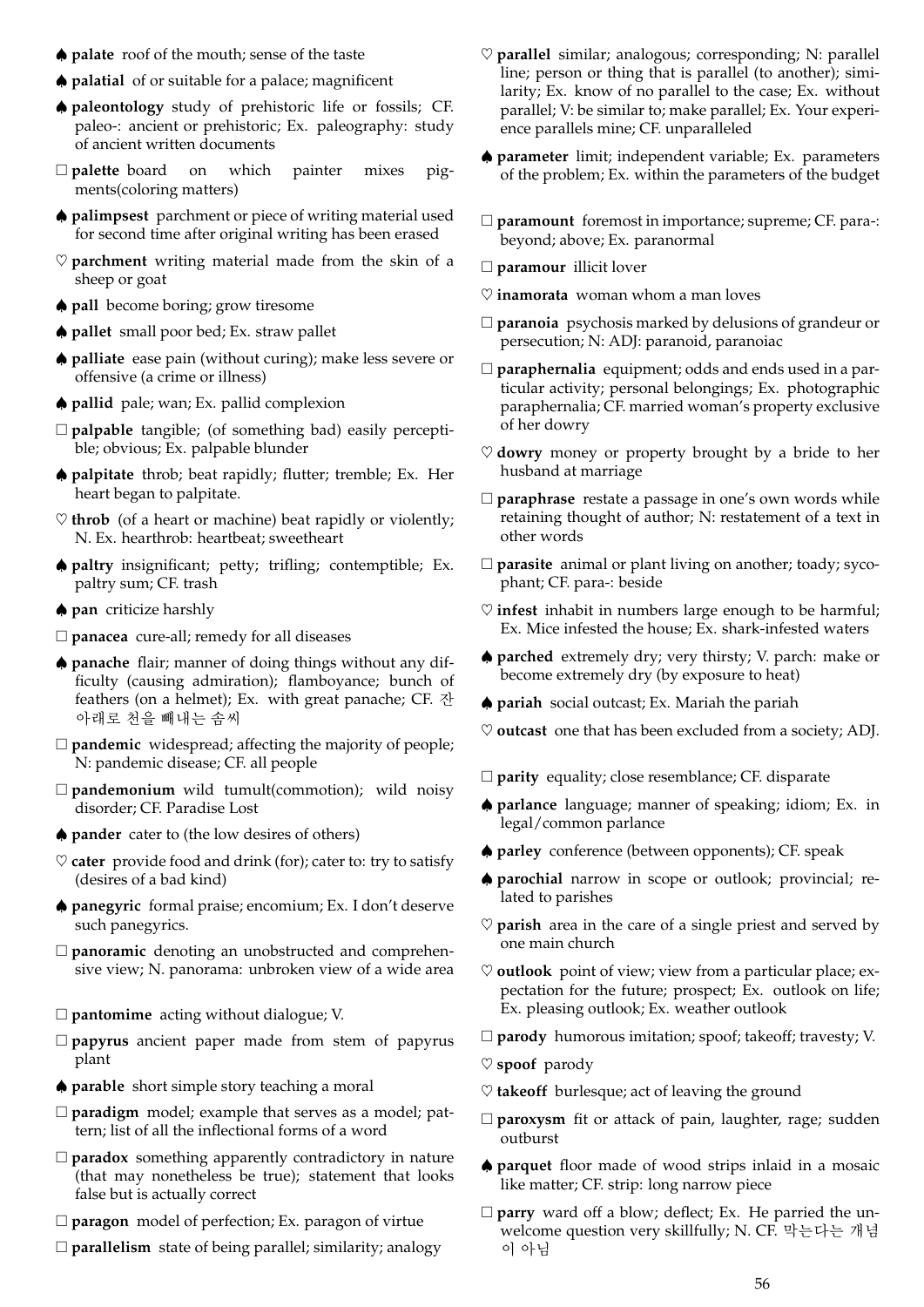- $\heartsuit$  **ward** administrative division of a city; division in a hospital or prison; incompetent person placed under the protection of a guardian; V: guard; ward off: avert
- □ **parsimony** stinginess; excessive frugality; ADJ. parsimonious
- □ **partial** incomplete; favoring one side over another; having a liking for something
- $\Box$  **partiality** state of being partial; inclination; favorable bias; special fondness; preference
- ♠ **partisan** one-sided; prejudiced; committed to a party (with dislike of any others); N: strong supporter of a party; guerrilla
- $\heartsuit$  **parvenu** upstart; newly rich person
- **partition** divide into parts
- ♠ **pass´e** old-fashioned; past the prime
- □ **passive** not active; acted upon; receiving an action without acting in return; accepting without resistance
- ♠ **pastiche** imitation of another's style in musical composition or in writing; work of art openly imitating the works of other artists
- □ **pastoral** rural; of rural life; idyllic; of a pastor
- □ **patent** obvious; easily seen; open for the public to read; of or protected by a patent; Ex. patent to everyone; N.
- □ **pathetic** causing sadness, compassion, pity; touching
- $\heartsuit$  **touching** causing a feeling of pity or sympathy; pathetic; V. touch: cause to feel pity or sympathy; ADJ. touched
- □ **pathological** pertaining to disease; N. pathology: study of disease
- ♠ **pathos** tender sorrow; pity; quality in art or literature that produces these feelings; Ex. pathos that runs through the novel
- ♠ **patina** green crust on old bronze works or copper; tone slowly taken by varnished painting
- $\heartsuit$  **varnish** paint used to coat a surface with a glossy film; glossy coating produced by using this substance; Ex. nail varnish; V.
- ♠ **patois** local or provincial dialect
- **patriarch** father and ruler of a family or tribe
- ♠ **patrician** noble; aristocratic; N: person of high rank; aristocrat; CF. member of the governing classes in ancient Rome; CF. plebian
- □ **patronize** support; act superior toward; treat in a condescending manner; be a customer of; N. patron: one that supports; regular customer; N. patronage; CF. boycott
- **paucity** scarcity; dearth
- **pauper** very poor person
- ♠ **peccadillo** slight offense or fault; CF. sin
- $\heartsuit$  **swipe** hit with a sweeping motion; N.

 $\square$  **pecuniary** pertaining to money

- **pedagogue** teacher; CF. child leader
- **pedagogy** teaching; art of education
- ♠ **pedant** scholar who overemphasizes book learning, trivial details of learning, or technicalities
- ♠ **pedantic** bookish; showing off learning; marked by an excessive ostentatious concern for book learning; N. pedantry
- ♥ **bookish** fond of books and reading
- ♥ **studious** given to diligent study
- ♠ **pedestrian** ordinary; dull; unimaginative(lacking in imagination); going on foot; Ex. pedestrian prose; N.
- $\heartsuit$  **precinct** division of a city for election or police purposes; precincts: space that surrounds a building; Ex. precincts of the college
- ♥ **pedigree** ancestry; lineage
- **pediatrician** physician specializing in children's diseases; N. pediatrics
- **peerless** having no equal; incomparable
- $\heartsuit$  peer one who has equal standing with another; nobleman; V: look intently; N. peerage; CF. peeress
- ♠ **pejorative** (of a word or phrase) suggesting that someone is of little value; negative in connotation; having a belittling effect; Ex. Many women now considers "housewife" a pejorative expression, because it patronized them.
- ♠ **pell-mell** in confusion; disorderly; Ex. dash pell-mell
- ♠ **pellucid** transparent; limpid(crystal clear); clear in meaning; easy to understand
- ♠ **penance** self-imposed punishment for sin; Ex. do penance for one's sins; CF. penitent
- ♠ **penchant** strong inclination; strong liking (esp. for something that is disapproved of by other people); Ex. penchant for fast cars
- **pendant(pendent)** hanging down from something; pending; N: ornament (hanging from a necklace etc.)
- ♥ **pending** not yet decided or settled; impending; Ex. pending decision; PREP. while awaiting; until; Ex. delay the decision pending his return
- ♠ **pendulous** hanging; suspended
- $\heartsuit$  **suspend** cause to stop for a period; interrupt; hold in abeyance; defer; hang from above; exclude for a period from a position; Ex. suspended state; Ex. suspend judgment; Ex. suspended from the team; N. suspension
- ♥ **suspense** state of being undecided; anxiety or apprehension resulting from uncertainty
- **penitent** repentant; N.
- ♠ **pensive** dreamily or deeply thoughtful; sadly thoughtful; thoughtful with a hint of sadness; contemplative; CF. think over
- ♠ **penumbra** partial shadow (in an eclipse); CF. almost shadow
- **penury** extreme poverty; stinginess; ADJ. penurious: very poor; stingy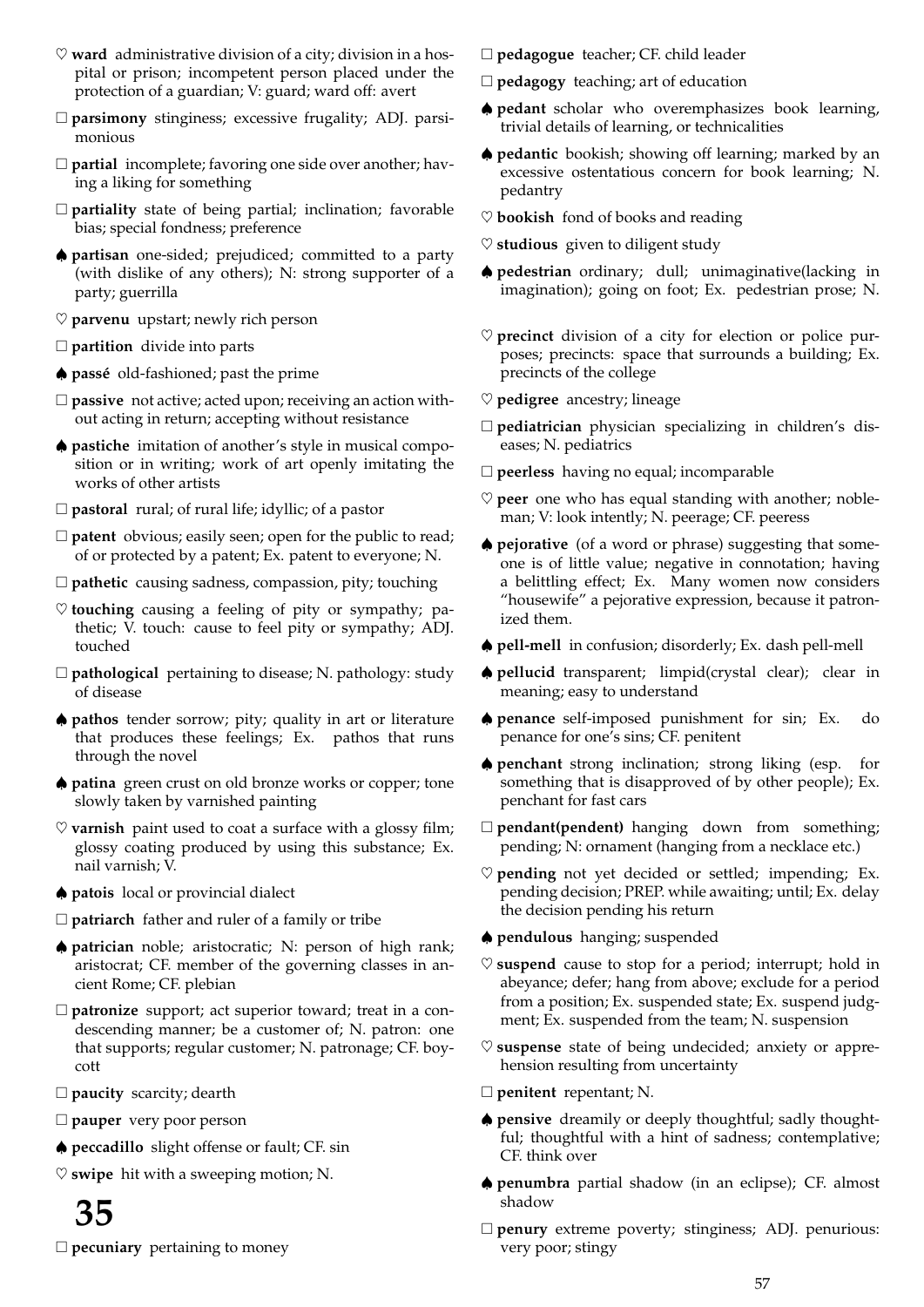- ♠ **peon** landless agricultural worker; bond servant; menial worker; N. peonage
- **perceptive** insightful; showing a good ability at perceiving and understanding; aware; wise; of perception
- ♠ **percussion** striking one object against another sharply; Ex. percussion instrument; N: striking together of two bodies; sound caused by percussion
- ♠ **perdition** damnation; complete ruin; hell
- $\heartsuit$  **damn** condemn; criticize severely; condemn to everlasting punishment; doom; bring to ruin; N. damnation
- $\heartsuit$  **doom** condemnation to a severe penalty; ruin; fate (esp. a tragic or ruinous one); V.
- **peregrination** journey; V. peregrinate
- ♠ **peremptory** demanding and leaving no choice; imperative; Ex. peremptory decree/knock
- **perennial** something long-lasting; perennial plant; ADJ: lasting through the year or many years; lasting for a long time; enduring
- □ **perfidious** treacherous; disloyal; N. perfidy: treachery
- □ **perforate** pierce; put a hole through
- $\Box$  **perfunctory** done routinely and with little care; superficial; not thorough; lacking interest, care, or enthusiasm; Ex. perfunctory kiss
- □ **perigee** point of moon's orbit when it is nearest the earth; CF. apogee
- **perimeter** outer boundary; length of the outer boundary; circumference
- $\heartsuit$  **bound** leap or spring; limit or confine; constitute the limit of; Ex. bounded by Canada; N: leap or jumping; boundary; ADJ: certain; having a duty to do something (legally or morally); confined by bonds; Ex. We are bound to be late; Ex. I am bound to say my opinion; CF. bounce, rebound
- ♠ **peripatetic** walking about from place to place (to work); moving; Ex. peripatetic school of philosophy
- ♠ **peripheral** of a periphery; marginal; outer; of minor importance; not central; Ex. peripheral nerve/interest
- ♠ **periphery** outside edge especially of a round surface; perimeter; Ex. periphery of the town
- □ **perjury** false testimony while under oath; V. perjure oneself: testify falsely under oath
- □ **permeable** that can be permeated; penetrable; porous; allowing liquids or gas to pass through; V. permeate: spread or flow throughout; charge
- ♠ **pernicious** very harmful; deadly; very destructive; Ex. pernicious effect/anemia
- ♠ **peroration** conclusion of an oration; perorating; V. perorate: conclude a speech; speak at great length
- ♠ **perpetrate** commit an offense; do (something wrong)
- **perpetual** everlasting
- **perpetuate** make perpetual; make something last for a long time; preserve from extinction; N. perpetuity
- ♠ **perquisite(perk)** any gain above stipulated salary; Ex. perquisites such as free meals and a car
- ♠ **personable** attractive (in personality or appearance)
- □ **perspicacious** (of someone) having insight; penetrating; astute
- □ **perspicuity** clearness of expression; freedom from ambiguity
- □ **perspicuous** (of something) plainly expressed; easy to understand; Ex. perspicuous comments
- ♠ **pert** (esp. of a girl or young woman) impertinent; forward; trim; jaunty; Ex. pert young miss/hat
- $\heartsuit$  **forward** presumptuous or bold
- **pertinacious** holding tenaciously to an action; stubborn; persistent
- □ **pertinent** suitable; to the point; relevant
- **perturb** disturb greatly
- ♠ **peruse** read through with care; N. perusal
- □ **pervasive** spread throughout; V. pervade: (of smells, ideas, feelings) spread throughout; charge; permeate
- ♠ **perverse** purposely continuing to do something wrong; stubbornly wrongheaded; perverted; directed away from what is right; wicked and unacceptable; Ex. perverse satisfaction; Ex. Hannibal Lecter in a perverse mood; N. perversity
- □ **perversion** corruption; turning from right to wrong
- $\heartsuit$  **pervert** corrupt; turn from right to wrong; misuse; Ex. perverted sexual desire/scientific knowledge; N: person whose sexual behavior is not natural
- ♥ **wrongheaded** stubbornly wrong
- $\Box$  **pessimism** belief that life is basically bad or evil; gloominess; tendency to take the gloomiest possible view of a situation; ADJ. pessimistic
- ♠ **pestilential(pestilent)** causing plague; tending to cause death; baneful; N. pestilence: fatal epidemic disease (esp. bubonic plague)
- ♠ **pestle** tool for mashing or grinding substances in a hard bowl or mortar
- ♥ **mortar** vessel in which substances are crushed with a pestle
- $\heartsuit$  **mash** crush into mash; convert into mash; N: mixture of ground grain and nutrients fed to livestock and fowl
- ♠ **petrify** turn to stone; cause to become stonelike; stun or paralyze
- **petty** trivial; unimportant; very small; small-minded; petty-minded
- ♠ **petulant** touchy; peevish; ill-tempered
- $\heartsuit$  **phalanx** formation of infantry carrying overlapping shields and long spears; group of men packed together (for attack or defense)
- ♠ **pharisaical** pertaining to the Pharisees, who paid scrupulous attention to tradition; self-righteous; hypocritical
- ♥ **pharisee** Pharisee: member of an ancient Jewish group that emphasized strict observance of the Mosaic law (considering themselves very holy); hypocritical selfrighteous person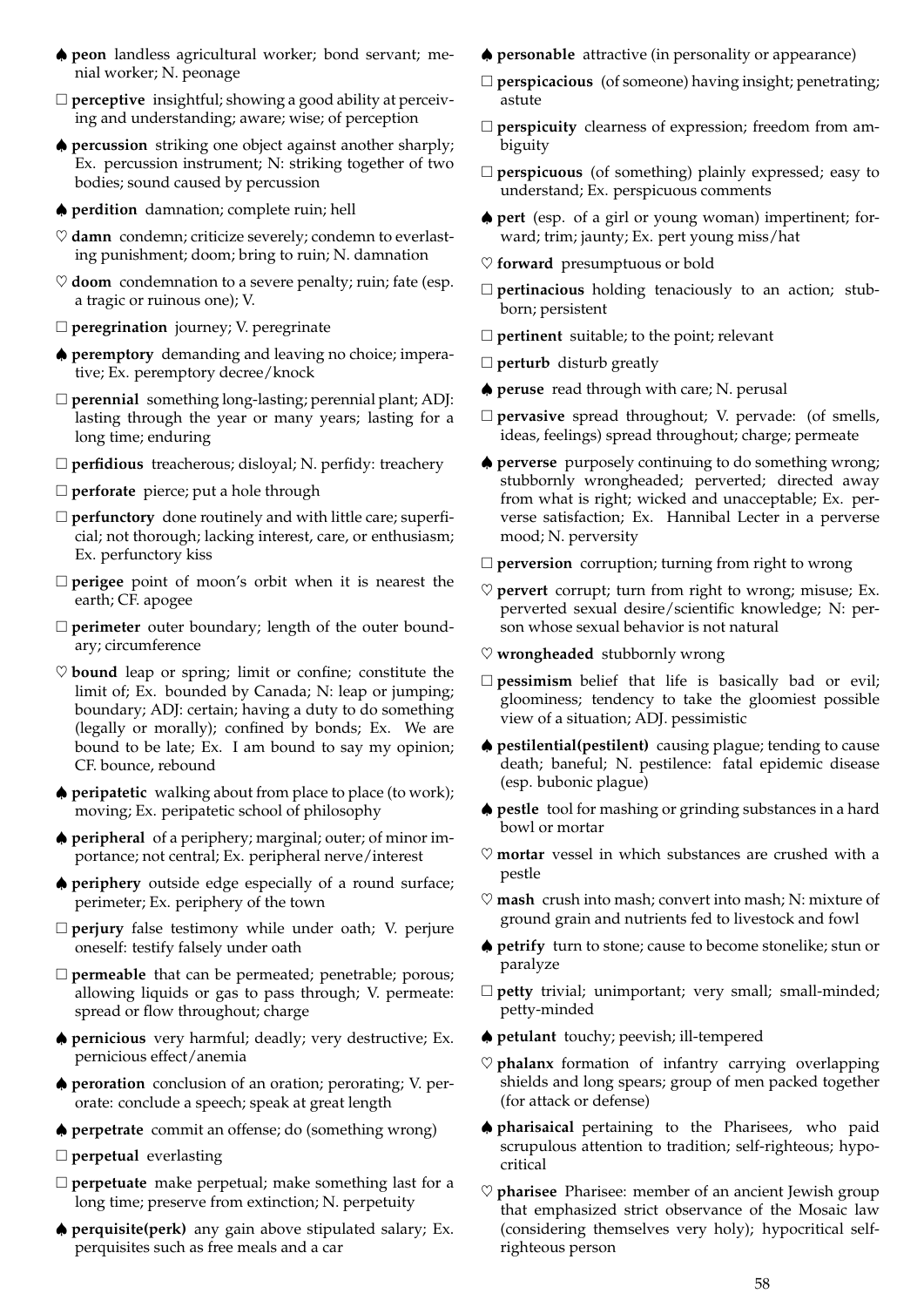- ♥ **self-righteous** sure of one's own righteousness; moralistic
- ♠ **phenomena** observable facts; subjects of scientific investigation; SG. phenomenon: observable fact; very unusual person, thing, or event; marvel; wonder; CF. phenomenons; ADJ. phenomenal: very unusual; extraordinary; of a phenomenon; Ex. phenomenal strength
- **philanderer** faithless lover; flirt

- **philanthropist** lover of mankind; doer of good; N. philanthropy
- ♠ **philatelist** stamp-collector; N. philately: stamp collecting
- ♠ **philistine** narrow-minded person, uncultured and exclusively interested in material gain; uncultured person who is indifferent to artistic and cultural values; member of an ancient people in Palestine; OP. aesthete
- ♠ **philology** study of language or words
- ♠ **phlegmatic** calm and unexcitable; not easily disturbed; CF. phlegm: sticky mucus produced in the respiratory tract
- **phobia** morbid fear
- $\Box$  **phoenix** symbol of immortality or rebirth; Ex. phoenix rising from its ashes
- ♠ **phylum** major classification, second to kingdom, of plants and animals; category ranking below a kingdom and above a class; division
- ♠ **physiognomy** face (as showing the character and the mind); art of judging human character from facial features
- ♠ **physiological** pertaining to the science of the function of living organisms; N. physiology
- ♠ **piebald** of different colors; mottled; spotted in different colors (esp. in black and white); Ex. piebald horse; CF. pie+bald
- ♠ **piecemeal** one part at a time; gradually; in stages; Ex. read a novel piecemeal
- ♠ **pied** piebald; variegated(many-colored); multicolored
- □ piety devoutness; reverence for God; ADJ. pious
- ♠ **pigment** coloring matter (usually powder to be mixed with water or oil)
- **pillage** plunder
- $\Box$  **pillory** punish by placing in a wooden frame or pillory; subject or expose to criticism and ridicule; N.
- ♠ **pine** long for; yearn; languish from longing or grief; decline
- ♠ **pinion** restrain or immobilize by binding the wings or legs; N: bird's wing
- □ **pinnacle** peak; highest point; acme; Ex. pinnacle of fame
- **pious** devout; religious; N. piety
- ♠ **piquant** pleasantly tart-tasting; spicy; pleasantly stimulating; Ex. piquant situation when my old enemy asked for my help
- $\heartsuit$  **tart** sharp to the taste; acid-tasting; caustic; sarcastic; Ex. tart apple/reply
- ♥ **sour** having a sharp or acid taste; acid; tart; badtempered; V.
- **pique** irritation; resentment from wounded pride (eg. loss in a contest); V: provoke; arouse; annoy; cause to feel resentment; Ex. pique her curiosity
- ♠ **piscatorial** pertaining to fishing; CF. Pisces
- □ **pitfall** hidden danger; concealed trap
- ♥ **beware** be cautious (of)
- ♠ **pith** core or marrow; spongelike substance in the center of stems; essence; substance
- $\heartsuit$  **marrow** soft fatty tissue that fills most bone cavities and is the source of blood cells
- □ **pithy** concise and meaningful; substantial; meaty
- ♠ **pittance** small amount (of money); small allowance or wage
- □ pivotal of a pivot; central; critical; crucial
- □ **placate** pacify; bring peace to; conciliate; appease
- ♠ **placebo** harmless substance prescribed as a dummy pill
- $\heartsuit$  **tablet** small round piece of medicine; flat piece of stone or metal bearing an inscription; Ex. stone tablet on the wall
- **placid** peaceful; calm; Ex. placid child/lake
- ♠ **plagiarize** steal another's ideas or writings and pass them off as one's own; Ex. ideas plagiarized from my article; N. plagiarism; CF. kidnap
- ♠ **plaintive** expressing sorrow; mournful; Ex. plaintive song
- ♠ **plait** braid; interwine; interweave strands or lengths of; make by weaving strands together; Ex. plaited hair; N: braided length as of hair o fabric; CF. pigtail, ponytail
- ♠ **plasticity** ability to be molded; ADJ. plastic: capable of being shaped or molded; Ex. plastic material such as clay
- **platitude** trite remark; commonplace statement; ADJ. platitudinous
- $\heartsuit$  **commonplace** ordinary; N: something ordinary or common; trite remark
- $\heartsuit$  **commonwealth** nation governed by the people; republic; people of a nation
- **platonic** purely spiritual; theoretical; without sensual desire
- ♠ **plaudit** praise; enthusiastic approval; round(succession or series) of applause; ADJ. plauditory; CF. applaud
- □ **plausible** conceivably true; having a show of truth but open to doubt; specious
- ♠ **plebeian** common; vulgar; pertaining to the common people; N: common people in ancient Rome; CF. patrician
- ♥ **plebiscite** direct vote by the entire electorate (on an important issue)
- $\heartsuit$  **referendum** direct vote by all the people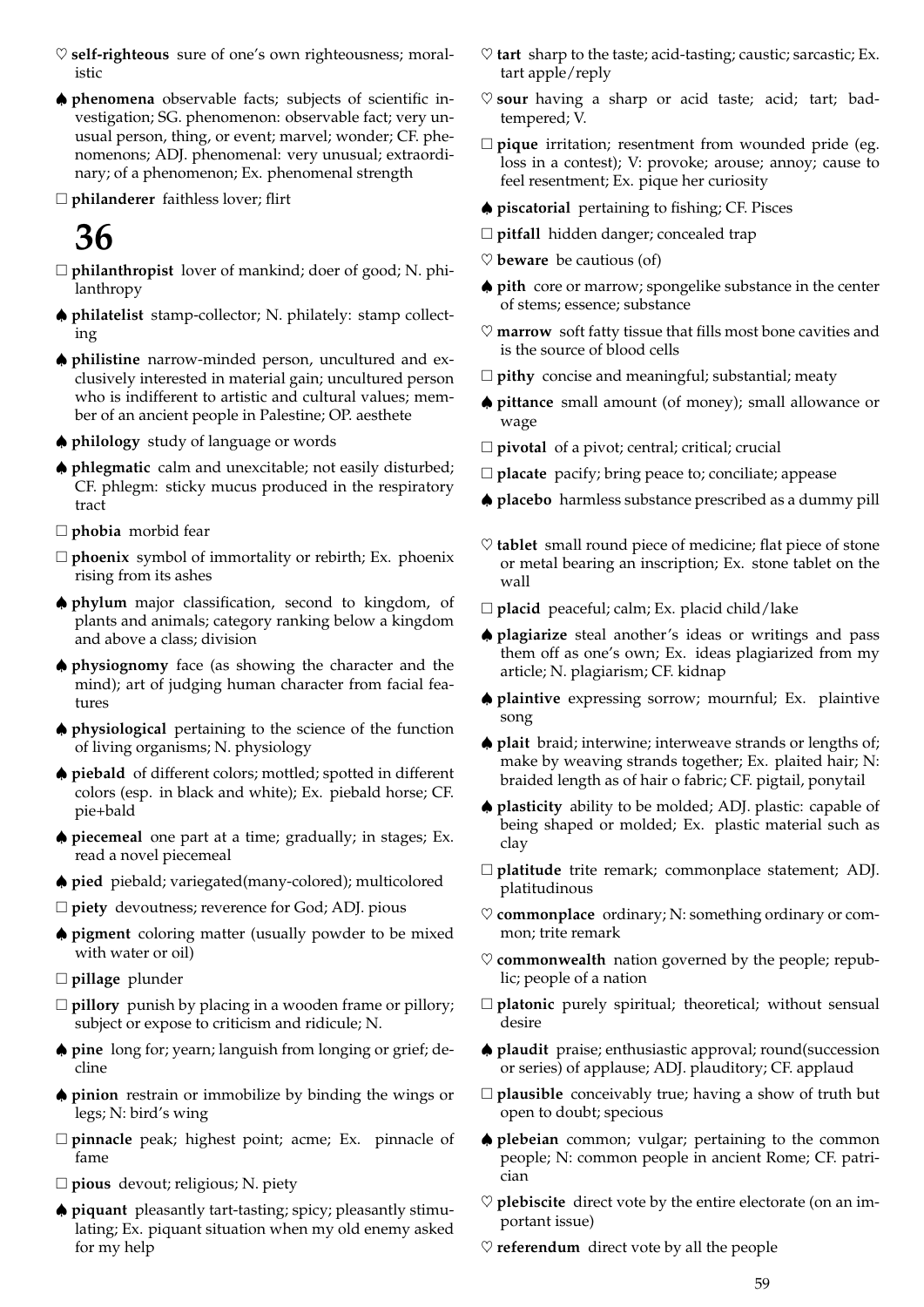- ♠ **plenary** (of power) complete; full; fully attended by all qualified members; Ex. plenary power
- ♠ **plenitude** abundance; plenty; great amount; completeness; fullness; CF. plenary, plenty
- ♠ **plethora** excess; overabundance; Ex. a plethora of excuses
- **pliable** flexible; easily influenced; yielding; adaptable
- **pliant** flexible; easily influenced
- **plight** difficult condition; condition or state (esp. a bad state or condition); predicament
- ♠ **pluck** courage; V: pull off or out; pull out the hair or feathers of; ADJ. plucky: courageous; brave
- ♠ **plumage** feathers of a bird;
- $\heartsuit$  **plume** feather, esp. large or showy one; something that rises into the air (like the shape of a feather); Ex. plume of smoke: 버섯 구름
- ♠ **plumb** exactly vertical; N: weight on the end of a line; V: examine very carefully or critically in order to understand; measure depth (by sounding); Ex. plumb the depth of
- $\heartsuit$  **plumber** one who installs and repairs pipes and plumbing(pipes)
- ♠ **plummet** fall sharply; fall straight down; Ex. Stock prices plummeted.
- □ **plutocracy** society ruled by the wealthy
- **podiatrist** doctor who treats ailments of the feet; chiropodist; N. podiatrics
- □ **podium** pedestal; raised platform
- $\heartsuit$  **pedestal** support or base as for a pillar or statue
- ♠ **poignancy** quality of being deeply moving; keenness of emotion; ADJ. poignant: touching; deeply moving; (of sorrow, grief, etc.) painful; keenly distressing to the mind; Ex. poignant memory/anxiety; CF. prick
- ♠ **polarize** split into opposite extremes or camps
- $\heartsuit$  **polarity** state of having two opposite qualities
- $\heartsuit$  **polar** of a pole; characterized by opposite extremes; Ex. polar opposites
- $\heartsuit$  **camp** group sharing a common cause or opinion
- ♠ **polemic** attack or defense of an opinion; controversy or refutation; argument in support of point of view; N. polemics: art of debate or controversy
- ♠ **polemical(polemic)** aggressive in verbal attack; disputatious (rather than simply expressing opinions)
- **politic** prudent; judicious; well judged; expedient; well devised
- $\Box$  **polity** (particular form of) political organization; form of government of nation or state; Ex. student polity
- **polygamist** one who has more than one spouse at a time; CF. bigamy; CF. polyandry
- □ **polyglot** speaking several languages; multilingual; Ex. polyglot person/society; N.
- $\Box$  **pomposity** self-important behavior; acting like a stuffed shirt(pompous person); ADJ. pompous: self-important
- ♠ **ponderous** having great weight; weighty; unwieldy; lacking lightness; dull; Ex. ponderous body/style of writing
- ♠ **pontifical** pertaining to a bishop or pope; pompous or pretentious; CF. pontiff: pope; bishop
- ♠ **pore** study industriously; ponder; scrutinize; Ex. pore over the book; N.
- **porous** full of pores; like a sieve
- **♡ interstice** narrow space between things
- □ **portend** foretell; presage; be a sign or warning of; N. portent: sign; omen; forewarning
- ♥ **soothsayer** one who foretells the future
- ♠ **portly** stout; corpulent
- $\heartsuit$  **stout** rather fat; strong in body; sturdy; resolute; determined; strong in determination; Ex. stout stick/supporter
- ♠ **poseur** person who pretends to be sophisticated, elegant, etc., to impress others; person who poses; CF. pose
- ♥ **pose** assume a particular posture; put forward; present; affect a particular attitude (to impress others); Ex. pose a threat; N.
- ♠ **posterity** descendants; future generations; Ex. go down to posterity; CF. posterior, anterior
- ♠ **posthumous** after death (as of child born after father's death or book published after author's death); coming or occurring after one's death; Ex. posthumous fame/novel
- $\heartsuit$  **postmortem** autopsy; ADJ: occurring after death; of a postmortem
- ♠ **postulate** self-evident truth; something assumed without proof; V: assume the truth of (as a basis of an argument)
- ♠ **posture** assume an affected pose; act artificially; N: pose; attitude
- ♠ **potable** suitable for drinking; drinkable
- □ **potent** powerful; convincing; persuasive; greatly influential
- ♠ **potentate** monarch; sovereign
- **potential** expressing possibility; latent; N: capacity for growth
- □ **potion** dose (of liquids); liquid dose
- ♠ **potpourri** heterogeneous mixture; medley; mixture of dried flower petals a pot (to give a pleasant smell to a room)
- ♠ **poultice** soothing application applied to sore and inflamed portions of the body
- **practicable** feasible
- □ **practical** based on experience; of or acquired through practice (rather than theory); useful; Ex. practical man
- **pragmatic** practical (as opposed to idealistic); concerned with practical worth or impact of something; Ex. pragmatic test of the skill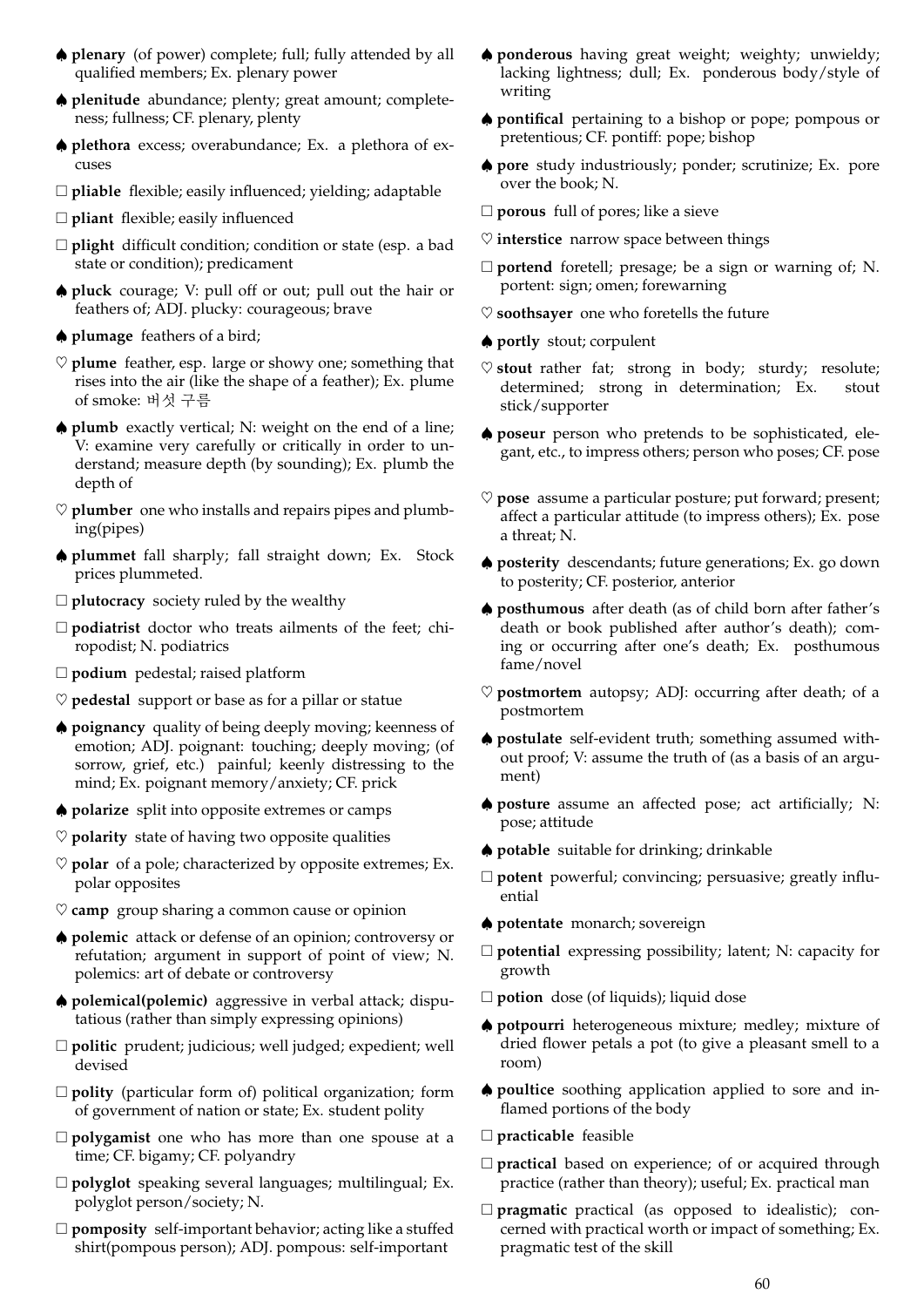- **pragmatist** practical person; N. pragmatism: pragmatic way of dealing with things
- ♥ **prance** move about in a spirited manner (proudly and confidently)
- ♠ **prate** talk idly; speak foolishly; boast idly
- ♠ **prattle** talk idly; babble; N. CF. prate
- $\heartsuit$  **idle** not working; not employed or busy; lazy; without purpose; useless; lacking substance; baseless; not based on truth; Ex. idle worker; Ex. talk idly; V.
- □ **preamble** introductory statement
- ♠ **precarious** unsafe; lacking in stability; uncertain; risky; Ex. precarious living
- □ **precedent** something preceding in time which may be used as an authority or guide for future action; V. precede; CF. unprecedented
- □ **precedent** preceding (in time, rank, etc.)

- **precept** practical rule guiding conduct; Ex. mother's precept
- □ **precipice** cliff; dangerous position; Ex. on the edge of the precipice
- $\heartsuit$  **brink** edge (at the top of a cliff); Ex. on the brink of the Grand Canyon
- **precipitant** something that causes a substance in a chemical solution to separate out in solid form; 침전제; OP. solvent
- **precipitate** hurl downward; throw headlong; hasten; cause to happen sooner; condense and fall as rain or snow; cause (a solid substance) to be separated from a solution; ADJ. hasty; rash; premature; sudden
- **precipitous** steep; overhasty; precipitate
- ♠ **pr´ecis** abstract; concise summing up of main points; concise summary of a text
- **precise** exact
- **preclude** make impossible; prevent; exclude; eliminate
- □ **precocious** advanced in development; N. precocity
- **precursor** forerunner; predecessor
- □ **predator** predatory animal or bird; predatory person; creature that seizes and devours another animal; person who robs or exploits others; ADJ. predatory: living by preying on other organisms; plundering; N. predation
- □ **predecessor** former occupant of a post
- □ **predetermine** determine in advance; predestine; settle or decide beforehand; influence markedly
- **predicament** difficult situation; tricky or dangerous situation; dilemma
- ♠ **predilection** preference; partiality
- ♠ **predispose** give an inclination toward (in advance); make susceptible to; Ex. predispose people to certain cancer; N. predisposition
- **preeminent** outstanding; superior
- ♠ **preempt** prevent in advance; head off(forestall); forestall by acting first; appropriate for oneself before others; supplant; take the place of; displace; Ex. preempt any attempts; ADJ. preemptive
- ♠ **preen** make oneself tidy in appearance; feel selfsatisfaction or pride; (of a bird) smooth or clean (feathers) with the beak; Ex. preen oneself on; CF. prune
- **prefatory** introductory; of a preface
- ♠ **prehensile** capable of grasping or holding (esp. by wrapping around); Ex. prehensile tails
- ♠ **prelate** church dignitary; priest of high position in the church (esp. bishop)
- *prelude* introduction; introductory performance or event; forerunner
- **premeditate** plan in advance; Ex. premeditated murder
- **premise** assumption; postulate; proposition upon which an argument is based
- **premonition** forewarning; presentiment; foreboding
- $\square$  **premonitory** serving to warn
- **preponderance** superiority of power, quantity, etc.; V. preponderate: be greater in power, weight, or importance; ADJ. preponderant
- □ **preposterous** absurd; completely unreasonable; ridiculous
- **prerogative** privilege; unquestionable right; CF. ask before
- □ **presage** foretell; be a warning or sign of; N: presentiment; foreboding; omen
- ♠ **prescience** ability to foretell the future; knowledge of actions before they occur; ADJ. prescient
- **presentiment** premonition; foreboding; feeling something will happen; anticipatory fear
- □ **prestige** respect or admiration; impression produced by achievements or reputation; ADJ: causing admiration; ADJ. prestigious: having prestige
- ♠ **presumptuous** going beyond what is right; excessively forward; arrogant; taking liberties
- ♥ **presume** take for granted; assume; act overconfidently; take liberties; presume on/upon: take unfair advantage of (someone's kindness or connection); N. presumption
- ♠ **pretentious** ostentatious; showy; pompous; making unjustified claims; overambitious; Ex. pretentious films that claim to be art
- ♥ **pretend** feign; pretend to: claim to possess; make pretensions to; Ex. I don't pretend to much expertise; N. pretense
- ♥ **pretension** pretentiousness; claim (without foundation); Ex. I make no pretensions to skill as an artist.
- ♠ **preternatural** beyond what is normal in nature; supernatural; Ex. preternatural strength/forces
- **pretext** excuse
- ♠ **prevail** be widespread; triumph over; gain victory; prevail on: persuade; induce; Ex. Justice has prevailed; Ex. prevail on someone to do something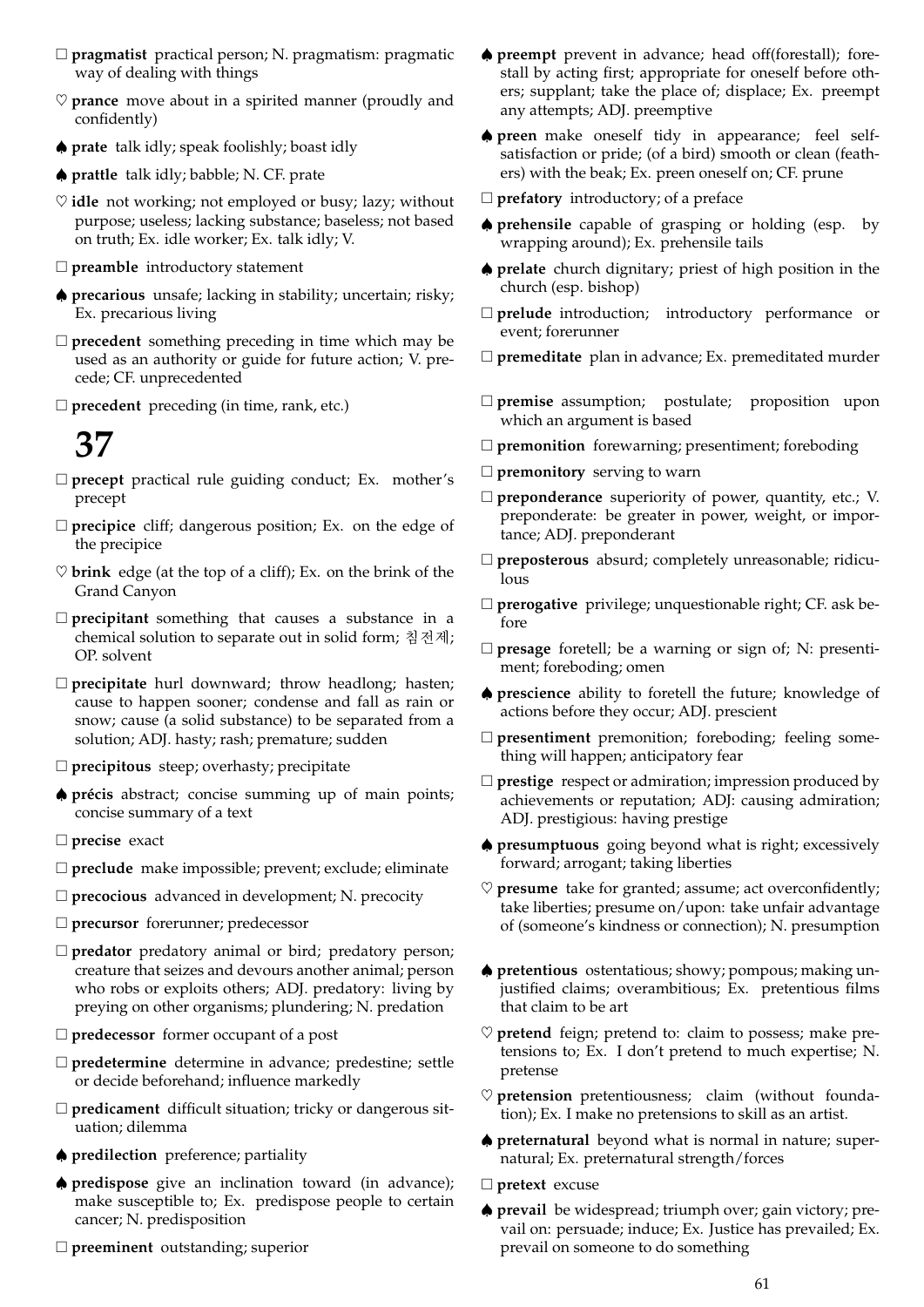- **prevalent** widespread; generally accepted
- ♠ **prevaricate** lie; hide the truth (by equivocating)
- $\Box$  **prey** target of a hunt; victim; V: hunt and eat as prey; victimize; Ex. Cats prey on mice.
- ♠ **prim** proper to the point of affectation; very precise and formal; exceedingly proper
- ♠ **primogeniture** seniority by birth; state of being the firstborn child; right of the eldest child (to inherit the entire property of one or both parents)
- $\Box$  **primordial** existing at the beginning (of time); rudimentary
- ♠ **primp** groom oneself with care; adorn oneself
- ♠ **pristine** unspoiled; remaining in a pure state; characteristic of earlier times; primitive; Ex. an old book in pristine condition
- ♠ **privation** lack of the basic necessities or comforts of life; hardship; want; CF. deprive
- ♠ **privy** secret; hidden; not public; made a participant in something secret; Ex. privy chamber government; Ex. be privy to a discussion; CF. private
- $\square$  **probe** explore with a probe or tools; investigate; N: slender instrument used to explore a wound or body cavity; device designed to investigate an unknown region; thorough investigation; Ex. space probe
- $\Box$  **probity** uprightness; honesty; incorruptibility
- ♥ **defalcate** embezzle
- ♠ **problematic** causing a problem; open to doubt; doubtful; unsettled; questionable; Ex. Whether the arena will ever be completed is problematic.
- □ **proclivity** inclination; natural tendency (esp. towards something bad)
- □ **procrastinate** postpone; delay or put off
- □ **procurement** obtaining; V. procure: obtain by effort; obtain (a prostitute) for another
- ♠ **prod** poke (with a pointed object); stir up; urge; goad to action; N: pointed object used to prod; prodding
- □ **prodigal** wasteful; reckless with money; profuse; Ex. a mind prodigal of ideas; N. prodigality
- **prodigious** enormous; marvelous; extraordinary; Ex. prodigious amount/memory
- □ **prodigy** highly gifted child; person with exceptional talents; marvel; wonder
- □ **profane** violate; desecrate (something holy); treat unworthily; be profane for; ADJ: secular; nonreligious; irreverent for holy things
- ♠ **profligate** wasteful (of money); dissipated; wildly immoral; dissolute; N: profligate person; N. profligacy
- □ **profound** deep; not superficial; complete; Ex. profound thinker/remark/silence/deafness; N. profundity
- □ **profusion** great amount; plenty; overabundance; excess; lavish expenditure; Ex. profusion of choices; ADJ. profuse: plentiful; copious; giving or given abundantly; extravagant
- **progenitor** ancestor
- ♠ **progeny** children; offspring; descendants
- □ **prognosis** forecasted course of a disease; prediction; CF. prognostic
- □ **prognosticate** predict (according to present indications)
- □ **prohibitive** so high as to prohibit purchase or use; tending to prevent the purchase or use of something; prohibiting; inclined to prevent or forbid; Ex. prohibitive tax
- □ **projectile** missile; fired or thrown object (such as stone or bullet)
- □ **proletarian** member of the working class; blue collar guy; N. proletariat: working class (who have to work for wages)
- □ **proliferate** grow rapidly (in numbers); spread; multiply; N. proliferation
- □ **prolific** producing offspring or fruit in abundance; fertile; fecund; abundantly fruitful; producing abundant works; Ex. prolific writer
- ♠ **prolixity** tedious wordiness; verbosity; ADJ. prolix: wordy; verbose; diffuse
- □ **prologue** introduction (to a poem or play)
- ♥ **feud** bitter prolonged quarrel (usually between two peoples or families); V. CF. Romeo and Juliet; CF. feudal, feudalism
- **prolong** lengthen; extend; draw out
- □ **prominent** protruding(sticking out); conspicuous; notable; eminent
- ♠ **promiscuous** mixed indiscriminately; indiscriminate; not choosing carefully; indiscriminate in the choice of sexual partners; irregular, particularly sexually; Ex. promiscuous life/girl; N. promiscuity
- **promontory** headland
- ♠ **promote** advance in rank; advance; help to flourish; advocate; help actively in forming; publicize or popularize; Ex. Milk promotes health; Ex. promote a match/bill; Ex. promote a new product
- ♠ **prompt** cause; urge; provoke; provide a cue (for an actor); ADJ: done without delay; done at the right time; punctual; on time; N: reminder or cue
- ♥ **cue** word or signal (as in a play to prompt another actor's speech or entrance); reminder or hint; V: give a cue to
- ♠ **promulgate** announce; proclaim a doctrine or law; make known by official publication
- □ **prone** inclined to; likely to (suffer); prostrate; lying with the front downward; Ex. prone to disease/make mistakes; Ex. accident-prone
- **propagate** increase in number by producing young; multiply; spread; Ex. Most plants propagate by seed; Ex. newspaper propagating their ideas
- **propellant(propellent)** substance which propels or drives forward (such as an explosive charge or a rocket fuel)
- **propensity** natural inclination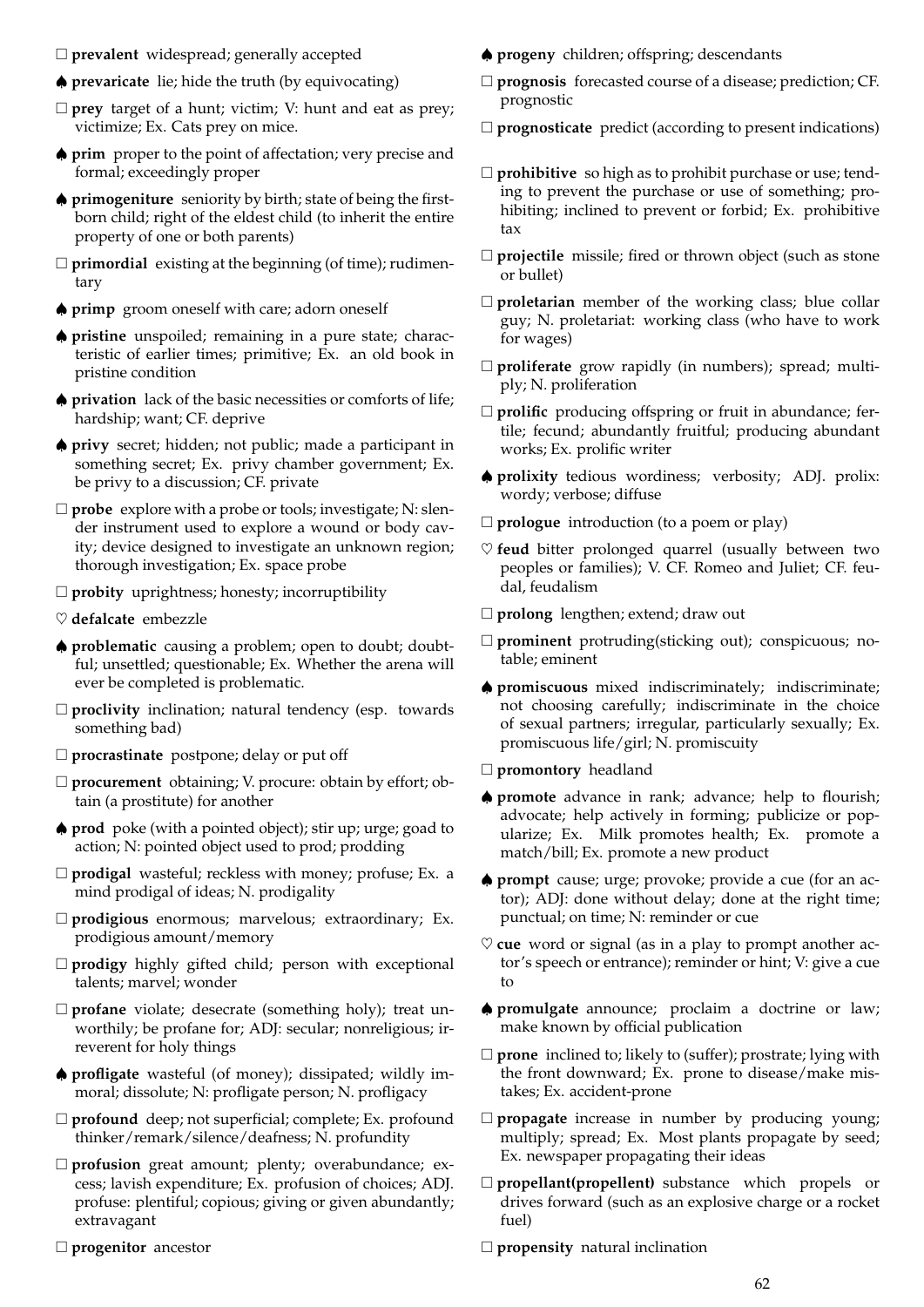- □ **prophetic** of a prophet or prophecy; having to do with predicting the future; N. prophecy; V. prophesy; N. prophet
- **prophylactic** used to prevent disease; N: something prophylactic; condom; N. prophylaxis: prevention of disease
- ♠ **propinquity** nearness (in space or relationship); proximity; kinship
- ♠ **propitiate** appease; conciliate; make peaceful; ADJ. propitiatory

- ♠ **propitious** favorable; auspicious; advantageous; fortunate; Ex. propitious day/sign
- ♥ **horoscope** diagram of the positions of stars at a given moment (eg. of a person's birth) used by astrologers
- □ **proponent** supporter; backer; opposite of opponent
- **propound** put forth for consideration or analysis; set forth; Ex. propound a problem/theory
- □ **propriety** fitness; quality of being proper; correct conduct; conformity to prevailing customs and usages; CF. proprietor, proprietary
- $\heartsuit$  **usage** act or manner of using; accepted practice; way in which words are actually used
- □ **propulsive** driving forward; N. propulsion
- ♠ **prosaic** lacking in imagination; dull and unimaginative; matter-of-fact(concerned with facts, not imagination or feelings); factual; CF. prose
- ♠ **proscenium** part of stage in front of curtain; front arch of a stage
- **proscribe** prohibit; ostracize; banish; outlaw
- $\heartsuit$  outlaw fugitive from the law (excluded from legal protection); V: declare (someone) to be an outlaw; deprive of the protection of the law; declare illegal; Ex. Drinking has been outlawed.
- ♠ **proselytize** (induce someone to) convert to a religion or belief; N. proselyte: new convert to a doctrine or religion
- ♠ **prosody** art of versification; study of the metrical structure of verse
- $\heartsuit$  **metrical** metric; written in the form of poetry; Ex. metrical translation of Homer
- $\heartsuit$  **meter** arrangement of words in the form of poetry (by accentual rhythm)
- **prosperity** good fortune and financial success; physical well-being
- $\heartsuit$  **prosper** become successful (esp. financially); thrive; grow well; Ex. children prospering under his care
- ♥ **prosperous** successful; rich; affluent; well-to-do; welloff
- □ **prostrate** stretch out full on ground; make prostrate; enervate; Ex. prostrating illness; ADJ: lying face down; having lost all strength
- ♠ **protean** able to take on many forms; versatile; CF. Proteus: sea god to change his shape at will
- □ protégé person receiving protection and support from a patron
- ♠ **protocol** diplomatic etiquette; ceremony and etiquette observed by diplomats; first copy of a treaty before its ratification; Ex. Protocol demands that the queen meet him at the airport.
- □ **prototype** original work used as a model by others
- **protract** prolong; lengthen in time; draw out
- □ **protrude** stick out; jut; project; Ex. protruding teeth
- ♠ **protuberance** protrusion; swelling; bulge
- ♥ **bulge** protruding part; swelling of a surface; Ex. The apple made a bulge in his pocket; V: swell outward; protrude
- ♠ **provenance** place of origin; origin or source of something; Ex. Gunpowder is of Chinese provenance; CF. come
- ♠ **provender** dry food for livestock; fodder
- □ **provident** providing for future needs; displaying foresight; thrifty; preparing for emergencies; OP. improvident
- ♥ **providence** quality of being provident; divine care; god's care; Providence: god; Ex. It seemed like providence that the doctor happened to be there; ADJ. providential: of divine providence; fortunate
- □ **provincial** pertaining to a province; limited in outlook; narrow; unsophisticated
- **provisional** tentative; temporary
- □ **proviso** stipulation; condition in an agreement; provision
- ♥ **provision** act of providing; something provided; preparatory measure; provisions: necessary supplies (esp. food); stipulation; condition in an agreement; Ex. According to the provisions of the agreement
- **provocative** arousing anger or sexual interest; annoying; Ex. provocative in tight jeans; V. provoke: incite to anger; cause (an unpleasant action or feeling); N. provocation
- ♠ **prowess** extraordinary ability; military bravery; Ex. prowess in battle
- **proximity** nearness; ADJ. proximate
- □ **proxy** authorized agent; authority to act for another
- ♠ **prude** excessively modest or proper person (who is easily shocked by improper things, esp. of a sexual nature); N. prudery; ADJ. prudish: excessively concerned with propriety
- **prudent** cautious; careful; prudential
- **prune** cut away; trim
- ♠ **prurient** having or causing lustful desires and thoughts; arousing immoderate sexual desire
- ♠ **pry** inquire impertinently (someone else's private affairs); use leverage to raise or open something; prize; N. pries: tool for prying
- $\heartsuit$  **prize** pry; move with a lever; value highly; esteem; Ex. his most prized possession; N: something captured during war-time (esp. an enemy ship)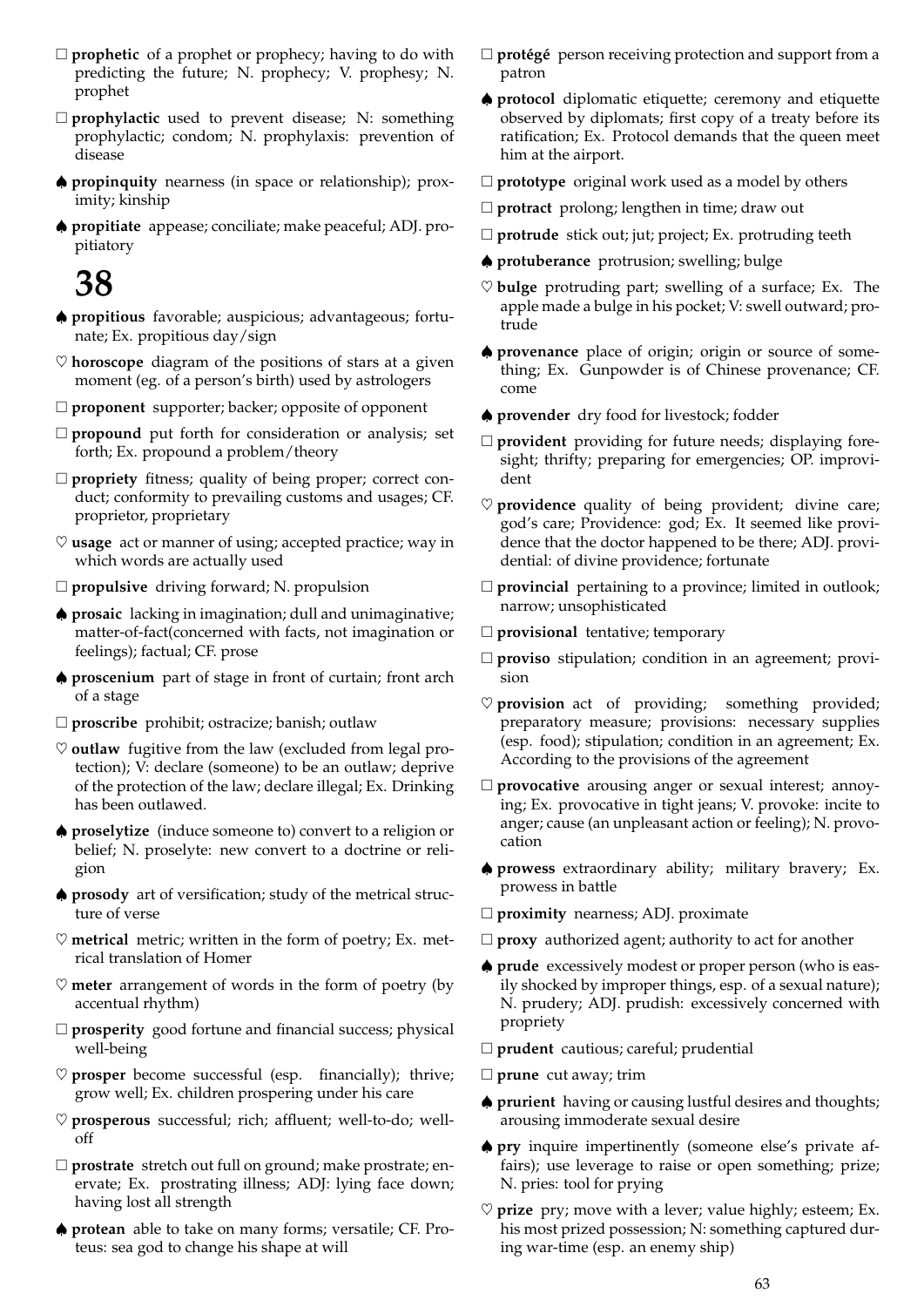- $\square$  **pseudonym** pen name; fictitious name assumed by an author; ADJ. pseudonymous
- **psyche** soul; mind
- □ **psychiatrist** doctor who treats mental diseases
- $\heartsuit$  **psychic** of psyche; mental; of or possessing extraordinary mental powers
- **psychopathic** pertaining to mental dearrangement; N. psychopath: person with an antisocial personality disorder
- **psychosis** mental disorder; ADJ. N. psychotic
- $\heartsuit$  **psychosomatic** of the influence of the mind on the body (esp. with respect to disease)
- ♠ **pterodactyl** extinct flying reptile; CF. wing+finger
- ♠ **puerile** childish; immature; CF. puer: boy
- **pugilist** boxer; CF. pugilism: boxing
- ♠ **pugnacity** combativeness; disposition to fight; ADJ. pugnacious: (of people) belligerent; combative in nature
- ♠ **puissant** powerful; strong; potent; N. puissance: power
- ♠ **pulchritude** beauty; comeliness; ADJ. pulchritudinous
- ♠ **pulmonary** pertaining to the lungs
- ♠ **pulsate** throb; beat regularly; vibrate regularly
- ♥ **pulse** rhythmical throbbing of arteries; brief sudden change in a normally constant quantity; V: pulsate
- □ **pulverize** crush or grind into very small particles
- ♠ **pummel** pommel; beat or pound with fists
- □ **punctilious** minutely attentive (perhaps too much so) to fine points; stressing niceties of conduct or form; N. punctilio, punctiliousness: careful attention payed to every small exact detail
- ♠ **pundit** authority on a subject; expert; learned person
- □ **pungent** stinging; acrid; sharp in taste or smell; (of speech or writing) caustic; N. pungency
- ♠ **punitive** punishing; Ex. punitive measures
- ♠ **puny** tiny; weak; insignificant
- ♠ **purchase** secure grasp or hold; firm grasp or footing
- □ **purgatory** place of spiritual expiation; temporary state or place in which the souls must expiate their sins
- □ **purge** remove or get rid of something or someone unwanted; eliminate; free from blame or guilt; cleanse or purify (esp. of sin, guilt, or defilement); N.
- □ purport intention; purpose; meaning; V: claim; profess; Ex. order which purports to be signed by the general
- □ **purported** alleged; claimed; reputed or rumored; Ex. purported Satanists
- ♥ **rooster** cock; adult male chicken
- ♥ **rabble** mob; noisy crowd
- ♠ **purse** pucker; contract (lips) into wrinkles; N: wallet
- ♥ **pucker** gather into wrinkles or folds; N: wrinkle or fold
- ♠ **purveyor** furnisher of foodstuffs; caterer; V. purvey: supply (eg. food); furnish; CF. provide
- ♠ **pusillanimous** cowardly; lacking courage; fainthearted
- ♠ **putative** supposed; reputed; generally regarded as such; Ex. putative father of the child
- ♠ **putrid** decayed and foul-smelling; foul; rotten; decayed; N. putridity
- $\heartsuit$  **putrefy** make or become putrid; N. putrefaction
- $\heartsuit$  **putrescent** becoming putrid; putrefying
- $\heartsuit$  gangrene decay of body tissue caused by insufficient blood supply (usually following injury); ADJ. gangrenous
- $\Box$  **pyromaniac** person with an insane desire to set things on fire
- **quack** charlatan; impostor
- ♠ **quadruped** four-footed animal; ADJ. CF. biped
- ♠ **quaff** drink with zest; drink with relish(zest; hearty en-.<br>joyment); 꿀꺽꿀꺽 마시다; CF. sip
- ♠ **quagmire** bog; marsh; soft, wet, boggy land; predicament; complex or dangerous situation from which it is difficult to free oneself
- ♥ **bog** soft wet land; V: hinder or be hindered; Ex. bogged down in the mud
- ♠ **quail** cower; shrink back in fear; lose heart
- **quaint** odd in an old-fashioned way; odd; oldfashioned; picturesque
- $\square$  qualified limited; restricted; V. qualify: limit the meaning of; modify
- ♠ **qualms** uneasy feelings; misgivings; uneasy fears especially about matters of conscience; Ex. I have no qualms about giving this assignment to Helen.
- ♠ **quandary** dilemma; state of uncertainty; Ex. She is in a quandary about whether to go.
- ♠ **quarantine** isolation of a person, place, or ship to prevent spread of infection; V: isolate in quarantine
- ♠ **quarry** person or animal of pursuit; victim; object of a hunt; prey
- ♦ quarry dig into (to get stone); N: mine; 채석장
- ♥ **bank** heap; piled-up mass; embankment; lateral tilting (as of an aircraft in turning); V: pile up; protect with a bank; tilt in turning

- ♠ **quash** crush; suppress; squash; subdue; annul; Ex. quash a rebellion/the decision of the low court
- ♥ **squash** crush; quash; suppress
- □ **quay** dock; wharf; pier; landing place (for boats)
- ♠ **queasy** experiencing nausea; nauseated; easily nauseated; squeamish; Ex. feel a little queasy
- ♠ **quell** suppress; put an end to; put down forcibly; extinguish; quiet; Ex. "Army Quells Rebellion" in newspaper; CF. kill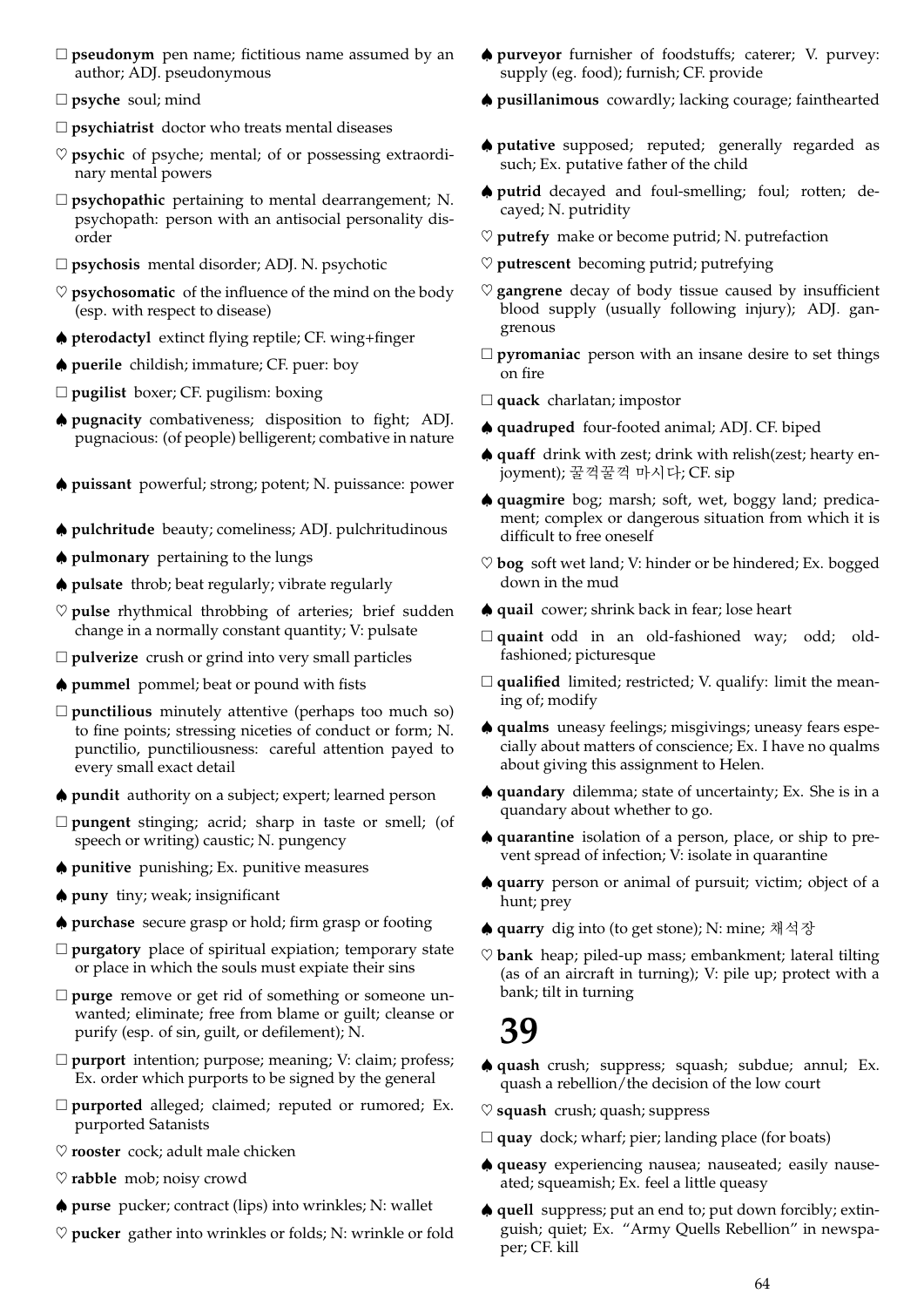- ♠ **quench** assuage or satisfy (thrust); slake; douse or extinguish; put out; suppress
- $\heartsuit$  **squelch** produce a splashing sound (when stepping through mud); crush; squash; CF. 진흙을 위에서 밟을 M:
- ♠ **querulous** given to complaining; complaining; fretful; whining
- $\heartsuit$  whine complain (in a sad voice); make a high sad sound (as in pain or supplication)
- **query** inquiry; question; V.
- □ **queue** line (of waiting people or vehicles)
- ♠ **quibble** minor objection or complaint; V: raise minor objections; carp; cavil
- ♠ **quiescent** dormant; temporarily inactive; at rest; N. quiescence
- **quietude** tranquillity; calmness
- ♠ **quintessence** purest and highest embodiment; perfect example; apotheosis; most essential element; Ex. quintessence of wit; ADJ. quintessential; CF. fifth essence
- ♠ **quip** taunt; clever sarcastic remark; V.
- ♥ **taunt** deride or provoke; challenge in derision; N.
- ♠ **quirk** sudden sharp turn or twist; startling twist; caprice; idiosyncrasy; peculiarity of behavior; Ex. by a quirk of fate
- ♠ **quisling** traitor who aids invaders; CF. Vidkun Quisling
- ♠ **quiver** case for arrows
- ♠ **quiver** tremble; shake; N.
- $\heartsuit$  **leash** restraining rope fastened to the collar of an animal (to control it); Ex. a dog on a leash
- ♠ **quixotic** idealistic but impractical; CF. Don Quixote
- ♠ **quizzical** curious; suggesting puzzlement (without saying); questioning; teasing; mocking; bantering; Ex. quizzical glance
- ♠ **quorum** minimal number of members necessary to conduct a meeting
- ♠ **quotidian** daily; commonplace; customary; Ex. quotidian routine
- ♠ **rabid** of or suffering rabies; like a fanatic; extremely zealous; furious; CF. rabies: hydrophobia
- ♠ **raconteur** story-teller; one who tells stories with wit and skill
- ♠ **ragamuffin** dirty child in torn clothes; person wearing tattered clothes
- ♥ **tatter** torn piece of cloth; ADJ. tattered: (of clothes) old and torn; (of a person) dressed in old torn clothes
- ♠ **rail** complain bitterly; scold; rant; Ex. the weaker railing against injustices
- ♠ **raiment** clothing; garments; Ex. I have no raiment fit to wear.
- ♠ **rakish** jaunty; stylish; sporty; morally corrupt; dissolute; Ex. He wore his hat at a rakish and jaunty angle.
- ♥ **rake** angle of a slope; V: slant from the perpendicular
- ♥ **rake** immoral or dissolute person
- $\Box$  **rally** come or bring together; call up or summon (forces, vital powers, etc.); revive or recuperate (after illness or difficulty); N: act of rallying; mass gathering
- **ramble** wander aimlessly (physically or mentally); digress
- **ramification** branching out; subdivision; one branch of a system; one of the results following from an action or decision; Ex. ramifications of a business/the decision
- □ **ramify** branch out; divide into branches or subdivisions
- ♠ **ramp** slope; inclined plane or roadway (connecting two levels)
- ♠ **rampant** growing or spreading uncontrollably; growing in profusion; unrestrained; Ex. rampant lawlessness/weed
- □ rampart defensive mound of earth
- ♠ **ramshackle** (of a building or vehicle) poorly constructed; rickety; falling apart
- $\heartsuit$  **rickety** (of buildings) likely to break or fall apart; of rickets; CF. rickets; CF. vitamin D
- $\heartsuit$  **ransack** search thoroughly; pillage (going through a place); Ex. Enemy soldiers ransacked the town.
- ♠ **rancid** having the odor of stale or decomposing fat; rank
- $\heartsuit$  **rank** offensive in odor or flavor
- ♠ **rancor** long-lasting hatred; bitterness; Ex. negotiation without rancor; ADJ. rancorous
- **random** without definite purpose, plan, or aim; haphazard; Ex. random shots; Ex. chosen at random
- $\heartsuit$  **lot** object used in making a determination at random; fate; piece of land
- $\heartsuit$  **draw** choosing of a lot or card
- $\heartsuit$  **lottery** contest in which winners are selected in a drawing of lots
- $\heartsuit$  **raffle** lottery; V: award as a prize in a raffle; Ex. raffle off a new car
- ♠ **rankle** irritate; fester; annoy
- ♠ **rant** speak violently or excitedly; rave; talk excitedly showing anger; scold; make a grandiloquent speech; Ex. The priest ranted about the devil.
- ♠ **rapacious** voracious; ravenous; taking everything one can; excessively grasping; plundering; subsisting on live prey; Ex. rapacious birds
- □ **rapport** close relationship; emotional closeness; harmony
- ♠ **rapt** engrossed; absorbed; enchanted; Ex. rapt listener
- ♠ **rarefied** made less dense (of a gas); V. rarefy: make less dense; N. rarefaction
- ♥ **rare** (of air) thin in density; rarefied; Ex. rare air of the mountains
- ♠ **raspy** making a harsh noise; grating; harsh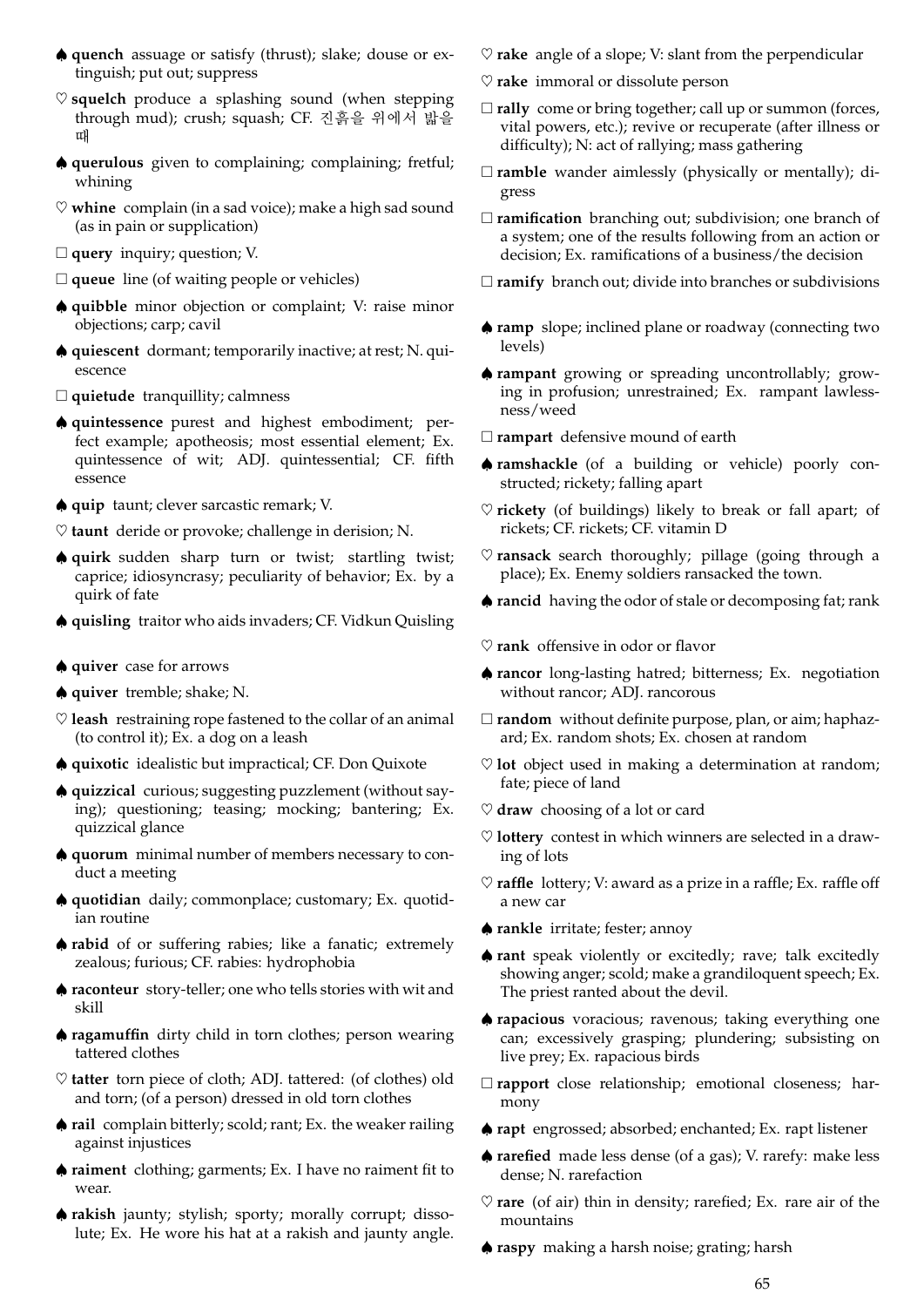- $\heartsuit$  **rasp** (of a sound) grate on (eg. nerves); make a harsh noise; have an unpleasant effect; rub with something rough; Ex. The cat's tongue rasped my hand.
- $\Box$  **ratify** approve formally; confirm; verify
- ♠ **ratiocination** reasoning; act of drawing conclusions from premises; V. ratiocinate: reason logically
- **rationale** fundamental reason or principle (on which a system or principle is based); fundamental reason or justification; grounds for an action
- **rationalize** make rational; devise false reasons for (one's behavior); offer an excuse; give a plausible reason for an action in place of a true, less admirable ones; N. rationalization
- $\heartsuit$  **rational** (of a person) having reason; (of ideas) based on reason; logical
- $\heartsuit$  **ration** fixed portion; V: distribute as rations
- ♠ **raucous** (of voice) harsh and unpleasant; (of people) disorderly and boisterous; Ex. raucous shouts
- **ravage** devastate; plunder; despoil; Ex. crops ravaged by storms
- $\heartsuit$  **maraud** move in search of plunder; Ex. marauding army
- ♠ **rave** overwhelmingly favorable review; V: talk wildly as if mad; Ex. raving lunatic
- **ravel** fall apart into tangles; entangle; unravel or untwist
- ♠ **ravenous** extremely hungry; voracious
- ♠ **ravine** narrow valley with steep sides; gorge; CF. gully, canyon
- **raze** destroy completely; Ex. raze the city to the ground
- **reactionary** strongly opposed to social or political change; opposing progress; politically ultraconservative; N. OP. radical
- ♥ **reinstate** restore to a previous condition or position
- □ **realm** kingdom; field or sphere; Ex. not within the realms of possibility
- **reaper** one who harvests grain; Ex. the Grim Reaper; V. reap: cut and gather (crop); harvest a crop
- □ **rebate** return of part of a payment; discount; V.
- ♠ **rebuff** reject bluntly; snub; beat back; Ex. She rebuffed his invitation; N.
- $\heartsuit$  snub ignore or behave coldly toward; Ex. I made a suggestion but she snubbed me; N.
- □ **rebuke** scold harshly; criticize severely
- ♠ **rebus** representation of words in the form of pictures or symbols; puzzle in which pictures or letters stand for words; Ex. "R U 18" is a rebus for "Are you 18".
- ♠ **rebuttal** refutation; response with contrary evidence; V. rebut: refute; disprove
- ♠ **recalcitrant** disobedient or resisting authority even after being punished; obstinately stubborn; determined to resist authority; unruly; Ex. recalcitrant child
- **recant** disclaim or disavow; retract a previous statement; openly confess error; Ex. recant one's faith/a statement
- **recapitulate** summarize
- ♠ **recast** reconstruct (a sentence, story, statue, etc.); fashion again
- $\heartsuit$  fashion give shape to; make; Ex. fashion the pot out of clay
- □ **receptive** quick or willing to receive (ideas, suggestions, etc.); Ex. receptive to the proposal
- □ **recession** withdrawal; retreat; time of low economic activity
- ♥ **recess** pause; temporary cessation; alcove; secret inner place; Ex. parliament in recess; V. CF. recessive
- $\Box$  **recidivism** habitual return to crime (even after being punished); N. recidivist
- □ **recipient** receiver
- □ **reciprocal** mutual; given and received in return; exchangeable; interacting; Ex. reciprocal trade agreement
- ♠ **reciprocate** do or give something in return; repay in kind; give or take mutually; interchange; move backwards and forwards; Ex. reciprocate his invitation by inviting him; N. reciprocity: reciprocal relationship; mutual interchange of advantages between two groups; Ex. reciprocity in trading rights
- **recluse** hermit; loner; ADJ. reclusive
- **reconcile** make friendly again (after quarrel); make consistent (two ideas in opposition); correct inconsistencies; Ex. reconcile one's political principles with one's religious beliefs
- **recondite** abstruse; not easily understood; profound; secret
- **reconnaissance** survey of enemy by soldiers; reconnoitering; V. reconnoiter: make a preliminary inspection of (esp. to gather military information)
- ♠ **recount** narrate or tell (a story); count over again
- □ **recourse** resorting to help when in trouble; Ex. without recourse to
- ♥ **resort** turn to for help; Ex. resort to violence; N.
- $\heartsuit$  **makeshift** temporary expedient or substitute (in the case of urgent need); Ex. makeshift shelter
- $\heartsuit$  **recreant** disloyal; cowardly; N: disloyal and cowardly person
- □ **recrimination** countercharges; V. recriminate
- **rectify** set right; correct; CF. rect-: right
- ♠ **rectitude** moral correctness; moral uprightness; moral virtue; correctness of judgment
- □ **recumbent** reclining; lying down completely or in part
- ♥ **recline** lie down
- **recuperate** recover; return to health; regain; Ex. recuperate losses
- **recurrent** occurring again and again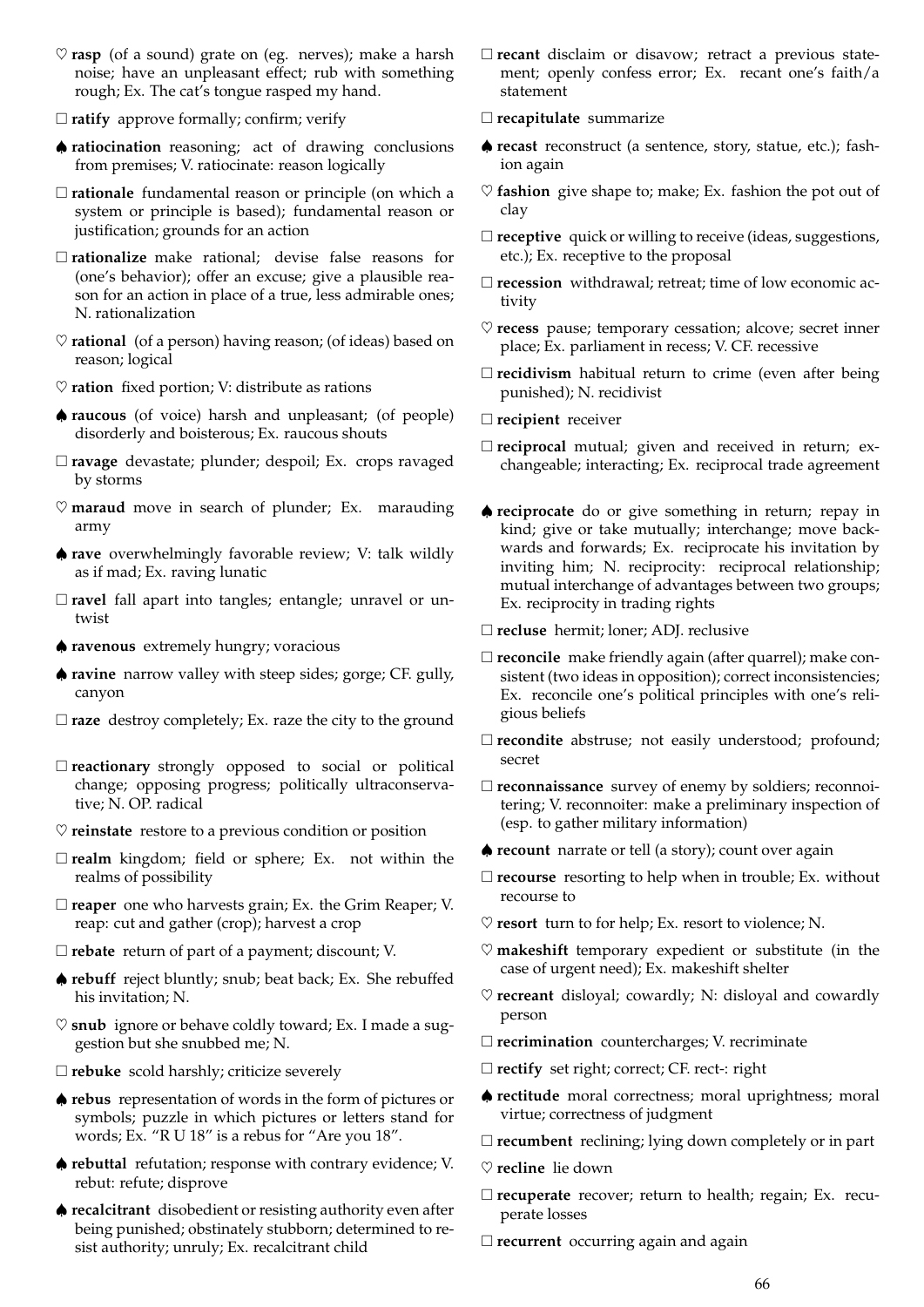- □ **redolent** odorous; fragrant; suggestive (of an odor); Ex. redolent of onions/mystery
- ♠ **redoubtable** formidable; causing fear
- ♠ **redress** remedy; compensation; Ex. seek redress for the damage to your car; V: put right; remedy or rectify (a wrong); make amends for
- □ **redundant** superfluous; more than is necessary; verbose; excessively wordy; repetitious
- ♠ **reek** emit (an unpleasant odor or smoke); give off an unpleasant odor; give out smoke; Ex. reeking chimney; N: unpleasant odor; stench
- $\heartsuit$  **stench** strong foul odor; reek; stink
- $\heartsuit$  **stink** stench; V: emit a strong foul odor
- ♠ **refectory** dining hall; room where meals are served (in a school)
- □ **refraction** bending of a ray of light
- ♠ **refractory** unmanageable; disobedient and stubborn; Ex. refractory horse
- ♠ **refrain** abstain from; resist; forbear; N: chorus
- ♥ **chorus** phrase repeated throughout a song or poem
- **refulgent** effulgent; brilliant; brightly shining; gleaming; Ex. refulgent moon
- ♥ **gleam** brief flash of light; glow; V.
- ♠ **refurbish** renovate; make clean, bright, or fresh (make new) again; make bright by polishing; Ex. refurbish an old theater; CF. furbish: polish
- □ **refute** disprove; prove to be false; N. refutation
- □ **regal** royal; of a monarch; Ex. regal manner
- ♠ **regale** entertain
- ♠ **regatta** boat or yacht race
- □ **regeneration** spiritual rebirth; Ex. regeneration of the prisoners; V. regenerate: give or obtain new life; reform spiritually
- ♥ **penology** study of prison management and criminal rehabilitation
- □ **regicide** murder of a king or queen
- □ **regime** method of system or government
- ♠ **regimen** prescribed course of diet or exercise; prescribed diet and habits; Ex. daily regimen of a dancer
- ♠ **regiment** military unit; V: subject to strict order; Ex. regimented society
- □ **rehabilitate** restore to proper condition (health or useful life); restore the former rank of
- **reimburse** repay; pay back
- **reiterate** repeat
- ♠ **rejoinder** reply; retort; comeback; V. rejoin: say in reply
- $\heartsuit$  **comeback** retort; quick clever reply; return to former status
- **rejuvenate** make young again
- ♠ **relegate** put into a lower or worse place; banish to an inferior position; delegate; assign; Ex. relegate the old furniture to the children's room; Ex. relegated to the second division
- **relent** become less severe; give in(surrender); ADJ. relentless: unyielding; continuously severe
- **relevant** having importance; pertinent; referring to the case in hand; N. relevance, relevancy
- ♠ **relic** surviving remnant (from an extinct culture); memento; keepsake; relics: corpse; Ex. ancient relics; Ex. relics of his travel; Ex. His relics are buried at X.
- □ **relinquish** give up something (with reluctance); yield; release; Ex. relinquish power/the claim to the land/his hold on my arm
- ♠ **relish** enjoy; savor; N: enjoyment; zest
- **remediable** reparable
- □ **reminiscence** recollection; V. reminisce: recollect the past
- $\heartsuit$  **reminiscent** suggestive of something (in the past); of reminiscence
- □ **remiss** negligent; careless about a duty
- **remission** temporary moderation (of disease symptoms); remitting of a debt or punishment; cancelation of a debt; pardon; Ex. The disease went into remission; Ex. Christians pray for the remission of sins.
- $\heartsuit$  **remit** transmit (money) in payment; free someone from a debt or punishment
- ♥ **remittance** remitting of money; amount of money remitted
- **remnant** remainder
- □ **remonstrate** protest; objection; V. remonstrate: say in protest
- **remorse** deep regret for wrongdoing; guilt; selfreproach
- **remunerative** (of work) compensating; rewarding; profitable; well-paid; V. remunerate: reward; pay (someone) for work or trouble
- □ **rend** split; tear apart; N. rent; CF. heartrending: causing deep sorrow
- □ **render** give; deliver; provide; represent in verbal or artistic form; depict; perform; make; translate; Ex. render the song beautifully
- **rendezvous** meeting place; meeting at a set time or place; V.
- □ **rendition** rendering; translation; artistic interpretation of a song, etc
- ♠ **renegade** deserter; traitor; ADJ.
- ♠ **renege** break a promise; deny; go back on; Ex. renege on the contract/paying off the debt
- □ **renounce** abandon; give up (by formal announcement); disown; repudiate; Ex. renounce one's claim to the property/one's religion; N. renunciation
- □ **renovate** restore to good condition; renew
- **renown** fame; ADJ. renowned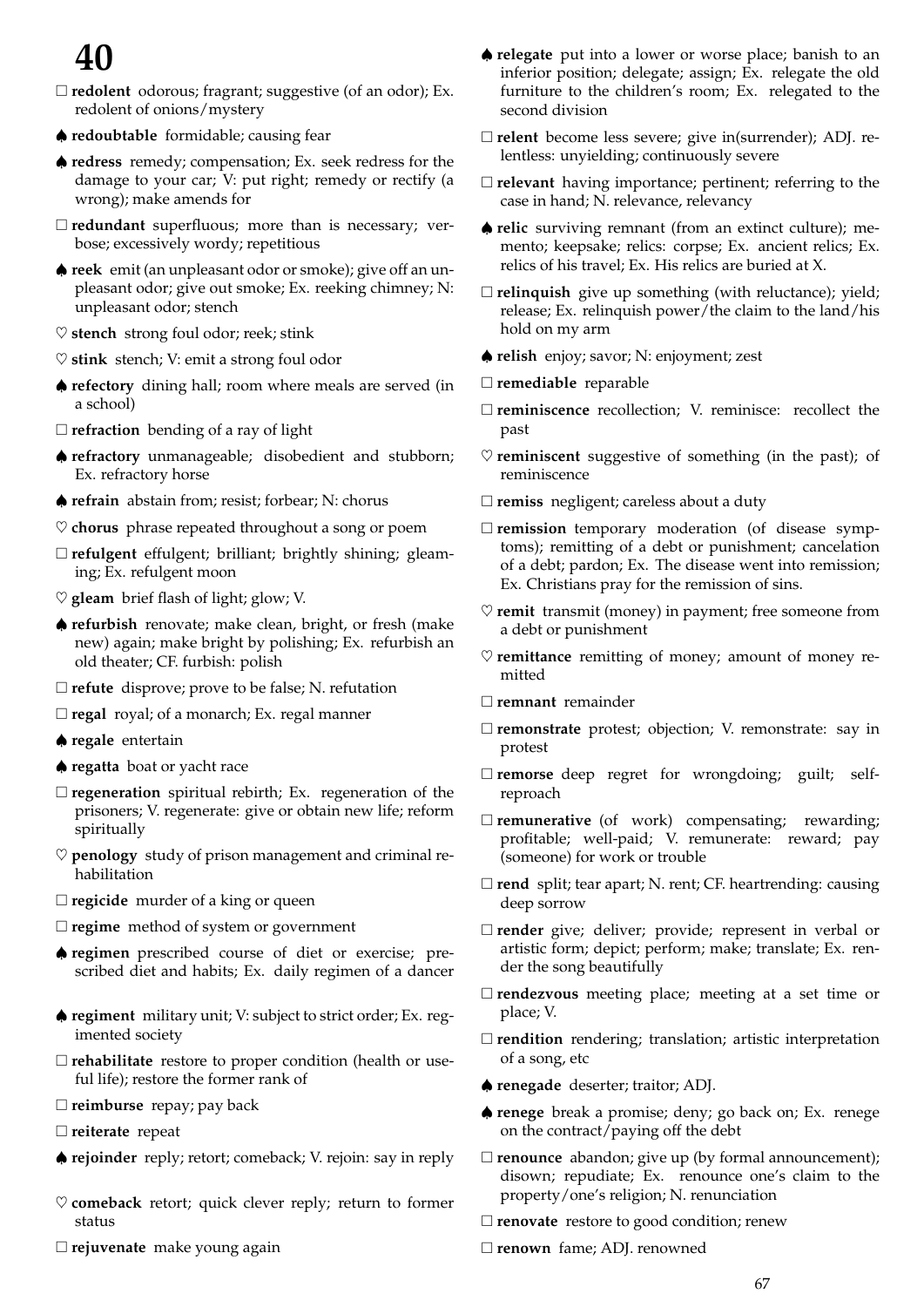- $\heartsuit$  **herald** messenger; sign of something to come; V: announce; proclaim; Ex. unheralded researcher
- ♠ **rent** tear made by rending; rip; split
- **reparable** capable of being repaired
- ♠ **reparation** compensation (for loss or wrong); amends; Ex. make reparation for the damage; CF. repair
- □ **repartee** quick clever reply
- ♠ **repast** meal; feast; banquet
- **repeal** revoke; annul
- **repel** drive away; disgust; Ex. repel the attack/moisture; Ex. repelled by the dirty room; CF. repulsion
- □ **repellent** driving away; disgusting; offensive; repulsive; unattractive; N.
- □ **repercussion** rebound; reaction; reverberation; Ex. serious repercussion
- **repertoire** list of works of music, drama, etc., a performer is prepared to present; CF. repertory
- ♠ **repine** fret; complain; be annoyed; Ex. repine over the undone work
- **replenish** fill up again
- **replete** fully filled; filled to the brim or to the point of being stuffed; abundantly supplied; Ex. report replete with errors
- $\heartsuit$  **memoir** memoirs; autobiography; biography
- ♥ **brim** uppermost edge of a cup; projecting rim (as on a hat); Ex. The glass was full to the brim; V: be full to the brim
- **replica** copy
- **replicate** reproduce; duplicate
- **repository** storehouse
- ♥ **repose** resting; state of being at rest; calmness; V: lie at rest; relax; put or place; Ex. repose our hopes in a single man
- □ **reprehensible** deserving blame; blameworthy; V. reprehend: blame
- □ **repress** hold back (the natural expression of); restrain; crush; oppress; Ex. repressed child; Ex. repress a laugh/rebellion
- **reprieve** postponement or cancelation of a punishment; temporary stay; V: postpone or cancel the punishment of
- **reprimand** reprove severely; rebuke; N.
- **reprisal** retaliation
- ♠ **reprise** musical repetition; repeating of a piece of music; repeat performance; recurrent action; Ex. reprise in the finale; Ex. constant reprises
- □ **reproach** blame (not angrily but sadly); express disapproval or disappointment; N. ADJ. reproachful
- ♠ **reprobate** morally disapproved person; person hardened in sin, devoid of a sense of decency; CF. disapproved by God ?
- □ **reprobation** severe disapproval; CF. approbation
- **reprove** censure; rebuke; N. reproof
- **repudiate** disown; disavow; deny
- □ **repugnance** disgust; strong dislike; loathing; ADJ. repugnant: arousing disgust; repulsive
- □ **repulsion** distaste; disgust; act of driving back; ADJ. repulsive: causing disgust; tending to drive away; V. repel (not 'repulse')
- ♥ **repulse** reject with rudeness or coldness (an offer or friendship); drive back (an enemy attack); CF. repulse  $\neq$  cause repulsion
- □ **reputable** respectable; having a good reputation
- □ **reputed** supposed; Ex. reputed father of the child; V. repute: consider; N. repute: reputation; esteem
- $\square$  **requiem** mass for the dead; dirge
- ♥ **mass** Christian religious ceremony; CF. Mass: ceremony of the Eucharist
- □ **requisite** necessary requirement; something required; ADJ: required; necessary
- $\heartsuit$  **requisition** formal demand or request; Ex. requisition for more computing equipment; V.
- ♠ **requite** make return for; repay; reciprocate; revenge; N. requittal

- □ rescind repeal; annul; cancel (a law, decision, or agreement)
- **resentment** indignation; bitterness; displeasure; V. resent: feel anger about
- **reserve** self-control; self-restraint; formal but distant manner; reticence; Ex. without reserve: freely and openly; ADJ. reserved: shy and uncommunicative
- **residue** remainder; balance
- $\heartsuit$  **residual** remaining; left over; of a residue; N: residue
- **resignation** patiently submissiveness; statement that one is quitting a job; ADJ. resigned: acquiescent
- $\heartsuit$  **resign** give up (a position, right, or claim); submit (oneself) passively
- □ **resilient** elastic; having the power of springing back; able to recover quickly (as from misfortune)
- ♥ **elastic** able to spring back into shape; quick to recover (as from disappointment); able to adapt to change; Ex. elastic plans; N: elastic material
- □ **resolution** determination; resoluteness; ADJ. resolute: firm or determined in purpose
- □ **resolve** determination; resolution; firmness of purpose
- **resolve** decide; settle; solve; separate; make a determined decision; N. resolution
- **resonant** (of a sound) echoing; resounding(sounding loudly); deep and full in sound; producing resonance; Ex. resonant voice; N. resonance
- $\heartsuit$  **resound** (of a place) be filled with sound; (of a sound) sound loudly; sound back; echo; Ex. hall resounded with laughter
- □ **respiration** breathing; exhalation; ADJ. respiratory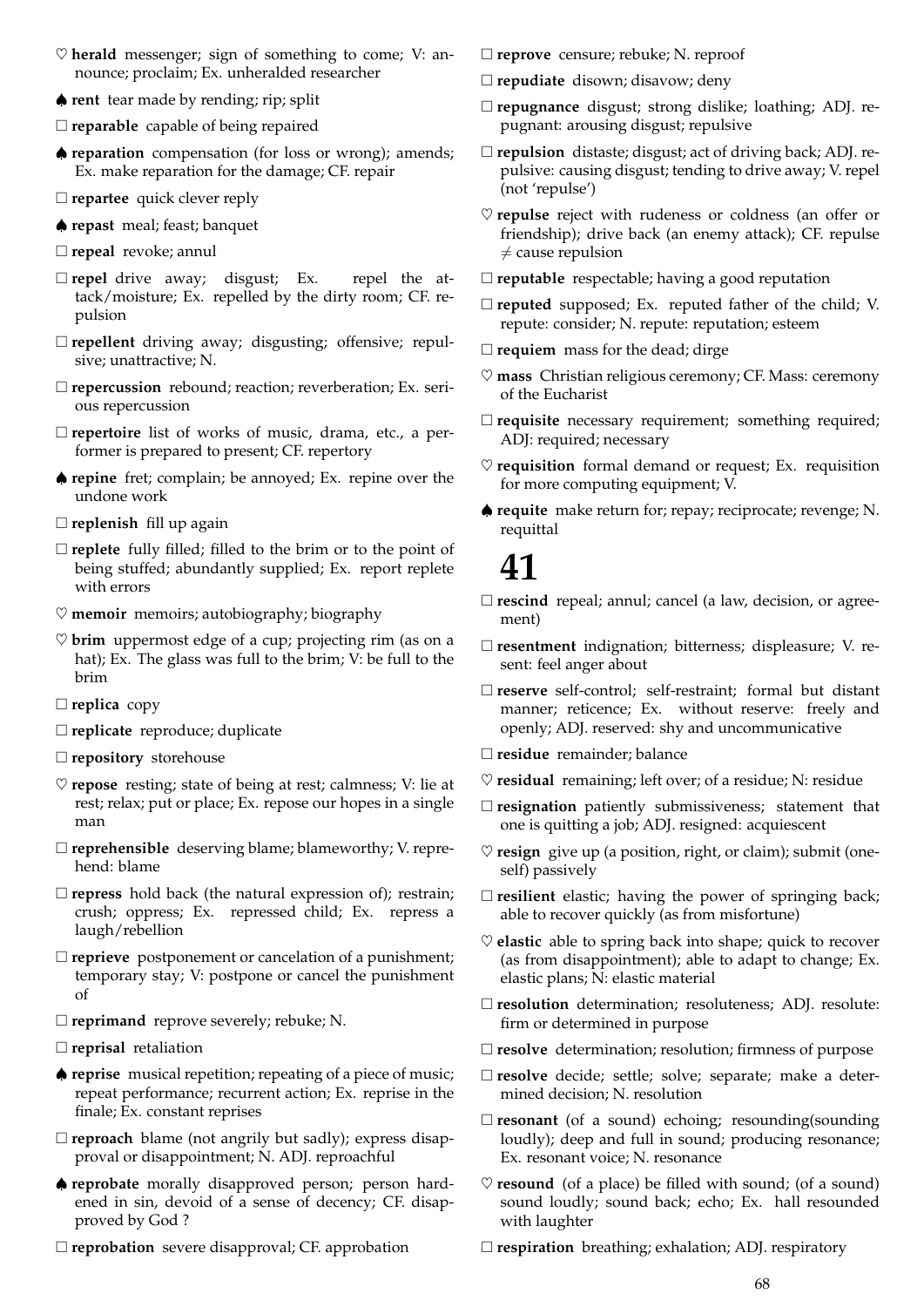- ♠ **respite** time for rest; interval of relief; delay in punishment; reprieve
- □ **resplendent** brilliant; splendid in appearance; dazzling; glorious
- □ **responsiveness** state of reacting readily to appeals, orders, etc.; ADJ. responsive: readily reacting; Ex. responsive to treatment
- ♠ **restitution** returning something (lost or stolen) to the rightful owner; reparation; indemnification; compensation for loss, damage, or injury
- ♠ **restive** impatiently restless (induced by external coercion or restriction); restlessly impatient; obstinately resisting control; Ex. restive horses because of wolves; CF. not a general synonym for 'restless'
- □ restraint moderation or self-control; controlling force; restriction
- □ **resumption** taking up again; recommencement; V. resume: begin or take up again; take or occupy again; Ex. Kindly resume your seats.
- ♠ **resurge** rise again; flow to and fro; N. resurgence; ADJ. resurgent: (of ideas or beliefs) experiencing revival; surging again
- ♥ **resurrect** revive
- □ **resuscitate** revive; bring back to life or consciousness; Ex. resuscitate the drowned child
- **retain** keep; maintain possession of; employ (esp. a lawyer or advisor); N. retainer: servant; fee paid to retain an advisor
- □ **retaliate** repay in kind (usually for bad treatment); V. retaliate
- ♠ **retentive** holding; able to retain things (esp. facts in the mind); having a good memory
- ♠ **reticent** inclined to silence; uncommunicative; reserved; Ex. He was reticent about the reasons; N. reticence
- □ **retinue** following; attendants
- ♠ **retiring** shy and reserved (of a person); modest; Ex. her retiring personality
- □ **retort** quick sharp reply; V.
- □ **retract** withdraw; take back; draw back; Ex. retract a statement/an offer/claws; N. retraction; CF. retractile
- ♠ **retrench** cut down; cut down expenses; economize
- ♠ **retribution** deserved punishment for wrongdoing; punishment for offenses; compensation; vengeance; CF. pay back
- □ **retrieve** recover; put right; find and bring in; regain; Ex. retrieve the situation
- ♠ **retroactive** taking effect before its enactment (as a law) or imposition (as a tax); (of a law) having effect on the past as well as the future
- $\heartsuit$  **enact** make (a bill) into law
- ♠ **retrograde** go backwards; recede; degenerate; deteriorate; ADJ.
- □ **retrospective** looking back on the past; N. retrospection; V. retrospect
- ♠ **revelry** boisterous merrymaking; V. revel: engage boisterous festivities; enjoy greatly; N: boisterous festivity or celebration
- ♠ **reverberate** echo repeatedly; resound; Ex. The thunder reverberated across the valley.
- □ reverent respectful; worshipful; V. revere: regard with reverence; N. reverence: profound respect
- $\heartsuit$  **reverend** deserving reverence; N: priest
- ♠ **reverie** daydream; abstracted musing
- □ **revert** relapse; backslide; turn back to; return to the former owner; N. reversion
- $\heartsuit$  **relapse** return to a former state (esp. after improvement); N.
- ♥ **backslide** revert (to bad habits); N. reverter
- ♠ **revile** attack with abusive language; vilify(slander)
- **revoke** cancel; retract; CF. irrevocable
- ♠ **revulsion** sudden strong feeling of disgust; sudden violent change of feeling; negative reaction; Ex. revulsion from the scenes of torture
- ♠ **rhapsodize** speak or write in an exaggeratedly enthusiastic manner; Ex. rhapsodize over the beauty of the scenery
- $\heartsuit$  **rhapsody** excessively enthusiastic expression of feeling; musical composition of irregular form (as if made up as one plays it)
- ♠ **rhetoric** art of effective communication; art of using language effectively and persuasively; style of speaking or writing; grandiloquent language; Ex. political rhetoric; ADJ. rhetorical; CF. rhetorical question: question to which no answer is expected as "Who knows it ?"
- ♠ **ribald** marked by vulgar lewd humor; wanton; profane; N. ribaldry: ribald language or joke
- ♠ **riddle** pierce with holes; permeate or spread throughout; Ex. The gunman riddled the car with bullets; Ex. The whole report is riddled with errors; N. large sieve (separating earth from stone)
- ♠ **rider** amendment or clause added to a legislative bill
- ♠ **rife** (of something bad) widespread; abundant; current
- ♠ **rift** narrow opening in a large mass; break in a friendly relation; Ex. through a rift in the clouds; OP. reconcilation
- ♠ **rig** fix or manipulate; manipulate dishonestly for personal gain; Ex. rig the election
- $\heartsuit$  **rig** arrangement of masts and sails; V: equip (a ship) with rigging; ADJ. rigging: ropes that hold up a ship's sails
- □ **rigid** hard and unbending; stiff and unyielding; fixed in behavior or views; strict; rigorous; Ex. rigid rule
- □ **rigor** severity; Ex. rigors of the Russian winter
- ♠ **rile** irritate; vex; muddy
- ♠ **riveting** holding one's attention; absorbing; engrossing
- $\heartsuit$  **rivet** metal pin used for fastening metal plates together; V: fasten with a rivet; engross
- ♠ **rivulet** small stream; CF. rill ¡ rivulet ¡ river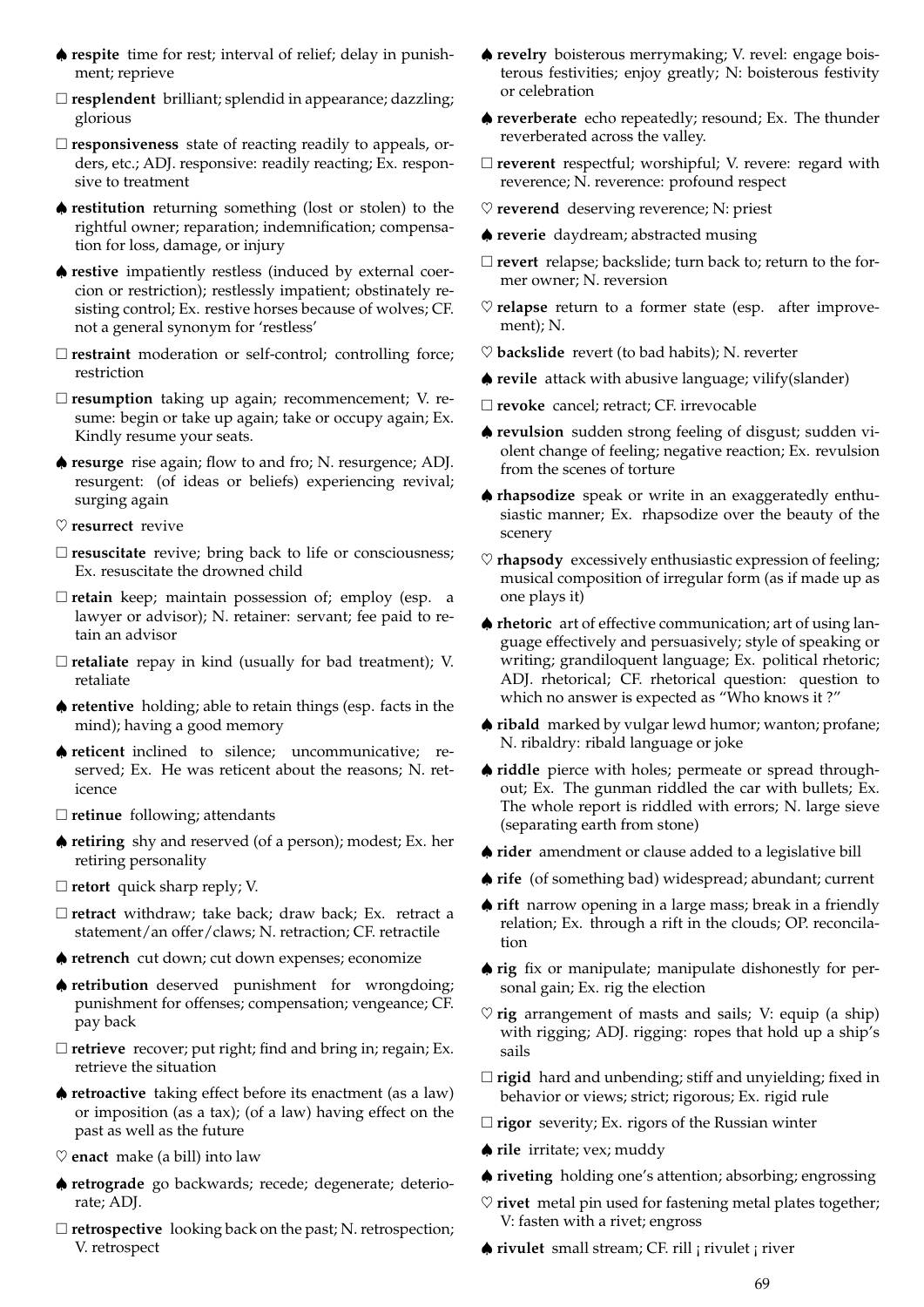- **robust** strong; vigorous
- □ **rococo** ornate; highly decorated; N. CF. 18th century
- ♠ **roil** make liquids murky by stirring up sediment; disturb
- ♠ **roseate** rosy; optimistic; Ex. roseate views
- ♠ **roster** list (of names)
- ♠ **rostrum** raised platform for speech-making; pulpit
- $\heartsuit$  **pulpit** raised platform used in preaching (in a church)
- ♠ **rote** repetition; memorization through repetition without understanding; Ex. learn poetry by rote
- ♠ **rotunda** circular building or hall covered with a dome
- ♠ **rotundity** roundness; sonorousness of speech
- $\heartsuit$  **rotund** (of a person) fat and round
- ♠ **rousing** lively; inducing excitement; stirring; V. rouse: waken; arouse from sleep or depression; excite; stir up
- □ **rout** put to rout; stampede; drive out; N: complete defeat and disorderly retreat
- ♥ **stampede** sudden frenzied rush (of panic-stricken animals or people); V: participate in or cause stampede; Ex. stampede before the price rises
- □ **rubble** fragments (esp. from a destroyed building)
- $\heartsuit$  **mason** one who builds or works with stone or brick; N. masonry: work of a mason; stonework or brickwork
- ♠ **rubric** title or heading (in red print); directions for religious ceremony; protocol
- ♠ **ruddy** reddish; (of the face) reddish and healthylooking
- **rudimentary** elementary; not developed; crude; N. rudiment: fundamental element or principle; Ex. rudiments of the language
- ♠ **rue** regret; lament; mourn; Ex. He will rue the day; N. ADJ. rueful
- ♠ **ruffian** violent scoundrel; bully
- ♠ **ruminate** chew over and over (mentally or, like cows, physically); mull over(ponder)
- $\heartsuit$  **ruminant** animal that ruminates; ADJ.
- □ **rummage** ransack; thoroughly search
- ♠ **runic** mysterious; set down in an ancient alphabet; N. rune: one of the letters of an alphabet used by ancient Germanic peoples (cut on stone or wood); magic charm
- ♠ **ruse** trick to deceive; stratagem
- □ **rustic** pertaining to country people; unsophisticated; simple; crude; uncouth; (of furniture) rough with the bark left on; N. rural person; rustic person
- □ **rusticate** banish to the country; dwell in the country
- **ruthless** pitiless; merciless; cruel
- □ **saboteur** one who commits sabotage; destroyer of property; N. sabotage: destruction of property (usually carried out secretly)
- □ saccharine cloying sweet; characteristic of sugar or saccharin
- **sacrilegious** desecrating; profane; N. sacrilege: desecration, misuse, or theft of something sacred
- ♠ **sacrosanct** invioably sacred; most sacred; inviolable

- ♠ **sadistic** inclined to cruelty; N. sadism: delight in cruelty
- □ saga Scandinavian myth; any legend; long heroic narrative
- ♠ **sagacious** wise; perceptive; shrewd; having insight; N. sagacity
- ♠ **sage** person celebrated for wisdom; wise person; ADJ: wise
- ♠ **salacious** lascivious; lustful; Ex. salacious monk
- ♠ **salient** prominent; projecting beyond a line; conspicuous; Ex. salient features
- **saline** salty
- ♠ **sallow** (of the skin) yellowish and unhealthy-looking; sickly in color; Ex. sallow complexion due to jaundice
- ♠ **salubrious** healthful; conducive to health or well-being; socially desirable; Ex. salubrious area; CF. health
- ♠ **salutary** tending to improve; beneficial; wholesome; Ex. The punishment had a salutary effect on the boy; CF. health
- □ **salvage** rescue (goods or property) from loss; N: saving; property saved
- ♠ **sanctimonious** displaying ostentatious or hypocritical devoutness; N. sanctimony: hypocritical piety
- □ sanction approve; ratify; N: permission; penalty intended to enforce compliance
- □ **sanctuary** place of refuge; shelter; shrine; holy place; Ex. The outlaw was granted sanctuary in the church.
- **sanguinary** bloody; with much bloodshed
- □ sanguine optimistic; cheerful; hopeful; of the color of blood; red
- ♠ **sap** diminish; weaken; undermine the foundations of (a fortification); Ex. The element kryptonite sapped his strength.
- □ sarcasm cutting ironic remark; scornful remarks; stinging rebuke; ADJ. sarcastic
- ♠ **sardonic** scornfully mocking; disdainful; sarcastic; cynical; Ex. sardonic smile
- ♠ **sartorial** pertaining to tailors or tailoring; Ex. a man of great sartorial elegance; CF. sartor: tailor
- ♠ **sate** satisfy to the full; satisfy to excess; cloy
- ♥ **doze** sleep lightly; nap
- □ satellite small body revolving around a larger one
- □ satiate satisfy fully (physical needs such as hunger); sate; N. satiety: condition of being satiated
- □ satire form of literature in which irony, sarcasm, and ridicule are employed to attack human vice and folly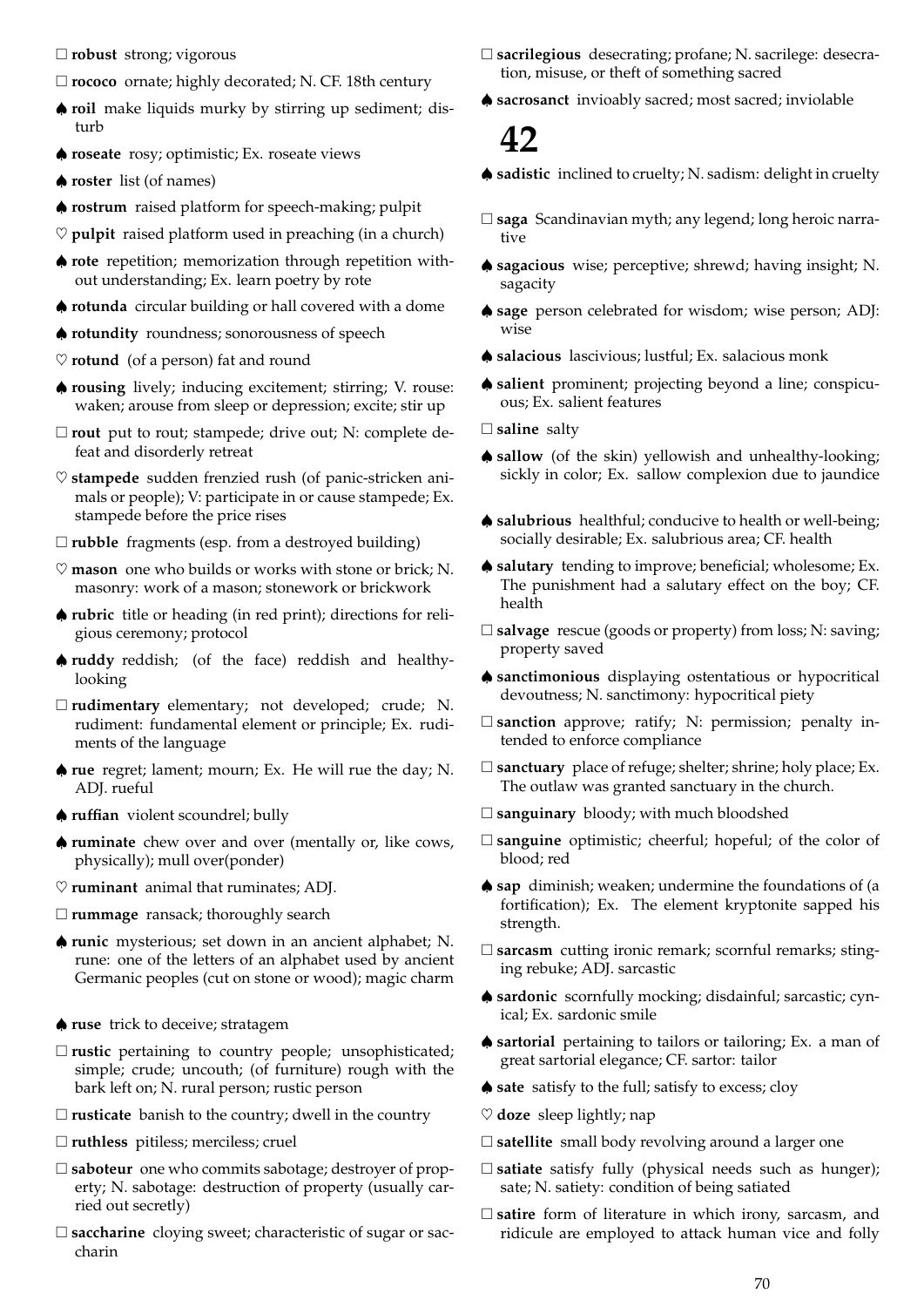- □ satirical using satire; mocking
- □ **saturate** soak thoroughly; imbue; impregnate; charge; fill to capacity
- ♠ **saturnine** morose; gloomy; Ex. Do not be misled by his saturnine countenance.
- ♠ **satyr** half-human, half-bestial being in the court of Dionysus (resembling a goat), portrayed as wanton(unrestrained) and cunning; lecher; CF. faun; CF. goat: lecherous man
- ♠ **saunter** stroll(go for a leisurely walk) slowly; N.
- ♠ **savant** scholar; learned person; CF. savoir: know
- ♠ **savor** enjoy; have a distinctive flavor, smell, or quality; N: taste or smell; distinctive quality
- ♠ **savory** pleasant in taste; tasty; pleasing, attractive, or agreeable; Ex. savory reputation
- ♠ **scabbard** case for a sword blade; sheath
- ♠ **scad** a great quantity; Ex. scads of clothes
- ♠ **scaffold** temporary platform for workers (to work at heights above the ground); bracing framework; platform for execution
- □ scale climb up; ascend; remove or come off in scales; N: flake of epidermis; ascending or descending series of musical tones
- **scanty** meager; insufficient
- ♠ **scapegoat** someone who bears the blame for others; whipping boy; CF. escape+goat
- ♠ **scavenge** hunt through discarded materials for usable items or food; search, especially for food; N. scavenger: one who scavenges; animal that feeds on refuse and carrion
- ♥ **refuse** anything discarded or rejected as worthless; trash
- □ **scenario** plot outline; screenplay(script for a movie); opera libretto; outline of possible future events
- $\square$  schematic of a schema or scheme; relating to an outline or diagram; using a system of symbols; N. schema: diagrammatic representation; outline
- ♥ **scheme** systematic plan; plot; clever dishonest plan; orderly arrangement of elements; Ex. health insurance scheme; Ex. a scheme to escape taxes; Ex. a color scheme; Ex. a story with no scheme; V: contrive a scheme
- ♠ **schism** division into factions (esp. within a religious body); split
- ♠ **scintilla** trace; minute amount; shred; least bit; Ex. There is not a scintilla of truth; CF. spark
- ♠ **scintillate** sparkle; flash; be animated; be full of life; Ex. scintillating conversation
- ♠ **scoff** laugh (at); mock; ridicule; Ex. scoff at their threats
- ♠ **scotch** stamp out(put an end to); thwart; hinder; Ex. scotch the rumor; CF. cut; CF. 활동을 줄이는 의미
- ♥ **score** number of points; written form of a musical composition; reason; group of 20; notch or incision; Ex. full/vocal score; Ex. Don't worry on that score; V: mark

with lines or notches; Ex. score the paper to make it easy to fold

- $\heartsuit$  **stamp** step on heavily (so as to crush or extinguish); put an end to; imprint or impress with a mark, design, or seal; shape with a die; characterize; Ex. machine stamping out car bodies; Ex. newspaper stamping him as a liar; N. stamping; implement used to stamp; impression stamped; mark; Ex. Her remarks bear the stamp of truth.
- ♠ **scourge** lash; whip (formerly used for punishment); source of severe punishment; V: whip; afflict
- ♠ **scruple** hesitate for ethical reasons; fret about; Ex. She did not scruple to read his diary; N: uneasy feeling arising from conscience; conscience
- □ **scrupulous** conscientious; extremely thorough; Ex. scrupulous worker
- □ **scrutinize** examine closely and critically; N. scrutiny
- ♠ **scuffle** struggle confusedly; move off in a confused hurry; N. CF. scuffling twins ?
- $\heartsuit$  **shuffle** mix together; jumble; move (something) from one place to another; slide (the feet) along the ground while walking; Ex. shuffle papers from one pile to another; N.
- ♠ **scurrilous** abusive; obscene; indecent; Ex. scurrilous remark
- ♠ **scurry** move hastily; hurry; move briskly
- ♠ **scurvy** contemptible; despicable; N: disease caused by deficiency of Vitamin C
- ♠ **scuttle** sink (a ship) by cutting holes in the hull; scrap; discard; N: small hatch in a ship's deck or hull
- ♥ **hull** husk; dry outer covering of a seed; frame or body of a ship
- ♠ **seamy** sordid; base; filthy; unwholesome; Ex. seamy side of city life
- ♥ **base** contemptible; morally bad; inferior in value or quality; Ex. base motives/conduct; Ex. base metal such as iron
- ♠ **sear** burn the surface of; char or burn; brand; parch; cause (a plant) to wither
- ♥ **char** make or become black by burning; reduce or be reduced to carbon or charcoal(black substance made by burning wood) by incomplete combustion
- $\heartsuit$  **scorch** sear; N.
- $\heartsuit$  **brand** trademark; mark burned on the hide of an animal; mark burned into the flesh of criminals; mark of disgrace; V: mark with a brand; give a lasting bad name; stigmatize; Ex. The press branded him a liar.
- ♥ **hide** skin of an animal
- **seasoned** experienced
- ♥ **season** enhance the flavor of by adding a spice, etc.; inure; harden; N. seasoning: something used in seasoning
- ♥ **seasonal** of a particular season; Ex. seasonal rise in employment
- ♥ **seasonable** occurring at the proper time or season; opportune; Ex. seasonable intervention in the dispute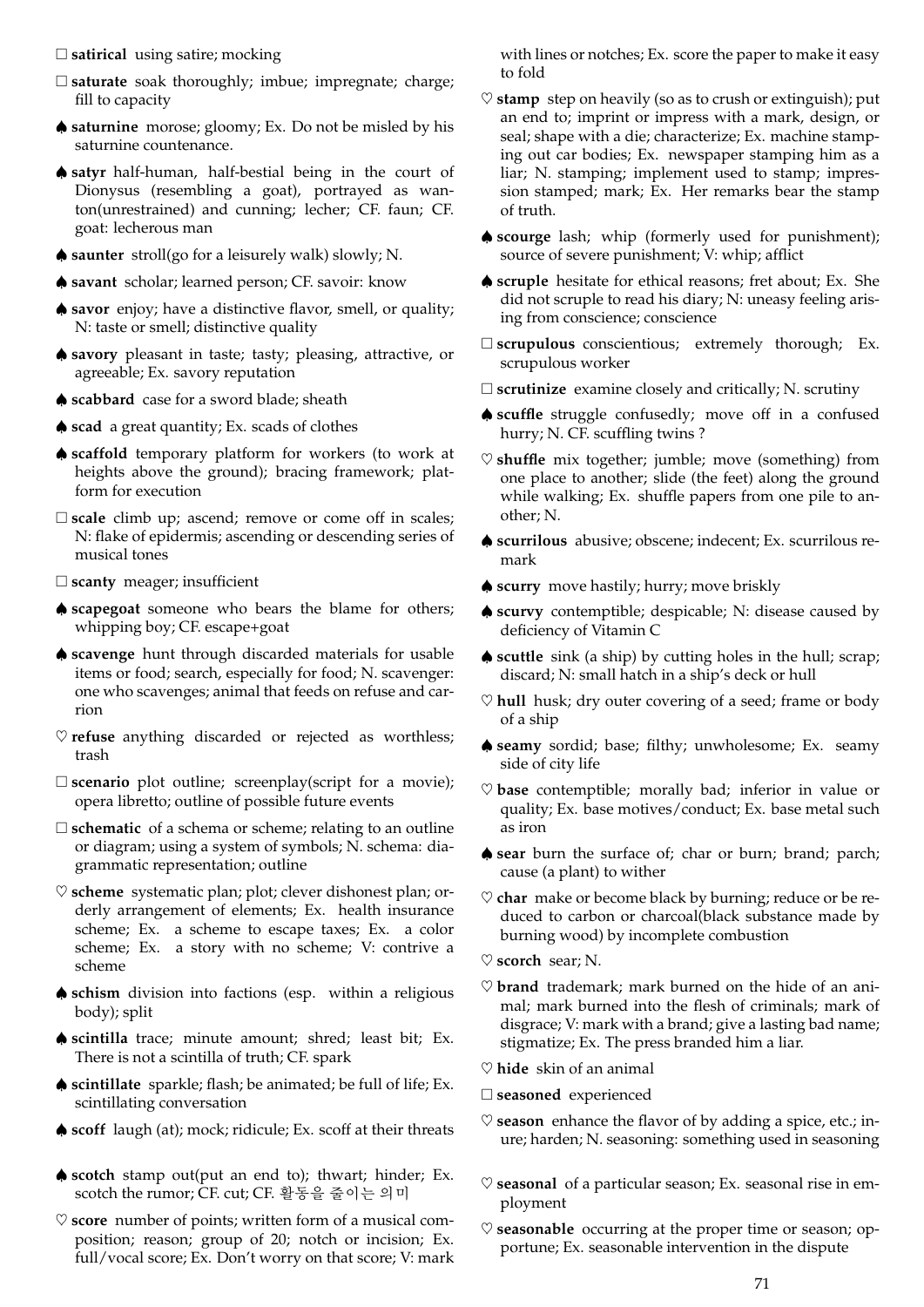- □ secession withdrawal; V. secede: withdraw formally from membership
- □ seclusion isolation; solitude; V. seclude: set apart from others; isolate
- ♠ **secrete** conceal; hide away or cache; produce and release a substance into an organism; CF. secretive
- □ **sect** separate religious body; faction; group of people with common beliefs within a larger group
- ♥ **sectarian** of a sect; narrow-minded; parochial; N: member of a sect; narrow-minded person
- $\heartsuit$  **denomination** religious group; unit in a system; name or designation; CF. denominator: common trait or characteristic
- $\square$  **secular** worldly; not pertaining to church matters or religion; temporal
- ♠ **sedate** composed (with no excitement); grave; V: administer a sedative to; CF. sedative
- □ **sedentary** requiring sitting; done while sitting; not moving from one place to another; settled; Ex. sedentary job/population
- □ **sedition** conduct or language inciting rebellion; rebellion; resistance to authority; insubordination; ADJ. seditious
- ♠ **sedulous** diligent; assiduous; paying attention; N. sedulity
- ♠ **seedy** run-down; decrepit; disreputable; having many seeds; Ex. seedy downtown hotel
- $\heartsuit$  **run-down** (of a place) dilapidated; in a bad condition; (of a person) weak or exhausted
- ♠ **seemly** (of behavior) proper; appropriate
- ♠ **seep** pass slowly through small openings; ooze; trickle; N. seepage
- ♠ **seethe** be violently disturbed; boil; (of a liquid) move about wildly as if boiling; Ex. The nation was seething with discontent.
- ♠ **seine** seine net; net for catching fish
- □ **seismic** pertaining to earthquakes
- ♠ **semblance** outward appearance; guise; Ex. We called in the troops to bring a/some semblance of order to the city.
- □ **seminal** related to seed or semen; germinal; creative; providing a basis for further development; influencing future developments; Ex. seminal research in a new field
- ♠ **seminary** school for training future ministers; secondary school, especially for young women
- □ senility old age; feeblemindedness of old age; ADJ. senile: resulting from old age; showing the weakness of body or mind from old age; Ex. senile dementia
- $\heartsuit$  **feebleminded** deficient in intelligence; very stupid
- ♠ **sensitization** process of being made sensitive or acutely responsive to an external agent or substance; V. sensitize: make or become sensitive
- **sensual** devoted to the pleasures of the sense; carnal; voluptuous; Ex. sensual woman/curves/lips
- ♥ **voluptuous** sensual; of or giving sensual pleasure; indulging in sensual pleasures; Ex. voluptuous lines; Ex. voluptuous life of the Romans; N. voluptuary: voluptuous person
- □ sensuous giving pleasure to the senses; pertaining to the physical senses; operating through the senses; sensuous feeling of soft velvet on the skin
- ♠ **sententious** pithy; terse; concise; aphoristic
- ♠ **sentient** capable of sensation and conscious; aware; sensitive; Ex. sentient creature; N. sentience
- **sentinel** sentry; lookout
- ♥ **lookout** act of keeping watch; high place commanding a wide view; person who keeps watch
- ♠ **septic** of or causing sepsis; putrid; producing putrefaction; N. sepsis: poisoning of part of the body (producing pus)
- ♠ **sepulcher** tomb; V: place in a sepulcher; ADJ. sepulchral

- ♠ **sequester** isolate; segregate; seclude; retire from public life
- ♠ **sere** sear; parched; dry
- ♠ **serendipity** gift for finding valuable things by accident; accidental good fortune or luck; CF. The Three Princes of Serendip
- □ serenity calmness; placidity; ADJ. serene
- ♠ **serpentine** winding; twisting; of or like a serpent; Ex. serpentine course of the river; N. serpent: snake
- ♠ **serrated** having a sawtoothed edge; Ex. serrated leaf
- □ servile slavish; cringing; N. servility
- **servitude** slavery; compulsory labor imposed as a punishment
- ♠ **sever** separate; cut off (a part) from a whole; break up (a relationship); N. severance; CF. severance pay: extra pay given an employee upon leaving a position
- **severity** harshness; intensity; sternness; austerity; ADJ. severe: harsh; strict; extremely violent or intense
- ♠ **sextant** navigation tool used to determine a ship's latitude and longitude (by measuring the altitudes of stars)
- ♠ **shackle** chain; fetter; confine with shackles; N.
- ♠ **sham** pretend; feign; ADJ: not genuine; fake; Ex. sham jewelry; N: something that is not what it appears; impostor; pretense; Ex. The agreement was a sham.
- ♠ **shambles** (place or scene of) complete disorder or ruin; wreck; mess; Ex. After the hurricane, the coast was a shambles.
- ♠ **shard** fragment generally of broken pottery (glass, clay bowl, or cup)
- ♠ **shaving** very thin piece, usually of wood (cut from a surface with a sharp blade)
- $\heartsuit$  **plane** carpenter's tool for smoothing and leveling wood; V. CF. flat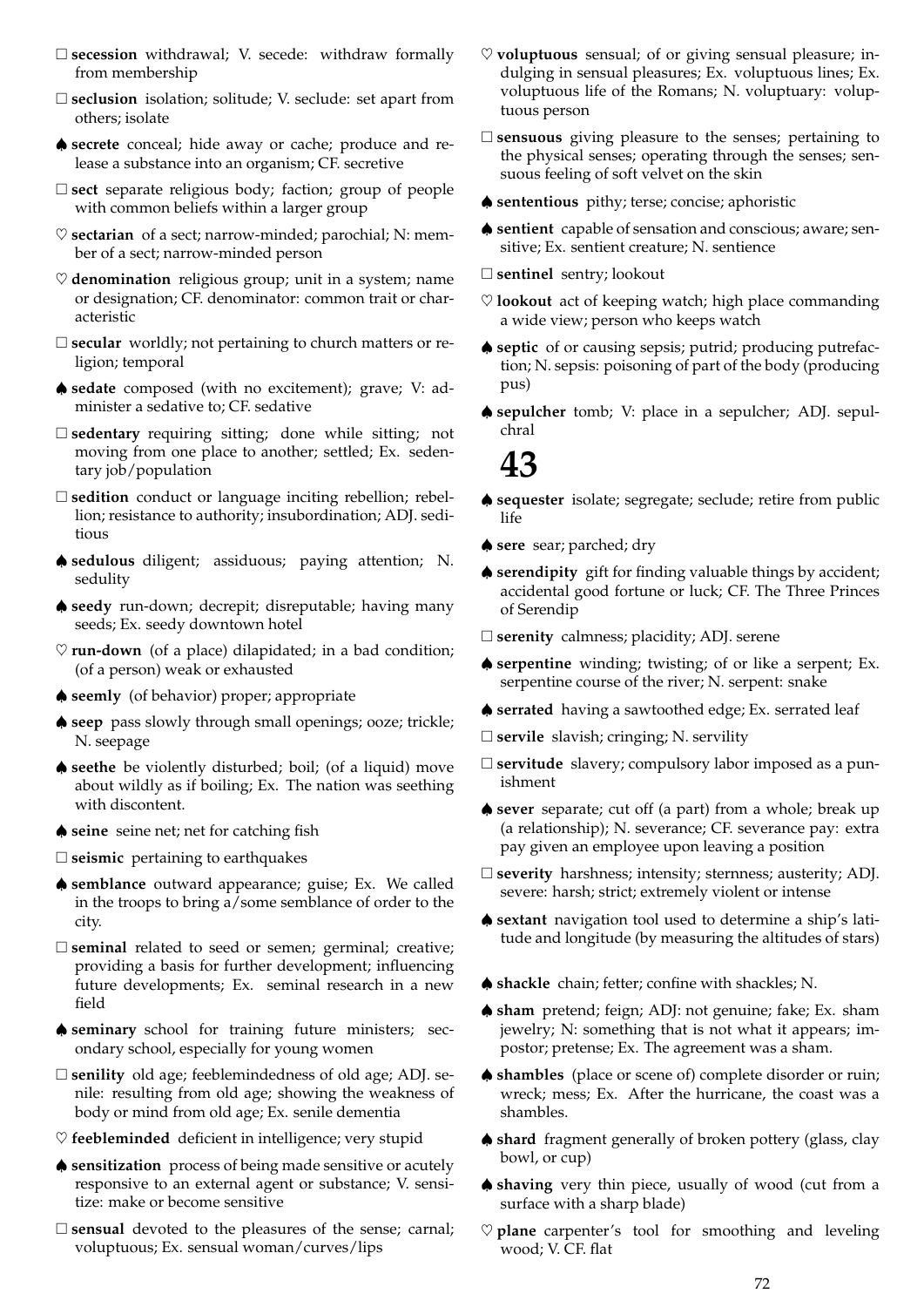- ♠ **sheaf** bundle of stalks of grain; any bundle of things tied together
- ♠ **sheathe** place into a case; insert into or provide with a sheath; Ex. He sheathed his dagger; N. sheath: case for a blade
- ♠ **sherbet** flavored dessert ice
- ♠ **shimmer** shine with a flickering light; glimmer intermittently; Ex. The moonlight shimmered on the water; N.
- ♠ **shirk** avoid (responsibility, work, etc.); malinger
- ♠ **shoddy** made of inferior material; sham; not genuine; inferior; dishonest; Ex. shoddy goods/trick
- ♠ **shrew** scolding woman; very small mouselike animal
- □ shrewd clever: astute
- ♠ **shun** keep away from; avoid deliberately; Ex. She has been shunned by her neighbors.
- ♠ **shunt** move (a railway train) from one track to another; turn aside; divert; sidetrack; Ex. shunt traffic around an accident; N.
- $\heartsuit$  **sidetrack** switch (a railroad car) to a siding; divert from a main issue; N. CF. siding: short section of railroad track connected by switches with a main track
- ♠ **shyster** lawyer using questionable methods; unscrupulous practioner
- **sibling** brother or sister
- ♠ **sibylline** prophetic; oracular; N. sibyl: woman prophet (in the ancient world)
- ♠ **sidereal** relating to stars; Ex. sidereal day
- ♠ **silt** sediment deposited by running water (at the entrance to a harbor or by a bend in a river)
- ♠ **simian** monkeylike; N: ape or monkey
- $\square$  simile comparison of one thing with another, using the word like or as
- ♠ **simper** smirk; smile in a silly way; smile affectedly
- **simplistic** oversimplified
- **simulate** feign; imitate
- ♠ **sinecure** well-paid position with little responsibility; CF. sine cure: without care; CF. San Serif
- ♠ **sinewy** (of meat) tough; strong and firm; muscular; N. sinew: tendon; strong cord connecting a muscle to a bone
- **singular** being only one; individual; unique; extraordinary; odd; Ex. singular beauty/behavior
- **sinister** evil; ominous
- ♠ **sinuous** twisting; winding; bending in and out; not morally honest
- **skeptic** sceptic; doubter; person who suspends judgment until he has examined the evidence supporting a point of view; ADJ. skeptical; N. skepticism; scepticism
- ♠ **skiff** small light sailboat or rowboat
- ♠ **skimp** provide or use scantily; live very economically; Ex. skimp on necessities; ADJ. skimpy: inadequate in amount; scanty; stingy; niggardly
- ♠ **skinflint** miser; stingy person
- **skirmish** minor fight; minor battle in war; V.
- ♠ **skittish** inconstant; capricious; frivolous; not serious; Ex. charming but skittish young woman; CF. skit
- ♥ **frisk** move about playfully; froric; ADJ. frisky: playful
- ♠ **skulduggery(skullduggery)** dishonest behavior or action; Ex. skulduggery in the election
- ♠ **skulk** move furtively and secretly; Ex. He skulked through the less fashionable sections of the city.
- ♠ **slacken** slow up; loosen; make or become slack
- ♥ **slack** moving slowly; sluggish; inactive; (of a rope) loose; negligent; lax; Ex. slack season; Ex. slack in one's work; N. V.
- ♠ **slag** glassy residue from smelting metal; dross; waste matter
- □ **slake** satisfy (thirst); quench; sate
- **slander** defamation; utterance of false and malicious statements; V. ADJ. slanderous
- ♠ **slapdash** hasty and careless; haphazard; sloppy(carelessly done)
- ♠ **sleazy** shabby and dirty; flimsy; insubstantial; Ex. sleazy back-street hotel/fabric
- ♠ **sleeper** one that achieves unexpected success; something originally of little value or importance that in time becomes very valuable
- □ sleight dexterity; CF. sleight of hand: legerdemain; quickness of the hands in doing tricks
- ♠ **slew** large quantity or number; Ex. slew of errands left
- ♠ **slight** insult to one's dignity; snub; V: treat as if of small importance; insult; snub; ADJ. small in size; of small importance
- ♠ **slipshod** slovenly; careless; sloppy; untidy; shabby; Ex. slipshod work
- ♠ **slither** slip or slide
- □ sloth slow moving tree-dwelling mammal; laziness; ADJ. slothful: lazy; indolent
- ♠ **slough** (of a snake) shed or cast off (dead outer skin); N: outer layer that is shed
- ♠ **slovenly** untidy; careless in work habits; slipshod; N. sloven: one who is habitually untidy or careless
- ♥ **sledge** large sled drawn by work animals
- $\heartsuit$  **sleigh** large vehicle drawn by a horse over snow or ice
- ♠ **sluggard** lazy person
- □ **sluggish** lazy; slow; inactive; lethargic; CF. slug: nail with no shell
- ♠ **sluice** artificial channel for directing or controlling the flow of water (with a gate to regulate the flow)
- ♠ **slur** slander; insult to one's character or reputation; V.
- ♠ **slur** pronounce indistinctly; speak indistinctly; mumble
- ♠ **smattering** slight knowledge; small scattered number or amount; Ex. smattering of German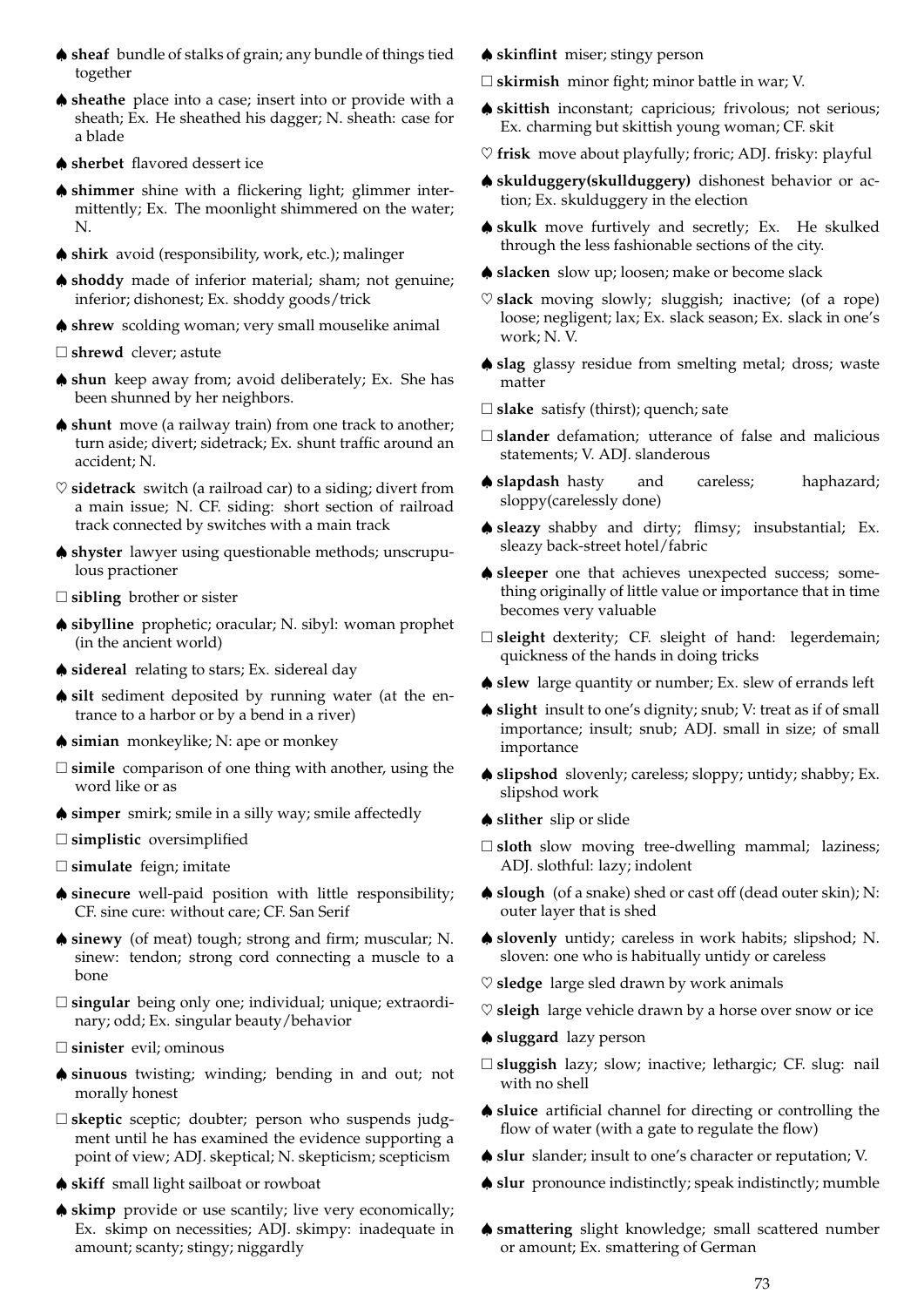- ♠ **smelt** melt (ore) for separating and removing the metal; melt or blend ores changing their chemical composition
- ♠ **smirk** conceited smile; offensively self-satisfied smile (often at someone else's misfortune); V.
- ♠ **smolder** smoulder; burn slowly without flame; be liable to break out at any moment; exist in a suppressed state; Ex. smoldering anger
- ♠ **snicker** half-stifled(suppressed) laugh; V.
- ♠ **snivel** complain or whine tearfully; run at the nose; snuffle; Ex. Don't come back sniveling to me.
- $\heartsuit$  snuffle sniffle; sniff repeatedly (in order to keep liquid from running out of the nose)
- **sobriety** moderation (especially regarding indulgence in alcohol); seriousness
- ♥ **sober** serious; solemn; not drunken; abstemious or temperate; V: make or become sober
- ♠ **sodden** thoroughly soaked; dull or stupid as if from drink
- ♠ **sojourn** temporary stay; V: stay for a time
- ♠ **solace** comfort in sorrow or trouble; consolation; V: comfort or console in time of sorrow or trouble
- ♠ **solder** repair or make whole by using a metal alloy; N: metal alloy (usually tin and lead) used in the molten state to join metallic parts
- ♠ **solecism** nonstandard grammatical construction; construction that is flagrantly incorrect grammatically; violation of social etiquette
- □ **solemnity** seriousness; gravity
- □ **solicit** entreat; request earnestly; seek to obtain; Ex. solicit votes; CF. solicitor: one who solicits; chief law officer
- ♠ **solicitous** anxious; worried; concerned; eager; Ex. solicitous to do something; N. solicitude
- □ **soliloquy** talking to oneself (esp. in a play); CF. monologue: soliloquy; long speech by one person (often monopolizing a conversation)
- □ solitude state of being alone; seclusion; ADJ. solitary: existing or living alone (esp. by choice); remote or secluded; single; sole; Ex. solitary life/inn; Ex. no solitary piece of proof
- □ **solstice** point or time at which the sun is farthest from the equator
- $\square$  **soluble** able to be dissolved in a liquid; able to be worked out or solved
- □ **solvent** able to pay all depths; N. solvency
- □ **solvent** substance that dissolves another; ADJ: capable of dissolving another substance
- $\square$  **somatic** pertaining to the body; bodily; physical

- ♠ **somber** dark; gloomy; melancholy; depressing; CF. shadow
- □ somnambulist sleepwalker; V. somnambulate; N. somnambulism
- ♠ **somnolent** half asleep; drowsy; N. somnolence
- ♠ **sonorous** resonant; producing a full deep sound; producing sound
- ♥ **sonic** of sound or its speed in air; CF. subsonic, supersonic
- $\heartsuit$  **sonnet** 14-line poetic verse form with a fixed rhyme pattern
- □ sophist teacher of philosophy; quibbler; employer of fallacious reasoning; N. sophism: plausible but fallacious argument
- □ sophisticated worldly wise and urbane; refined; complex; N. sophistication; V. sophisticate
- **sophistry** seemingly plausible but fallacious reasoning; sophism
- ♠ **sophomoric** immature; half-baked; like a sophomore
- ♠ **soporific** sleep-causing; marked by sleepiness; drowsy
- ♠ **sordid** filthy; foul; base; vile; Ex. sordid bed/story
- ♠ **spangle** small shiny metallic piece sewn to clothing for ornamentation
- □ **sparse** not thick; thinly scattered; scanty
- ♠ **spartan** without attention to comfort; lacking luxury and comfort; sternly disciplined; Ex. spartan living condition/life
- ♠ **spasmodic** fitful; periodic; of or like a spasm; N. spasm: sudden involuntary muscular contraction; sudden burst of energy or emotion
- ♠ **spat** squabble; minor dispute; minor quarrel
- ♠ **spate** sudden flood or rush; Ex. spate of accidents
- $\square$  **spatial** relating to space
- ♠ **spatula** broad-bladed instrument used for spreading or mixing
- $\square$  spawn lay eggs (in large numbers); produce offspring (in large numbers); N: eggs of aquatic animals
- **specious** seemingly reasonable but incorrect; misleading (often intentionally)
- □ **spectral** ghostly; N. specter: spectre; ghost; phantom
- □ **spectrum** colored band produced when a beam of light passes through a prism; broad and continuous range; Ex. whole spectrum of modern thoughts
- ♠ **spendthrift** someone who wastes money; CF. thrift: accumulated wealth
- ♠ **sphinx-like** enigmatic; mysterious
- ♠ **splice** join together end to end to make one continuous length; fasten together; unite; Ex. splice two strips of tape; N.
- **spontaneity** lack of premeditation; naturalness; freedom from constraint; ADJ. spontaneous: self-generated; unpremeditated; happening without being planned
- ♠ **spoonerism** accidental transposition of sounds in successive words; Ex. "Let me sew you to your sheet" for "Let me show you to your seat"; CF. William Spooner
- $\heartsuit$  **transpose** reverse the order or position of
- □ **sporadic** occurring irregularly; intermittent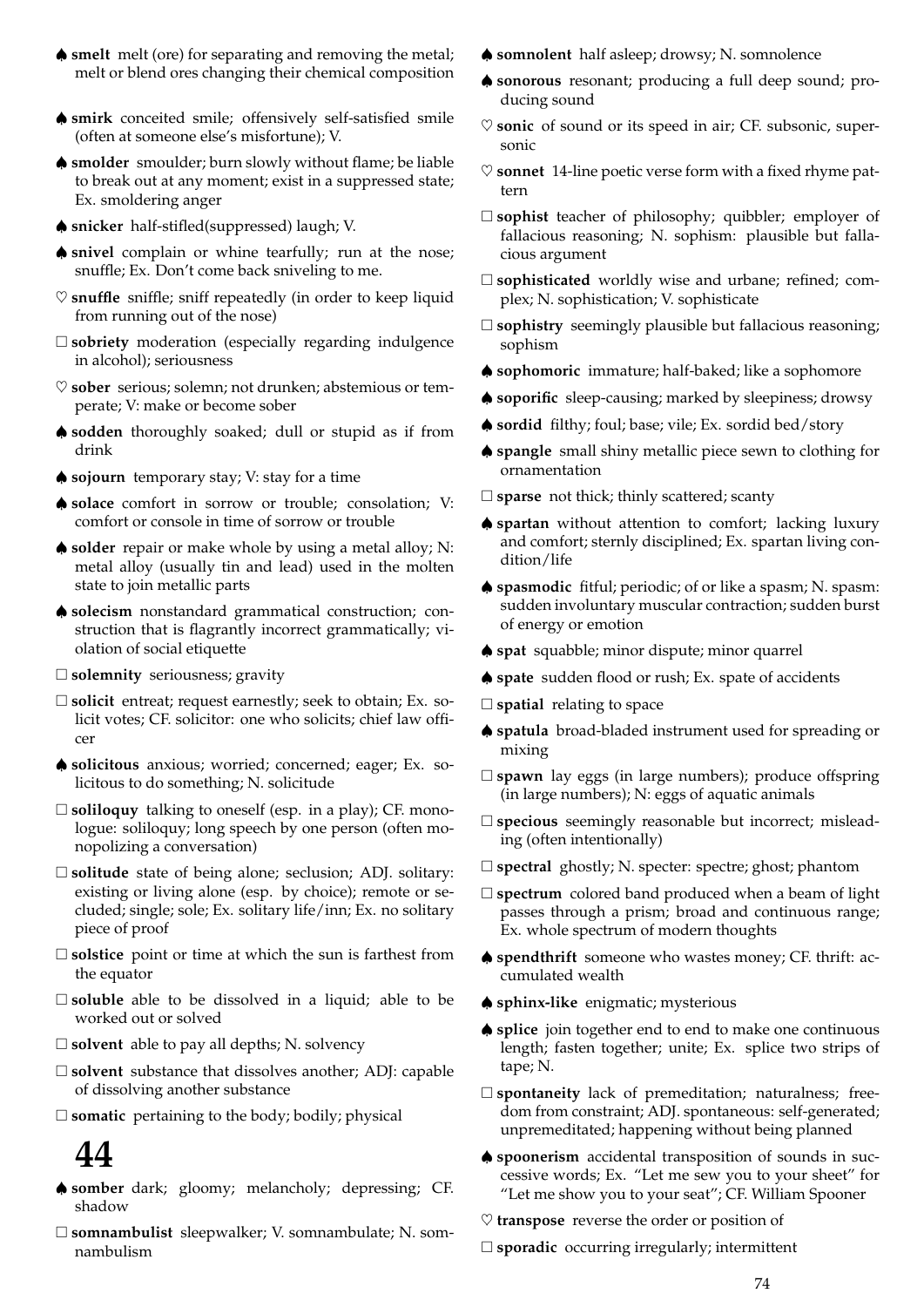- ♠ **sportive** playful; frolicsome; merry; CF. sport: play or frolic; CF. sportsmanlike
- ♠ **spruce** neat and trim in appearance; smart; Ex. Be spruce for your job interview; V.
- ♠ **spry** (esp. of older people) vigorously active; nimble
- $\heartsuit$  **nimble** quick in movement; agile; quick in understanding; Ex. nimble climber/mind
- ♠ **spurious** false; counterfeit; forged; illogical; Ex. spurious arguments
- ♠ **spurn** reject disdainfully; scorn; Ex. She spurned all offers of help.
- ♠ **squabble** minor quarrel; bickering; V: engage in a minor quarrel; Ex. squabbling children
- ♠ **squalor** condition of being squalid; filth; degradation; dirty neglected state; ADJ. squalid: dirty; sordid; morally repulsive; Ex. squalid story
- □ **squander** waste; spend foolishly
- ♠ **squat** short and thick; stocky; Ex. ugly squat tower; V. N.
- ♠ **staccato** played in an abrupt manner; marked by abrupt sharp sound; Ex. staccato applause
- $\heartsuit$  **legato** (of music) played smoothly
- □ **stagnant** (of water) not flowing (often bad-smelling); motionless; stale; not developing; inactive; dull; Ex. stagnant industrial output
- ♠ **staid** serious and sedate; sober; Ex. staid during the funeral ceremony
- □ stalemate deadlock; situation in which further action is blocked
- ♠ **stalwart** physically strong; brawny; steadfast; strong in mind or determination; Ex. stalwart supporter; N: stalwart follower
- □ **stamina** power of endurance; strength; staying power
- ♠ **stanch** stop or check flow of blood; Ex. stanch the gushing wound
- ♠ **stanza** division of a poem (composed of two or more lines)
- □ **static** having no motion; unchanging; lacking development; N. stasis: stable state
- □ **statute** law enacted by the legislature
- □ **statutory** created by statute or legislative action; regulated by statute; Ex. statutory age limit
- ♠ **steadfast** steadily loyal; unswerving; steady
- $\square$  stealth action of moving secretly or unseen; slyness; sneakiness; secretiveness; ADJ. stealthy
- ♠ **steep** soak; saturate; Ex. steep the fabric in the dye bath; ADJ: precipitous
- □ stellar pertaining to the stars; of a star performer; outstanding; Ex. stellar attraction of the entire performance
- ♠ **stem** stop or check (the flow of); Ex. stem the bleeding from the slashed artery; N: main axis of a plant; stalk
- □ stem from arise from; originate from
- ♠ **stentorian** (of the voice) extremely loud; CF. Stentor: a loud herald in the Iliad
- **stereotype** one regarded as embodying a set image or type; fixed and unvarying representation; standardized mental picture often reflecting prejudice; Ex. stereotype of the happy slave; V: make a stereotype of; represent by a stereotype; Ex. It is wrong to stereotype people; Ex. stereotyped answer
- ♠ **stickler** perfectionist; person who insists things be exactly right
- ♠ **stifle** suppress; extinguish; inhibit; smother or suffocate
- $\heartsuit$  **smother** kill from lack of air; suppress; cover thickly; Ex. smothered in little stickers
- $\heartsuit$  **suffocate** die or kill from lack of air; suppress
- ♠ **stigma** token of disgrace; brand; V. stigmatize: mark with a stigma; characterize as disgraceful
- ♠ **stilted** bombastic; stiffly pompous; Ex. stilted rhetoric; CF. stiff: formal
- ♠ **stint** set limits in amount or number; be thrifty; ADJ. stinting, unstinting; CF. stint:savings
- ♠ **stint** supply; allotted amount of work; assigned portion of work; limitation; Ex. two-year stint in the army; Ex. without stint
- ♠ **stipend** pay for services
- ♠ **stipple** paint or draw with dots or short strokes
- □ **stipulate** state as a necessary condition (of an agreement); make express conditions; specify; Ex. He stipulated payment in advance
- ♠ **stock** standard; kept regularly in stock or supply; typical; routine; common; Ex. stock sizes of paper; Ex. stock excuse/character; N: goods for sale in a shop; OP. unique
- ♠ **stockade** wooden enclosure or pen; fixed line of posts used as defensive barrier
- $\heartsuit$  **pen** fenced enclosure for animals; confining space; Ex. sheep pen; V: confine in a pen; enclose
- ♠ **stodgy** dull; stuffy; boringly conservative; Ex. stodgy book
- □ **stoic** stoical; impassive; unmoved by joy or grief; N. CF. stoicism
- ♠ **stoke** stir up a fire or furnace; feed plentifully
- ♠ **stolid** dull; impassive; showing little emotion when strong feelings are expected
- □ stratagem deceptive scheme; clever trick
- **stratified** divided into classes; arranged into strata; V. stratify
- □ **stratum** layer of earth's surface; layer of society; PL. strata
- ♠ **strew** spread randomly; sprinkle; scatter; Ex. flower girl strewing rose petals
- ♠ **striated** marked with parallel bands; striped; grooved; Ex. striated rocks; V. striate; N. stria: thin groove or line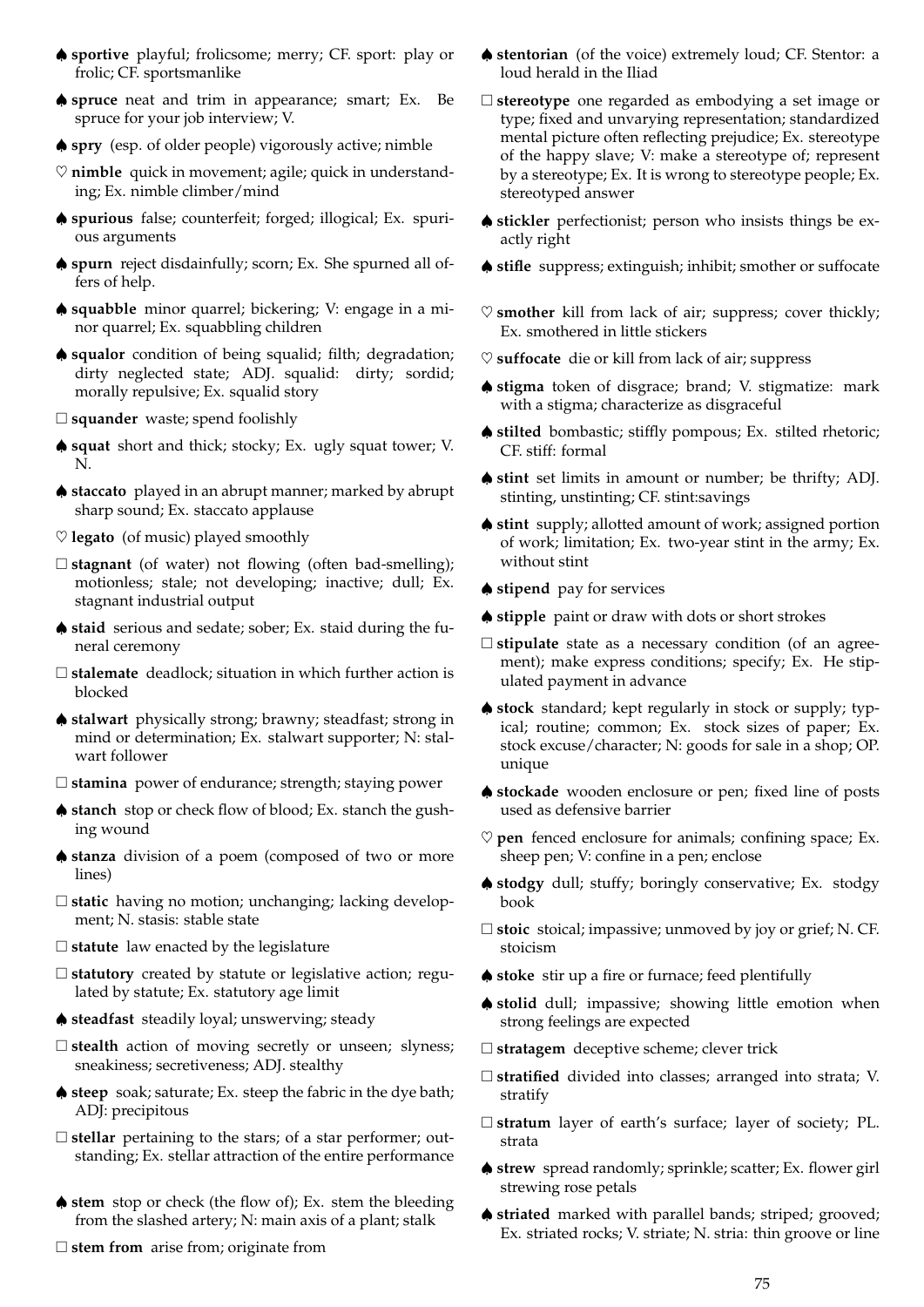- ♠ **stricture** severe and adverse criticism; critical comments; limit or restriction
- ♠ **strident** loud and harsh; insistent; N. stridency
- □ **stringent** (of rules) binding; rigid; marked by scarcity of money; Ex. stringent economic conditions
- ♠ **strut** pompous walk; V: walk in a self-important manner
- **♦ strut** supporting bar; CF. airplane wing  $\circ$  |  $\downarrow$  building  $\frac{1}{\circ}$  $\frac{1}{2}$  support
- ♠ **studied** carefully contrived; calculated; unspontaneous; deliberate; thoughtful; Ex. studied remark
- ♠ **stultify** make stupid in mind; cause to appear or become stupid or inconsistent; suppress; frustrate or hinder; Ex. stultifying effect of uninteresting work; Ex. stultify free expression
- ♠ **stupefy** stun; make numb (as with a drug); amaze
- ♠ **stupor** state of being stupefied; state of apathy; daze; lack of awareness
- $\heartsuit$  **stun** make unconscious or numb as by a blow; amaze; astound
- ♥ **daze** stun as with a blow or shock; bemuse; benumb; N.
- ♠ **stygian** unpleasantly dark; gloomy; hellish; deathly; CF. Styx: the chief river in the subterranean land of the dead
- ♠ **stymie** thwart; present an obstacle; stump
- $\heartsuit$  stump base of a tree trunk left after the rest has been cut down; V: walk in a heavy manner; baffle; puzzle
- ♠ **suavity** urbanity; polish; ADJ. suave: smooth and courteous
- ♠ **subaltern** subordinate
- □ **subdue** less intense; quieter; Ex. subdued lighting; Ex. subdue: conquer; make less intense; quiet; Ex. subdue one's anger
- □ **subjective** influenced by personal feelings; occurring or taking place within the mind; unreal; Ex. subjective sensation of the ghostly presence
- **subjugate** conquer; bring under control
- **sublimate** refine; purify; replace (natural urges) with socially acceptable activities; change between a solid state and a gaseous state
- □ **sublime** causing deep feelings of wonder, joy, respect, etc.; exalted; noble and uplifting; utter

- **subliminal** below the threshold of conscious perception; Ex. subliminal advertisement
- □ **submissive** willing to obey orders; yielding; timid
- **subordinate** occupying a lower rank; inferior; submissive; N. V: put in a lower rank or class
- ♠ **suborn** persuade to act unlawfully (especially to commit perjury); N. subornation
- ♠ **subpoena** writ(written command issued by a court) summoning a witness to appear in court; V: summon with a subpoena
- **subsequent** following in time or order; later
- □ **subservient** behaving like a slave; servile; obsequious; subordinate; N. subservience
- □ **subside** sink to a lower level; settle down; sink to the bottom (as a sediment); descend; grow quiet; become less; moderate; abate
- **subsidiary** serving to assist; subordinate; secondary; of a subsidy; N.
- □ **subsidy** direct financial aid by government, etc.; V. subsidize: assist with a subsidy
- □ **subsistence** existence; means of subsisting; means of support; livelihood; V. subsist: exist; maintain life (at a meager level)
- **substantial** of substance; material; solid; essential or fundamental; ample; considerable; well-to-do; wealthy
- **substantiate** support (a claim) with evidence; establish with evidence; verify
- ♠ **substantive** substantial; essential; pertaining to the substance; substantial; considerable; Ex. substantive issues
- ♠ **subsume** include (as a member of a group); encompass
- ♠ **subterfuge** stratagem(deceptive scheme); pretense; evasion; Ex. resort to a harmless subterfuge
- □ **subtlety** perceptiveness; ingenuity; delicacy; ADJ. subtle: delicate; so slight as to be difficult to detect; able to make fine distinctions; clever; Ex. subtle mind/differences in meaning
- ♠ **subversive** tending to overthrow or ruin; V. subvert: overthrow completely (an established system); destroy completely; CF. undermine ?
- □ **succor** assist (someone in difficulty); aid; comfort; N.
- ♠ **succulent** juicy; full of juice or sap; full of richness; N: succulent plant such as a cactus
- $\square$  succumb yield (to something overwhelming); give in; die; Ex. succumb to the illness
- ♠ **suffragist** advocate of the extension of voting rights (for women); CF. suffrage
- ♠ **suffuse** spread through or over (with a color or liquid); charge; Ex. A blush suffused her cheeks.
- ♠ **sully** defile; soil; tarnish; Ex. sully one's hands in menial labor
- $\heartsuit$  **tarnish** make or become dull or discolored; N.
- □ **sultry** (of weather) hot; sweltering; sensual; voluptuous
- $\square$  **summation** act of finding the total; summing-up; summary (esp. one given by the judge at the end of a trial)
- ♠ **sumptuous** grand suggesting great expense; lavish; rich; Ex. sumptuous feast
- ♠ **sunder** separate; part; CF. asunder
- ♠ **sundry** miscellaneous; various; several; N. sundries: small miscellaneous items
- ♠ **superannuated** retired or disqualified because of age; outmoded; obsolete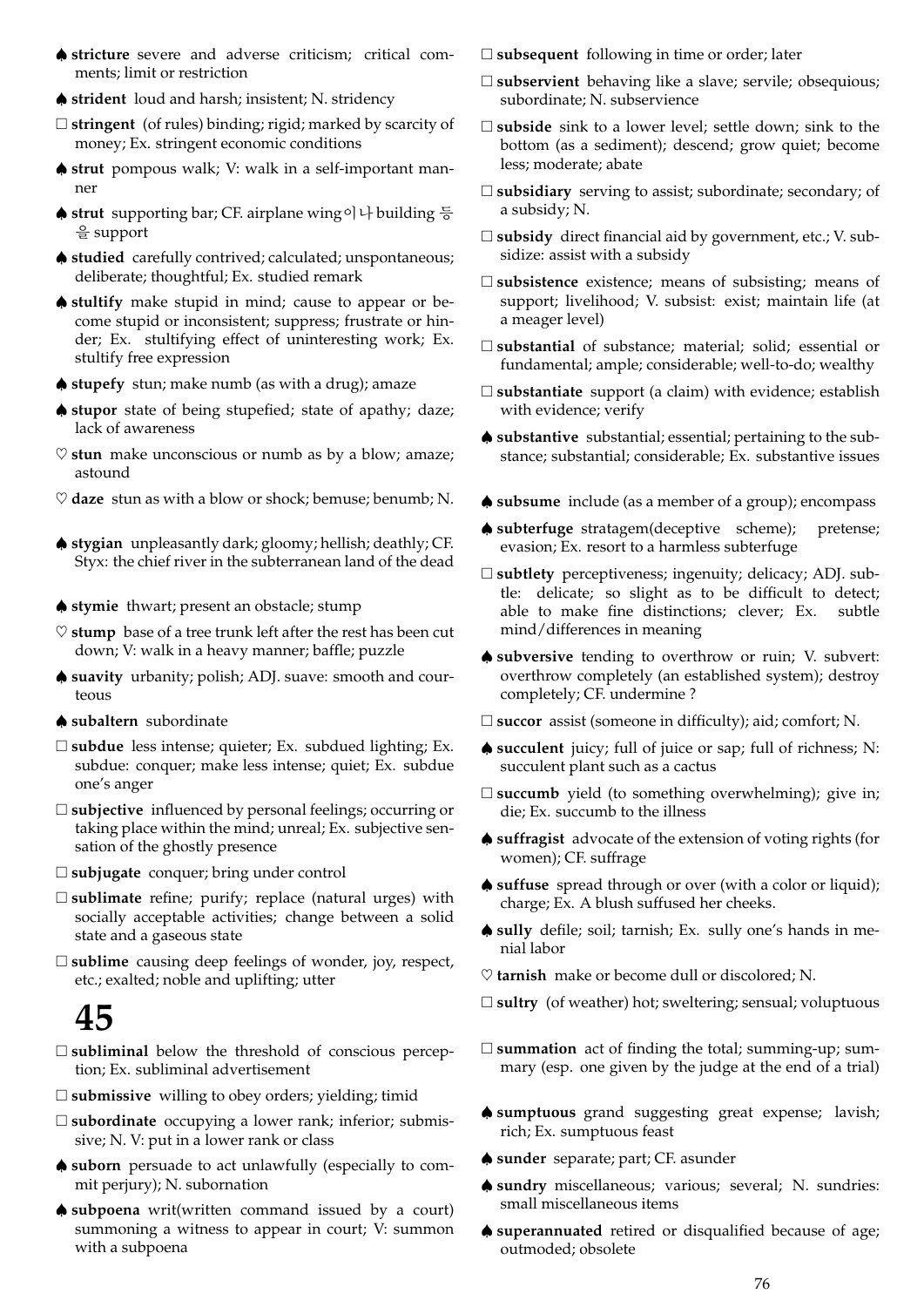- **supercilious** haughty; arrogant; condescending; patronizing; CF. eyebrow, cilium
- ♠ **supererogatory** superfluous; more than needed or demanded
- □ **superficial** of the surface; not deep; shallow; not thorough; trivial; Ex. superficial analysis/knowledge
- **superfluous** excessive; overabundant; unnecessary; N. superfluity
- **superimpose** place over something else
- ♠ **supernumerary** person or thing excess of what is necessary; extra; ADJ: additional to the usual or necessary number
- □ **supersede** replace; cause to be set aside; make obsolete; N. supersession
- ♠ **supine** lying on back; passive; inactive; Ex. The defeated pugilist lay supine; Ex. supine acceptance of the decision
- $\square$  supplant take the place of unfairly; usurp; replace
- **supple** flexible; limber; pliant
- □ suppliant entreating; beseeching; N.
- $\square$  supplicate petition humbly; pray to grant a favor
- ♥ **supplicant** one who supplicates; ADJ.
- □ supposition assumption; hypothesis; surmise; V. suppose
- ♠ **supposititious** assumed; counterfeit; hypothetical
- **suppress** put an end to forcibly; subdue; stifle; overwhelm; inhibit the expression of; check; prevent from being published or made public; Ex. suppress a smile; Ex. suppress the magazine/truth
- ♠ **surfeit** satiate; feed or supply to excess; stuff; indulge to excess in anything; N: surfeiting; excessive amount; Ex. surfeit of food
- ♠ **surly** bad-tempered; rude; cross
- ♥ **cross** bad-tempered; showing ill-humor; angry
- **surmise** guess; N.
- **surmount** overcome
- **surpass** exceed
- □ surreptitious done secretly; secret; furtive; sneaky; hidden
- ♠ **surrogate** substitute; person or thing used in place of another; Ex. surrogate mother; ADJ.
- □ **surveillance** close observation of a person (esp. one under suspicion); watching; guarding
- ♠ **susceptible** impressionable; easily influenced; sensitive; having little resistance as to a disease; likely to suffer; receptive to; capable of accepting; Ex. susceptible to persuasion/colds; Ex. The agreement is not susceptible of alteration; N. susceptibility
- □ **sustain** suffer (harm or loss); experience; support; prop; maintain; keep in existence; nourish (to maintain life); Ex. sustain the family/the trapped miners
- **sustenance** sustaining; means of livelihood, support, food, nourishment; something that maintains life; food
- ♠ **suture** stitches sewn to hold the cut edges of a wound or incision; material used in sewing; V: sew together a wound
- ♠ **swarthy** (of a skin or complexion) dark; dusky; Ex. swarthy Italian ?
- ♠ **swathe** swath; wrap around; bandage; Ex. one's head swathed in bandages
- ♠ **swelter** (of a person) suffer from oppressive heat; be oppressed by heat
- ♠ **swerve** deviate; turn aside sharply from a straight course; Ex. swerve from the principle; Ex. The car swerved to the right.
- ♠ **swill** drink greedily
- □ swindler cheater
- ♠ **sybarite** lover of luxury; person devoted to pleasure and luxury; CF. Sybaris: an ancient Greek city in Italy
- □ sycophant servile flatterer; bootlicker; yes man; ADJ. sycophantic
- $\Box$  **syllogism** logical formula consisting of a major premise, a minor premise and a conclusion; deceptive or specious argument
- ♠ **sylvan** pertaining to the woods or the country
- ♠ **symbiosis** interdependent relationship (between groups, species) often mutually beneficial; ADJ. symbiotic; CF. together + life
- **symmetry** arrangement of parts so that balance is obtained; congruity; ADJ. symmetrical
- $\heartsuit$  **lopsided** heavier or larger on one side than the other; Ex. lopsided way of walking
- **synchronous** similarly timed; simultaneous with; occurring at the same time; V. synchronize
- □ synoptic providing a general overview; summary; N. synopsis
- **synthesis** combining parts or separate things into a whole; the whole so formed; PL. syntheses; V. synthesize
- □ synthetic not natural; artificial; resulting from synthesis; Ex. synthetic fiber; N.
- **tacit** understood (without actually being expressed); not put into words; Ex. tacit agreement
- ♠ **taciturn** habitually silent; talking little
- □ **tactile** pertaining to the organs or sense of touch
- $\heartsuit$  tact skill or sensitivity in dealing with people without causing offence
- ♥ **tactful** careful no to cause offence; OP. tactless
- ♠ **taint** contaminate; cause to lose purity; modify with a trace of something bad; Ex. tainted reputation; N: stain; touch of decay or bad influence; CF. touch
- ♠ **talisman** charm; object believed to give supernatural powers to or protect its bearer
- ♠ **talon** claw of bird
- ♠ **tangential** only slightly connected; not central; peripheral; digressing; showing divergence; CF. tangent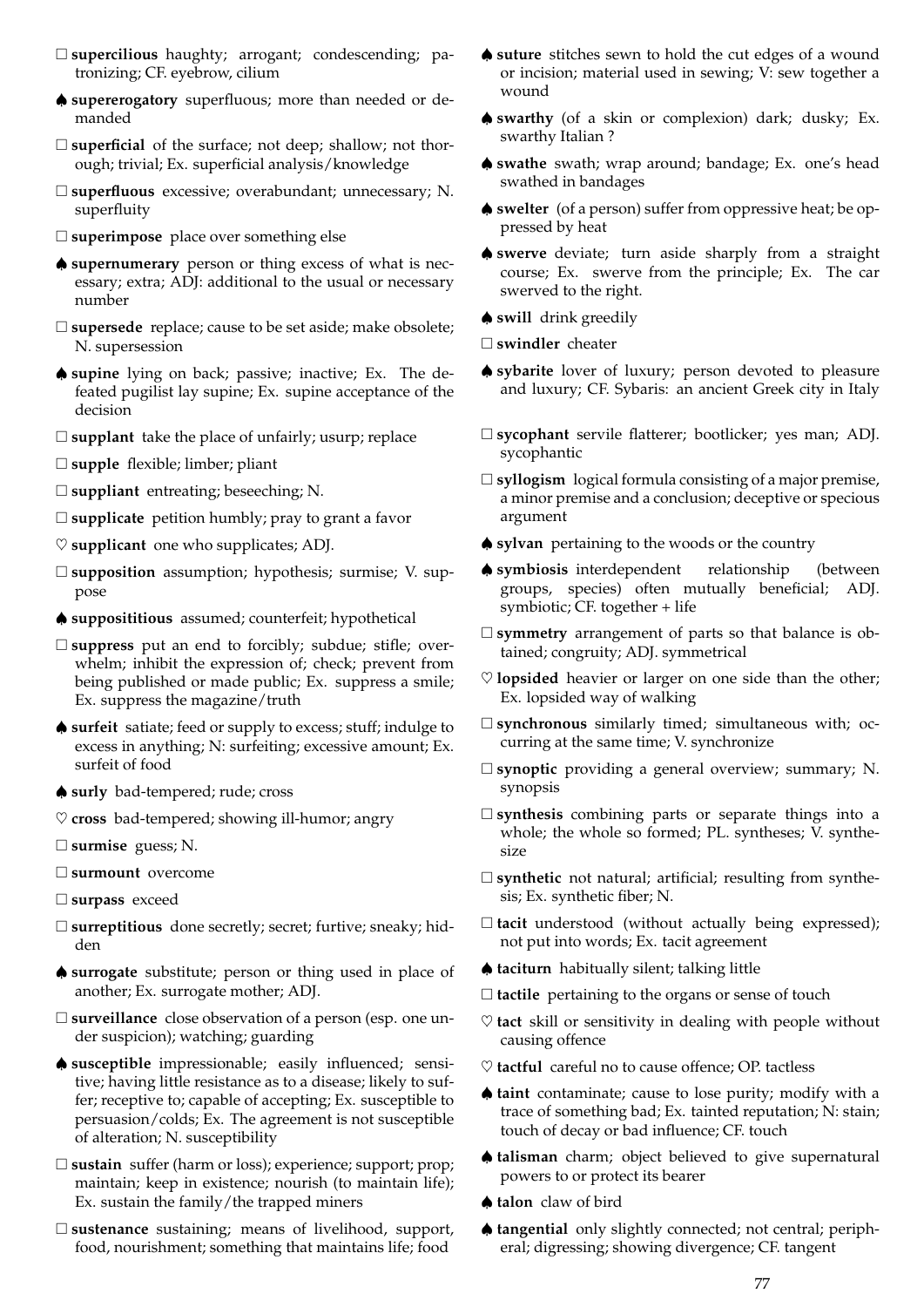- □ **tangible** able to be touched; real; concrete; palpable; possible to realize or understand; Ex. tangible proof
- ♠ **tanner** person who turns animal hides into leather
- $\heartsuit$  **tan** convert (hide) into leather; make brown by exposure to the sun
- ♠ **tantalize** tease; excite by exposing something desirable while keeping it out of reach; torture with disappointment; CF. Tantalus: Greek mythological figure
- ♠ **tantamount** equivalent in effect or value; Ex. This invasion is tantamount to a declaration of war; CF. amount

- ♠ **tantrum** fit of bad temper; fit of petulance; caprice; Ex. The child went into tantrums.
- ♠ **taper** very thin candle; gradual decrease in the width of a long object; V. make or become gradually narrower toward one end
- ♠ **tarantula** venomous spider
- ♠ **tarry** linger; delay in starting or going; dawdle
- ♠ **taut** tight; strained; tense; ready; OP. slack
- ♠ **tautological** needlessly repetitious; Ex. "It was visible to the eye"; N. tautology: needless repetition of the same sense; statement that is always true
- ♠ **tawdry** cheap and gaudy; Ex. tawdry jewelry
- □ **taxonomist** specialist in classifying (animals, etc.); CF. taxonomy: science of classification
- **tedium** boredom; weariness; ADJ. tedious
- ♠ **teetotalism** practice of abstaining totally from alcoholic drinks; N. teetotaler;; ADJ. teetotal; CF. T + total
- □ **temerity** boldness; nerve; rashness; Ex. temerity to ask for a pay increase after only three day's work
- **temper** moderate; make less severe; tone down or restrain; toughen (steel) as by alternate heating and cooling
- □ temperament characteristic frame of mind; disposition; emotional excess; ADJ. temperamental: of temperament; having frequent changes of temper; Ex. temperamental dislike of sports; Ex. temperamental actress
- □ temperate moderate; restrained; self-controlled; moderate in respect to temperature; CF. temperance: moderation and self-restraint; abstinence of alcoholic drinks; Ex. temperance society
- ♠ **tempestuous** stormy; violent; impassioned; N. tempest: violent storm
- □ **tempo** speed of music
- ♠ **temporal** of time; not lasting forever; limited by time; temporary; secular; worldly
- ♠ **temporize** gain time as by postponing an action; avoid committing oneself
- $\Box$  **tenacious** holding fast (as to a belief); persistent
- □ tenacity firmness; persistence
- ♠ **tendentious** promoting a particular point of view; biased; having an aim; designed to further a cause; Ex. tendentious rather than truth-seeking; CF. tend: move in a certain direction
- **tender** offer formally; extend; Ex. tender one's resignation/the exact fare; N: formal offer; money; Ex. legal tender; ADJ: young and vulnerable; sensitive to the touch; sore; soft; delicate; Ex. child of tender years; Ex. tender wound
- **tenet** doctrine; dogma
- ♠ **tensile** capable of being stretched; of tension; Ex. tensile rubber
- $\heartsuit$  **tension** stretching; condition of being stretched; mental strain; strained relationship between groups or people
- ♠ **tentative** not fully worked out or developed; provisional; experimental; uncertain; hesitant; not definite or positive; Ex. tentative agreement/reply
- ♠ **tenuous** thin; slim; rare
- □ **tenure** holding of an office or real estate; time during which such an office is held
- **♦ tepid** lukewarm; slightly warm; 미지근한; half-hearted; not eager; Ex. tepid reaction to the new film; Ex. tepid supporter
- □ **termination** end; V. terminate
- □ terminology terms used in a science or art; study of nomenclature
- ♠ **terminus** last stop of railroad; end
- $\heartsuit$  **terminal** part that forms the end; railroad or bus station; ADJ. forming an end; ending in death; fatal; Ex. terminal cancer
- □ **terrestrial** on or relating to the earth
- □ **terse** concise; abrupt; pithy
- ♠ **tertiary** third in order or rank
- ♠ **tessellated** mosaic; inlaid; Ex. tessellated pattern
- ♠ **testator** maker of a will; CF. testatrix
- ♠ **testy** irritable; impatient and bad-tempered; shorttempered; N. testiness
- ♠ **tether** tie (an animal) with a rope or tether; N: rope or chain to which an animal is tied; limit of one's endurance; Ex. the end of one's tether
- $\Box$  **thematic** of a theme; relating to a unifying motif or idea
- □ **theocracy** government run by religious leaders
- **theoretical** based on theory; not practical or applied; hypothetical
- $\square$  **therapeutic** curative; N. therapy
- ♠ **thermal** pertaining to heat; producing heat; warm; Ex. thermal bath; N: rising current of warm air
- ♠ **thespian** pertaining to drama; N: actor or actress
- $\heartsuit$  **drama** prose or verse composition to be performed by actors; play; exciting and unusual situation
- ♠ **thrall** slave; bondage; slavery; Ex. Her beauty held him in thrall; CF. enthrall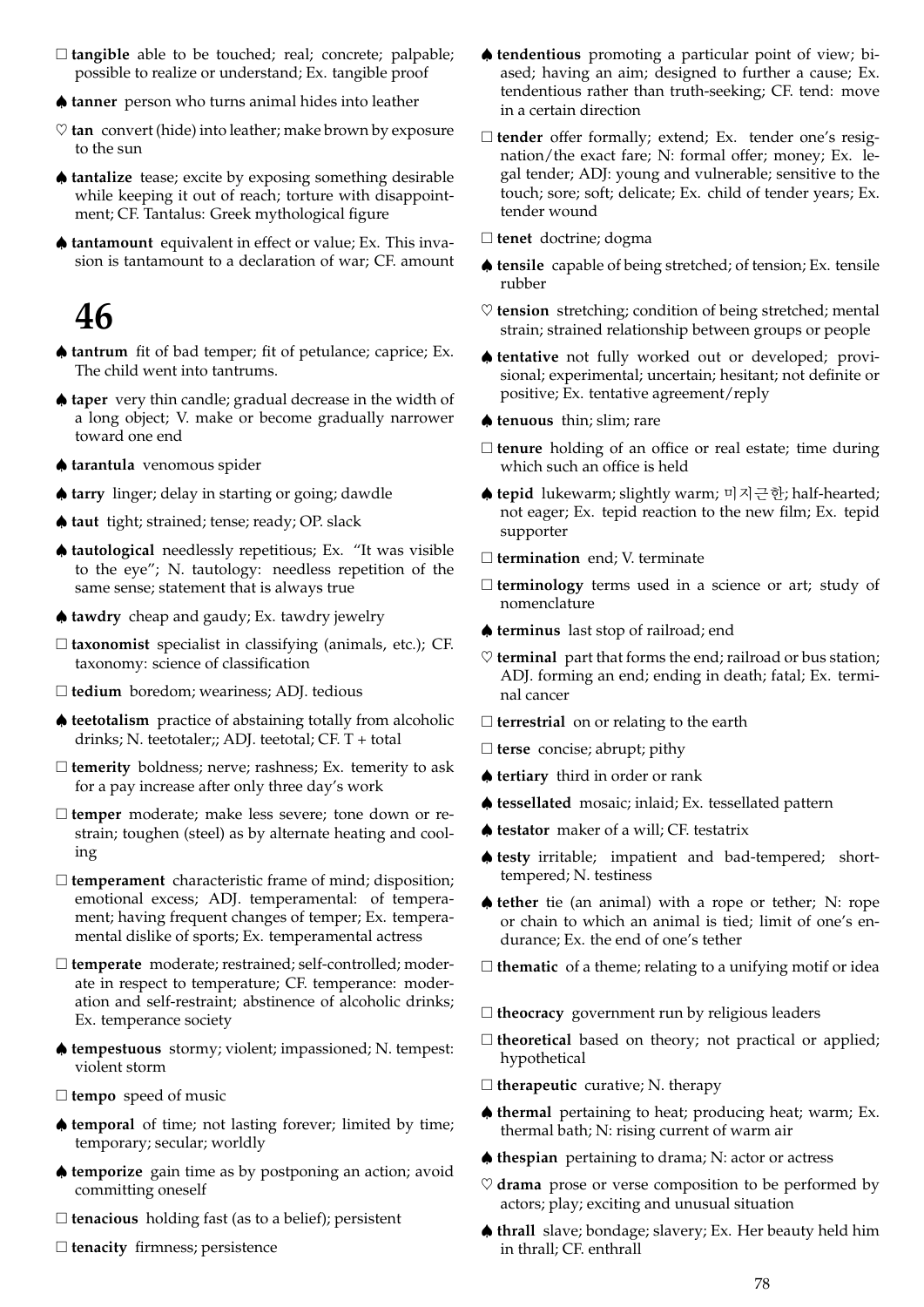- ♠ **threadbare** worn through till the threads show; shabby and poor; hackneyed; Ex. threadbare excuses
- $\Box$  **thrifty** careful about money; economical; N. thrift
- **thrive** prosper; flourish
- **throes** violent anguish
- ♠ **throng** crowd (of people or things); V.
- ♠ **throttle** strangle; regulate the speed of with a throttle; N: valve that regulates the flow; CF. throat ?
- ♥ **strangle** kill by choking or suffocating; suppress
- □ **thwart** block or hinder; baffle; frustrate
- ♠ **tightwad** miser; excessively frugal person
- ♠ **tiller** handle used to move boat's rudder (to steer)
- ♠ **timbre** quality of a musical tone produced by a musical instrument (which distinguishes it from others of the same pitch)
- □ **timidity** lack of self-confidence or courage
- □ **timorous** fearful; timid; demonstrating fear
- ♠ **tipple** drink (alcoholic beverages) frequently; N: alcoholic drink
- ♠ **tirade** long angry denunciatory speech; diatribe; harangue; extended scolding; denunciation
- $\heartsuit$  **tardy** slow; sluggish; not on time; late; Ex. tardy arrival
- **titanic** gigantic; N. titan
- ♠ **tithe** tax of one-tenth (contributed to a church); V: pay a tithe
- ♠ **titillate** tickle; excite pleasantly; Ex. not to titillate the audience but to enlighten it
- ♥ **tickle** touch (the body) lightly so as to cause laughter; please
- □ **title** name (of a book, film, etc.); mark of rank; formal appellation as of rank or office (such as Lord or General); right or claim to possession; championship; Ex. title as head of the family; Ex. title to the estate
- ♠ **titter** nervous giggle; nervous laugh; V.
- ♠ **titular** of a title; in name only; nominal; having the title of an office without the obligations; Ex. titular head of the company
- ♠ **toady** servile flatterer; yes man; sycophant; V: be a toady to; fawn
- ♠ **toga** Roman outer robe
- **tome** large volume; book
- ♥ **handsome** large in quantity; generous; Ex. handsome reward



- ♠ **tonsure** shaving of the head especially by person entering religious orders; V.
- ♠ **topography** physical features of a region (such as the shape and height); CF. topo-: place
- ♥ **torpedo** underwater explosive apparatus; V.
- **torpor** lethargy; sluggishness; dormancy; ADJ. torpid: lethargic; lazy; inactive; (of an animal) dormant; hibernating
- ♠ **torque** twisting force; force producing rotation
- ♠ **torrent** rushing stream; flood; Ex. The rain fell in torrents.
- ♠ **torrid** (of weather) hot or scorching; passionate; Ex. torrid love affairs
- ♠ **torso** trunk of statue with head and limbs missing; human trunk
- $\heartsuit$  **trunk** main wooden stem of a tree; human body excluding the head and limbs; torso; prehensile nose of an elephant
- ♠ **tortuous** winding; full of curves; Ex. tortuous mountain road
- ♠ **totter** shake or move unsteadily; sway as if about to fall
- □ **touchstone** stone used to test the fineness of gold alloys; criterion; standard
- ♠ **touchy** oversensitive; easily offended; irasible; delicate; needing delicate handling; Ex. touchy situation
- ♠ **tout** promote or publicize (one's goods or service); praise excessively (as a form of advertisement); CF. advertise
- □ **toxic** poisonous; N. toxicity
- ♠ **tract** propaganda pamphlet (esp. by a religious or political group); expanse of land; region of indefinite size; system of related organs; Ex. digestive tract
- □ **tractable** docile; easily managed; (of something) easily changed or molded; N. tractability
- **traduce** expose to slander
- □ **trajectory** path taken by a projectile; Ex. trajectory of a bullet
- $\heartsuit$  **elevation** elevated position; altitude; height; flat upright side of a building; angle made by pointing a gun; Ex. The elevation of her style is much admired; Ex. front elevation of the house
- **tranquillity** calmness; peace
- □ **transcendent** exceeding ordinary limits; superior; surpassing; V. transcend: go beyond; exceed; surpass; N. transcendancy
- ♥ **transcendental** going beyond common thought or ideas; impossible to understand by practical experiences or practices; known only by studying thoughts or intuition; OP. empirical; CF. transcendentalism
- **transcribe** copy; write a copy of; N. transcription
- □ **transgression** violation of a law; sin; V. transgress: go beyond (a limit); violate; do wrong
- □ **transient** staying for a short time; momentary; temporary; N: one that is transient
- $\Box$  **transition** going from one state of action to another
- □ **transitory** transient; impermanent; fleeting; N. transitoriness
- **translucent** partly transparent
- □ **transmute** transform; change; convert to something different
- **transparent** permitting light to pass through freely; easily detected; obvious; clear; Ex. transparent lie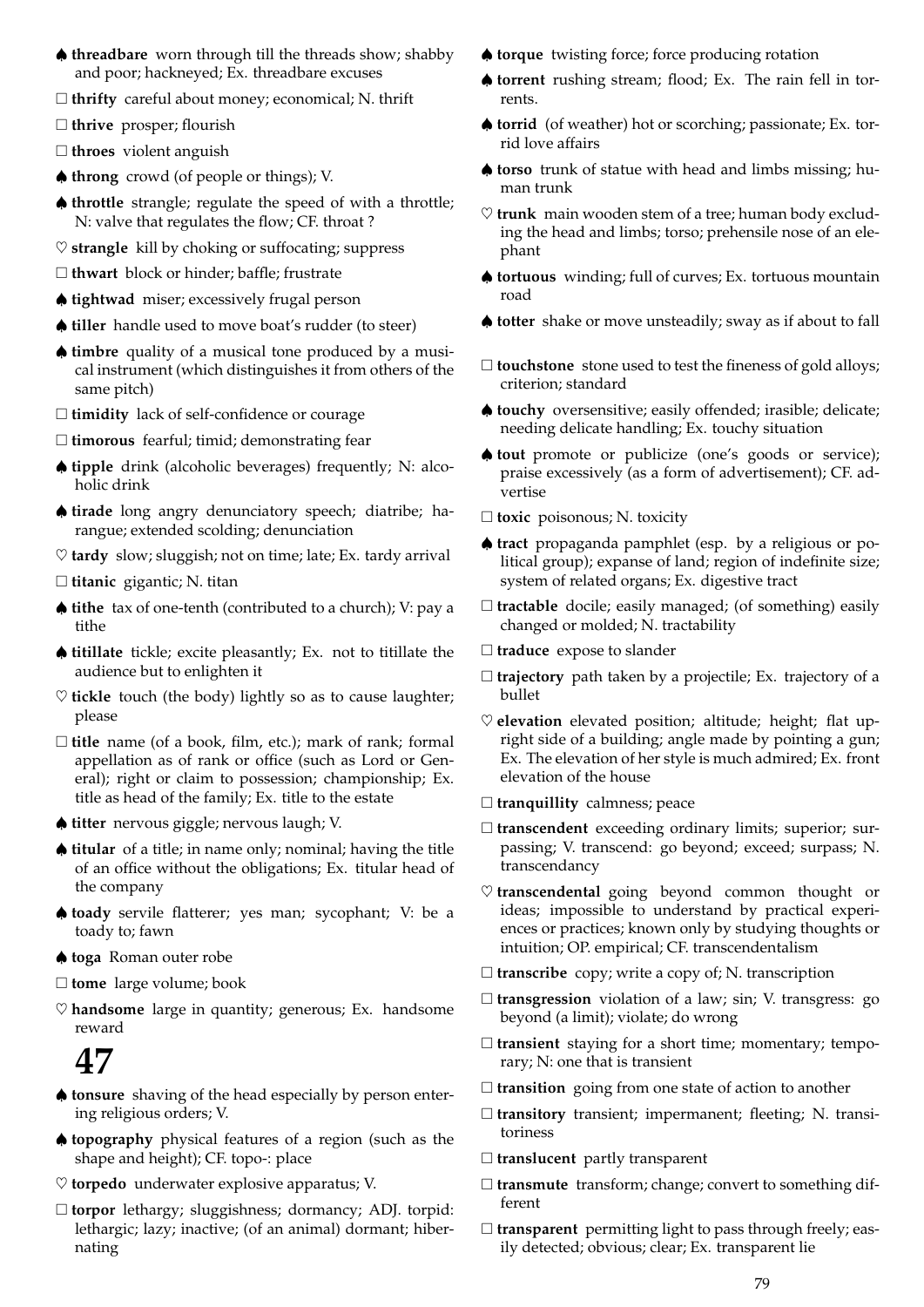- ♠ **transpire** (of a fact) become known; be revealed; happen; give off (watery waste matter) through pores
- ♠ **transport** strong emotion; rapture; Ex. in a transport/transports of; V: move to strong emotion; enrapture
- ♠ **trappings** outward decorations; ornaments (as an outward sign of rank)
- ♠ **traumatic** (of an experience) deeply shocking; pertaining to an injury caused by violence; N. trauma: serious wound; emotional shock that causes lasting psychological damage
- ♠ **travail** strenuous work; toil; painful labor; labor of childbirth
- **traverse** go through or across
- ♠ **travesty** copy or example of something that completely misrepresents the true nature of the real thing; comical parody or imitation; treatment aimed at making something appear ridiculous; Ex. travesty of justice; OP. paragon
- □ **treatise** article treating a subject systematically and thoroughly
- ♠ **trek** travel; journey; V: make a long difficult journey
- □ **tremor** trembling; slight quiver (as of the earth or from nervous agitation)
- □ **tremulous** trembling; wavering
- □ **trenchant** cutting; incisive; keen
- $\heartsuit$  furrow long shallow trench made by a plow; deep wrinkle in the skin; V.
- **trepidation** fear; nervous apprehension
- ♠ **tribulation** suffering; ordeal; distress; trial
- ♠ **tribunal** court of justice
- $\heartsuit$  **tribune** official of ancient Rome elected by the plebians to protect their rights; protector of the people
- □ **tribute** tax levied by a ruler; payment made by one nation to another in acknowledgment of submission; mark of respect (such as praise or gift); Ex. pay tribute to
- ♠ **trident** three-pronged spear
- $\heartsuit$  **prong** pointed projecting part
- **trifling** trivial; unimportant
- $\heartsuit$  **trifle** something of little importance or value; small amount; Ex. a trifle; V: treat without seriousness; flirt
- □ **trigger** set off; start
- ♠ **trilogy** group of three related works (connected by a shared subject but each complete in itself)
- ♠ **trinket** knickknack; bauble; cheap jewelry
- **trite** hackneyed; commonplace
- $\Box$  trivia trifles; unimportant matters
- ♠ **troth** pledge of good faith especially in betrothal; betrothal; Ex. by my troth
- ♠ **trough** long narrow container for feeding farm animals; lowest point (of a wave, business cycle, etc.); long narrow depression as between waves
- ♠ **truculence** aggressiveness; ferocity; ADJ. truculent: aggressive; pugnacious; fierce
- ♠ **truism** self-evident truth
- □ **truncate** cut the top off; shorten
- ♠ **tryst** meeting arranged by lovers; arrangement between lovers to meet
- ♠ **tumid** (of a part of the body) swollen; distended; bombastic; pompous
- ♠ **overblown** inflated; exaggerated
- ♠ **tumult** commotion of a great crowd; riot; noise; uproar; ADJ. tumultuous: noisy and disorderly
- □ **tundra** rolling treeless plain in Siberia and arctic North America
- $\heartsuit$  **rolling** (of land) rising and falling in long gentle slopes; happening continuously by stages; Ex. rolling devolution of power to local governments
- ♠ **turbid** (of a liquid) having the sediment disturbed; muddy; thick
- **turbulence** state of violent agitation; ADJ. turbulent: violently agitated or disturbed
- ♠ **tureen** deep dish for serving soup
- ♠ **turgid** swollen; distended (as from liquid)
- ♠ **turmoil** extreme confusion; great commotion and confusion; Ex. throw the country into turmoil
- ♠ **turncoat** traitor
- ♠ **turpitude** depravity; baseness; Ex. moral turpitude
- ♠ **tutelage** guardianship; training; function of a tutor; instruction
- ♠ **tutelary** protective; pertaining to a guardianship; Ex. tutelary deities
- ♠ **tycoon** wealthy and powerful businessperson; wealthy leader; magnate; Ex. business tycoon
- □ **typhoon** tropical hurricane or cyclone
- **tyranny** oppression; cruel government; ADJ. tyrannical: of a tyrant or tyranny; despotic; V. tyrannize: treat tyrannically; oppress
- **tyro** beginner; novice
- **ubiquitous** being everywhere; omnipresent; N. ubiquity
- ♥ **wade** walk through a substance, such as water, that impedes movement

- ♠ **ulterior** intentionally hidden; beyond what is evident; situated beyond; unstated and often questionable; Ex. ulterior motive
- □ **ultimate** final; not susceptible to further analysis; fundamental; Ex. The sun is the ultimate source of energy.
- ♥ **eventual** happening at last as a result; Ex. eventual victory
- ♠ **ultimatum** last demand; last warning; last statement of conditions that must be met; Ex. They have ignored our ultimatum.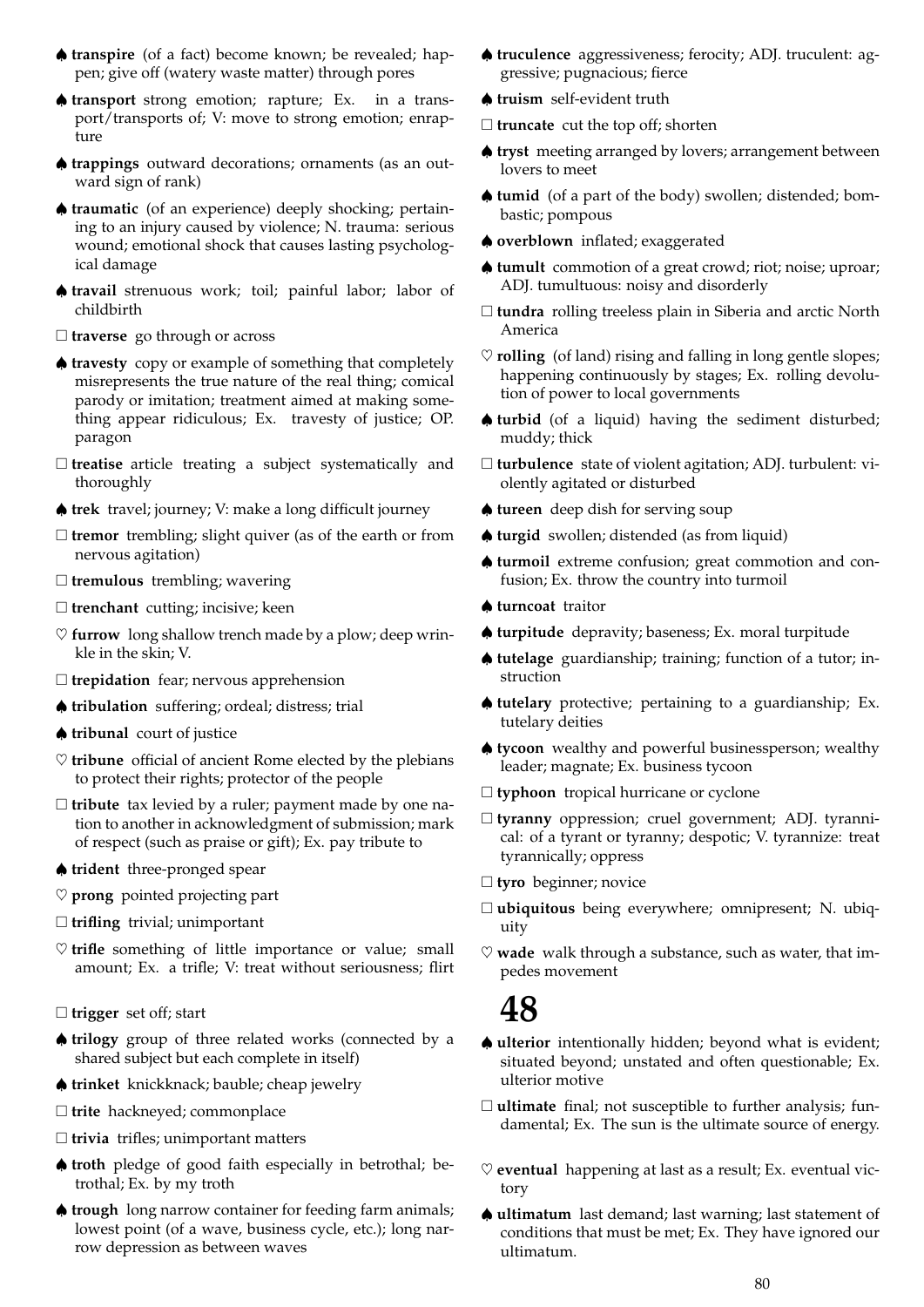- ♠ **umbrage** resentment; anger; sense of injury or insult; Ex. take umbrage at his rudeness
- □ **unaccountable** unexplicable; impossible to account for; unreasonable or mysterious
- **unanimity** complete agreement; ADJ. unanimous
- **unassailable** not open to attack; impregnable; not subject to question
- **unassuaged** unsatisfied; not soothed
- ♠ **unassuming** modest; Ex. the champion's unassuming manner
- ♠ **unbridled** violent; uncontrolled; Ex. unbridled rage/greed
- ♥ **bridle** harness fitted about a horse's head (used to restrain); curb; check; V: put a bridle on; control or restrain; show anger
- ♠ **uncanny** strange; mysterious; Ex. uncanny knack
- ♥ **knack** special talent; art
- ♠ **unconscionable** unscrupulous; not guided by conscience; excessive; beyond reason; Ex. unconscionable demand
- ♠ **uncouth** boorish; clumsy in speech or behavior; outlandish
- ♠ **unction** the act of anointing with oil; Ex. extreme unction
- ♠ **unctuous** oily; bland; insincerely suave
- **underlying** lying below; fundamental
- □ **undermine** weaken gradually; sap; dig a mine beneath
- **underscore** underline; emphasize
- **undulating** moving with a wavelike motion; V. undulate; CF. und: wave
- ♠ **unearth** dig up; discover (facts) by careful searching; Ex. He unearthed some secrets about her; OP. conceal
- ♠ **unearthly** not earthly; supernatural; weird; ghostly
- $\heartsuit$  weird eerie; strange; unnatural
- **unequivocal** plain; clear; obvious
- **unerringly** infallibly; ADJ. unerring: making no mistakes
- ♠ **unexceptionable** entirely acceptable; not offering any basis for criticism
- **unfaltering** steadfast; firm; not changing
- **unfeigned** genuine; real
- □ **unfetter** liberate; free from chains; V. unfetter
- $\heartsuit$  **hostage** person who is kept as a prisoner by an enemy so that the other side will do what the enemy demands
- ♠ **unfledged** immature; not having the feathers necessary to fly; CF. fledgling
- **unfrock** defrock; strip a priest or minister of church authority
- $\heartsuit$  **disbar** make (a lawyer) leave the bar or the legal profession
- ♥ **debar** bar; forbid; exclude; Ex. debarred from jury services
- $\heartsuit$  **bar** railing in a courtroom; legal profession; vertical line dividing a staff into equal measures; Ex. prisoner at the bar; V: shut in or out with bars; forbid; exclude; CF. barrister
- $\heartsuit$  **bastard** illegitimate child
- ♠ **ungainly** (of someone) awkward in movement; clumsy; (of something) unwieldy; Ex. ungainly dancer/instrument
- ♠ **unguent** ointment
- **uniformity** sameness; monotony; ADJ. uniform: the same all over
- ♠ **unilateral** one-sided; involving or affecting only one side; Ex. unilateral declaration
- ♠ **unimpeachable** that cannot be impeached; beyond doubt or question; blameless and exemplary
- **uninhibited** unrepressed; free in behavior and feelings
- **unintimating** unfrightening
- □ **unique** without an equal; single in kind
- ♠ **unison** unity of pitch (in musical performance); complete accord; Ex. The choir sang in unison.
- $\heartsuit$  choir group of people who sing together (esp. during religious services); place for choir
- □ **universal** characterizing or affecting all; general; present everywhere; of the universe; cosmic; Ex. universal agreement; Ex. a subject of universal interest
- ♠ **unkempt** disheveled; uncared for in appearance; not combed; CF. comb
- ♠ **unmitigated** (of something bad) not moderated; unrelieved or immoderate; without qualification; absolute; Ex. unmitigated disaster
- ♠ **unobtrusive** inconspicuous; not blatant
- **unprecedented** having no previous example; novel; unparalleled
- ♠ **unprepossessing** unattractive
- ♥ **prepossessing** attractive; CF. preoccupying ?
- **unravel** disentangle; solve
- □ **unrequited** not requited; not reciprocated; Ex. unrequited love
- □ **unruly** disobedient; lawless; difficult to control
- **unsavory** distasteful; disagreeable; morally offensive; Ex. unsavory activity/reputation
- ♠ **unscathed** unharmed; Ex. escape the accident unscathed
- ♠ **unseemly** unbecoming; not proper in behavior; indecent; Ex. leave with unseemly haste
- ♠ **unsightly** ugly; unpleasant to look at
- ♠ **unsullied** untarnished; CF. sully
- ♠ **untenable** (of a position, esp. in an argument) indefensible; not able to be maintained
- ♠ **untoward** unexpected and adverse; unfortunate or unlucky; Ex. untoward encounter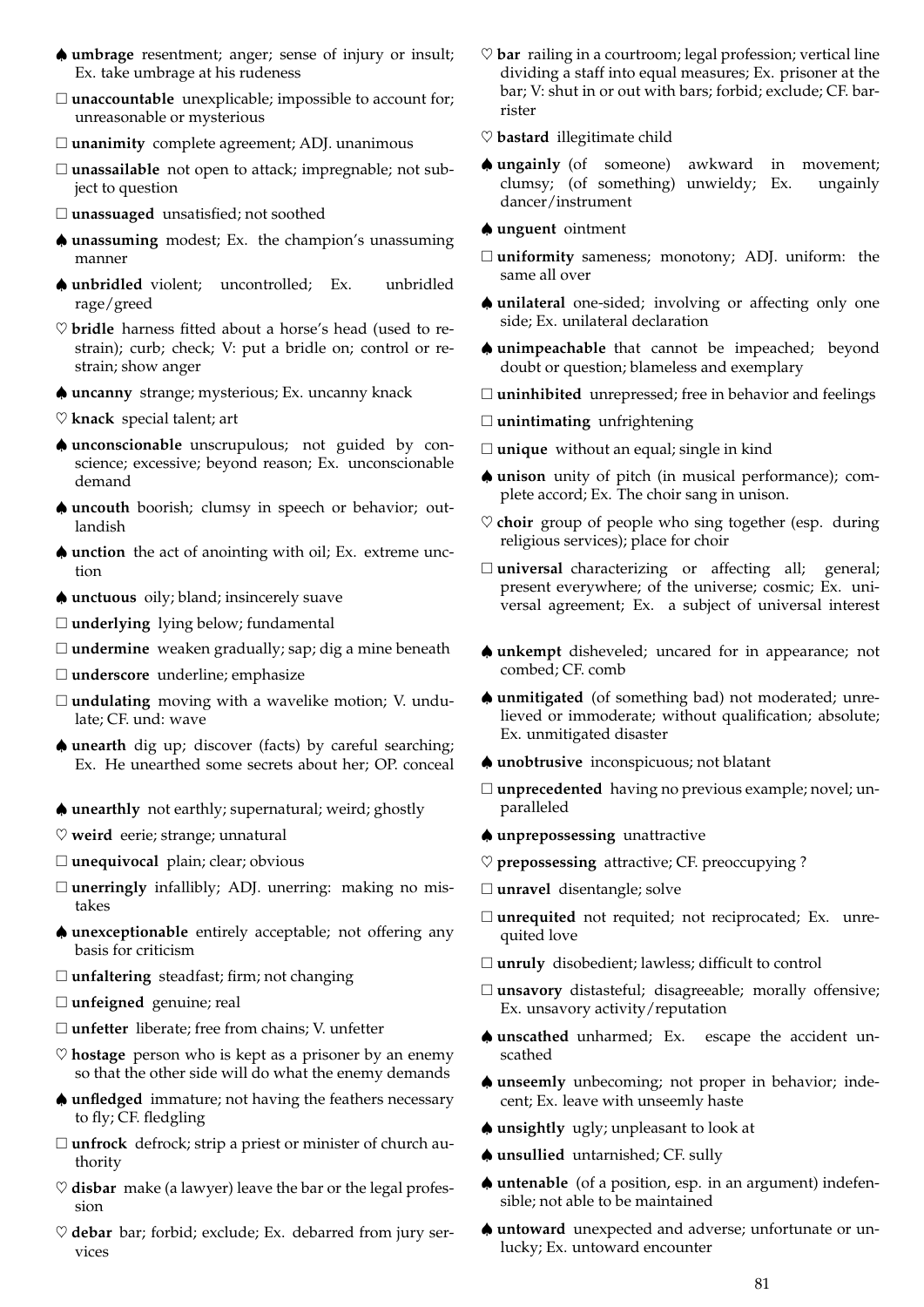- □ **unwarranted** unjustified; having no justification; groundless; baseless; undeserved
- □ **unwieldy** awkward (to carry or move); cumbersome; unmanageable
- ♠ **unwitting** not knowing; unaware; unintentional; Ex. She was their unwitting accomplice; Ex. unwitting insult; CF. wit: know
- ♠ **unwonted** unaccustomed; unusual; Ex. He arrived with unwonted punctuality.
- ♠ **upbraid** reprimand; severely scold
- ♥ **braid** plait; interweave strands or lengths of; make by weaving strands together; N: braided segment (as of hair)
- ♠ **uproarious** marked by commotion or uproar; very noisy (esp. with laughter); hilarious; causing loud laughter; extremely funny
- ♥ **uproar** noisy confusion
- ♠ **upshot** outcome; final result
- ♠ **urbane** suave; refined in manner; elegant
- ♠ **urchin** mischievous child (usually a boy); CF. urchin: hedgehog; CF. porcupine: pig with spikes ?; CF. sea urchin
- **ursine** bearlike; pertaining to a bear
- ♠ **usurp** seize another's power or rank (without legal authority); supplant; appropriate; N. usurpation; CF. take for one's own use
- ♠ **usury** lending money at illegal high rates of interest
- **utopia** ideal place, state, or society; ADJ. utopian
- ♥ **Shangri-la** imaginary remote paradise on earth; CF. Lost Horizon
- ♠ **uxorious** excessively submissive or devoted to one's wife; CF. uxor: wife
- ♠ **vacillate** waver (in opinion); fluctuate; sway to and fro; N. vacillation
- ♠ **vacuous** empty; lacking in ideas; inane; stupid; Ex. vacuous expression; N. vacuity
- **vagabond** wanderer (without a permanent home); tramp
- $\heartsuit$  **tramp** walk with a heavy step; travel on foot; N: vagrant; one who travels aimlessly about; long walk; sound of heavy walking
- $\heartsuit$  **trample** step heavily with the feet; crush under the feet
- $\heartsuit$  **tread** walk; trample; N: grooved face of a tire; horizontal part of a step
- ♠ **vagary** capricious happening; caprice; whim; CF. wander
- □ **vagrant** wandering from place to place; roving; stray; moving in a random fashion; Ex. vagrant thoughts; N. vagrancy
- **vagrant** homeless wanderer
- ♠ **vainglorious** boastful; excessively conceited; N. vainglory: great vanity
- **valedictory** pertaining to farewell; N: farewell address (esp. at graduation exercises)
- ♥ **valediction** saying farewell; expression of leave-taking
- $\heartsuit$  **leave-taking** farewell or departure
- □ **valid** logically convincing; sound; legally acceptable; effective; Ex. valid reasoning/passport
- $\heartsuit$  **sound** in good condition; showing good judgment or good sense; thorough; complete; Ex. sound mind/investment/training
- **validate** make valid; confirm; ratify
- □ **valor** bravery; ADJ. valiant: possessing valor; brave
- □ **vampire** ghostly being that sucks the blood of the living
- ♠ **vanguard** forerunners; foremost position of an army; advance forces; foremost position in a trend or movement; CF. rearguard
- $\heartsuit$  **avantgarde** group of artists whose work is based on the newest ideas and methods; CF. vanguard
- **vantage** position giving an advantage (such as a strategic point); CF. vantagepoint
- ♠ **vapid** lacking liveliness; dull and unimaginative; insipid and flavorless; Ex. vapid lecture
- □ **vaporize** turn into vapor (steam, gas, fog, etc.)
- ♠ **variegated** (esp. of a flower or leaf) many-colored
- $\heartsuit$  **variegate** change the appearance of (by marking with different colors)
- ♠ **vassal** in feudalism, one who held land of a superior lord; subordinate or dependent
- ♠ **vaunted** boasted; bragged; highly publicized; V. vaunt: boast; brag
- ♠ **veer** change in direction; swerve
- ♠ **vegetate** live in a monotonous way (without interests or activity); CF. vegetation: plants of an area; CF. vegetarian; CF. vegan
- **vehement** forceful; intensely emotional; with marked vigor; strong; N. vehemence

- **velocity** speed
- ♠ **venal** capable of being bribed; corrupt; CF. vernal
- ♠ **vendetta** blood feud (esp. between two families); CF. Nina Williams
- **vendor** seller
- ♠ **veneer** thin surface layer (of good quality wood, glued to a base of inferior material); cover; surface show; façade; V.
- ♠ **venerable** deserving high respect; commanding respect; CF. command: deserve and get
- ♠ **venerate** revere; treat with great respect
- ♠ **venial** (of a fault or sin) forgivable; trivial
- ♠ **venison** meat of a deer; CF. cow: beef; CF. pig: pork, ham, bacon; CF. calf: veal; CF. sheep: mutton; CF. lamb: lamb
- ♠ **venom** poison (of an animal); hatred; Ex. remarks full of venom; ADJ. venomous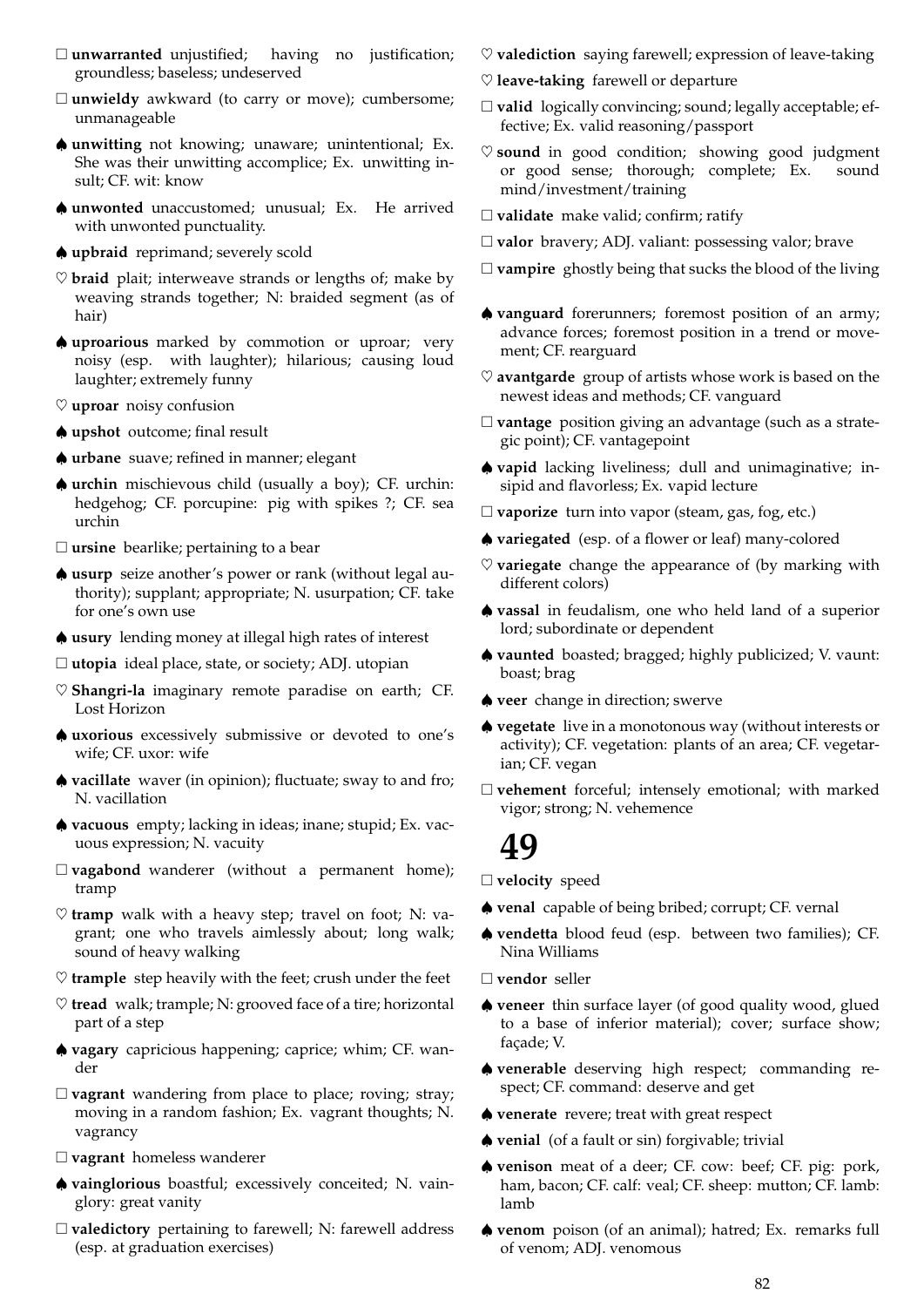- ♠ **vent** small opening; outlet (as of fumes or a gas); Ex. He gave vent to his anger by kicking the chair.
- ♠ **vent** release or discharge through a vent; express (esp. unfairly); utter; Ex. He vented his wrath on his family.
- $\heartsuit$  **ventilate** admit fresh air into to replace stale air
- ♠ **ventral** abdominal
- **ventriloquist** someone who can make his or her voice seem to come from another person or thing (without moving lips or jaws); N. ventriloquism, ventriloquy
- **venture** risk; expose to risk; dare; undertake a risk; N.
- ♥ **brave** face courageously; Ex. brave the storm
- □ **venturesome** (of a person) bold; adventurous; daring; (of an action) risky
- ♠ **venue** location; place (of a crime, trial, gathering, etc.); CF. come
- ♠ **veracious** (of a person) truthful
- ♠ **veracity** truthfulness; adherence to the truth
- □ **verbalize** put into words; ADJ. verbal: of words; spoken rather than written; oral; of a verb
- $\square$  **verbatim** word for word; in the same words; repeating the actual words exactly
- **verbiage** pompous array of words; too many unnecessary words; wordiness
- **verbose** wordy; N. verbosity
- ♠ **verdant** green; covered with green plants or grass; lush in vegetation; Ex. verdant meadows
- $\heartsuit$  **lush** (of a plant or grass) growing very well
- ♠ **verdigris** green coating or patina on copper which has been exposed to the weather
- **verge** border; edge, rim, or margin; Ex. on the verge of: very near to; V: border on
- ♠ **verisimilar** having the appearance of truth or reality; probable or likely to be true; plausible
- ♠ **verisimilitude** appearance of truth; quality of appearing to be true or real; likelihood; Ex. verisimilitude of her performance as Lady Macbeth
- ♠ **veritable** being truly so; real or genuine; actual; not false or imaginary
- $\Box$  **verity** quality of being true; lasting truth or principle; Ex. the verity of his testimony; Ex. one of the eternal verities
- ♠ **vernacular** living language (as compared to the official language); language spoken in a country or region; natural style; Ex. lapse into the vernacular
- ♠ **vernal** pertaining to spring
- □ **versatile** having many talents; capable of working in many fields; having many uses or functions; N. versatility
- **vertex** summit; highest point; PL. vertices
- **vertigo** severe dizziness; giddiness
- ♠ **verve** enthusiasm (as in artistic performance or composition); liveliness; vigor
- □ **vestige** trace; remains; Ex. vestiges of some ancient religion
- $\heartsuit$  **veto** vested power to reject a bill; exercise of this right; V: prevent or forbid by exercising the power of veto
- **vex** annoy; distress
- **viable** capable of maintaining life; feasible; practical or workable; Ex. viable scheme
- ♠ **viand** food; CF. live
- ♠ **vicarious** experienced as if one were taking part in the experience of another; done by a deputy for other people; acting as a substitute; Ex. vicarious thrill at the movies; Ex. the vicarious sufferings of Christ
- ♥ **vicar** parish priest; representative
- ♠ **vicissitude** change (esp. from good to bad); change of fortune; CF. the last emperor of China
- ♠ **victuals** food; provisions; V. victual: provide with food
- **vie** contend; compete
- **vigilant** watchful; on the alert; watchfully awake; alert to spot danger; N. vigilance
- $\heartsuit$  **vigil** keeping watch (during normal sleeping hours); Ex. all-night vigil
- ♥ **vigilante** one who without authority assumes law enforcement powers
- □ **vigor** active strength; energy; enthusiasm; ADJ. vigorous
- ♠ **vignette** small drawing placed at the beginning or end of a chapter; picture; short literary sketch; short written description of a character or scene
- ♠ **vilify** slander; speak evil of; N. vilification
- ♠ **vindicate** clear from blame; free from blame or accusation (with supporting proof); exonerate; substantiate; justify or support; avenge; Ex. vindicate one's client; Ex. vindicate one's claim; CF. vindicator
- ♠ **vindictive** disposed to revenge; vengeful; out for revenge; spiteful; intended to cause harm; malicious; Ex. vindictive streak
- ♠ **vintner** wine merchant; winemaker; seller of wine
- **viper** poisonous snake
- **virile** manly; having masculine spirit or strength; full of strength
- **virtual** in essence; existing in essence though not in actual form; for practical purposes; Ex. virtual ruler/space
- □ **virtue** goodness; moral excellence; good quality; advantage; Ex. by virtue of; Ex. make a virtue of necessity
- ♠ **virtuoso** highly skilled artist (esp. in music); Ex. piano virtuoso
- ♠ **virulent** (of a disease or poison) extremely harmful or poisonous; (of a feeling) hostile; bitter; N. virulence; CF. virus; CF. venom
- **virus** disease communicator
- ♠ **visage** face; appearance
- ♠ **visceral** felt in one's inner organs; N. viscera: internal body organs; CF. eviscerate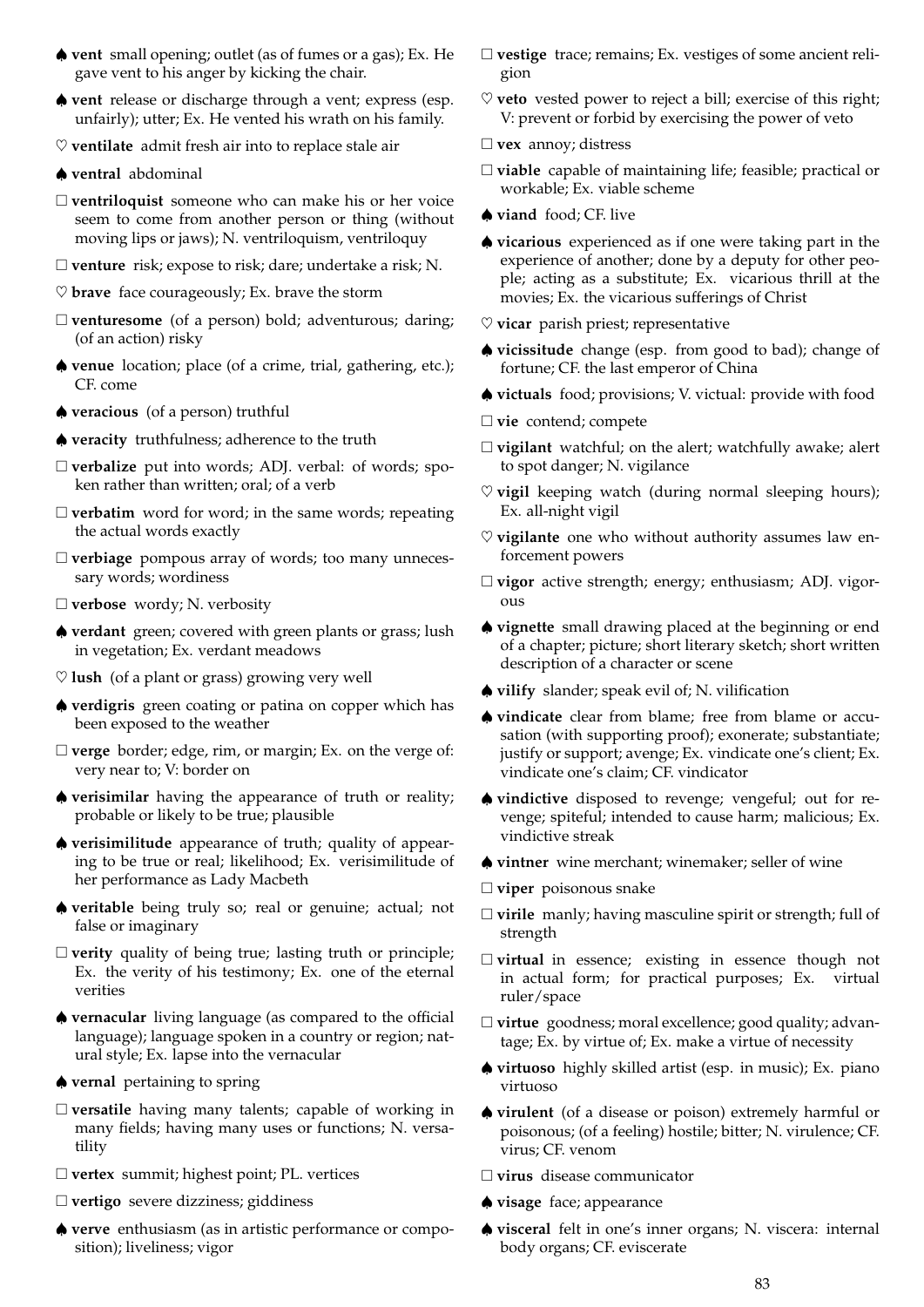- ♠ **viscid** adhesive; gluey
- □ **viscous** (of a liquid) thick and sticky; gluey; viscid; CF. consistency
- ♠ **vise** vice; tool for holding work in place; clamping device
- ♠ **visionary** produced by imagination; fanciful; mystical; showing foresight; N: one having foresight; one given to speculative impractical ideas
- $\heartsuit$  **vision** eyesight; foresight; mental image produced by the imagination; experience of seeing the supernatural
- □ **vital** full of life; animated; vibrant and lively; critical; of great importance; necessary to stay alive; of life; living; breathing; N. vitality; V. vitalize
- $\heartsuit$  **vibrant** full of vigor or energy; vibrating
- ♠ **vitiate** spoil the effect of; make inoperative; corrupt morally
- ♠ **vitreous** of glass; pertaining to or resembling glass; V. vitrify: change into glass; CF. petrify
- ♠ **vitriolic** causing sharp pain to the mind; caustic; corrosive; sarcastic; of vitriol; N. vitriol: sulphuric acid (which burns flesh deeply); bitterly abusive expression; caustic expression; CF. glass
- ♠ **vituperative** abusive; scolding; V. vituperate: berate; scold; rail against abusively
- ♠ **vivacious** lively or animated; sprightly
- ♥ **sprightly** lively
- □ **vivisection** act of dissecting living animals
- ♠ **vixen** female fox; ill-tempered woman; CF. shrew
- **vociferous** clamorous; noisy; V. vociferate: cry out loudly (when complaining)
- ♠ **vogue** popular fashion; Ex. Jeans became the vogue.

- ♠ **volatile** changeable; of a quickly changing nature (as of temper); mercurial; tending to violence; evaporating rapidly; Ex. volatile character/situation in the street
- □ **volition** act of using one's will; act of making a conscious choice; Ex. She selected this dress of her own volition.
- **voluble** fluent; talkative; glib; N. volubility
- $\heartsuit$  **volley** simultaneous discharge of a number of shots; V.
- **voluminous** having great volume (as of a garment or container); bulky; large
- $\heartsuit$  **bulk** size or volume (esp. when very large); main part; Ex. The bulk of the work has already been done; ADJ. bulky: having great size
- ♥ **voodoo** religion practiced chiefly in Haiti
- □ **voracious** ravenous; eating large quantities of food; exceedingly eager; insatiable; Ex. voracious animal/reader
- **vortex** whirlwind; whirlpool; center of turbulence; predicament into which one is inexorably plunged
- ♠ **vouchsafe** grant condescendingly; guarantee; Ex. vouchsafe your fair return on your investment
- $\heartsuit$  **vouch** give a personal guarantee; Ex. I can vouch for his integrity; N. voucher
- ♠ **voyeur** Peeping Tom; person who derives sexual gratification from observing the sexual acts of others
- □ **vulnerable** susceptible to wounds or attack; N. vulnerability
- ♠ **vulpine** like a fox; crafty
- $\heartsuit$  craft skill (esp. with one's hands); skill in deceiving people; guile; ADJ. crafty: cleverly deceitful; cunning
- ♥ **vulture** carrion-eating birds
- ♥ **vying** contending; CF. vie
- ♠ **waffle** speak equivocally about an issue; N.
- ♠ **waft** move gently (in air or in seas) by wind or waves; Ex. leaves wafting past the window
- ♠ **waggish** humorous; mischievous; tricky
- $\heartsuit$  wag shake repeatedly from side to side; Ex. The dog wagged its tail; N: humorous person; wit
- ♠ **waif** homeless child or animal; Ex. waifs and strays
- **waive** give up temporarily; yield; N. waiver: waiving a right or claim; document that waives a right or claim
- ♠ **wake** trail of ship or other object through water; path of something that has gone before; Ex. hunger followed in the wake of the war
- ♠ **wallow** roll in mud; indulge in; (of a ship) roll in a rough sea; become helpless; Ex. wallow in the mud/luxury
- ♠ **wan** having a pale or sickly color; pallid
- ♠ **wanderlust** strong longing to travel
- ♠ **wane** decrease in size or strength (after being full); grow gradually to an end; Ex. The moon waxes and wanes every month; N.
- ♠ **wangle** achieve by cleverness or trick; wiggle out; fake; Ex. She tried to wangle an invitation to the party.
- $\heartsuit$  wiggle wriggle; move from side to side with irregular twisting motions
- ♥ **fake** not genuine; N: one that is not genuine; impostor; sham; V: counterfeit; Ex. fake the results of the experiment/the signature
- ♠ **wanton** unrestrained; gratuitously cruel; willfully malicious; unchaste; sexually improper; promiscuous; Ex. wanton spending/killing; CF. having no just cause
- ♠ **warble** (of a bird) sing; babble; N.
- $\heartsuit$  **warp** twist out of shape; N.
- **warranted** justified; authorized
- $\heartsuit$  warrant justification; written order that serves as authorization (esp. a judicial writ); Ex. search/death warrant; V: justify; guarantee
- **warranty** guarantee; assurance by seller
- ♠ **warren** tunnels in which rabbits live; overcrowded living area; crowded conditions in which people live
- **wary** very cautious; watchful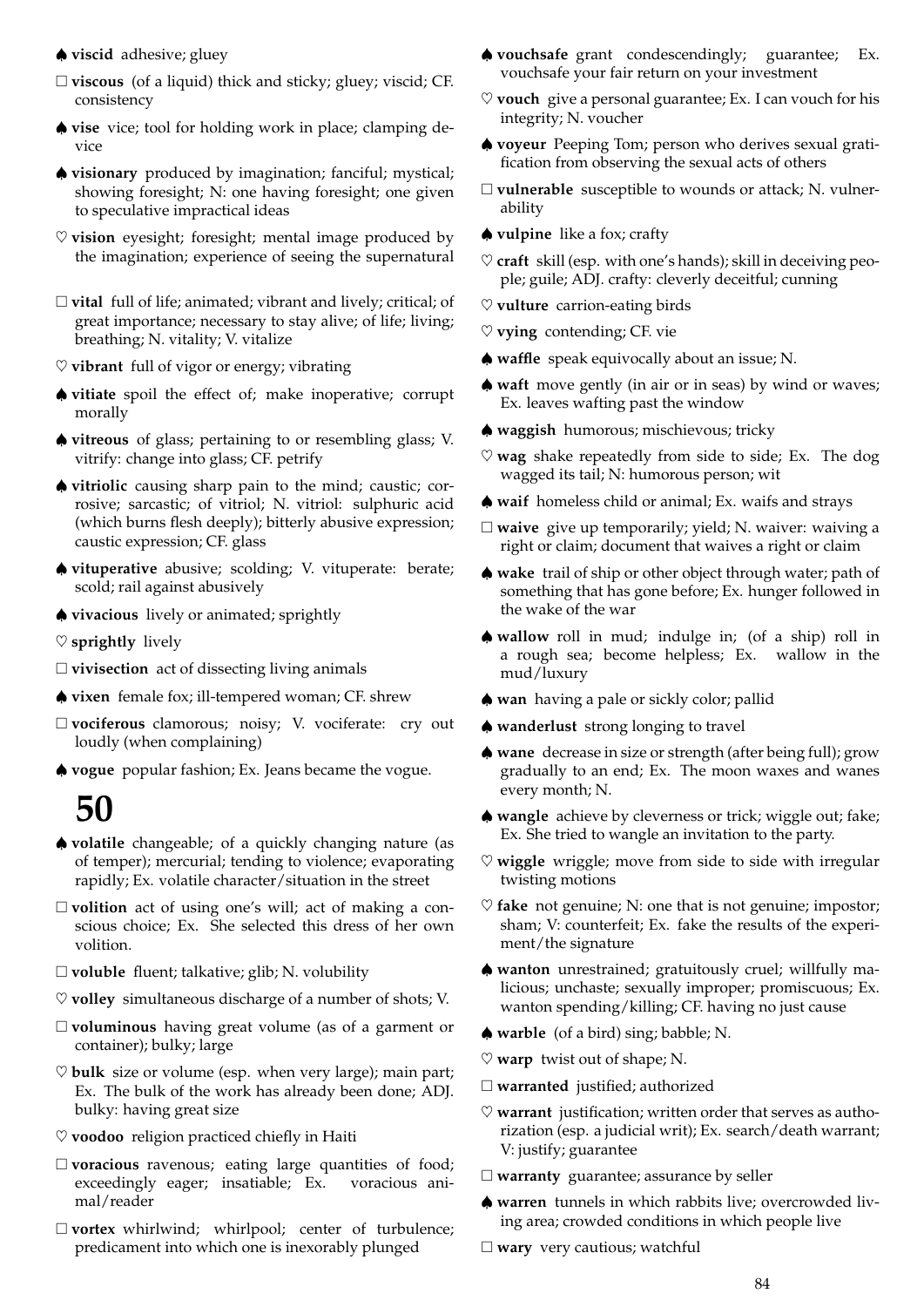- ♠ **wastrel** waster; profligate
- ♠ **wax** increase gradually (as the moon); grow
- ♠ **waylay** ambush; lie in wait for and attack
- ♥ **ambush** act of lying in wait to attack by surprise; sudden attack made from a concealed position; Ex. lie in ambush; V.
- ♠ **wean** accustom a baby not to nurse; accustom (the young of a mammal) to take nourishment other than by suckling; give up a cherished activity; cause to gradually leave (an interest or habit); Ex. wean oneself from cigarettes
- ♠ **weather** pass safely through (a storm or difficult period); endure the effects of weather or other forces
- ♠ **welt** raised mark from a beating or whipping
- ♠ **welter** confusion; turmoil; confused mass; bewildering jumble; Ex. welter of data
- ♠ **welter** wallow (as in mud or high seas); lie soaked (as in blood); Ex. The victims weltered in their blood.
- ♠ **wheedle** deceive, persuade, or obtain by flattery; cajole; coax; Ex. wheedle a promise out of her
- ♠ **whelp** young animal (esp. of the dog or cat family); young wolf, dog, tiger, etc.
- ♠ **whet** sharpen; stimulate; Ex. whet someone's appetite
- ♠ **whiff** puff or gust (of air, scent, etc.); short-lasting smell; hint; Ex. whiff of perfume/scandal
- ♠ **whimsical** capricious; fanciful; amusingly strange
- $\heartsuit$  whim sudden capricious idea; fancy
- $\heartsuit$  whimsy whim; tendency to behave amusingly strangely; Ex. story full of whimsy
- ♠ **whinny** neigh like a horse; CF. neigh: make the sound which horses make
- ♠ **whit** small amount; smallest speck; Ex. not a whit of
- ♠ **whittle** pare; cut away thin bits (from wood); fashion in this way; reduce gradually; trim
- $\heartsuit$  **pare** cut away the outer covering or skin of (with a knife); trim; Ex. pare apples/expenses
- ♠ **whorl** ring of leaves around stem; ring; circular arrangement; Ex. whorls on the fingers
- **willful** wilful; intentional; headstrong
- ♥ **wilt** loose freshness; droop
- □ **wily** crafty; cunning; artful; N. wile: deceitful stratagem
- ♠ **wince** move back suddenly; shrink back; flinch; Ex. She winced as she touched the cold body.
- $\heartsuit$  start move suddenly or involuntarily; Ex. start at the sight of a snake
- ♠ **windfall** fallen fruit; unexpected lucky event
- ♠ **winnow** sift; separate the chaff from grain by blowing; separate good parts from bad; CF. wind
- $\heartsuit$  sift put through a sieve to separate fine from coarse particles; sort or examine carefully
- ♠ **winsome** charming (in a childlike way); agreeable; gracious; engaging
- ♠ **wispy** thin; slight; barely discernible
- $\heartsuit$  **wisp** small bunch (of hair); faint streak (of smoke)
- ♠ **wistful** sadly thoughtful (because of desires or memories); sadly pensive; vaguely longing
- ♠ **withdrawn** introverted; retiring; remote
- ♥ **remote** distant in manner; aloof
- ♠ **wither** (of a plant) dry up from loss of moisture; lose freshness; shrivel; decay
- ♥ **shrivel** make or become shrunken and wrinkled (often by drying)
- ♠ **withhold** refuse to give; hold back; Ex. withholding tax
- **withstand** stand up against; resist successfully
- □ **witless** lacking intelligence or wit; foolish; idiotic
- ♠ **witticism** witty saying; wisecrack(clever joking remark)
- **wizardry** sorcery; magic
- ♠ **wizened** shriveled; withered; Ex. wizened apple/old lady
- **woe** great sorrow; deep inconsolable grief; affliction; suffering; Ex. financial woes
- ♥ **woeful** sad; (of something bad) deplorable; deplorably bad; Ex. woeful housing conditions
- ♠ **wont** (the stated person's) habit or custom; habitual procedure; ADJ. wonted: customary
- $\Box$  **worldly** engrossed in matters of this earth; not spiritual; of the material world
- ♠ **wrangle** quarrel noisily; obtain through arguing; herd cattle; N.
- $\heartsuit$  **herd** group of animals; crowd; one who looks after a herd; Ex. shepherd/goatherd; Ex. herd instinct; Ex. herdsman; V: come together in a herd; look after a herd; Ex. herd cattle
- **wrath** anger; fury
- ♠ **wreak** inflict; Ex. wreak one's vengeance on
- **wrench** twist; pull; strain; Ex. He wrenched the gun out of her hands.
- ♠ **wrest** obtain by pulling violently; pull away; take by violence; Ex. wrest victory from their grasp
- ♠ **writ** written command issued by a court (telling someone to do or not to do something)
- ♠ **writhe** twist in coils; contort in pain
- ♠ **wry** (esp. of an expression of the face) twisted; with a humorous twist (expressing displeasure)
- **xenophobia** fear or hatred of foreigners; N. xenophobe
- ♠ **yen** strong desire; longing; urge; Ex. yen for travel
- ♠ **yeoman** man or farmer owning small estate; middleclass farmer
- □ yield amount produced; crop; income on investment; profit obtained from an investment; V: produce; give in; surrender
- ♠ **yoke** join together; unite; N: crossbar used to joining two draft animals